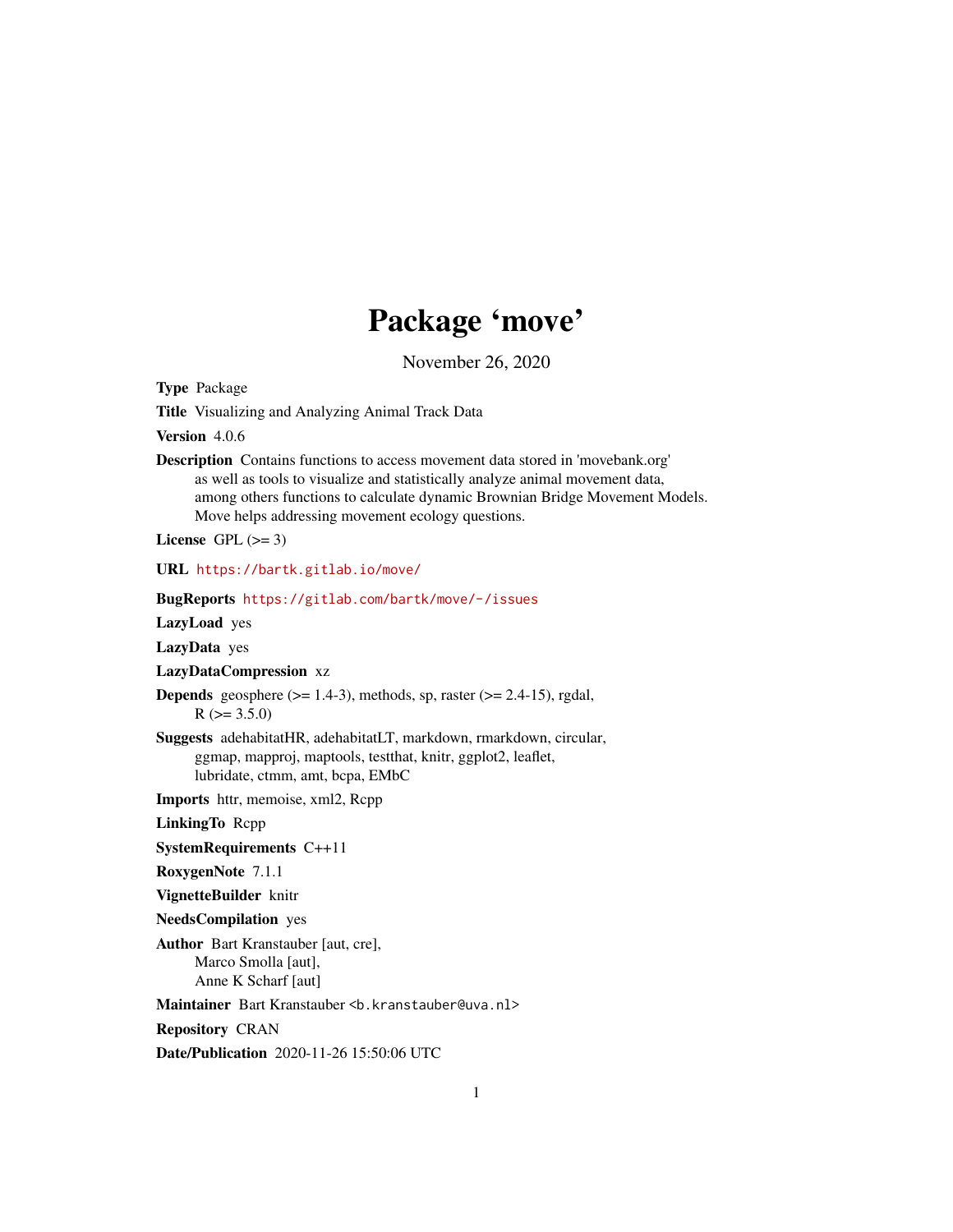# R topics documented:

| 3              |
|----------------|
| 5              |
| 6              |
| $\overline{7}$ |
| 8              |
| 10             |
| 13             |
| 14             |
| 15             |
| 16             |
| 17             |
| 18             |
| 18             |
| 20             |
| 22             |
| 23             |
| 24             |
| 25             |
| 26             |
| 27             |
| 28             |
| 30             |
| 31             |
| 33             |
| 35             |
| 36             |
| 36             |
| 37             |
| 39             |
| 40             |
| 43             |
| 44             |
| 47             |
| 48             |
| 51             |
| 53             |
| 54             |
| 55             |
| 56             |
| 57             |
| 58             |
| 60             |
| 61             |
| 62             |
| 64             |
| 65             |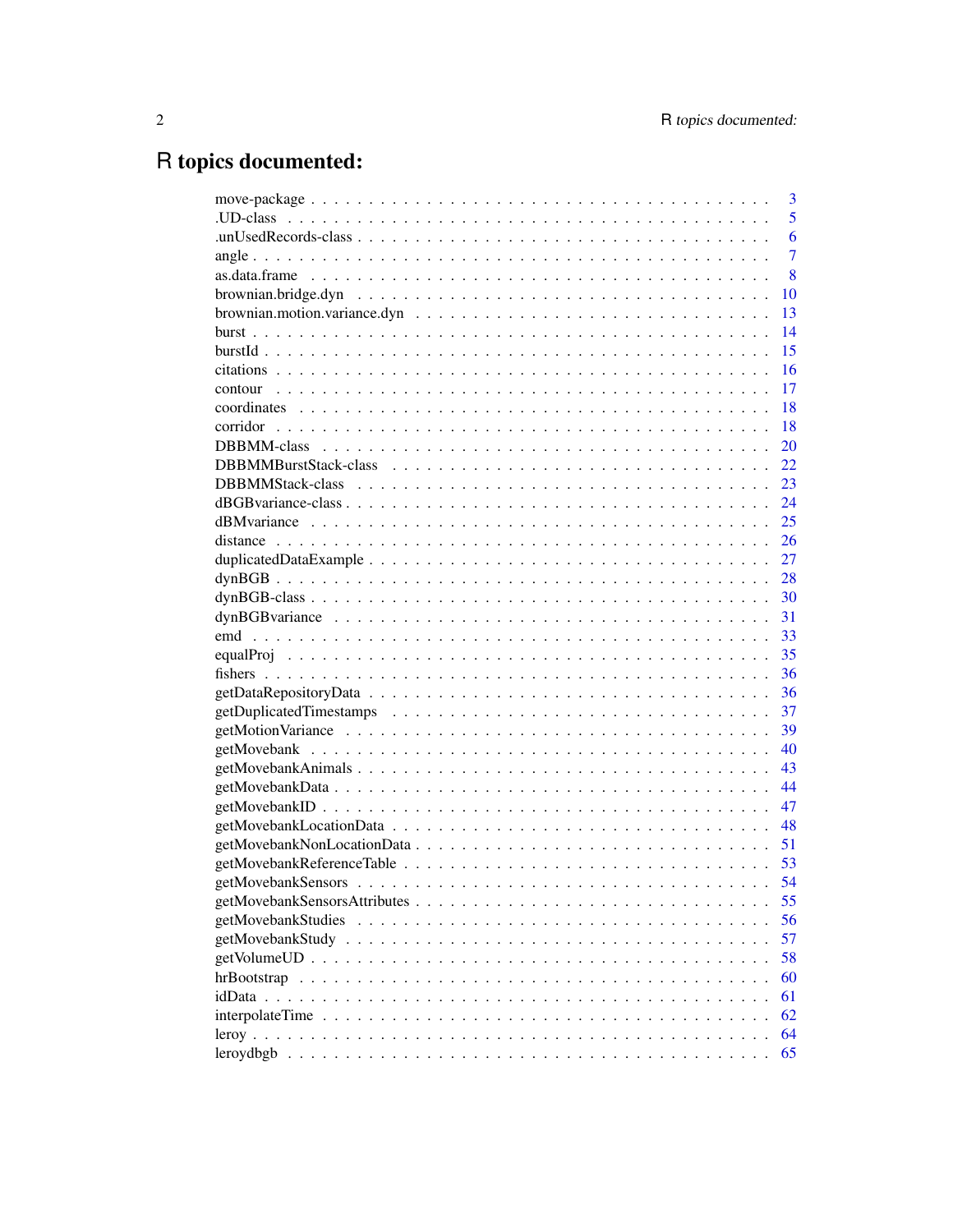<span id="page-2-0"></span>

| subset-method $\ldots$<br>thinTrackTime |                |  | $\sim$ $\sim$ $\sim$ |  |  | . |  |  |  | $\mathbf{r}$ , $\mathbf{r}$ , $\mathbf{r}$ , $\mathbf{r}$ , $\mathbf{r}$ |  |  |  |  |  | 97<br>98<br>99<br>100 |
|-----------------------------------------|----------------|--|----------------------|--|--|---|--|--|--|--------------------------------------------------------------------------|--|--|--|--|--|-----------------------|
|                                         |                |  |                      |  |  |   |  |  |  |                                                                          |  |  |  |  |  |                       |
|                                         |                |  |                      |  |  |   |  |  |  |                                                                          |  |  |  |  |  |                       |
|                                         |                |  |                      |  |  |   |  |  |  |                                                                          |  |  |  |  |  |                       |
|                                         |                |  |                      |  |  |   |  |  |  |                                                                          |  |  |  |  |  |                       |
|                                         |                |  |                      |  |  |   |  |  |  |                                                                          |  |  |  |  |  |                       |
|                                         |                |  |                      |  |  |   |  |  |  |                                                                          |  |  |  |  |  |                       |
|                                         |                |  |                      |  |  |   |  |  |  |                                                                          |  |  |  |  |  | 96                    |
| speed                                   | $\mathbf{r}$   |  |                      |  |  |   |  |  |  |                                                                          |  |  |  |  |  | 95                    |
| show $\ldots$                           |                |  |                      |  |  | . |  |  |  |                                                                          |  |  |  |  |  | 94                    |
| sensor $\ldots$                         |                |  |                      |  |  | . |  |  |  |                                                                          |  |  |  |  |  | 93                    |
|                                         |                |  |                      |  |  |   |  |  |  |                                                                          |  |  |  |  |  | 92                    |
| searchMovebankStudies                   |                |  |                      |  |  |   |  |  |  |                                                                          |  |  |  |  |  | 91                    |
| raster2contour $\ldots$ $\ldots$ .      |                |  |                      |  |  |   |  |  |  |                                                                          |  |  |  |  |  | 89                    |
| raster                                  |                |  |                      |  |  |   |  |  |  |                                                                          |  |  |  |  |  | 88                    |
|                                         |                |  |                      |  |  |   |  |  |  |                                                                          |  |  |  |  |  | 86<br>87              |
|                                         |                |  |                      |  |  |   |  |  |  |                                                                          |  |  |  |  |  | 85                    |
|                                         |                |  |                      |  |  |   |  |  |  |                                                                          |  |  |  |  |  | 84                    |
| namesIndiv                              |                |  |                      |  |  |   |  |  |  |                                                                          |  |  |  |  |  | 83                    |
| n.locs                                  |                |  |                      |  |  |   |  |  |  |                                                                          |  |  |  |  |  | 82                    |
|                                         |                |  |                      |  |  |   |  |  |  |                                                                          |  |  |  |  |  | 82                    |
| MoveStack-class                         |                |  |                      |  |  |   |  |  |  |                                                                          |  |  |  |  |  | 79                    |
|                                         |                |  |                      |  |  |   |  |  |  |                                                                          |  |  |  |  |  | 78                    |
|                                         |                |  |                      |  |  |   |  |  |  |                                                                          |  |  |  |  |  | 76                    |
|                                         |                |  |                      |  |  |   |  |  |  |                                                                          |  |  |  |  |  | 75                    |
|                                         |                |  |                      |  |  |   |  |  |  |                                                                          |  |  |  |  |  | 74                    |
|                                         |                |  |                      |  |  |   |  |  |  |                                                                          |  |  |  |  |  | 73                    |
| Move-class                              |                |  |                      |  |  |   |  |  |  |                                                                          |  |  |  |  |  | 71                    |
|                                         |                |  |                      |  |  |   |  |  |  |                                                                          |  |  |  |  |  | 67                    |
|                                         | licenseTerms   |  |                      |  |  |   |  |  |  |                                                                          |  |  |  |  |  | 65<br>66              |
|                                         | lines $\ldots$ |  |                      |  |  |   |  |  |  |                                                                          |  |  |  |  |  |                       |

move-package *An overview of the functions in this package*

# Description

move is a package that contains functions to access movement data stored on [Movebank](https://www.movebank.org) as well as tools to visualize and statistically analyse animal movement data. Move addresses ecological questions regarding movement.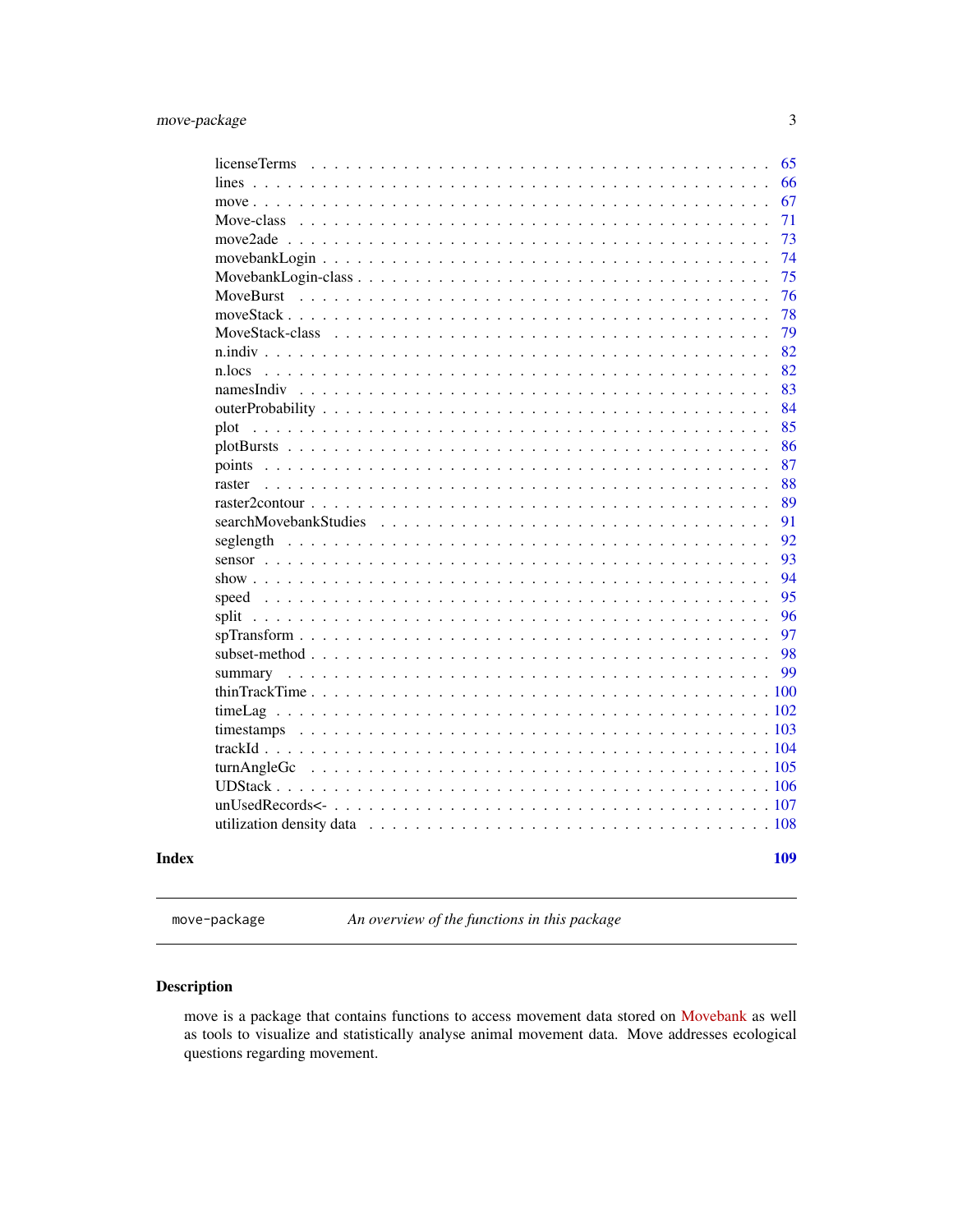# Details

The package implements classes for movement data and supports

- Creation of Move objects (see Move-class) representing animals and their track
- Calculation of utilization distributions using the dynamic Brownian bridge Movement Model
- Plotting tracks, utilization distributions and contours
- Access to raster, n.col, projection and coordinates
- Different CRS projection methods such as longlat or aeqd

# I. Creating Move objects

Move objects can be created from files with the function:

move To create an object containing one animal track moveStack To create an object containing multiple move objects getMovebankData To create a Move or a MoveStack object with data from Movebank

#### II. Calculation of the utilization distribution

The dynamic Brownian Bridge Movement Model calculates the occurrences distribution of a given track

| brownian.bridge.dyn | To calculate the occurrences distribution      |
|---------------------|------------------------------------------------|
| getVolumeUD         | To calculate the Utilization distribution (UD) |

# III. Accessing values

| bbox        | Bounding box of a Move* object                        |
|-------------|-------------------------------------------------------|
| coordinates | Track-coordinates of a Move* object                   |
| extent      | Extent of a Move* object                              |
| namesIndiv  | Names of a Move* object                               |
| n.locs      | The number of locations a Move* object                |
| projection  | The projection method of a Move* object or raster     |
| timeLag     | The time lags between the locations of a Move* object |
| timestamps  | Track-timestamps of a Move* object                    |
|             |                                                       |

#### IV. Plotting data

The track or the utilization distribution can be plotted with the following functions:

plot plots the utilization distribution with fixed width and height ratio (see DBBMM-class), or the track (see Move-class) image plots the utilization distribution fitted to the window

contour adds the contours of utilization distribution to a plot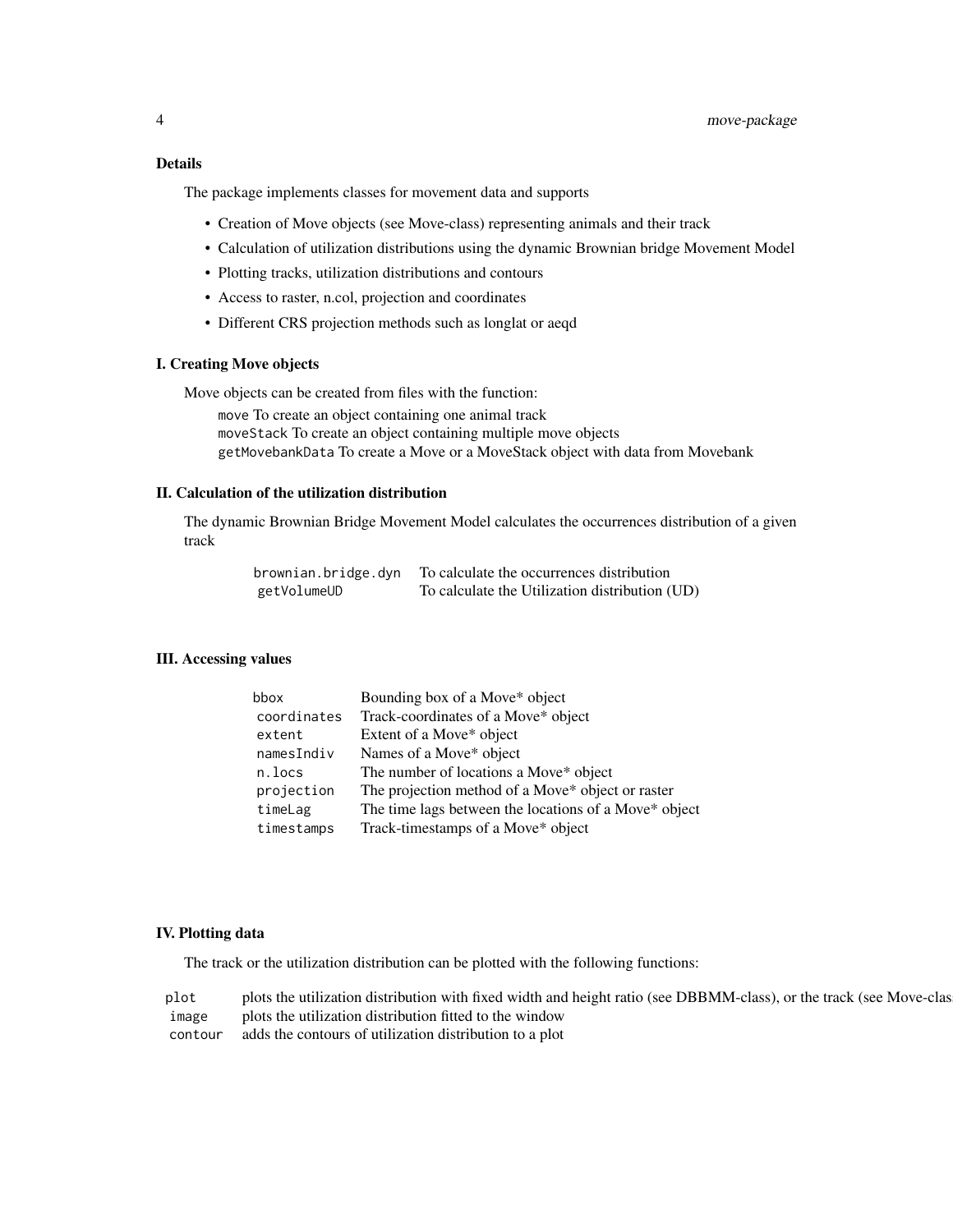#### <span id="page-4-0"></span>.UD-class 5

#### Author(s)

Bart Kranstauber, Marco Smolla, Anne Scharf

Maintainer: Bart Kranstauber, Marco Smolla, Anne Scharf

# References

[move on CRAN](https://CRAN.R-project.org/package=move)

<span id="page-4-1"></span>.UD-class *The UD class*

#### <span id="page-4-2"></span>Description

The .UD, .UDStack and .UDBurstStack class represent a raster of a simple abstraction of the utilization distribution (UD) where all probabilities necessarily sum to one. A .UDStack object can be obtained with the function [UDStack.](#page-105-1)

#### **Slots**

crs part of the [Raster-class](#page-0-0)

data part of the [Raster-class](#page-0-0)

extent part of the [Raster-class](#page-0-0)

file part of the [Raster-class](#page-0-0)

history part of the [Raster-class](#page-0-0)

- names part of the [Raster-class](#page-0-0)
- legend part of the [Raster-class](#page-0-0)

method stores the method that was used to calculate the utilization distribution (UD), e.g. dynamic Brownian Bridge

ncols part of the [Raster-class](#page-0-0)

nrows part of the [Raster-class](#page-0-0)

rotated part of the [Raster-class](#page-0-0)

rotation part of the [Raster-class](#page-0-0)

title part of the [Raster-class](#page-0-0)

z part of the [Raster-class](#page-0-0)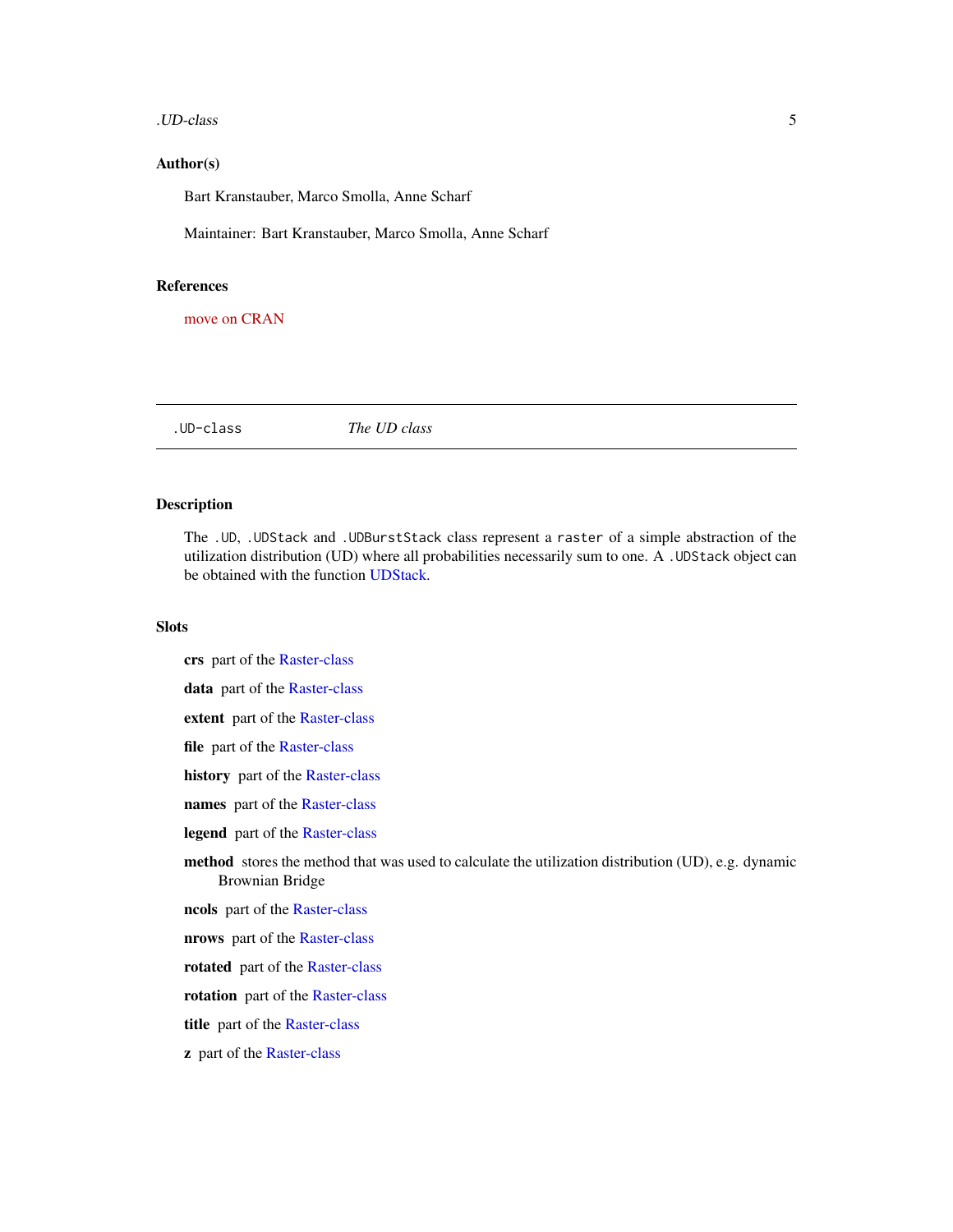#### <span id="page-5-0"></span>Methods

```
contour signature(object = ".UD): adds a contour line to a plot, also for .UDStack
```
[emd](#page-32-1) signature(object = ".UD"): quantifies similarity between utilization distributions, also for .UDStack

```
getVolumeUD signature(object = ".UD"): modifies the .UD/.UDStack raster
```
- [outerProbability](#page-83-1) signature(object = ".UD"): calculates the animal occurrence probabilities at the border of the raster (only for .UD class)
- [plot](#page-84-1) signature(object = ".UD"): plots the raster from a .UD/.UDStack object with re-size insensitive proportions
- [raster2contour](#page-88-1) signature(object = ".UD"): converts a raster to contour lines, also for .UD-Stack

```
show signature(object = ".UD"): displays summary the .UD/.UDStack object
```
[summary](#page-98-1) signature(object = ".UD"): summarizes the information of the raster from a .UD/.UDStack object

```
subset signature(object = ".UD"): subsets the .UD/.UDStack object
```

```
split signature(object = ".UDStack"): splits a .UDStack into a list of .UD objects
```
# Note

A DBBMM and dynBGB object contains a .UD. A DBBMMStack contains a .UDStack. A DBBMMBurstStack contains a .UDBurstStack. These objects can be used to program against.

#### Author(s)

Bart Kranstauber & Anne Scharf

.unUsedRecords-class *The .unUsedRecords and .unUsedRecordsStack class*

#### **Description**

The .unUsedRecords and .unUsedRecordsStack object stores unused records in Move, MoveBurst and MoveStack objects and can be obtained with the function [unUsedRecords.](#page-106-1)

#### Slots

- trackIdUnUsedRecords Object of class "factor": vector that indicates, which data, coordinates and timestamps of the unused records belong to each individual in a .unUsedRecordsStack object
- timestampsUnUsedRecords Object of class "POSIXct": timestamps associated to the unused records.

sensorUnUsedRecords Object of class "factor": sensors used to record the unused records

dataUnUsedRecords Object of class "data.frame": data associated to the unused records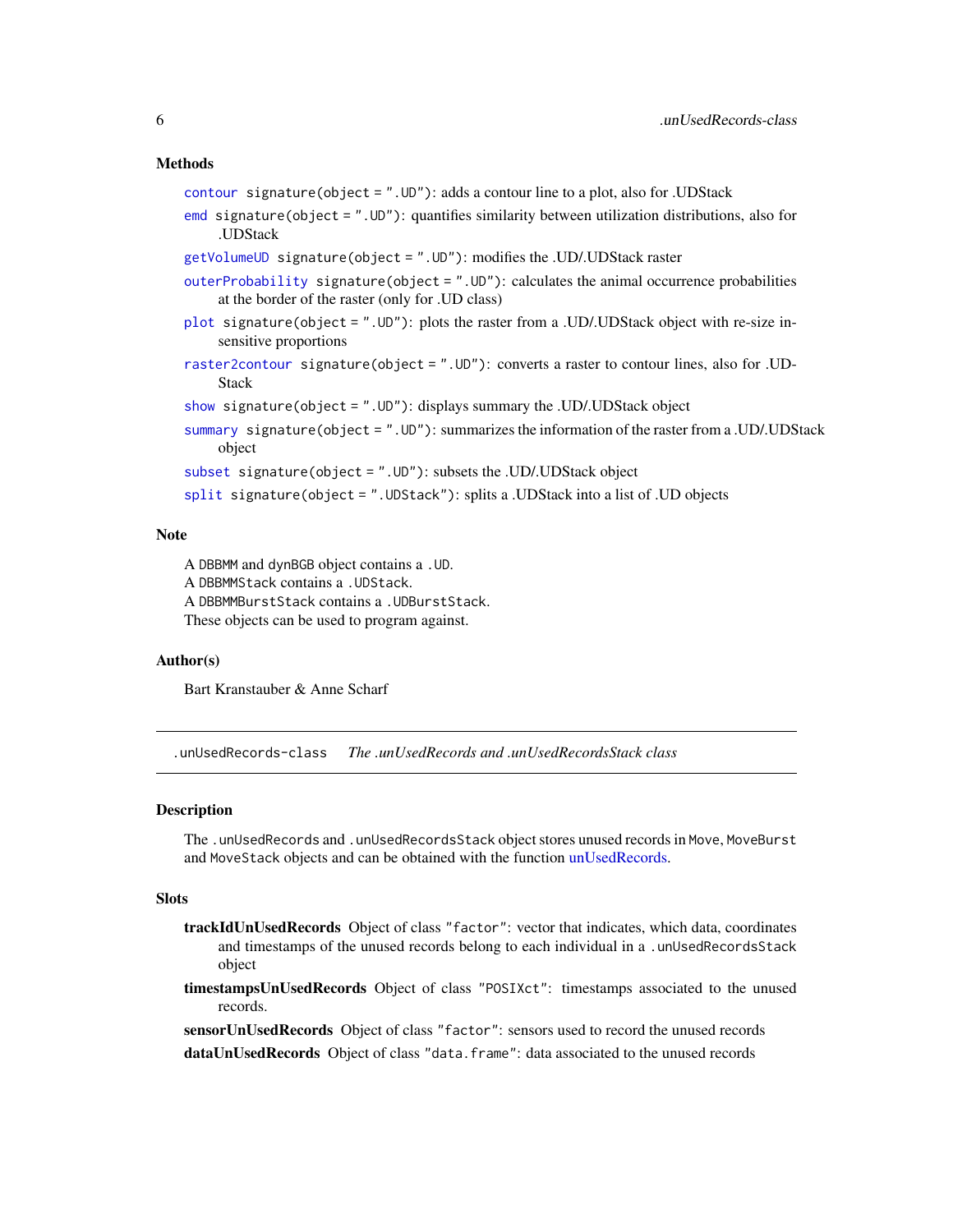<span id="page-6-0"></span>angle 7 and 7 and 7 and 7 and 7 and 7 and 7 and 7 and 7 and 7 and 7 and 7 and 7 and 7 and 7 and 7 and 7 and 7 and 7 and 7 and 7 and 7 and 7 and 7 and 7 and 7 and 7 and 7 and 7 and 7 and 7 and 7 and 7 and 7 and 7 and 7 and

# Methods

Methods defined with class "MoveStack" in the signature:

```
as.data.frame signature(object = ".unUsedRecords"): extracts the spatial data frame
sensor signature(object = ".unUsedRecords"): extracts the sensor(s) used to record the data
timestamps signature(object = ".unUsedRecords"): extracts returns or sets the timestamps
trackId signature(object = ".unUsedRecordsStack"): returning the Id of the individual per
    data point
```
#### Author(s)

Marco Smolla & Anne Scharf

angle *Headings of the segments of a movement track*

# **Description**

This function calculates the heading of each segment between consecutive locations of a track.

#### Usage

```
## S4 method for signature '.MoveTrackSingle'
angle(x)
  ## S4 method for signature '.MoveTrackStack'
angle(x)
```
#### Arguments

x a [move](#page-70-1), [moveStack](#page-78-1) or [moveBurst](#page-75-1) object

# Details

The headings are calculated using the functions [bearing](#page-0-0) of the geosphere package.

# Value

Angles in degrees (between -180 and 180).

If a move object is provided, a numeric vector one element shorter than the number of locations is obtained.

If a moveStack object is provided, a list with one element per individual containing a numeric vector one element shorter than the number of locations is obtained.

# Author(s)

Marco Smolla & Anne Scharf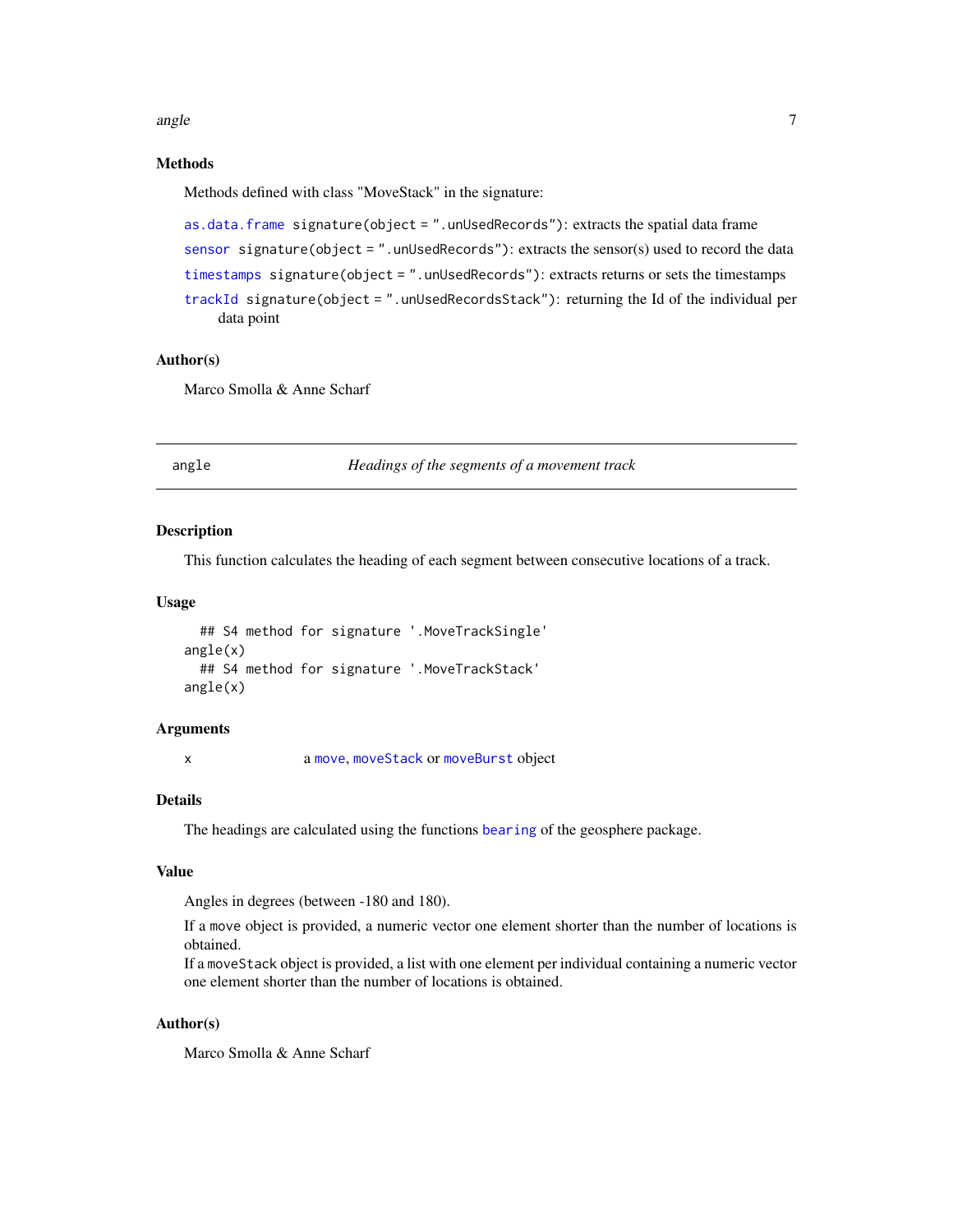# <span id="page-7-0"></span>See Also

[turnAngleGc](#page-104-1)

#### Examples

```
## angles from a Move object
data(leroy)
head(angle(leroy))
# to add this information to the move object, a "NA" has to be assigened
# e.g. to the last location (it also could be assigend to the first location).
leroy$angles <- c(angle(leroy), NA)
## angles from a MoveStack object
data(fishers)
str(angle(fishers))
# to add this information to the moveStack object, a "NA" has to be assigened
# e.g. to the last location of each individual
fishers$angles <- unlist(lapply(angle(fishers), c, NA))
```
<span id="page-7-1"></span>as.data.frame *Returns a Data Frame*

# Description

Function to create a data.frame of a Move, dBMvariance, dBGBvariance, .unUsedRecords object.

### Usage

```
## S4 method for signature 'Move'
as.data.frame(x)
  ## S4 method for signature 'MoveStack'
as.data.frame(x)
  ## S4 method for signature 'MoveBurst'
as.data.frame(x)
  ## S4 method for signature 'dBMvariance'
as.data.frame(x)
  ## S4 method for signature '.unUsedRecords'
as.data.frame(x)
  ## S4 method for signature '.unUsedRecordsStack'
as.data.frame(x)
```
#### Arguments

x a move, moveStack, moveBurst, dBMvariance, dBMvarianceStack, dBMvarianceBurst, dBGBvariance,.unUsedRecords or .unUsedRecordsStack object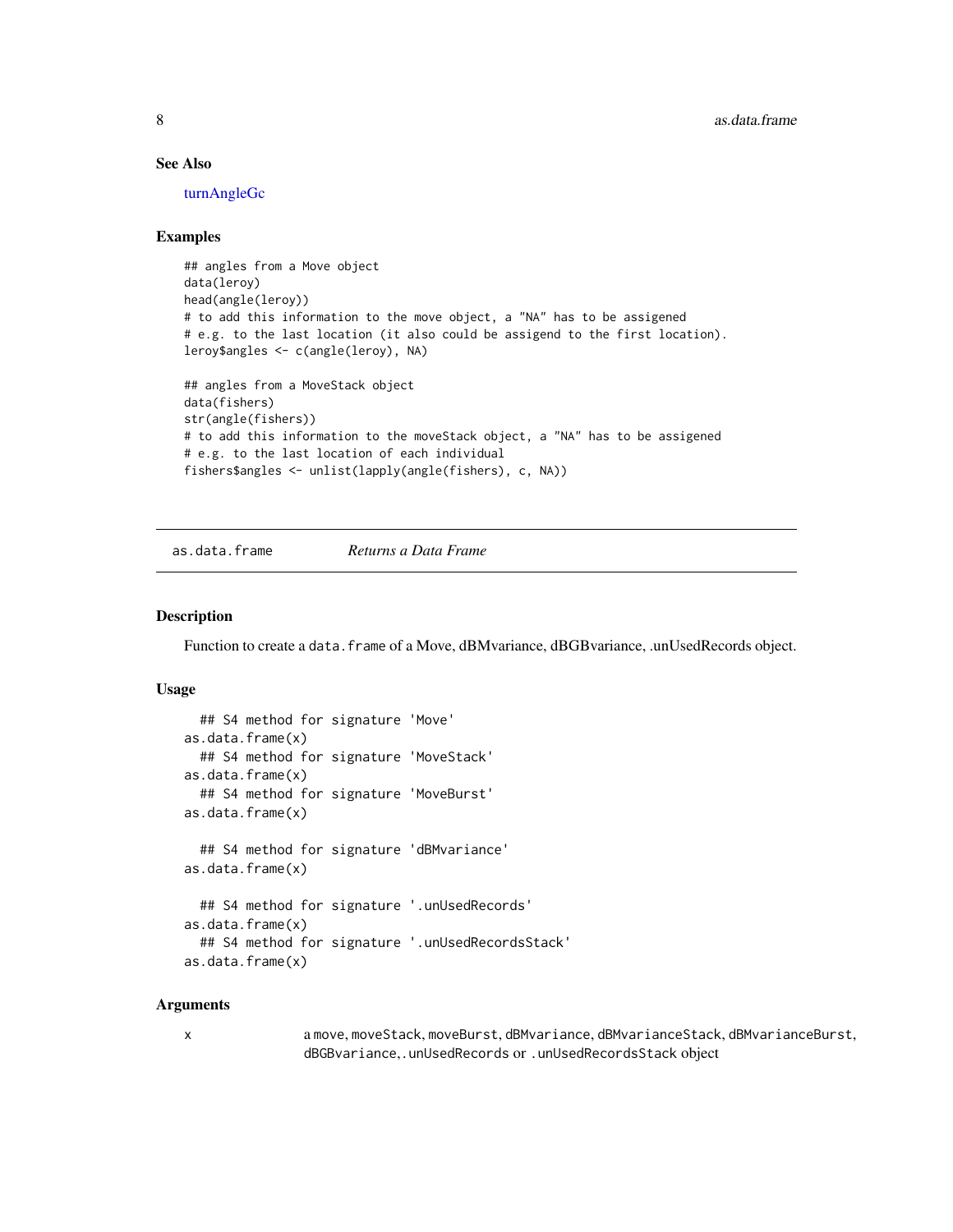#### as.data.frame 9

# Details

Depending on the class of the object provided, the obtained data.frame contains the information contained in the slots:

- if class move: "timestamps", "idData", "sensor", "data", "coords".
- if class moveStack: "timestamps", "idData", "sensor", "data", "coords", "trackId".
- if class moveBurst: "timestamps", "idData", "sensor", "data", "coords", "burstId".
- if class dBMvariance: "timestamps", "sensor", "data", "coords", "window.size", "margin", "means", "in.windows", "interest".
- if class dBMvarianceStack: "timestamps", "sensor", "data", "coords", "window.size", "margin", "means", "in.windows", "interest","trackId".
- if class dBMvarianceBurst: "timestamps", "sensor", "data", "coords", "window.size", "margin", "means", "in.windows", "interest", "burstId".
- if class dBGBvariance: "timestamps", "sensor", "data", "coords", "paraSd", "orthSd", "margin", "windowSize".
- if class .unUsedRecords: "dataUnUsedRecords", "timestampsUnUsedRecords", "sensorUnUsedRecords".
- if class .unUsedRecordsStack: "trackIdUnUsedRecords", "dataUnUsedRecords", "timestampsUnUsedRecords", "sensorUnUsedRecords".

#### Value

'data.frame'

# Author(s)

Marco Smolla & Anne Scharf

```
## obtain data.frame from move object
data(leroy)
head(as.data.frame(leroy))
```

```
## obtain data.frame from moveStack object
data(fishers)
head(as.data.frame(fishers))
```

```
## obtain data.frame from .unUsedRecordsStack object
unUsedFishers <- unUsedRecords(fishers)
head(as.data.frame(unUsedFishers))
```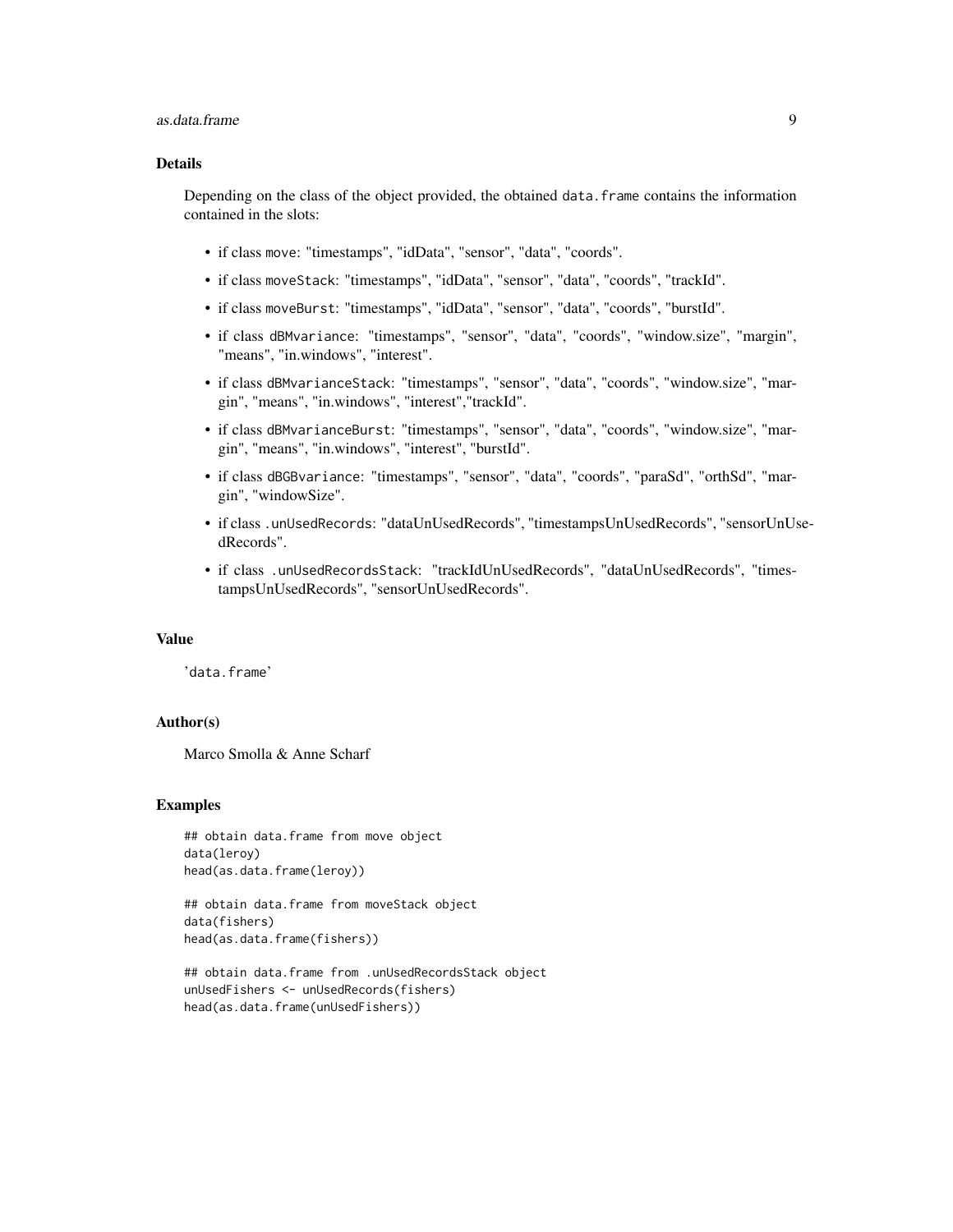<span id="page-9-1"></span><span id="page-9-0"></span>brownian.bridge.dyn *Calculates a dynamic Brownian Bridge*

### Description

This function uses a Move or MoveStack object to calculate the utilization distribution (UD) of the given track. It uses the dynamic Brownian Bridge Movement Model (dBBMM) to do so, having the advantage over the other Brownian Bridge Movement Model that changes in behavior are accounted for. It does so by using the behavioral change point analysis in a sliding window. For details see 'References'.

#### Usage

```
brownian.bridge.dyn(object, raster=1, dimSize=10, location.error,
                   margin=11, window.size=31, ext=.3, bbox=NA,...)
```
# Arguments

| object         | a move, moveStack, moveBurst, dBMvariance, dBMvarianceStack object. This<br>object must be in a projection different to longitude/latitude, use spTransform<br>to transform your coordinates.                                                                                                                                                                                                               |
|----------------|-------------------------------------------------------------------------------------------------------------------------------------------------------------------------------------------------------------------------------------------------------------------------------------------------------------------------------------------------------------------------------------------------------------|
| raster         | a RasterLayer object or a numeric value. If a RasterLayer is provided the<br>brownian. bridge. dyn starts to calculate the UD based on that raster. If a nu-<br>meric value is provided it is interpreted as the resolution of the square raster<br>cells (in map units); the according raster will be calculated internally.                                                                               |
| dimSize        | numeric. dimSize is only used if raster is not set. dimSize is interpreted as the<br>number of cells along the largest dimension of the track. The according raster<br>will be calculated internally.                                                                                                                                                                                                       |
| location.error | single numeric value or vector of the length of coordinates that describes the<br>error of the location (sender/receiver) system in map units. Or a character string<br>with the name of the column containing the location error can be provided.                                                                                                                                                          |
| margin         | The margin used for the behavioral change point analysis. This number has to<br>be odd.                                                                                                                                                                                                                                                                                                                     |
| window.size    | The size of the moving window along the track. Larger windows provide more<br>stable/accurate estimates of the brownian motion variance but are less well able<br>to capture more frequent changes in behavior. This number has to be odd.                                                                                                                                                                  |
| ext            | Describes the amount of extension of the bounding box around the animal track.<br>It can be numeric (same extension into all four directions), vector of two (first<br>x, then y directional extension) or vector of four (xmin, xmax, ymin, ymax<br>extension). Default is .3 (extends the bounding box by 30%). Only considered<br>in combination with a numeric raster argument or the dimSize argument. |
| bbox           | vector with 4 numbers defining a bounding box for the raster. Only considered<br>in combination with a numeric raster argument or the dimSize argument.                                                                                                                                                                                                                                                     |
| $\cdots$       | Additional arguments:                                                                                                                                                                                                                                                                                                                                                                                       |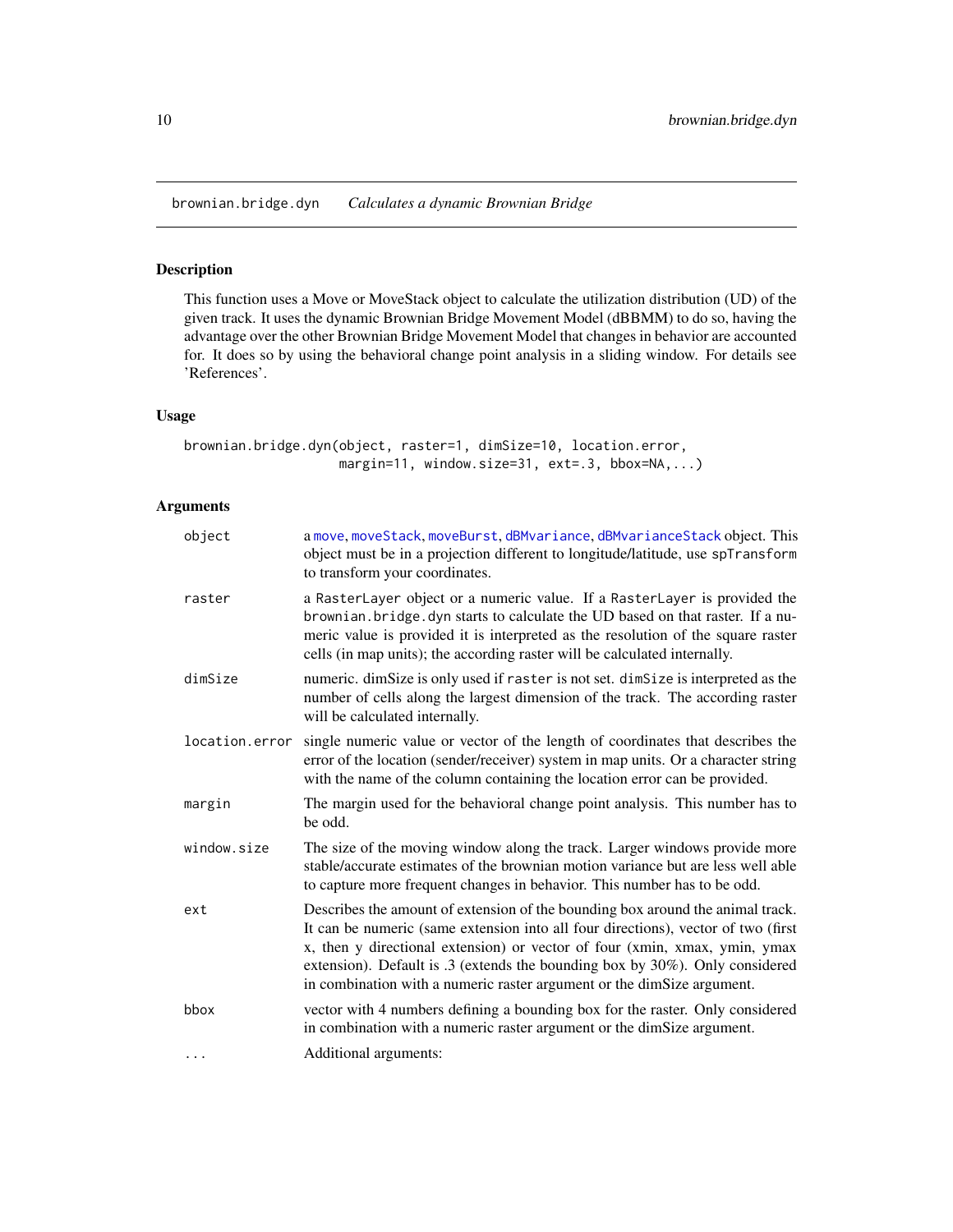- time.step It correspond to the size of the time intervals taken for every integration step (in minutes) and thus specifies the temporal resolution of the numerical integration. If left NULL 15 steps are taken in the shortest time interval. See 'Details'. Optional.
- verbose logical. default is TRUE; if FALSE printing messages about the computational size is suppressed. Optional.
- burstType character vector with the name(s) of burstId(s) for which the UD should be calculated. This attribute can only be used if a moveBurst is provided in the object argument. Optional.

# Details

There are four ways to launch the brownian.bridge.dyn function:

#### 1. Use a raster:

A RasterLayer object is set for the raster argument which is then used to calculate the UD. (needed arguments: *object, raster(=*RasterLayer*), location.error, margin, window.size*; optional arguments: *time.step, verbose, burstType*)

#### 2. Set the cell size

To set the cell size, set a numeric value for the raster argument without providing dimSize. The numeric raster argument is used as the cell sizes of the raster.

(needed arguments: *object, raster(=*numeric*), location.error, margin, window.size*; optional arguments: *ext, bbox, time.step, verbose, burstType*)

#### 3. Set the number of cells (col/row)

To set the number of cells along the largest dimension a numeric dimSize argument can be set. (needed arguments: *object, dimSize, location.error, margin, window.size*; optional arguments: *ext, bbox, time.step, verbose, burstType*)

#### 4. Using default raster

When there are no values set, the default raster value is used to calculate and create a RasterLayer object, which is returned to the same function. Note: depending on the size of the area of interest, the default cell size value can result in a large number of cells which may take a very long time to calculate!

The function prints an estimate of the size of the computational task ahead. This can give an indication of how long the computation is going to take. It should scale roughly linearly with the duration of the computations although changes in the setup mean the computational complexity still is calculated base on the extent but this is not informative any more on the computation time. It is only useful as a rough indication of calculation duration.

time.step. The default value is the shortest time interval divided by 15. This means, if there is a location recorded e.g. every 30 mins, the function divides each segment into 2 mins chunks upon which it does the calculation. If for some reason there is one time interval of 15 secs in the track, each segment of the track will be divided into 1secs chunks, increasing the calculation time immensely. Before calculating the DBBMM, use e.g. min(timeLag(x=myMoveObject,units="mins")) to check which is the duration of the shortest time interval of the track. If the track contains time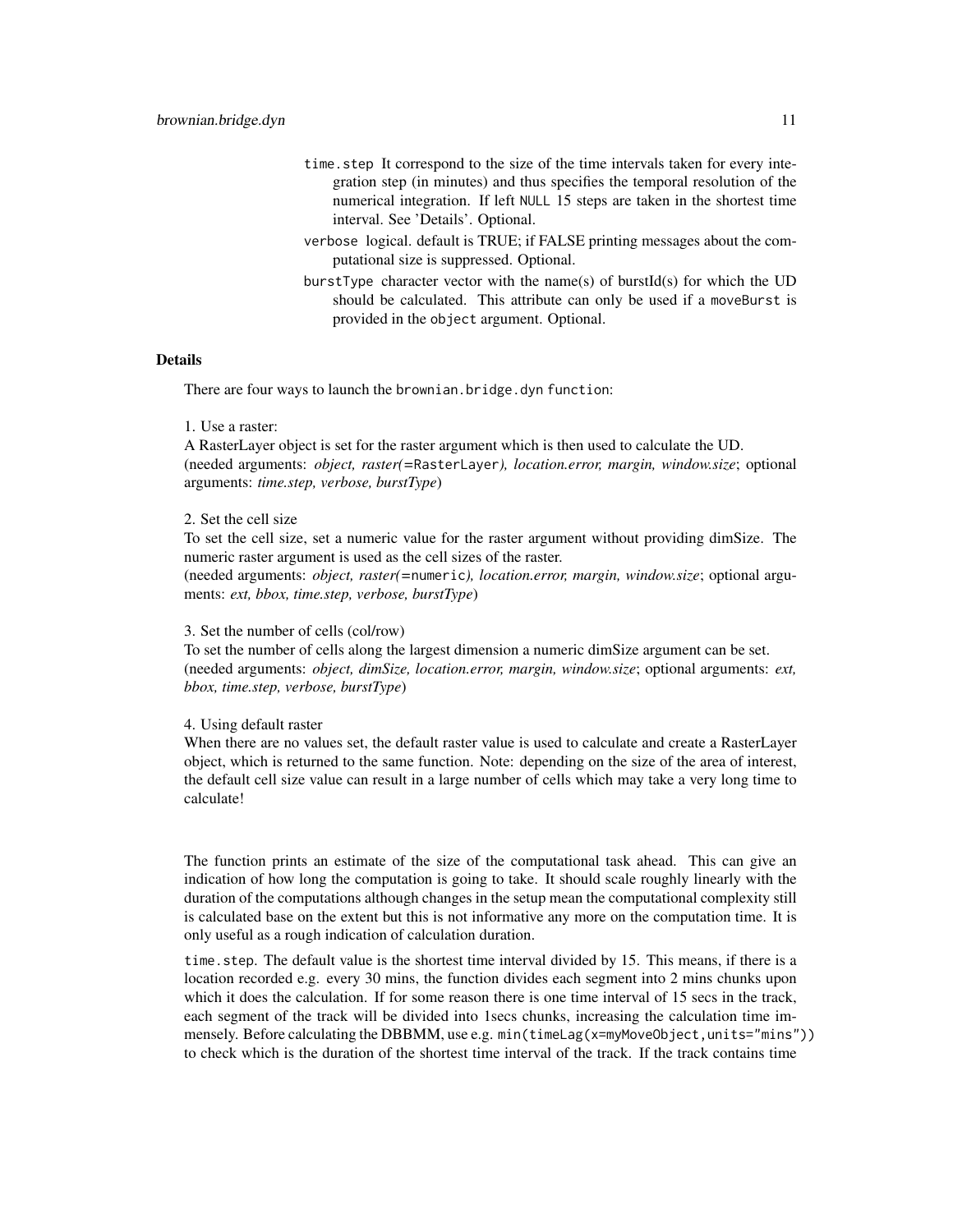intervals much shorter than the scheduled on the tag, set the time.step e.g. to the scheduled time interval at which the tag was set, divided by 15.

#### Value

'[DBBMM](#page-19-1)' object, if move or dBMvariance object is provided '[DBBMMStack](#page-22-1)' object, if moveStack or dBMvarianceStack object is provided '[DBBMMBurstStack](#page-21-1)' object, if moveBurst object is provided

#### **Note**

Note that the first few and last few segments of the trajectory are omitted in the calculation of the UD since a lower number of estimates for the Brownian motion variance are obtained for those segments.

Thanks to Ryan Nielson for making the BBMM package that served as an example for early versions of this code.

# Author(s)

Bart Kranstauber, Marco Smolla & Anne Scharf

## References

Kranstauber, B., Kays, R., LaPoint, S. D., Wikelski, M. and Safi, K. (2012), A dynamic Brownian bridge movement model to estimate utilization distributions for heterogeneous animal movement. Journal of Animal Ecology. doi: 10.1111/j.1365-2656.2012.01955.x

# See Also

[brownian.motion.variance.dyn,](#page-12-1) [getMotionVariance,](#page-38-1) [getVolumeUD,](#page-57-1) [contour,](#page-16-1) [outerProbability,](#page-83-1) [raster,](#page-87-1) [raster2contour,](#page-88-1) [dynBGB,](#page-27-1) [dynBGBvariance](#page-30-1)

#### Examples

```
## create a move object
data(leroy)
## change projection method to aeqd and center the coordinate system to the track
data2 <- spTransform(leroy[30:90,], CRSobj="+proj=aeqd +ellps=WGS84", center=TRUE)
## create a DBBMM object
dbbmm <- brownian.bridge.dyn(object=data2, location.error=12, dimSize=125, ext=1.2,
     time.step=2, margin=15)
```
plot(dbbmm)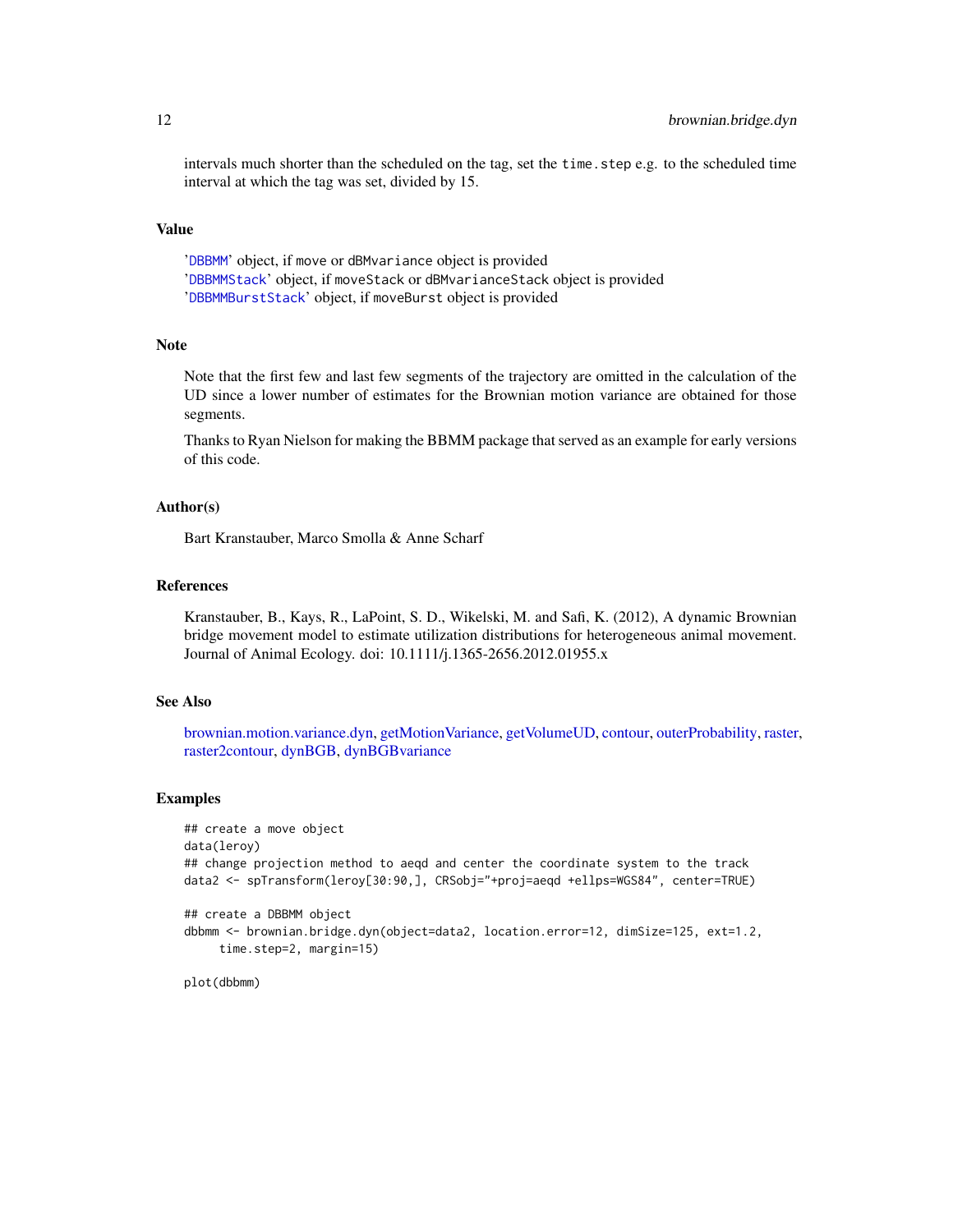<span id="page-12-1"></span><span id="page-12-0"></span>brownian.motion.variance.dyn

*Calculates the dynamic brownian motion variance*

# Description

A function to calculate the dynamic brownian motion variance for a movement track. It can be also used by advanced programmers to program against.

#### Usage

```
## S4 method for signature '.MoveTrackSingle,numeric,numeric,numeric'
brownian.motion.variance.dyn(object, location.error, window.size, margin)
```
#### Arguments

| object         | a move, moveStack or moveBurst object can be used for variance calculation.<br>This object must be in a flat coordinate system (projection different to longi-<br>tude/latitude), use spTransform to transform your coordinates.                                           |
|----------------|----------------------------------------------------------------------------------------------------------------------------------------------------------------------------------------------------------------------------------------------------------------------------|
| location.error | single numeric value or vector of the length of coordinates that describes the<br>error of the location (sender/receiver) system in map units.                                                                                                                             |
| window.size    | The size of the moving window along the track for the variance calculation.<br>Larger windows provide more stable/accurate estimates of the brownian motion<br>variance but are less well able to capture more frequent changes in behavior.<br>This number has to be odd. |
| margin         | The margin size used for variance calculation. This number has to be odd.                                                                                                                                                                                                  |

# Value

'[dBMvariance](#page-24-1)' object, if move object is provided '[dBMvarianceStack](#page-24-1)' object, if moveStack object is provided '[dBMvarianceBurst](#page-24-1)' object, if moveBurst object is provided

#### Author(s)

Bart Kranstauber & Anne Scharf

# References

Kranstauber, B., Kays, R., LaPoint, S. D., Wikelski, M. and Safi, K. (2012), A dynamic Brownian bridge movement model to estimate utilization distributions for heterogeneous animal movement. Journal of Animal Ecology. doi: 10.1111/j.1365-2656.2012.01955.x

# See Also

[brownian.bridge.dyn,](#page-9-1) linkdynBGBvariance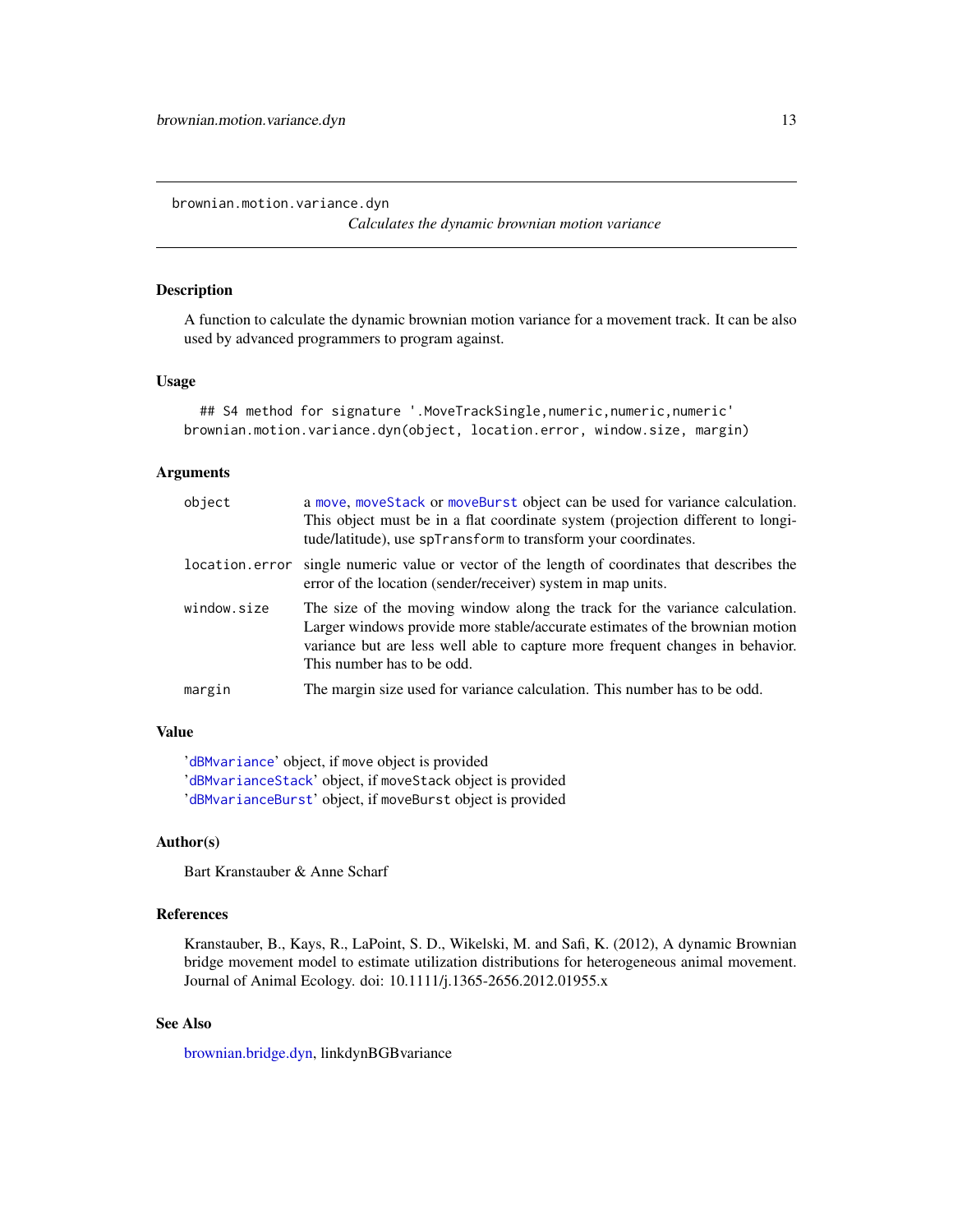# Examples

```
data(leroy)
data2 <- spTransform(leroy[1:80,], CRSobj="+proj=aeqd +ellps=WGS84", center=TRUE)
err<-rep(23.5,n.locs(data2))
dBMvar <- brownian.motion.variance.dyn(data2, location.error=err, margin=13, window.siz=31)
dBMvar
```
<span id="page-13-1"></span>

burst *Bursting a track*

# Description

Bursting a track by a specified variable

# Usage

## S4 method for signature 'Move, factor' burst $(x, f, \ldots)$ 

# Arguments

| X.                      | a move object                                                                                                                                                                                                                          |
|-------------------------|----------------------------------------------------------------------------------------------------------------------------------------------------------------------------------------------------------------------------------------|
| f                       | a character, factor, or numeric vector that indicates how to burst the coordinates<br>of a Move object. It must be one shorter than the number of locations, because<br>there are always one less segments of a track than coordinates |
| $\cdot$ $\cdot$ $\cdot$ | Currently not implemented                                                                                                                                                                                                              |

# Details

The burst function bursts (divides) a track into segments that are specified by the burstIDs (e.g. behavioral annotations). It allows to investigate different parts of a track according to supplied variables like day and night, movement and rest, and so on.

#### Value

a '[moveBurst](#page-75-1)' object

# Author(s)

Marco Smolla

#### See Also

[burstId,](#page-14-1) [split,](#page-95-1) [plotBursts](#page-85-1)

<span id="page-13-0"></span>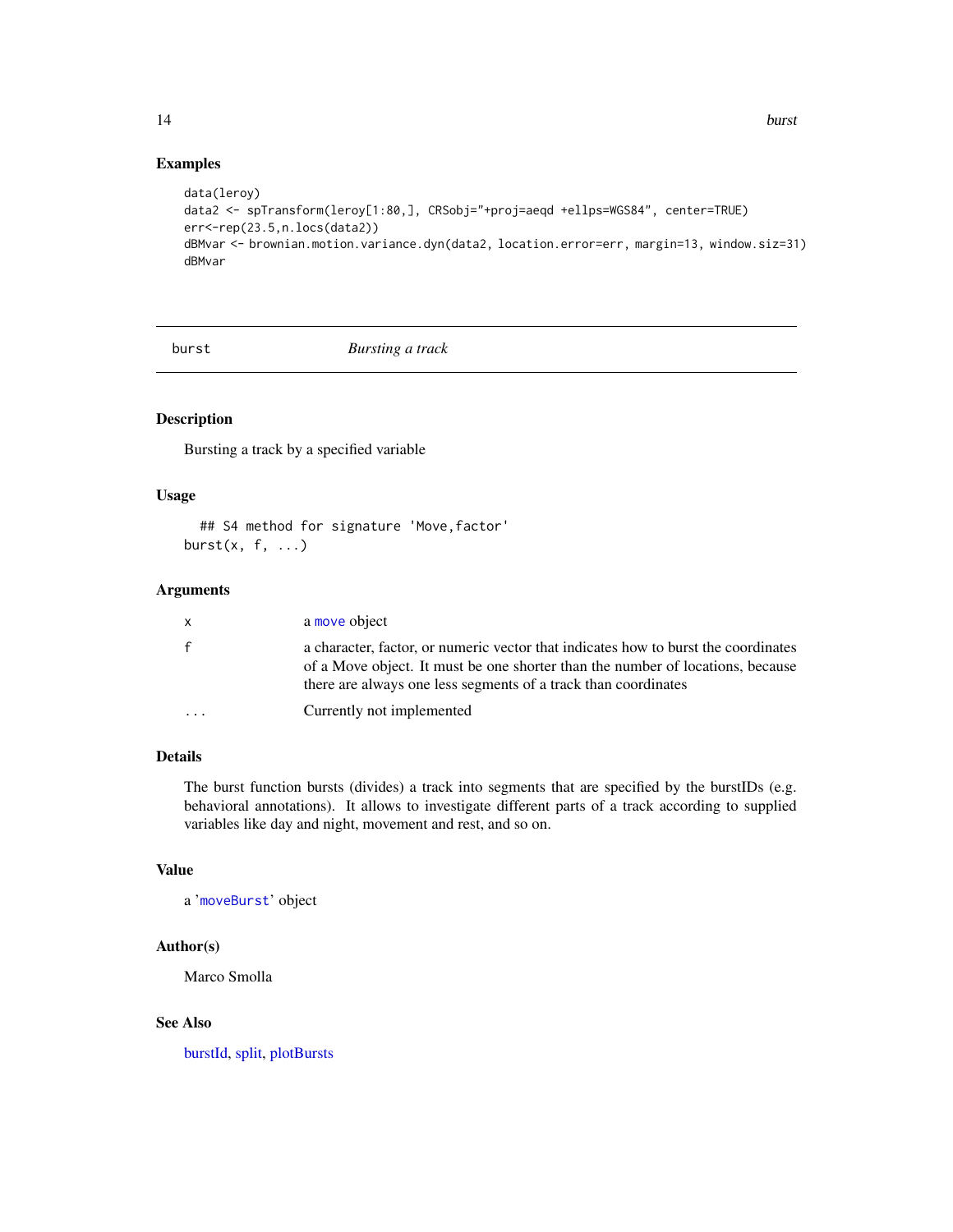#### <span id="page-14-0"></span>burstId and the contract of the contract of the contract of the contract of the contract of the contract of the contract of the contract of the contract of the contract of the contract of the contract of the contract of th

# Examples

```
data(leroy)
behav <- c(rep(c("B1","B2","B3","B2"),each=200), rep("B1", 118))
testb <- burst(x=leroy, f=behav)
plot(testb, type="l")
```
# burstId *Returns or sets the burstId*

#### Description

Obtain or set the ids of the behavioral categorization per segment of a MoveBurst object.

# Usage

```
## S4 method for signature 'MoveBurst'
burstId(x)
  ## S4 replacement method for signature '.MoveTrackSingleBurst, factor'
burstId(x) <- value
```
# Arguments

|       | a moveBurst object                                                          |
|-------|-----------------------------------------------------------------------------|
| value | Replacement values for the burst ids, either a factor or a character vector |

# Value

Returns a factor indicating the category of each segment.

# Author(s)

Bart Kranstauber & Anne Scharf

#### See Also

[burst](#page-13-1)

```
data(leroy)
burstTrack <- burst(x=leroy,f=months(timestamps(leroy))[-1])
burstId(burstTrack)
```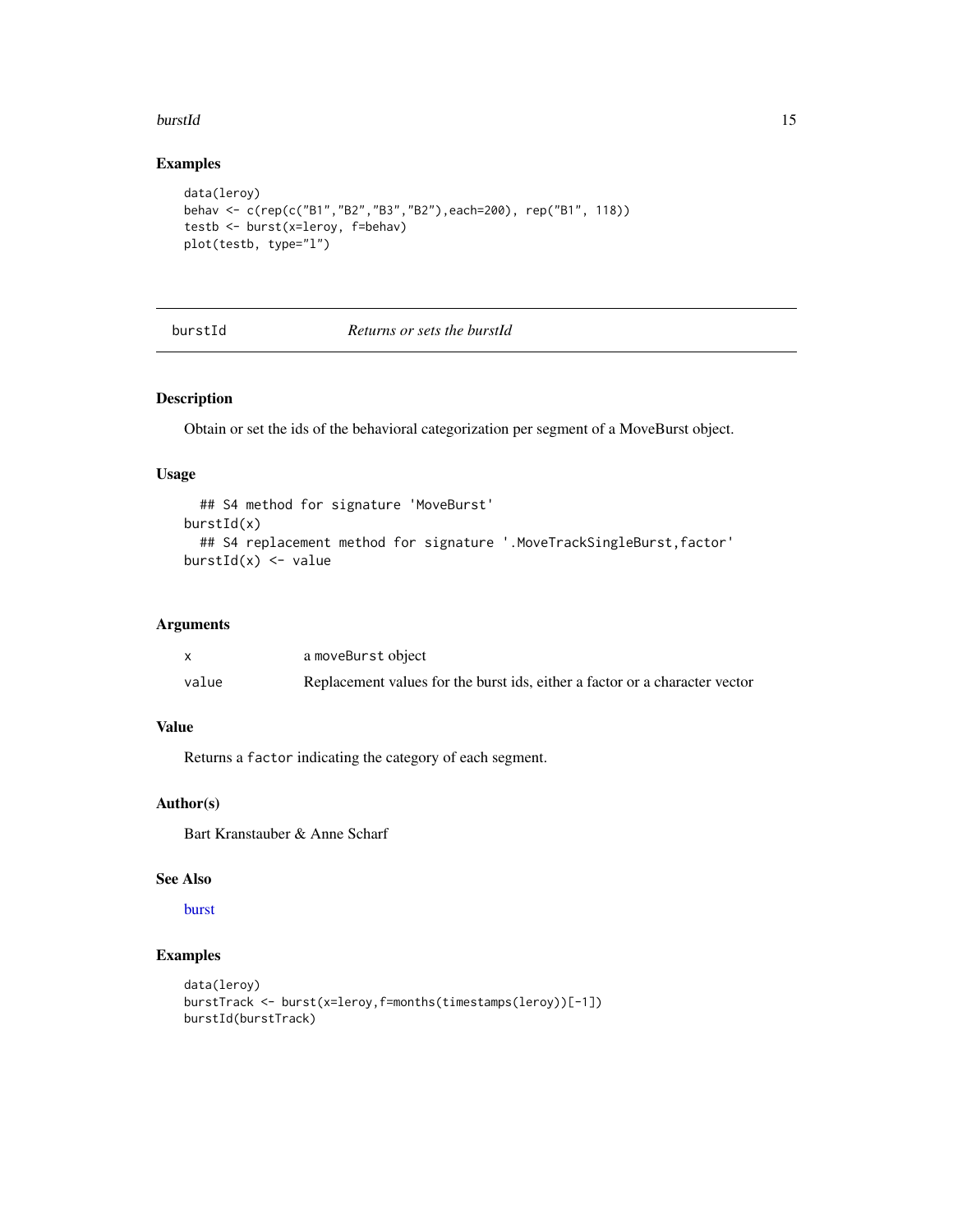<span id="page-15-0"></span>

#### Description

The citations method returns or sets the citation of a track from a Move or MoveStack object.

# Usage

```
## S4 method for signature '.MoveGeneral'
citations(obj)
  ## S4 replacement method for signature '.MoveGeneral'
citations(obj) <- value
```
# Arguments

| obi   | a move, moveStack or moveBurst object |
|-------|---------------------------------------|
| value | citation with class character         |

# Value

character string of the citation

#### Author(s)

Marco Smolla & Anne Scharf

# See Also

[licenseTerms](#page-64-1)

```
data(leroy)
citations(leroy) #get the citation from a Move object
citations(leroy) <- "No paper available" #change the citation and set it for a Move object
```

```
data(fishers)
citations(fishers) #get the citation from a MoveStack object
citations(fishers) <- "Nothing to cite" #change the citation and set it for a MoveStack object
```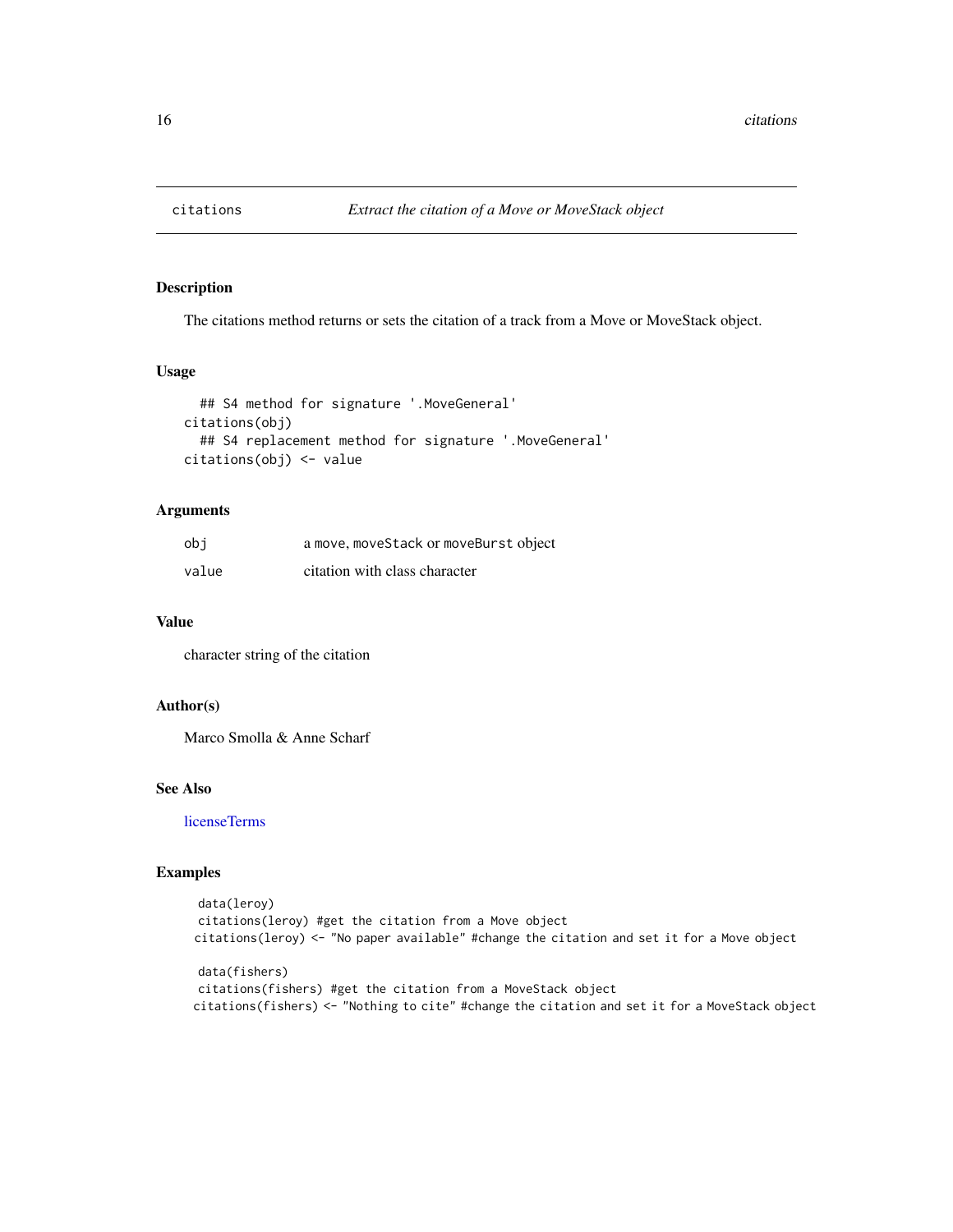<span id="page-16-1"></span><span id="page-16-0"></span>contour *Contour plot*

#### Description

Contour plot of a RasterLayer from a DBBMM or dynBGB object.

#### Usage

```
## S4 method for signature '.UD'
contour(x, \ldots)## S4 method for signature '.UDStack'
contour(x, \ldots)
```
#### Arguments

|                         | a DBBMM, DBBMMStack, dynBGB, . UD or . UDStack object                                                             |
|-------------------------|-------------------------------------------------------------------------------------------------------------------|
| $\cdot$ $\cdot$ $\cdot$ | additional arguments, like levels and nevels, that can be passed to contour<br>(graphics package). See 'Details'. |

#### Details

The contour function creates a shape of the area in which the animal can be found by a certain probability (i.e. the 90% contour describes the area in which the animal can be found with the 90% probability).

One or several probabilities can be set with levels (numeric or vector of values between 0 and 1). If no value is set all contour lines are returned.

You can also use nlevel to set a number of fixed distance levels.

To change parameters of the contour or line plotting use the usual parameters of the plot function (like lwd, lty, and so on).

You can also add the contour lines to a plot of a DBBMM, dynBGB or . UD object by adding add = TRUE.

# Author(s)

Marco Smolla & Anne Scharf

```
data(leroydbbmm)
## to add a 50% and 95% contour to a plot from DBBMM object dbbmm
plot(leroydbbmm)
contour(leroydbbmm, levels=c(.5,.95), add=TRUE)
contour(leroydbbmm, levels=c(.5,.95))
```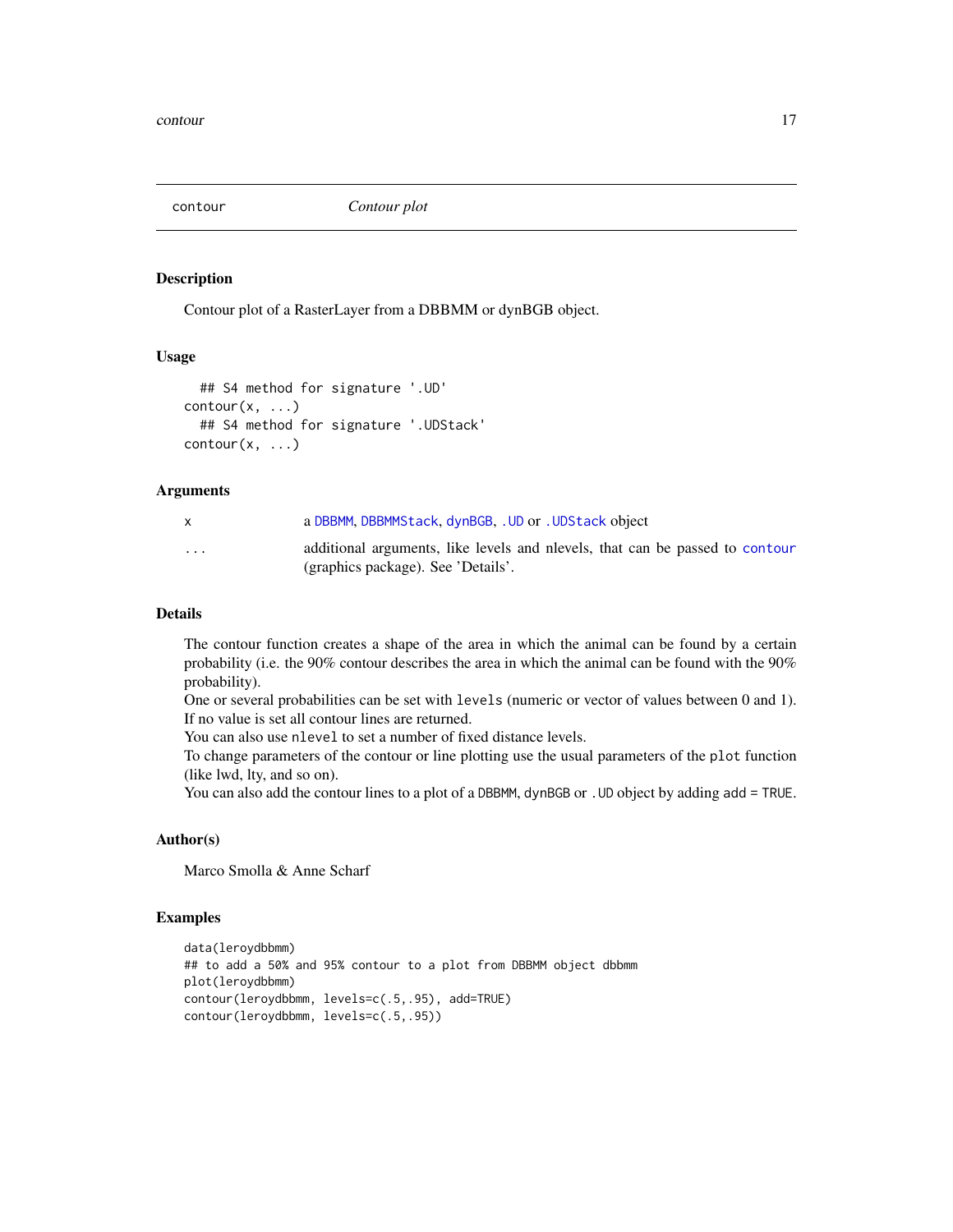<span id="page-17-1"></span><span id="page-17-0"></span>

# Description

The coordinates method extracts the coordinates of a track.

#### Usage

```
## S4 method for signature 'Move'
coordinates(obj,...)
```
# Arguments

| obi                     | a move, moveStack, moveBurst, dBMvariance, dBMvarianceBurst, dBMvarianceStack |
|-------------------------|-------------------------------------------------------------------------------|
|                         | or dBGBvariance object                                                        |
| $\cdot$ $\cdot$ $\cdot$ | Currently not implemented                                                     |

# Value

Returns a matrix with the coordinates of the track

#### Author(s)

Marco Smolla & Anne Scharf

#### Examples

```
## create a move object
data(leroy)
## extract the coordinates
head(coordinates(leroy))
```
corridor *Corridor behavior identification*

# Description

This function identifies movement track segments whose attributes suggest corridor use behavior

# Usage

```
## S4 method for signature '.MoveTrackSingle'
corridor(x,speedProp=.75, circProp=.25, plot=FALSE, ...)
  ## S4 method for signature '.MoveTrackStack'
corridor(x,speedProp=.75, circProp=.25, plot=FALSE, ...)
```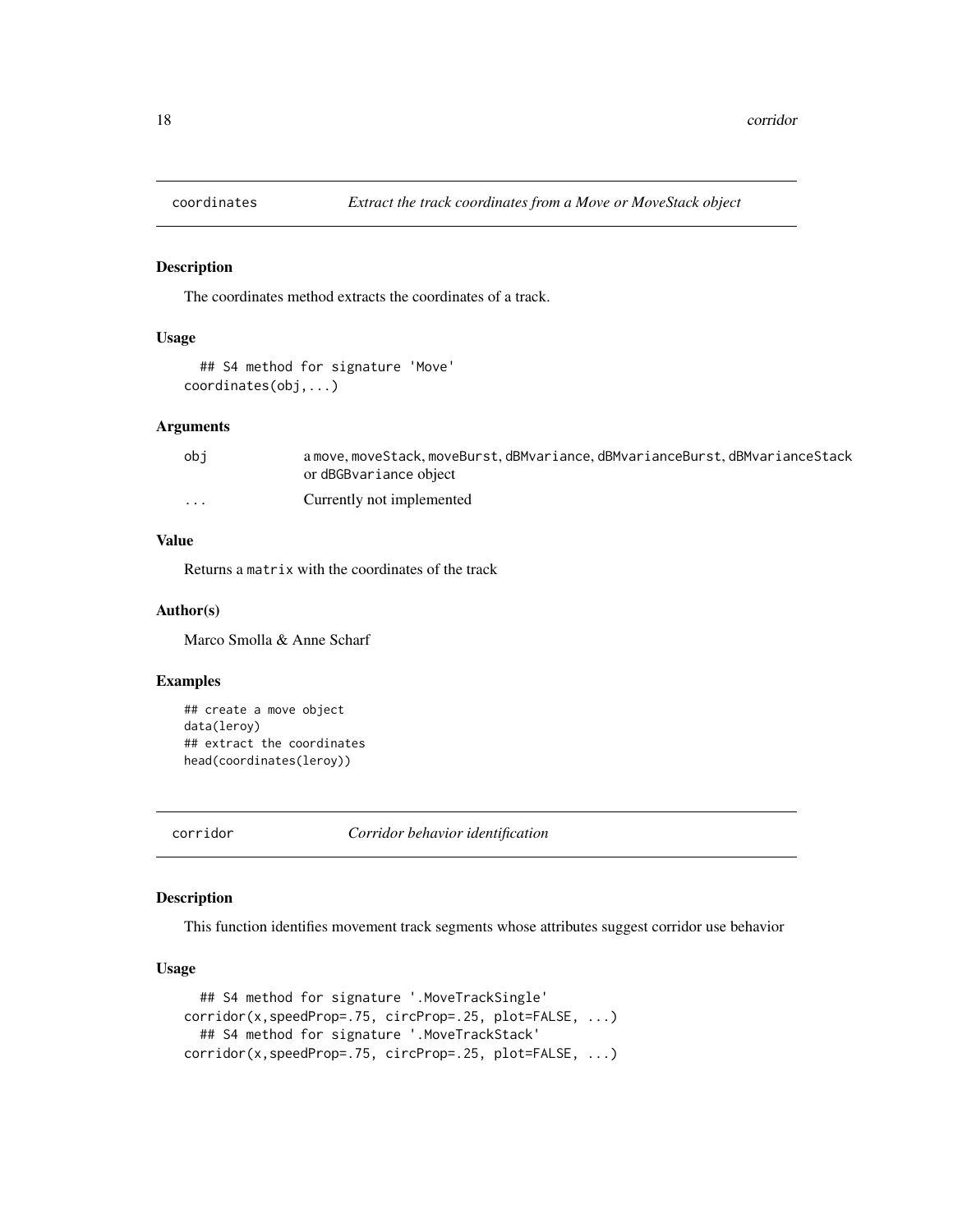#### corridor to the control of the control of the control of the control of the control of the control of the control of the control of the control of the control of the control of the control of the control of the control of

#### **Arguments**

| $\mathsf{x}$ | a move, moveStack or moveBurst object.                                                                                                                                                                                                                                                                |
|--------------|-------------------------------------------------------------------------------------------------------------------------------------------------------------------------------------------------------------------------------------------------------------------------------------------------------|
| speedProp    | numeric between 0 and 1, defines the proportion of speeds which are high<br>enough to be a valid corridor point (default value selects speeds that are greater<br>than 75 $\%$ of all speeds).                                                                                                        |
| circProp     | numeric between 0 and 1, defines the proportion of the circular variances that<br>is low enough to be a valid corridor point. Low values of the circular variance<br>indicate that the segments are (near) parallel (default value selects variances that<br>are lower than $25\%$ of all variances). |
| plot         | logical, if TRUE the track is plotted together with dots that indicate corridor<br>points when a move object is provided (color scale indicates how many corridor<br>points are near by, few: blue, many: pink).                                                                                      |
|              | cex argument can be set specifying the size of the points when plot=TRUE.<br>Optional.                                                                                                                                                                                                                |

#### Details

The corridor function uses the attributes of a movement step (segment) to identify movement steps that exhibit corridor use behavior. For each segment, the speed and the azimuth are calculated and assigned to the segment midpoint.

A circular buffer is created around the midpoint of each segment whose radius is equal to half the segment length. The segment azimuth (180  $>=$  azimuth  $>$  -180) is converted into a new unit, the 'pseudo-azimuth'  $(0 \le 360)$ , removing the directional information.

Subsequent, the circular variance of the pseudo-azimuths of all segment midpoints that fall within the circular buffer is calculated. Low values of the circular variance indicate that the segments are (near) parallel.

Next, it is determined whether a segment's speed is higher than speedProp (by default the upper 25% speeds) and its circular variance is lower than circProp (by default the lower 25% of all variances).

Segment midpoints that meet both of these requirements are considered as a 'corridor' point, all others are considered 'non-corridor' points. Finally, a corridor point is determined to be within a true corridor if within its circular buffer there are more 'corridor' points than 'non-corridor' points.

#### Value

The function returns a [moveBurst](#page-75-1) object or a list of moveBurst objects (if a MoveStack is supplied). The MoveBurst date.frame stores the following information:

- segment midpoint
- speed
- azimuth
- pseudo-azimuth
- circular variance

The object is bursted by the factor that indicates whether the segment belongs to a corridor segment or not, and is specified in the "burstId" slot.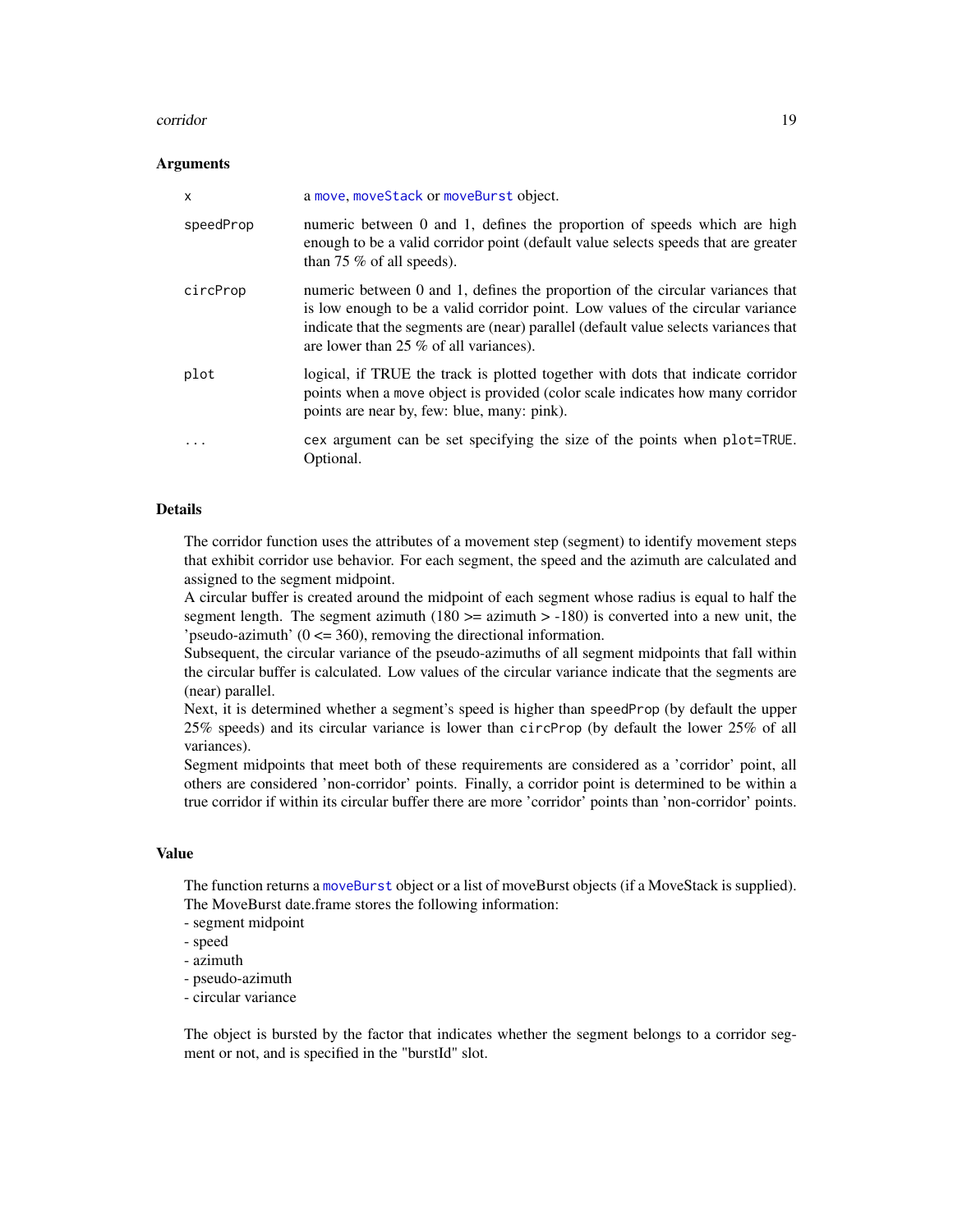#### <span id="page-19-0"></span>Note

The default values for the speedProp and circProp can be changed by the users discretion using the according argument.

#### Author(s)

Marco Smolla & Anne Scharf

# References

LaPoint, S., Gallery, P., Wikelski, M. and Kays, R. (2013), Animal Behavior, Cost-based Corridor Models, and Real Corridors. Landscape Ecology. doi:10.1007/s10980-013-9910-0.

#### Examples

```
## with a move object
 data(leroy)
 tmp <- corridor(leroy, plot=TRUE)
 plot(tmp, type="l", col=c("red","black")[c(tmp@burstId,NA)])
```

```
## with a moveStack object
 data(fishers)
 stacktmp <- corridor(fishers[c(1:400,sum(n.locs(fishers))-(400:1)),])
 plot(stacktmp[[2]], col=c("red","black")[stacktmp[[2]]@burstId])
 lines(stacktmp[[2]], col=c("red","black")[c(stacktmp[[2]]@burstId,NA)])
```
<span id="page-19-1"></span>DBBMM-class *The DBBMM class*

#### **Description**

The DBBMM object is created within the [brownian.bridge.dyn](#page-9-1) function from a Move or dBMvariance object. It contains a [dBMvariance](#page-24-1) object and a raster with probabilities.

#### Slots

crs part of the [Raster-class](#page-0-0)

data part of the [Raster-class](#page-0-0)

- DBMvar Object of class ["dBMvariance"](#page-24-1): includes the window.size, margin, means, in.windows, break.list, and points of interest
- ext the extension factor set by the user

extent part of the [Raster-class](#page-0-0)

file part of the [Raster-class](#page-0-0)

- history part of the [Raster-class](#page-0-0)
- legend part of the [Raster-class](#page-0-0)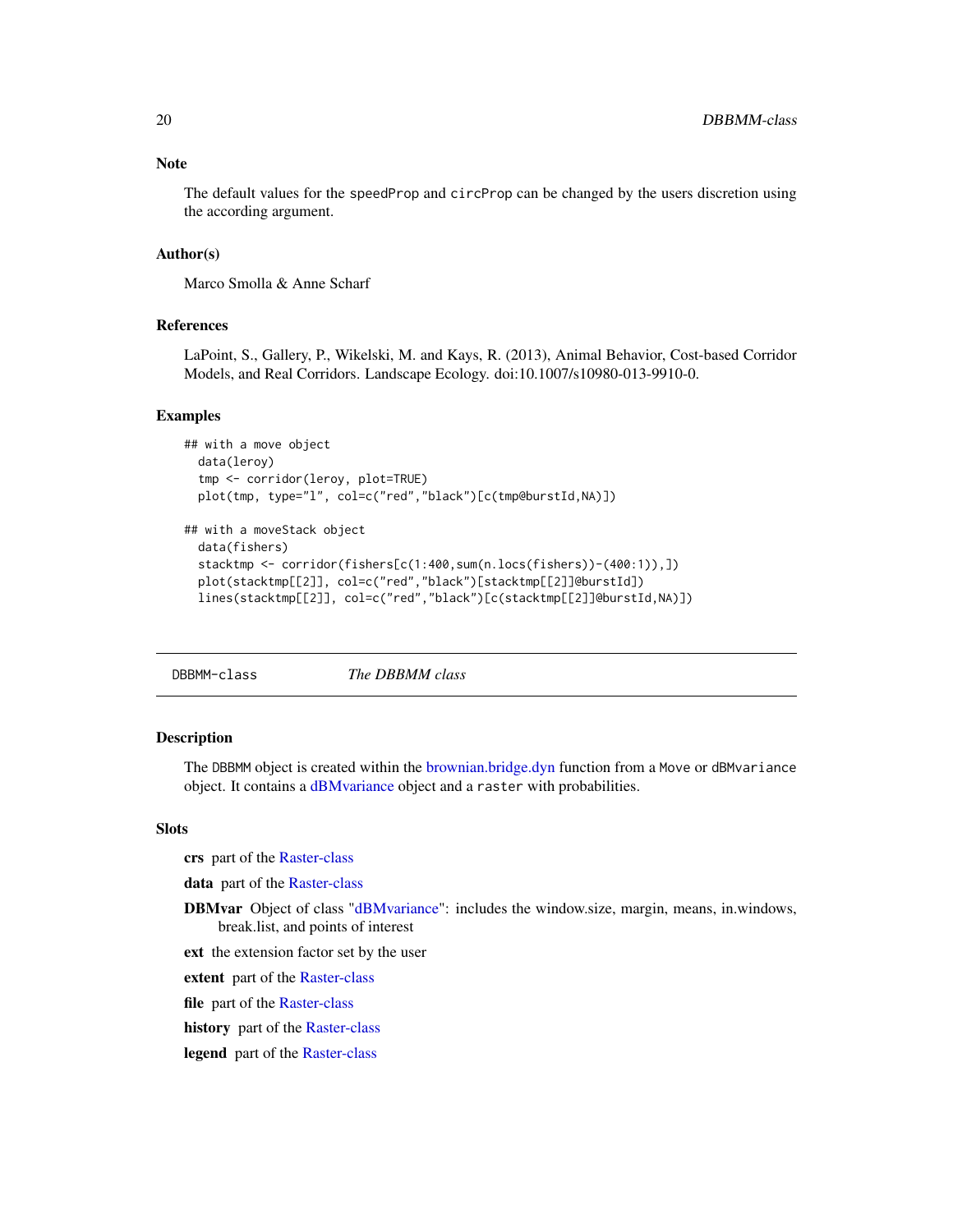#### DBBMM-class 21

- method stores the method that was used to calculate the utilization distribution (UD), e.g. dynamic Brownian Bridge
- ncols part of the [Raster-class](#page-0-0)
- nrows part of the [Raster-class](#page-0-0)
- rotated part of the [Raster-class](#page-0-0)
- rotation part of the [Raster-class](#page-0-0)
- title part of the [Raster-class](#page-0-0)
- z part of the [Raster-class](#page-0-0)

#### Methods

- [contour](#page-16-1) signature(object = "DBBMM"): adds a contour line to a plot
- [emd](#page-32-1) signature(object = "DBBMM"): quantifies similarity between utilization distributions
- [equalProj](#page-34-1) signature(object = "DBBMM"): checks whether all objects of a list are in the same projection
- [getMotionVariance](#page-38-1) signature(object = "DBBMM"): extracts the estimated motion variance
- [getVolumeUD](#page-57-1) signature(object = "DBBMM"): modifies the UD raster
- [outerProbability](#page-83-1) signature(object = "DBBMM"): calculates the animal occurrence probabilities at the border of the raster
- [plot](#page-84-1) signature(object = "DBBMM"): plots the raster from a DBBMM object with re-size insensitive proportions
- [raster2contour](#page-88-1) signature(object = "DBBMM"): converts a raster to contour lines
- [show](#page-93-1) signature(object = "DBBMM"): displays summary the DBBMM object
- [summary](#page-98-1) signature(object = "DBBMM"): summarizes the information of the raster from a DBBMM object
- [subset](#page-0-0) signature(object = "DBBMM"): subsets the DBBMM object

#### Note

The DBBMM object contains a [dBMvariance](#page-24-1) and a [.UD](#page-4-1) object which can be used to program against.

#### Author(s)

Marco Smolla & Anne Scharf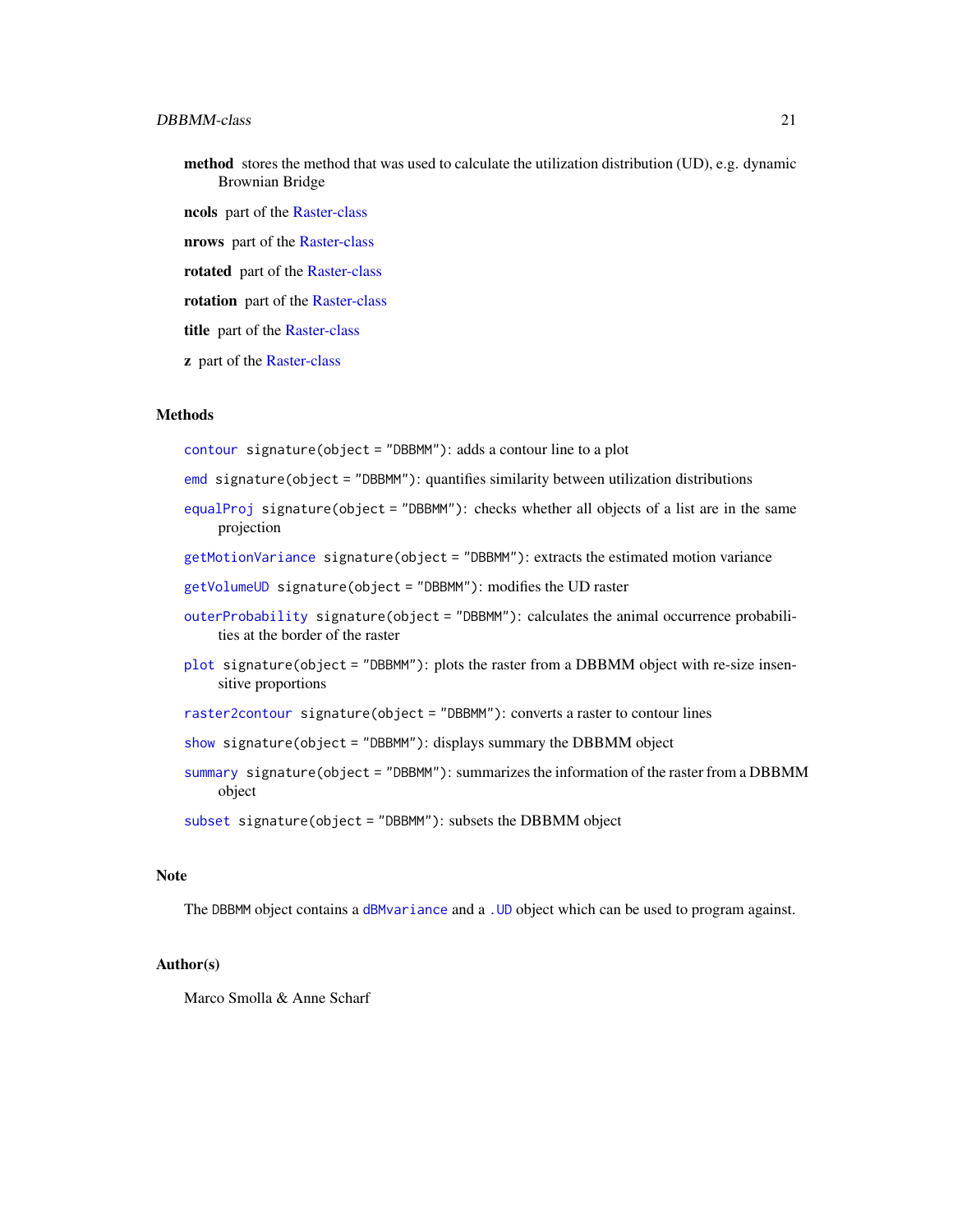#### <span id="page-21-1"></span><span id="page-21-0"></span>Description

The DBBMMBurstStack object is created within the [brownian.bridge.dyn](#page-9-1) function from a MoveBurst or dBMvarianceBurst object. It contains a [dBMvarianceBurst](#page-24-1) object and a raster with probabilities.

#### **Slots**

crs part of the [Raster-class](#page-0-0)

- DBMvar Object of class ["dBMvarianceBurst"](#page-24-1): includes the window.size, margin, means, in.windows, break.list, and points of interest
- ext the extension factor set by the user
- extent part of the [Raster-class](#page-0-0)
- filename part of the [Raster-class](#page-0-0)
- layers part of the [Raster-class](#page-0-0)
- method the method that was used to calculate the utilization distribution, e.g. dynamic Brwonian Bridge
- ncols part of the [Raster-class](#page-0-0)
- nrows part of the [Raster-class](#page-0-0)
- rotated part of the [Raster-class](#page-0-0)
- rotation part of the [Raster-class](#page-0-0)
- title part of the [Raster-class](#page-0-0)
- **z** part of the [Raster-class](#page-0-0)

#### Methods

- [getMotionVariance](#page-38-1) signature(object = "DBBMMBurstStack"): extracts the estimated motion variance
- [plot](#page-84-1) signature(object = "DBBMMBurstStack"): plots the raster from a DBBMMBurstStack object with re-size insensitive proportions
- [show](#page-93-1) signature(object = "DBBMMBurstStack"): displays summary the DBBMMBurstStack object

[subset](#page-0-0) signature(object = "DBBMMBurstStack"): subsets the DBBMMBurstStack object

[UDStack](#page-105-1) signature(object = "DBBMMBurstStack"): creates UDStack objects

#### Note

The DBBMMBurstStack object contains a [dBMvarianceBurst](#page-24-1) and a [.UDStack](#page-4-1) object which can be used to program against.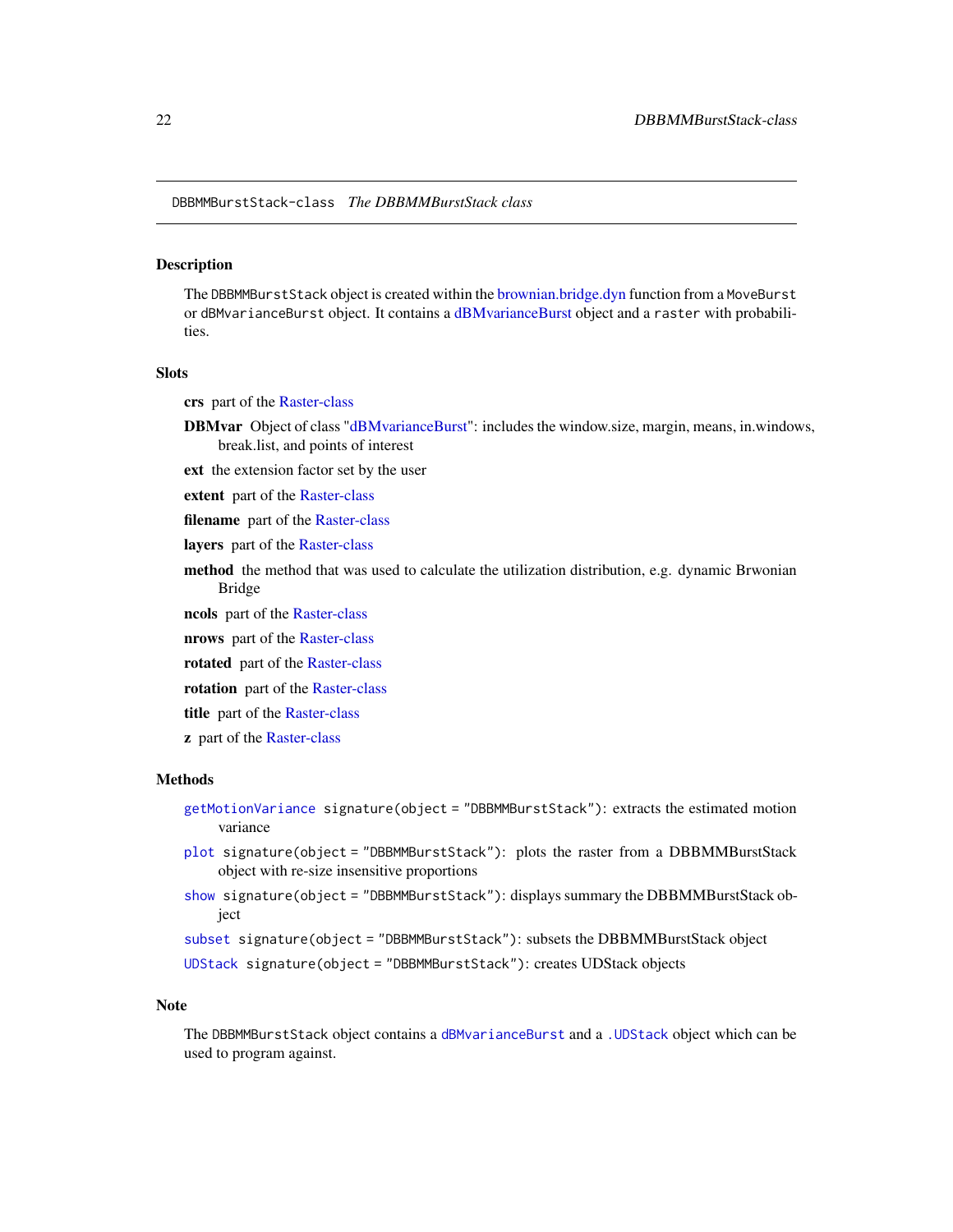# <span id="page-22-0"></span>DBBMMStack-class 23

#### Author(s)

Anne Scharf

<span id="page-22-1"></span>DBBMMStack-class *The DBBMMStack class*

#### **Description**

The DBBMMStack object is created within the [brownian.bridge.dyn](#page-9-1) function from a MoveStack or dBMvarianceStack object. It contains a [dBMvarianceStack](#page-24-1) object and a raster with probabilities.

# **Slots**

crs part of the [Raster-class](#page-0-0)

DBMvar Object of class ["dBMvarianceStack"](#page-24-1): includes the window.size, margin, means, in.windows, break.list, and points of interest

ext the extension factor set by the user

extent part of the [Raster-class](#page-0-0)

filename part of the [Raster-class](#page-0-0)

layers part of the [Raster-class](#page-0-0)

method the method that was used to calculate the utilization distribution, e.g. dynamic Brwonian Bridge

ncols part of the [Raster-class](#page-0-0)

nrows part of the [Raster-class](#page-0-0)

rotated part of the [Raster-class](#page-0-0)

rotation part of the [Raster-class](#page-0-0)

title part of the [Raster-class](#page-0-0)

**z** part of the [Raster-class](#page-0-0)

# Methods

[contour](#page-16-1) signature(object = "DBBMMStack"): adds a contour line to a plot

- [emd](#page-32-1) signature(object = "DBBMMStack"): quantifies similarity between utilization distributions
- [equalProj](#page-34-1) signature(object = "DBBMMStack"): checks whether all objects of a list are in the same projection
- [getMotionVariance](#page-38-1) signature(object = "DBBMMStack"): extracts the estimated motion variance
- [getVolumeUD](#page-57-1) signature(object = "DBBMMStack"): modifies the UD raster

[outerProbability](#page-83-1) signature(object = "DBBMMStack"): calculates the animal occurrence probabilities at the border of the raster

[plot](#page-84-1) signature(object = "DBBMMStack"): plots the raster from a DBBMMStack object with re-size insensitive proportions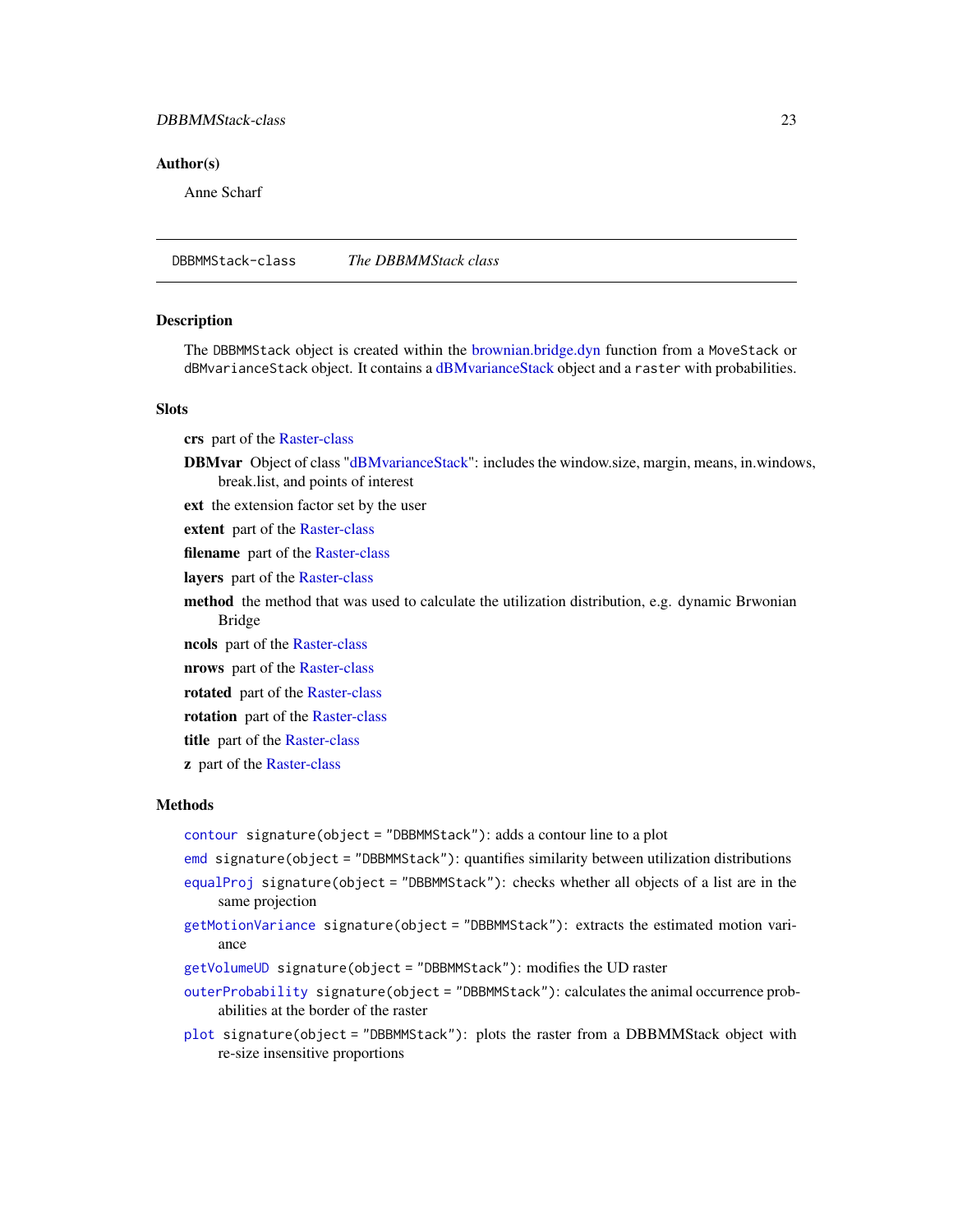```
raster2contour signature(object = "DBBMMStack"): converts a raster to contour lines
show signature(object = "DBBMMStack"): displays summary the DBBMMStack object
split signature(object = "DBBMMStack"): splits a DBBMMStack into a list of DBBMM ob-
    jects
summary signature(object = "DBBMMStack"): summarizes the information of the raster from a
    DBBMMStack object
subset signature(object = "DBBMMStack"): subsets the DBBMMStack object
```
#### Note

The DBBMMStack object contains a [dBMvarianceStack](#page-24-1) and a [.UDStack](#page-4-1) object which can be used to program against.

#### Author(s)

Marco Smolla & Anne Scharf

<span id="page-23-1"></span>dBGBvariance-class *The dynBGBvariance class*

#### Description

The dynBGBvariance object stores the orthogonal and parallel variances calculated by the dynamic Bivariate Gaussian Bridge model, and is created within the [dynBGBvariance](#page-30-1) function from a Move object.

#### **Slots**

- windowSize The window size used for dynBGBvariance calculation
- margin The margin used for dynBGB calculation
- paraSd The standard deviation values of the parallel variance values
- orthSd The standard deviation values of the orthogonal variance values
- nEstim The number of windows each location was included in
- segInterest Logical string, FALSE: segments have been omitted in the calculation since a lower number of estimates for variance are obtained for these segments. TRUE: segments included in the calculation

#### Methods

- [as.data.frame](#page-7-1) signature(object = "dBGBvarianceTmp"): extracts the spatial data frame
- [coordinates](#page-17-1) signature(object = "dBGBvarianceTmp"): extracts the coordinates from the Move object contained in the dBGBvarianceTmp
- [dynBGB](#page-27-1) signature(object = "dBGBvarianceTmp"): calculates the utilization distribution (UD) of the given track using the dynamic Bivariate Gaussian Bridge model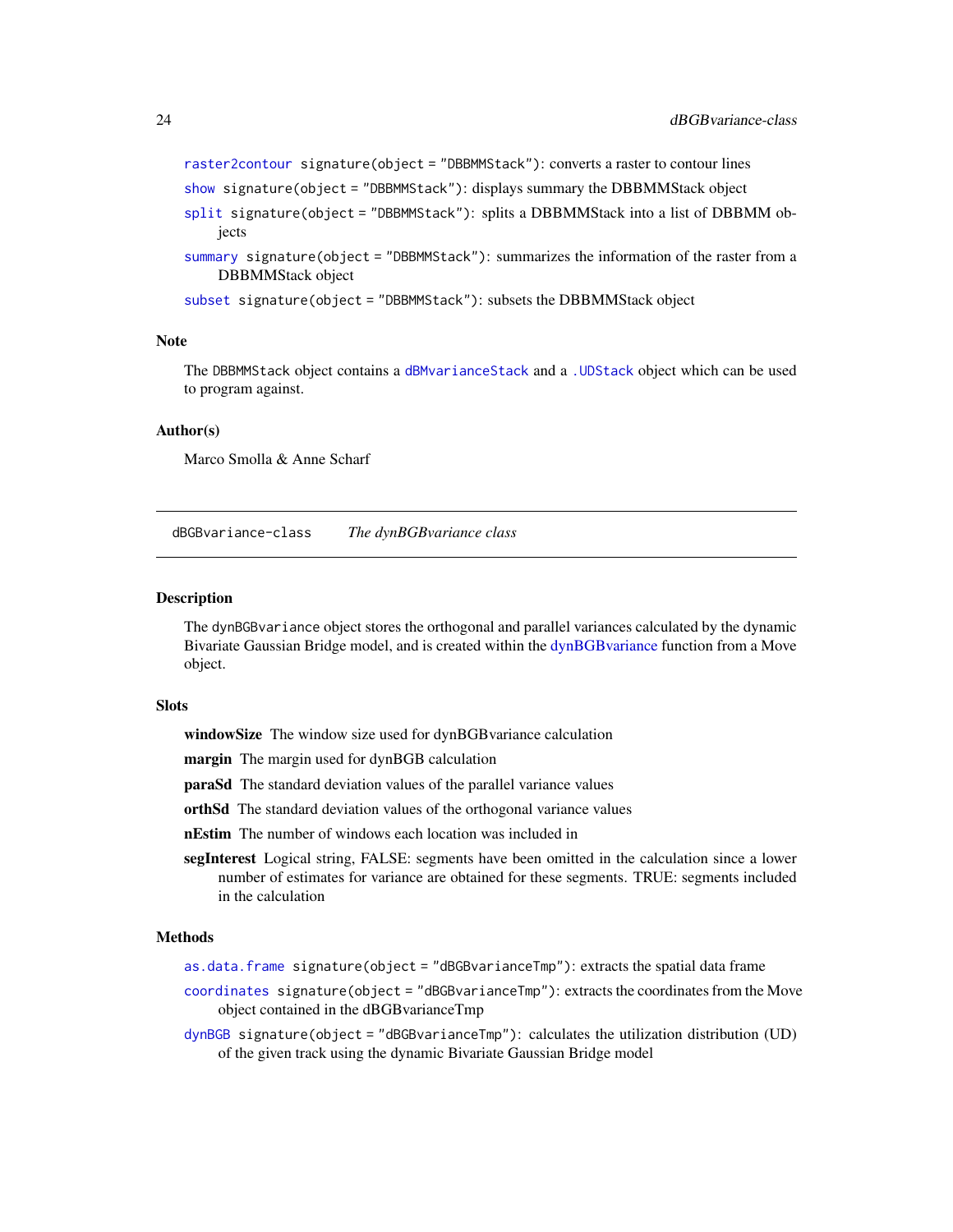#### <span id="page-24-0"></span>dBMvariance 25

- [getMotionVariance](#page-38-1) signature(object = "dBGBvarianceTmp"): extracts the estimated motion variance
- [lines](#page-65-1) signature(object = "dBGBvarianceTmp"): add lines of the track of the animal to a plot
- [points](#page-86-1) signature(object = "dBGBvarianceTmp"): add points of the track of the animal to a plot
- [plot](#page-84-1) signature(object = "dBGBvarianceTmp"): plots the track of the animal
- [show](#page-93-1) signature(object = "dBGBvarianceTmp"): displays summary the dBGBvarianceTmp object
- [summary](#page-98-1) signature(object = "dBGBvarianceTmp"): summarizes the information of the raster from a dBGBvarianceTmp object

[subset](#page-0-0) signature(object = "dBGBvarianceTmp"): subsets the dBGBvarianceTmp object

#### **Note**

The dynBGBvariance object contains a .MoveTrackSingle and a dBGBvarianceTmp object which can be used to program against.

#### Author(s)

Bart Kranstauber & Anne Scharf

dBMvariance *The dBMvariance class*

#### <span id="page-24-1"></span>Description

The dBMvariance object is created within the [brownian.motion.variance.dyn](#page-12-1) function from a Move object.

The dBMvarianceStack object is created when a MoveStack is the input object.

The dBMvarianceBurst object when the input is a MoveBurst object.

These objects contain the motion variance calculated by the dynamic Brownian Bridge Movement Model.

#### **Slots**

window.size The window size used for dbbmm calculation

margin The margin used for dbbmm calculation

means The variance values

- **in.windows** The number of windows each location was included in
- interest Logical string, FALSE: segments have been omitted in the calculation since a lower number of estimates for variance are obtained for these segments. TRUE: segments included in the calculation

**break.list** list of the locations of breaks found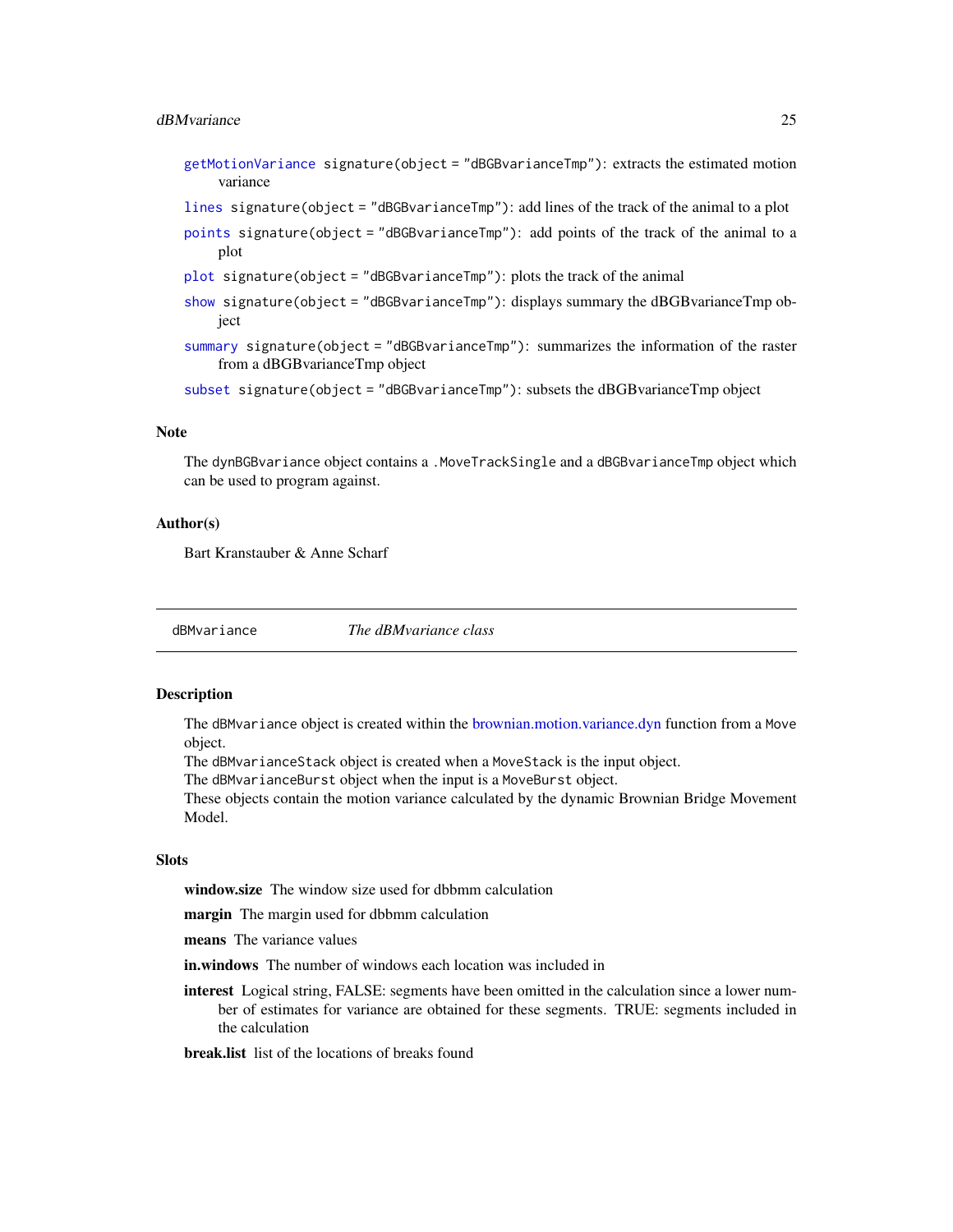#### <span id="page-25-0"></span>Methods

[as.data.frame](#page-7-1) signature(object = "dBMvarianceTmp"): extracts the spatial data frame

- [brownian.bridge.dyn](#page-9-1) signature(object = "dBMvarianceTmp"): calculates the utilization distribution (UD) of the given track using the dynamic Brownian Bridge Movement Model
- [coordinates](#page-17-1) signature(object = "dBMvarianceTmp"): extracts the coordinates from the Move object contained in the dBMvarianceTmp
- [getMotionVariance](#page-38-1) signature(object = "dBMvarianceTmp"): extracts the estimated motion variance

[lines](#page-65-1) signature(object = "dBMvarianceTmp"): add lines of the track of the animal to a plot

[points](#page-86-1) signature(object = "dBMvarianceTmp"): add points of the track of the animal to a plot

 $plot$  signature(object = "dBMvarianceTmp"): plots the track of the animal

- [show](#page-93-1) signature(object = "dBMvarianceTmp"): displays summary the dBMvarianceTmp object
- [summary](#page-98-1) signature(object = "dBMvarianceTmp"): summarizes the information of the raster from a dBMvarianceTmp object

[subset](#page-0-0) signature(object = "dBMvarianceTmp"): subsets the dBMvarianceTmp object

#### Note

The dBMvariance object contains a .MoveTrackSingle and a dBMvarianceTmp object.

The dBMvarianceStack object contains a .MoveTrackStack and a dBMvarianceTmp object.

The dBMvarianceBurst object contains a .MoveTrackSingleBurst and a dBMvarianceTmp object.

The class dBMvarianceTmp is mostly an internal class that is made public to make inheritance easier. These objects can be used to program against.

#### Author(s)

Marco Smolla & Anne Scharf

distance *Distance between the locations of a movement track*

#### **Description**

Calculates the distance between the consecutive locations of a Move or MoveStack object.

#### Usage

```
## S4 method for signature '.MoveTrackSingle,missing'
distance(x)
  ## S4 method for signature '.MoveTrackStack,missing'
distance(x)
```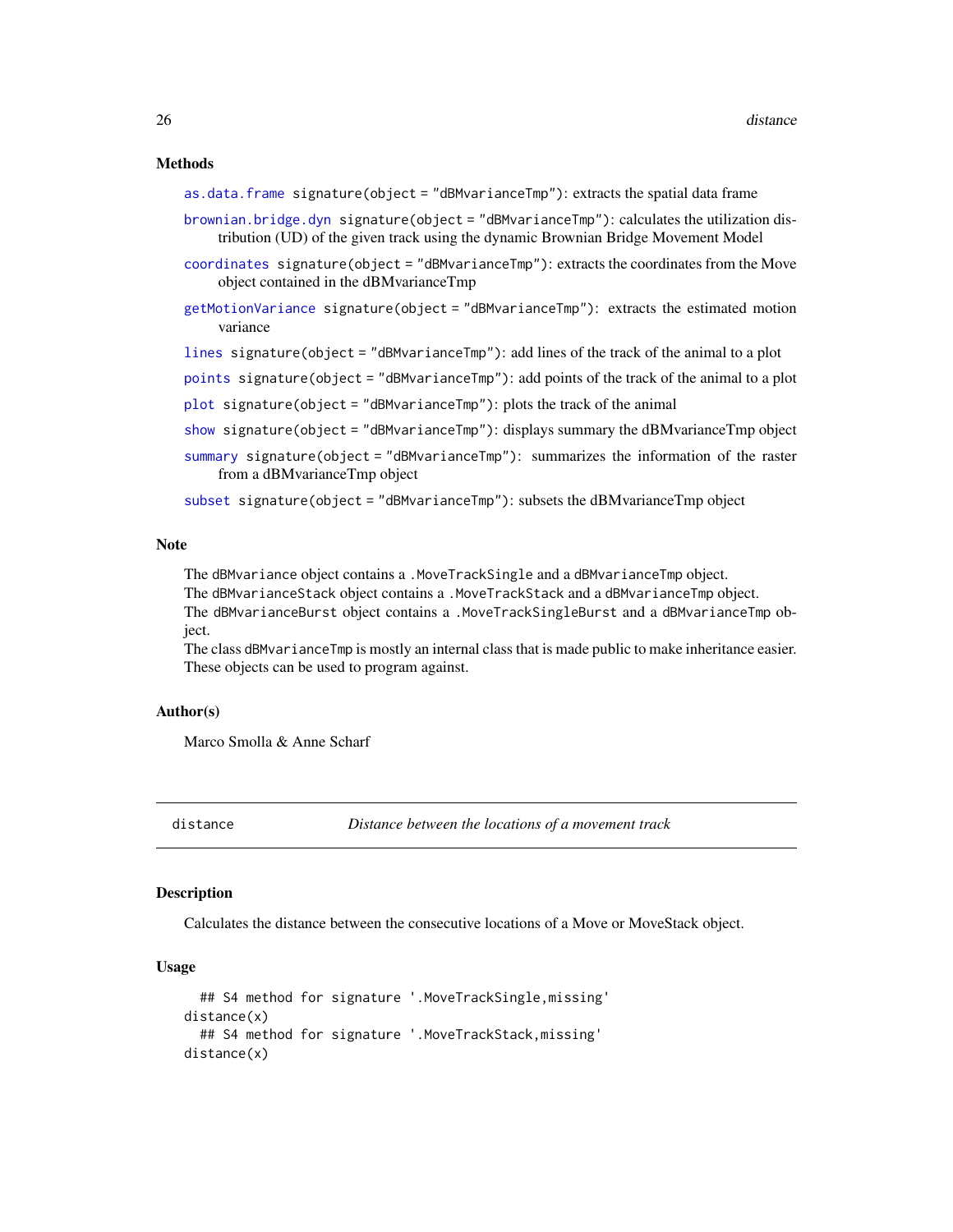#### <span id="page-26-0"></span>Arguments

x a [move](#page-70-1), [moveStack](#page-78-1) or [moveBurst](#page-75-1) object

#### Details

[pointDistance](#page-0-0) is used to calculate the distances.

#### Value

Distance in map units.

If the projection of the coordinates is long/lat all values are returned in meters, otherwise in the map units of the projection of the move object. For long/lat distance is calculated on a sphere using the ellipsoid, for other projections the calculation is done on a plane using Pythagoras. Check and set the projection of your Move, MoveStack or MoveBurst object using the proj4string() function.

If a move or moveBurst object is provided, a numeric vector one element shorter than the number of locations is obtained.

If a moveStack object is provided, a list with one element per individual containing a numeric vector one element shorter than the number of locations is obtained

#### Author(s)

Marco Smolla & Anne Scharf

#### Examples

```
## distance from a Move object
data(leroy)
head(distance(leroy))
# to add this information to the move object, a "NA" has to be assigened
# e.g. distance is assigned to the first location of a segment
leroy$distance <- c(distance(leroy), NA)
## distance from a MoveStack object
data(fishers)
```
str(distance(fishers)) # to add this information to the moveStack object, a "NA" has to be assigened # e.g. distance is assigned to the first location of a segment fishers\$distance <- unlist(lapply(distance(fishers), c, NA))

duplicatedDataExample *Tracking data example with duplicated timestamps*

#### **Description**

This file contains a data frame with fictional tracking data of two individuals, including duplicated timestamps. These data are used in the example of the function [getDuplicatedTimestamps](#page-36-1).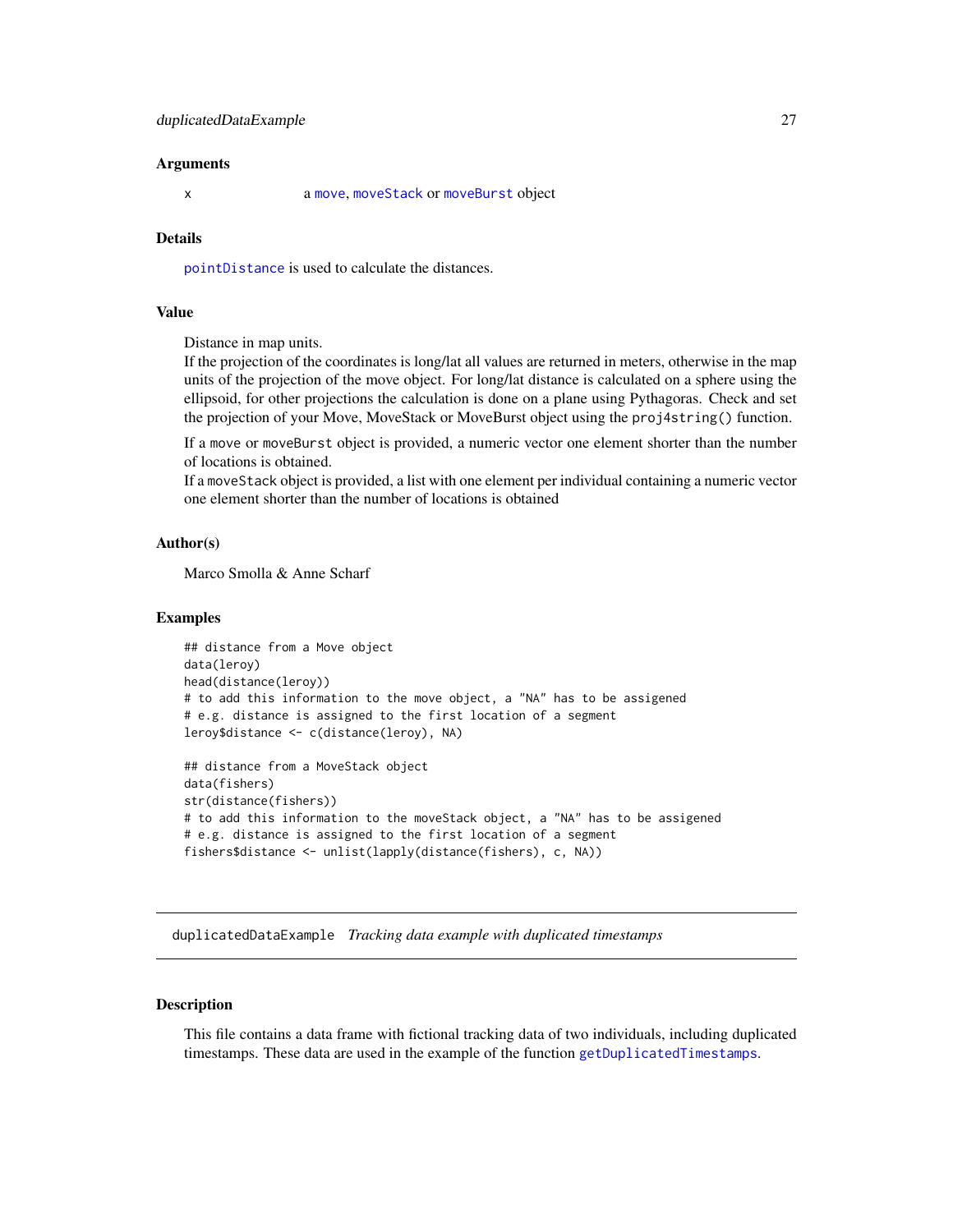# Examples

data(duplicatedDataExample)

<span id="page-27-1"></span>dynBGB *Calculation of the dynamic Bivariate Gausian Bridge*

# Description

This function creates a utilization distribution according to the Bivariate Gaussian Bridge model.

# Usage

```
## S4 method for signature 'dBGBvariance, RasterLayer, numeric'
dynBGB(move, raster, locErr, timeStep, ...)
## S4 method for signature '.MoveTrackSingle,RasterLayer,numeric'
dynBGB(move, raster, locErr, margin, windowSize, ...)
## S4 method for signature '.MoveTrackSingle,numeric,ANY'
dynBGB(move, raster, locErr, ext, ...)
## S4 method for signature '.MoveTrackSingle,missing,ANY'
dynBGB(move, raster, locErr, dimSize, ext, ...)
```
#### Arguments

| move       | a move or dBGBvariance object. This object must be in a projection different<br>to longitude/latitude (one suitable for euclidean geometry), use spTransform to<br>transform your coordinates.                                                                                                                                                             |
|------------|------------------------------------------------------------------------------------------------------------------------------------------------------------------------------------------------------------------------------------------------------------------------------------------------------------------------------------------------------------|
| raster     | a RasterLayer object or a numeric value. If a RasterLayer is provided the<br>dynBGB starts to calculate the UD based on that raster. If a numeric value is<br>provided it is interpreted as the resolution of the square raster cells (in map<br>units); the according raster will be calculated internally.                                               |
| locErr     | single numeric value or vector of the length of coordinates that describes the<br>error of the location (sender/receiver) system in map units. Or a character string<br>with the name of the column containing the location error can be provided.                                                                                                         |
| timeStep   | It correspond to the size of the timer intervals taken for every integration step<br>(in minutes). If left NULL 20.1 steps are taken in the shortest time interval. See<br>'Details'. Optional.                                                                                                                                                            |
| margin     | The margin used for the behavioral change point analysis. This number has to<br>be odd.                                                                                                                                                                                                                                                                    |
| windowSize | The size of the moving window along the track. Larger windows provide more<br>stable/accurate estimates of the brownian motion variance but are less well able<br>to capture more frequent changes in behavior. This number has to be odd.                                                                                                                 |
| ext        | Describes the amount of extension of the bounding box around the animal track.<br>It can be numeric (same extension into all four directions), vector of two (first<br>x, then y directional extension) or vector of four (xmin, xmax, ymin, ymax<br>extension). Only considered in combination with a numeric raster argument or<br>the dimSize argument. |

<span id="page-27-0"></span>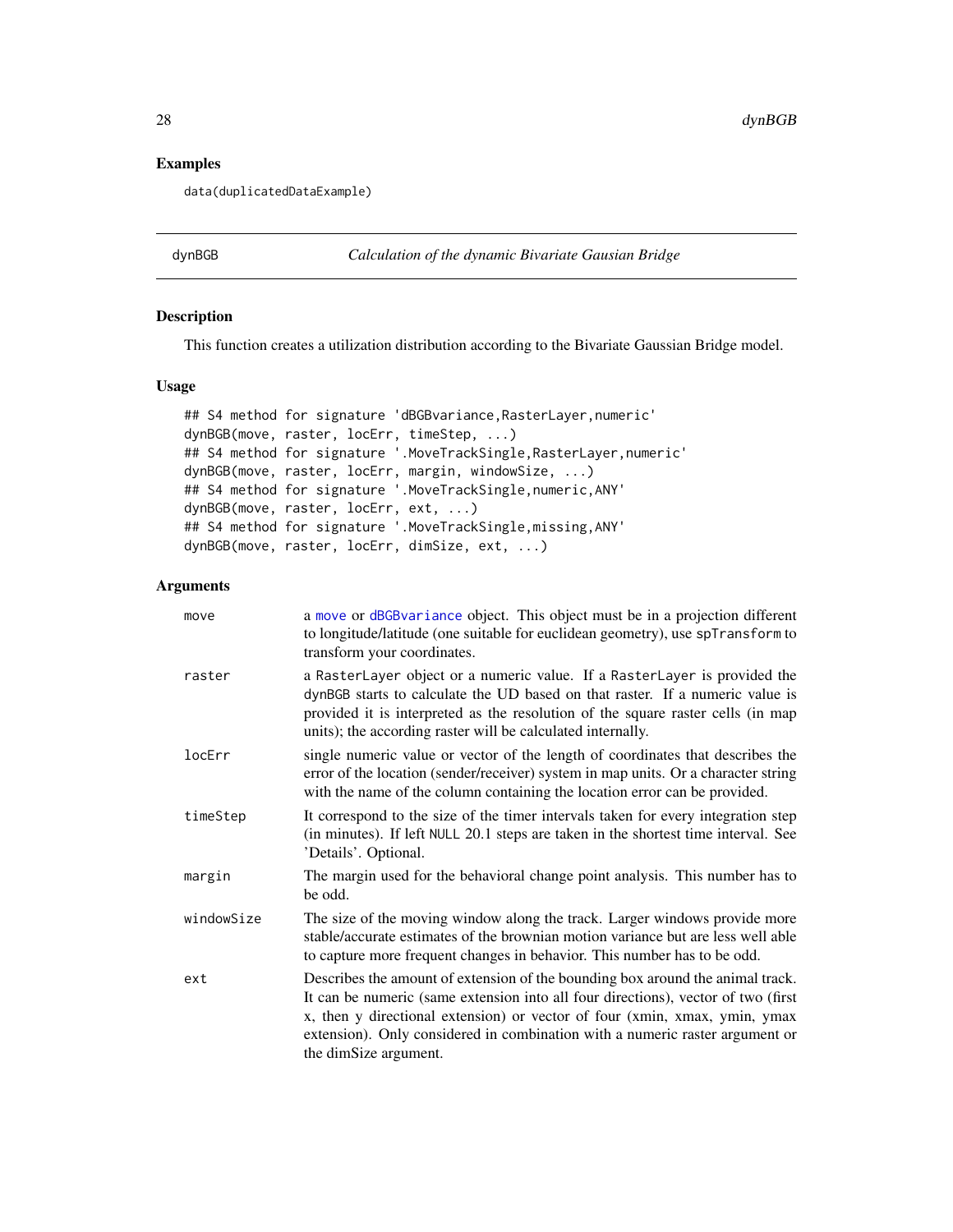| dimSize                 | numeric. dimSize is only used if raster is not set. dimSize is interpreted as the |
|-------------------------|-----------------------------------------------------------------------------------|
|                         | number of cells along the largest dimension of the track. The according raster    |
|                         | will be calculated internally.                                                    |
| $\cdot$ $\cdot$ $\cdot$ | Currently no other arguments implemented.                                         |

#### Details

There are three ways to launch the dynBGB function:

#### 1. Use a raster:

A RasterLayer object is set for the raster argument which is then used to calculate the UD. (needed arguments: *move, raster(=*RasterLayer*), locErr, margin, windowSize*; optional arguments: *timeStep*)

#### 2. Set the cell size

To set the cell size, set a numeric value for the raster argument which is used as the cell sizes of the raster.

(needed arguments: *move, raster(=*numeric*), locErr, margin, windowSize, ext*; optional arguments: *timeStep*)

3. Set the number of cells (col/row)

To set the number of cells along the largest dimension a numeric dimSize argument can be set. (needed arguments: *move, dimSize, locErr, margin, windowSize, ext*; optional arguments: *timeStep*)

timeStep. The default value is the shortest time interval divided by 20.1. This means, if there is a location recorded e.g. every 40 mins, the function divides each segment into 1.99 mins chunks upon which it does the calculation. If for some reason there is one time interval of 20 secs in the track, each segment of the track will be divided into 1secs chunks, increasing the calculation time immensely. Before calculating the DBBMM, use e.g. min(timeLag(x=myMoveObject, units="mins")) to check which is the duration of the shortest time interval of the track. If the track contains time intervals much shorter than the scheduled on the tag, set the timeStep e.g. to the scheduled time interval at which the tag was set, divided by 20.1.

#### Value

It returns an object of the class [dynBGB-class.](#page-29-1)

### Author(s)

Bart Kranstauber & Anne Scharf

# References

Kranstauber, B., Safi, K., Bartumeus, F.. (2014), Bivariate Gaussian bridges: directional factorization of diffusion in Brownian bridge models. Movement Ecology 2:5. doi:10.1186/2051-3933-2-5.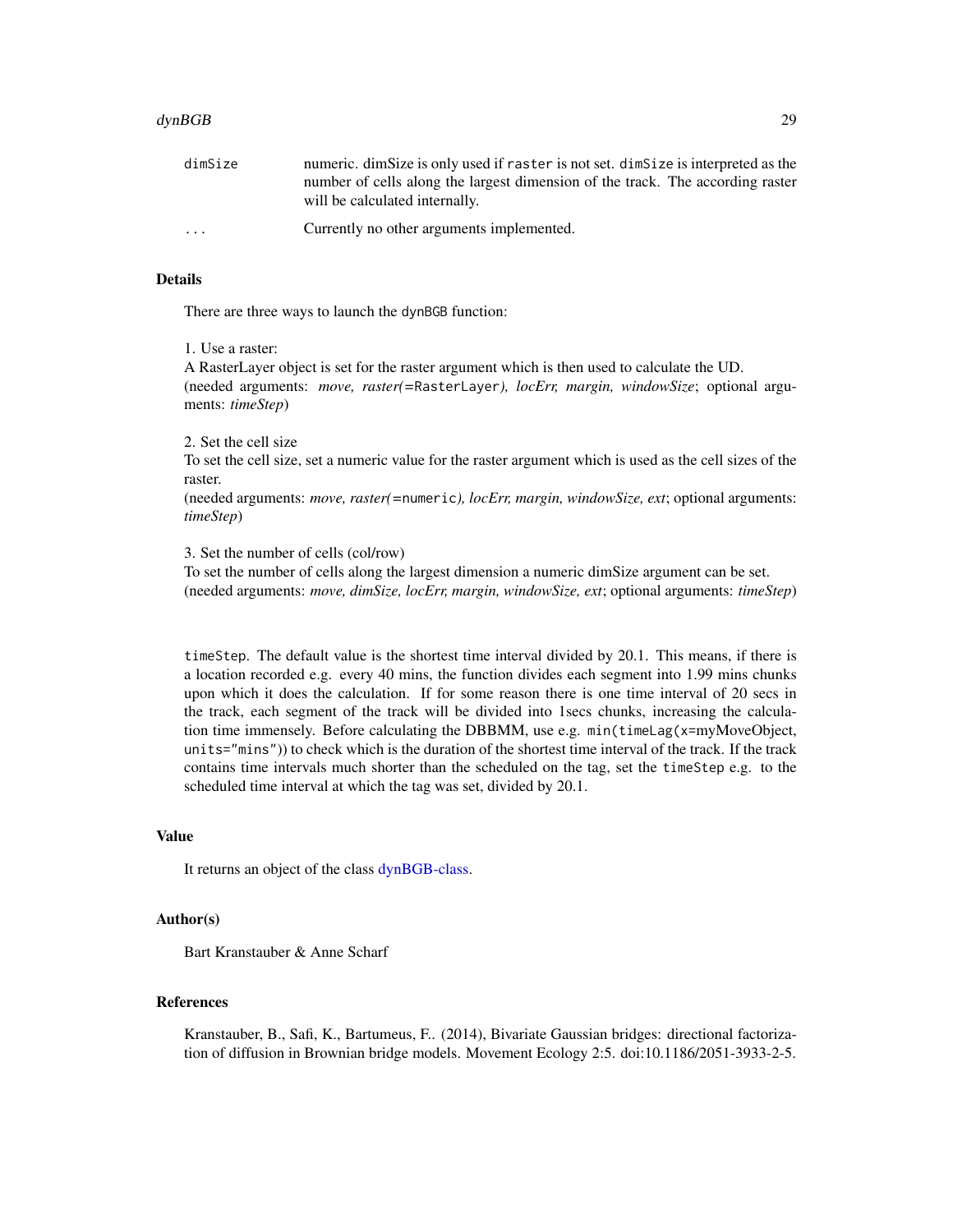# <span id="page-29-0"></span>See Also

[dynBGBvariance,](#page-30-1) [getMotionVariance,](#page-38-1) [getVolumeUD,](#page-57-1) [contour,](#page-16-1) [outerProbability,](#page-83-1) [raster,](#page-87-1) [raster2contour,](#page-88-1) [brownian.bridge.dyn,](#page-9-1) [brownian.motion.variance.dyn](#page-12-1)

# Examples

```
data(leroy)
leroy <- leroy[230:265,]
```
## change projection method to aeqd and center the coordinate system to the track dataAeqd <- spTransform(leroy, CRSobj="+proj=aeqd +ellps=WGS84", center=TRUE)

```
dBGB <- dynBGB(dataAeqd, locErr=9, raster=10, ext=0.5, windowSize=31, margin=15, timeStep=15/20.1)
plot(dBGB, col=hsv(sqrt(1:700/1000)))
lines(dataAeqd)
```
<span id="page-29-1"></span>dynBGB-class *The dynBGB class*

#### Description

The dynBGB object is created within the [dynBGB](#page-27-1) function from a Move object. It contains a [dBGB](#page-23-1)[variance](#page-23-1) object and a raster with probabilities.

# **Slots**

crs part of the [Raster-class](#page-0-0)

data part of the [Raster-class](#page-0-0)

var Object of class ["dBGBvariance"](#page-23-1): includes the windowSize, margin, paraSd,orthSd, nEstim, segInterest

extent part of the [Raster-class](#page-0-0)

file part of the [Raster-class](#page-0-0)

history part of the [Raster-class](#page-0-0)

legend part of the [Raster-class](#page-0-0)

method stores the method that was used to calculate the utilization distribution (UD), e.g. dynBGB

ncols part of the [Raster-class](#page-0-0)

nrows part of the [Raster-class](#page-0-0)

rotated part of the [Raster-class](#page-0-0)

rotation part of the [Raster-class](#page-0-0)

title part of the [Raster-class](#page-0-0)

z part of the [Raster-class](#page-0-0)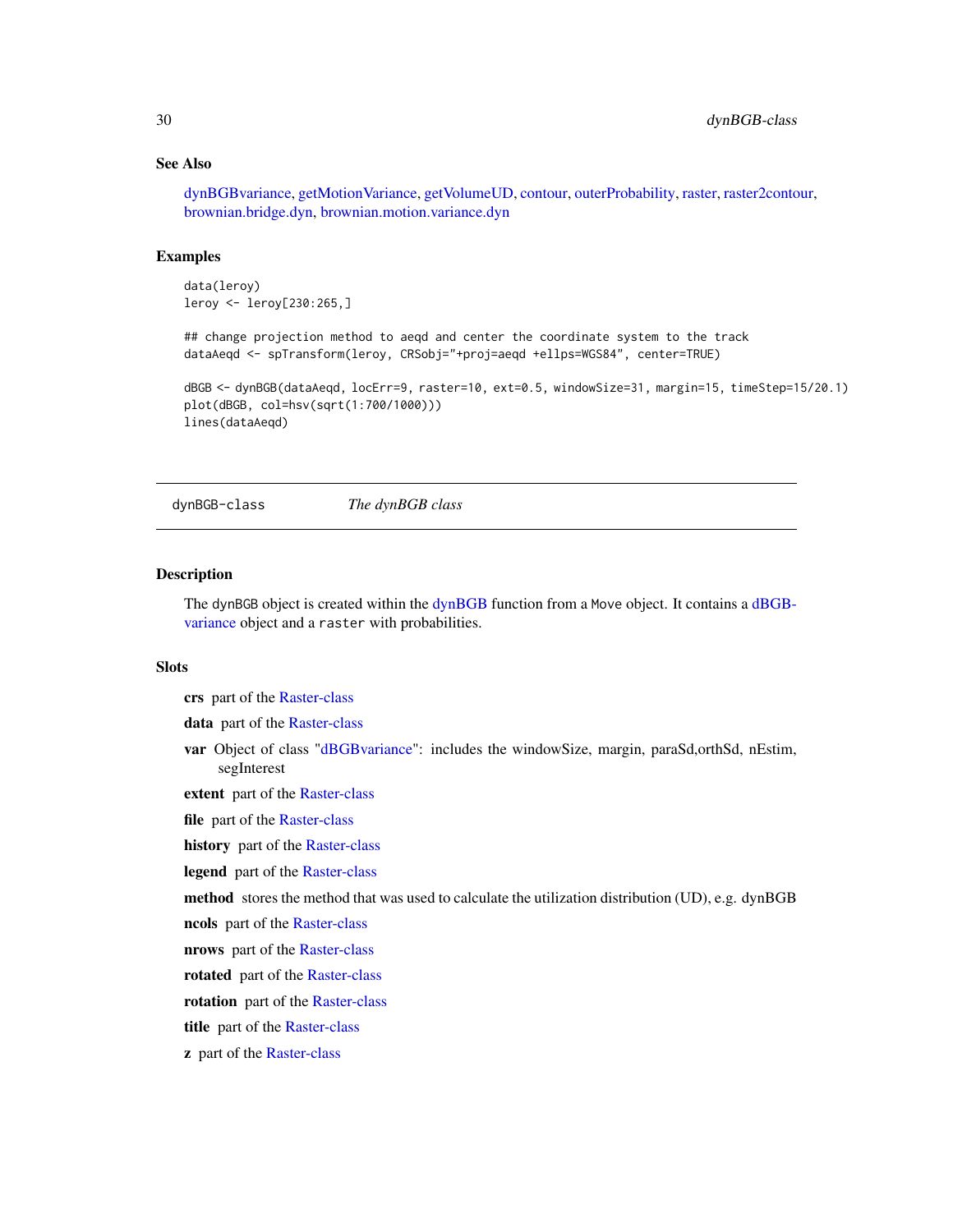# <span id="page-30-0"></span>dynBGBvariance 31

#### Methods

[contour](#page-16-1) signature(object = "dynBGB"): adds a contour line to a plot

- [equalProj](#page-34-1) signature(object = "dynBGB"): checks whether all objects of a list are in the same projection
- [getMotionVariance](#page-38-1) signature(object = "dynBGB"): extracts the estimated motion variance

[getVolumeUD](#page-57-1) signature(object = "dynBGB"): modifies the UD raster

- [outerProbability](#page-83-1) signature(object = "dynBGB"): calculates the animal occurrence probabilities at the border of the raster
- [plot](#page-84-1) signature(object = "dynBGB"): plots the raster from a dynBGB object with re-size insensitive proportions
- [raster2contour](#page-88-1) signature(object = "dynBGB"): converts a raster to contour lines
- [show](#page-93-1) signature(object = "dynBGB"): displays summary the dynBGB object
- [summary](#page-98-1) signature(object = "dynBGB"): summarizes the information of the raster from a dyn-BGB object

[subset](#page-0-0) signature(object = "dynBGB"): subsets the dynBGB object

# Note

The dynBGB object contains a [dBGBvariance](#page-23-1) and a [.UD](#page-4-1) object which can be used to program against.

#### Author(s)

Bart Kranstauber & Anne Scharf

#### See Also

.UD

<span id="page-30-1"></span>dynBGBvariance *Calculates the Bivariate Gaussian Bridge motion variance*

# Description

A function to calculate the dynamic Bivariate Gaussian Bridge orthogonal and parallel variance for a movement track

#### Usage

```
dynBGBvariance(move, locErr, margin, windowSize,...)
```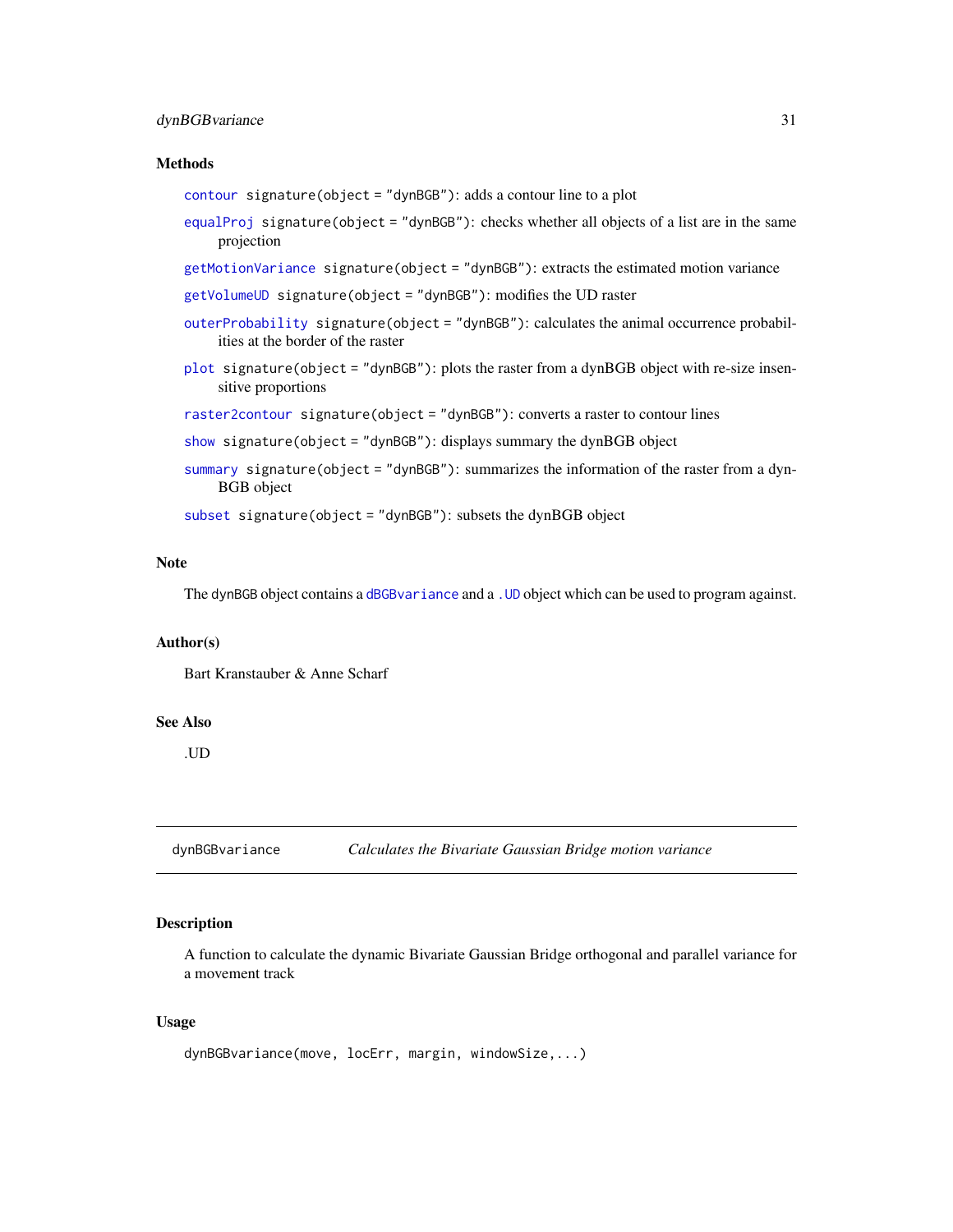#### Arguments

| move       | a move object. This object must be in a projection different to longitude/latitude,<br>use spTransform to transform your coordinates.                                                                                                              |
|------------|----------------------------------------------------------------------------------------------------------------------------------------------------------------------------------------------------------------------------------------------------|
| locErr     | single numeric value or vector of the length of coordinates that describes the<br>error of the location (sender/receiver) system in map units. Or a character string<br>with the name of the column containing the location error can be provided. |
| margin     | The margin used for the behavioral change point analysis. This number has to<br>be odd.                                                                                                                                                            |
| windowSize | The size of the moving window along the track. Larger windows provide more<br>stable/accurate estimates of the brownian motion variance but are less well able<br>to capture more frequent changes in behavior. This number has to be odd.         |
| $\ddots$   | Additional arguments                                                                                                                                                                                                                               |

# Details

The function uses windowApply with the BGBvarbreak function in order to implement a dynamic calculation of the variance

#### Value

a [dBGBvariance-class](#page-23-1) object

# Author(s)

Bart Kranstauber & Anne Scharf

# References

Kranstauber, B., Safi, K., Bartumeus, F.. (2014), Bivariate Gaussian bridges: directional factorization of diffusion in Brownian bridge models. Movement Ecology 2:5. doi:10.1186/2051-3933-2-5.

# See Also

[dynBGB,](#page-27-1) [brownian.motion.variance.dyn](#page-12-1)

# Examples

```
data(leroy)
leroy <- leroy[230:265,]
```
## change projection method to aeqd and center the coordinate system to the track dataAeqd <- spTransform(leroy, CRSobj="+proj=aeqd +ellps=WGS84", center=TRUE)

```
dBGBvar <- dynBGBvariance(dataAeqd, locErr=9, windowSize=31, margin=15)
dBGBvar
```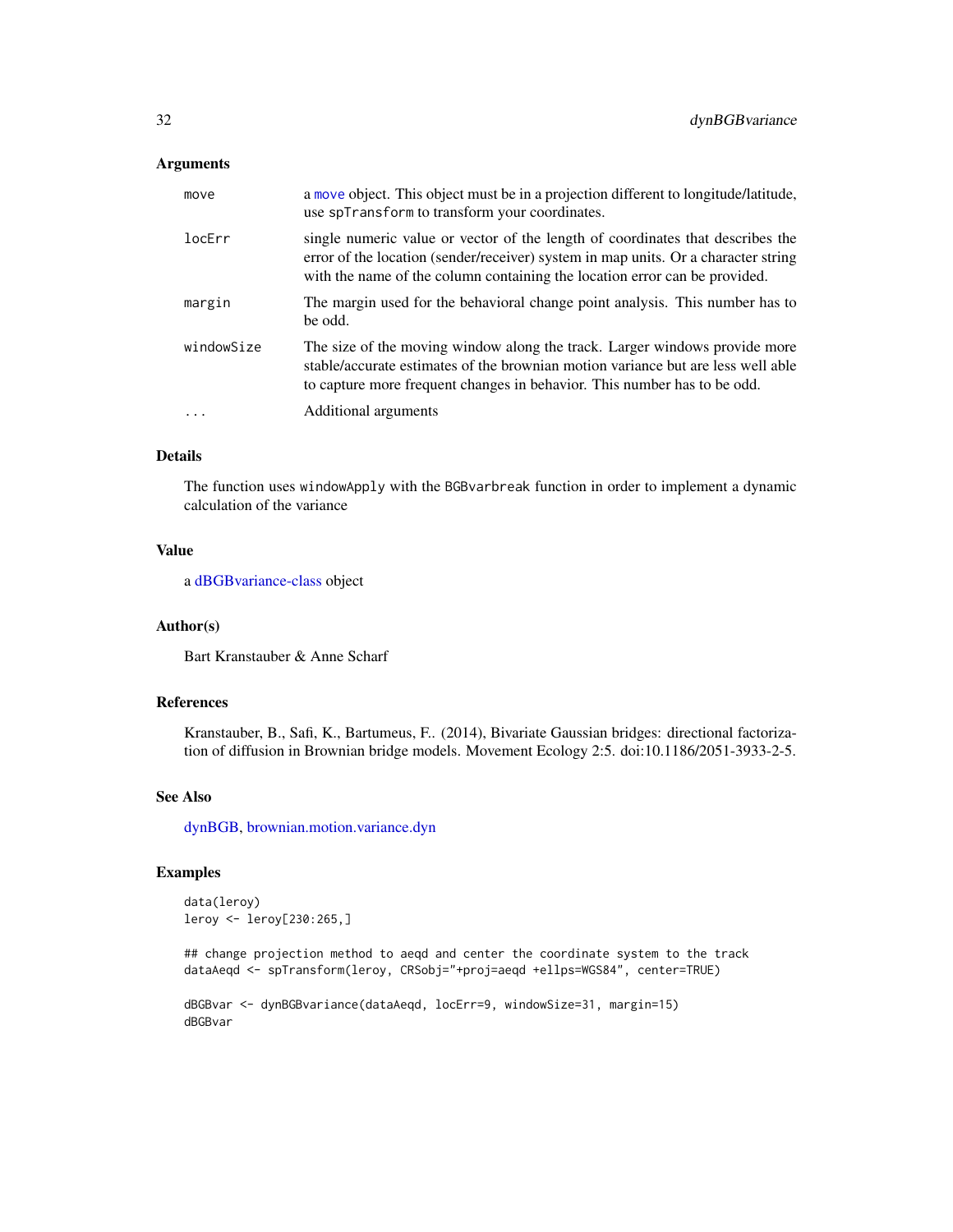#### **Description**

The earth mover's distance (EMD) quantifies similarity between utilization distributions by calculating the effort it takes to shape one utilization distribution landscape into another

#### Usage

```
## S4 method for signature 'SpatialPoints, SpatialPoints'
\text{end}(x,y, g\text{c} = \text{FALSE}, \text{threshold} = \text{NULL}, \dots)## S4 method for signature 'RasterLayer, RasterLayer'
emd(x, y, \ldots)
```
# Arguments

| X         | A Raster, RasterStack, RasterBrick, SpatialPoints, SpatialPointsDataFrame,<br>DBBMM or DBBMMStack object. These objects can represent a probability surface,<br>i.e. comparability is easiest when the sum of values is equal to 1. In the case of<br>a SpatialPointsDataFrame the first column of the data is used as weights. In the<br>case of Spatial Points all points are weighted equally. |
|-----------|---------------------------------------------------------------------------------------------------------------------------------------------------------------------------------------------------------------------------------------------------------------------------------------------------------------------------------------------------------------------------------------------------|
| y         | same class as provided in 'x', with the exception of RasterStack, RasterBrick<br>and DBBMMStack, where in order to compare the utilization distributions stored<br>within the layers of one object this argument can be left empty. Alternatively an-<br>other set of rasters can be provided to compare with.                                                                                    |
| gc        | logical, if FALSE (default) euclidean distances are calculated, if TURE great<br>circle distances will be used. See 'Details'.                                                                                                                                                                                                                                                                    |
| threshold | numeric, the maximal distance (in map units) over which locations are com-<br>pared.                                                                                                                                                                                                                                                                                                              |
| .         | Currently not used                                                                                                                                                                                                                                                                                                                                                                                |

#### Details

For easy interpretation of the results the utilization distributions objects compared should represent a probability surface, i.e. the sum of their values is equal to 1. Nevertheless there is also the possibility to provide utilization distributions objects with the same volume, i.e. the sum of their values is equal to the same number. In the later case interpretation of the results is probably less intuitive.

Euclidean distances are suitable for most planar spatial projections, while great circle distances, calculated using the Haversine function, could be used to compare probability distributions stretching over larger geographical distances taking into account the spherical surface of the Earth.

The function can be optimized by omitting locations that have negligible contribution to the utilization density; for example, EMD can be calculated only for the cells within the 99.99% contour of the UD. This will maximally introduce a very small error in the EMD because only small amounts

<span id="page-32-1"></span><span id="page-32-0"></span>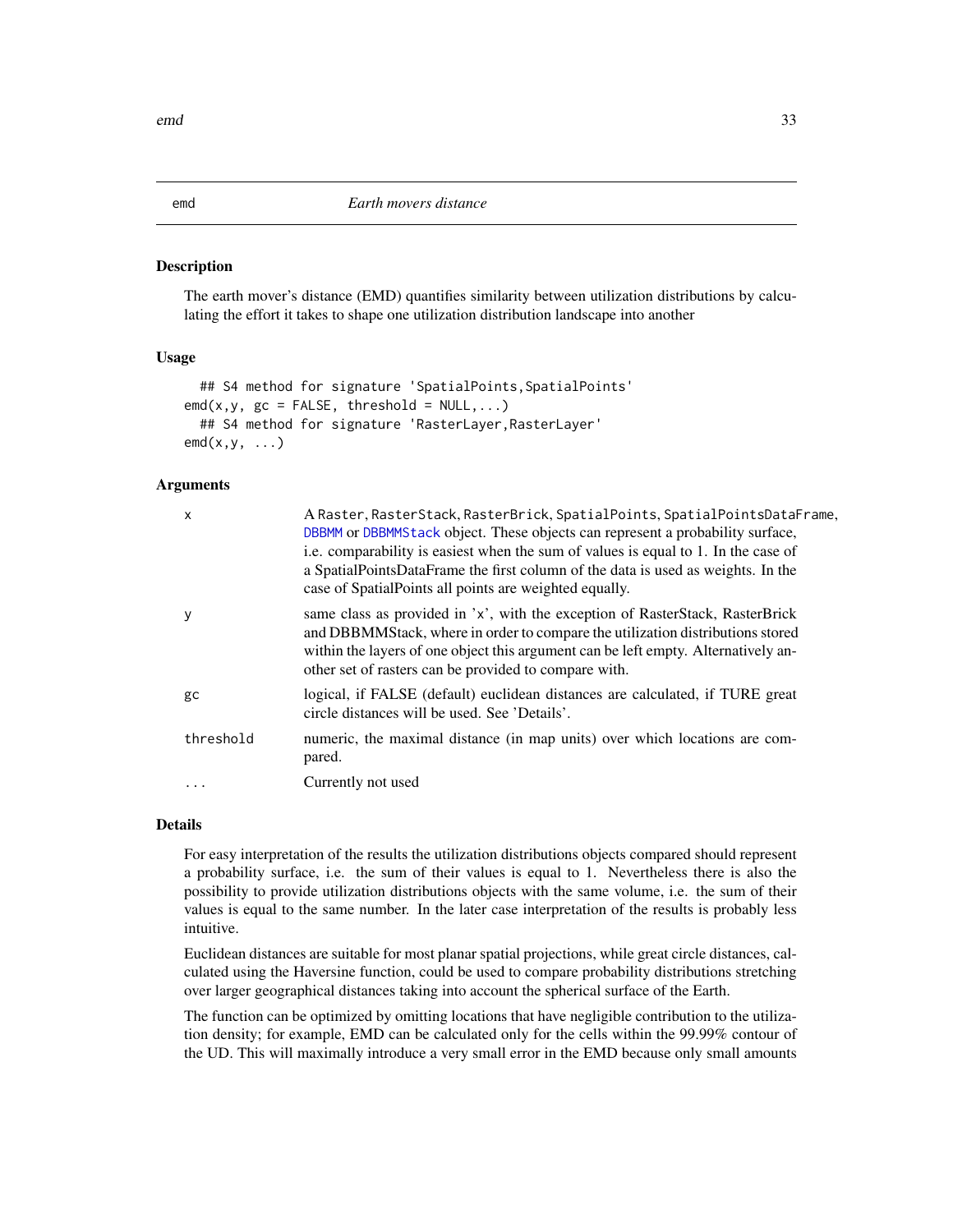of probability were omitted, but often, given the long tail of most UDs, many cells are omitted, which greatly reduces the complexity. See 'Examples'.

For more details of the method see 'References'.

#### Value

An matrix of distances of the class 'dist'

#### Author(s)

Bart Kranstauber & Anne Scharf

# References

Kranstauber, B., Smolla, M. and Safi, K. (2017), Similarity in spatial utilization distributions measured by the earth mover's distance. Methods Ecol Evol, 8: 155-160. doi:10.1111/2041- 210X.12649

```
## with a DBBMMStack object
 data(dbbmmstack)
 ## to optimize the calculation, the cells outside of the 99.99% UD contour
 # are removed by setting them to zero.
 values(dbbmmstack)[values(getVolumeUD(dbbmmstack))>.999999]<-0
 stk<-(dbbmmstack/cellStats(dbbmmstack,sum))
 emd(stk[[1]],stk[[2]])
 emd(stk)
 emd(stk, threshold=10000)
## with a SpatiaPointsDataFrame
 x<-SpatialPointsDataFrame(cbind(c(1:3,5),2), data=data.frame(rep(.25,4)))
 y<-SpatialPointsDataFrame(coordinates(x), data.frame(c(0,.5,.5,0)))
 end(x,y)emd(x,y,threshold=.1)
## with a DBBMMBurstStack object, to compare the utilization
# distributions of e.g. different behaviors
 data(leroy)
 leroyB <- burst(x=leroy,f=c(rep(c("Behav.1","Behav.2"),each=400),rep("Behav.1", 118)))
 leroyBp <- spTransform(leroyB, CRSobj="+proj=aeqd +ellps=WGS84", center=TRUE)
 leroyBdbb <- brownian.bridge.dyn(object=leroyBp[750:850], location.error=12, raster=600,
                                   ext=.45, time.step=15/15, margin=15)
 leoryBud <- UDStack(leroyBdbb)
 values(leoryBud)[values(getVolumeUD(leoryBud))>.999999]<-0
 stk2<-(leoryBud/cellStats(leoryBud,sum))
 emd(stk2)
```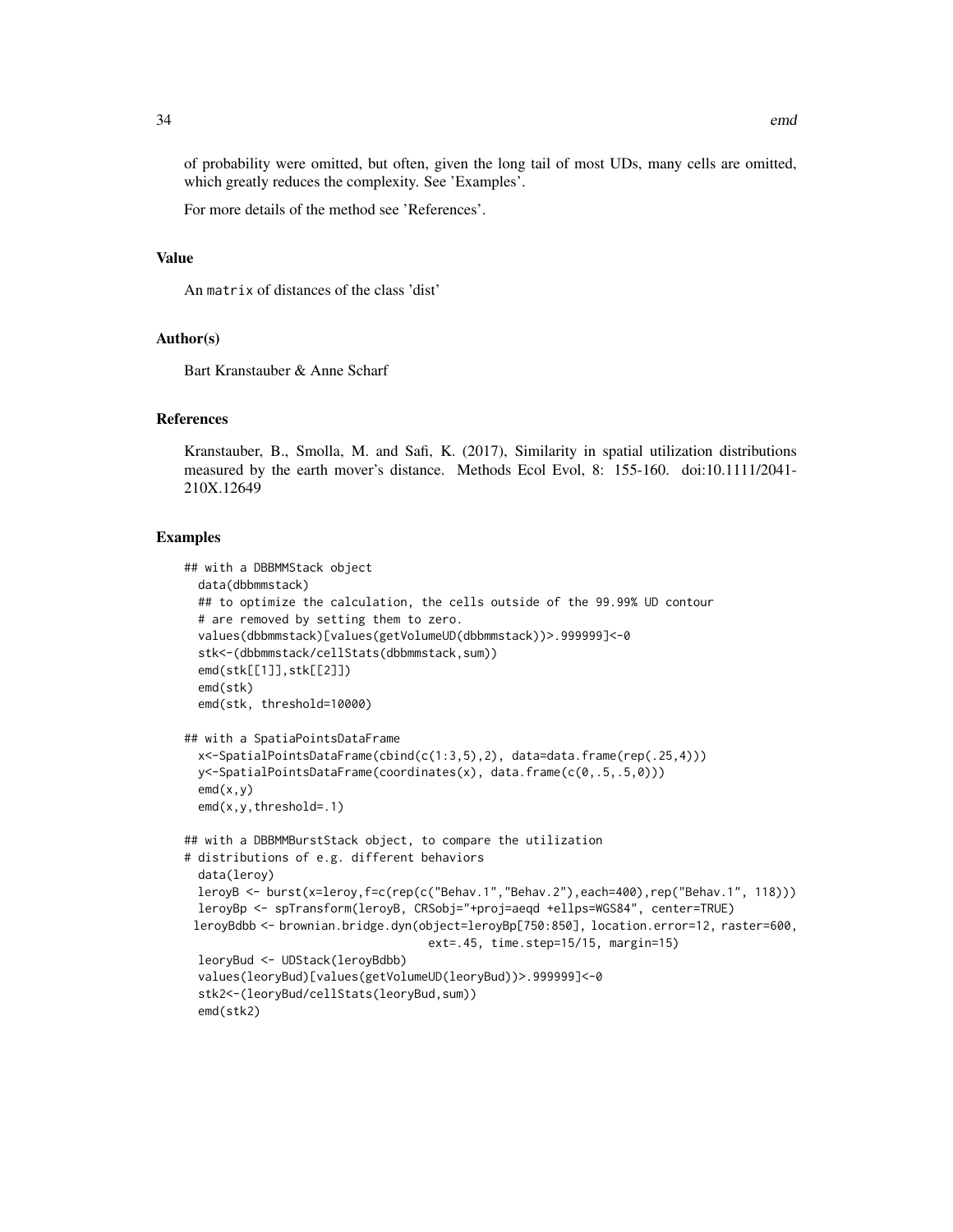<span id="page-34-1"></span><span id="page-34-0"></span>

# Description

Checks whether all objects of a list are in the same projection.

# Usage

```
## S4 method for signature 'list'
equalProj(x)
```
# Arguments

x a list of projected objects of class raster, move, moveStack, moveBurst, DBBMM, DBBMMStack, DBBMMBurstStack, dynBGB

# Details

equalProj checks for equal projections using the function of identicalCRS from the package sp. It returns TRUE if none of the objects have a proj4string.

#### Value

TRUE or FALSE It returns TRUE if none of the objects have a proj4string.

# Author(s)

Bart Kranstauber & Anne Scharf

```
data(fishers)
ricky<-fishers[['Ricky.T']]
data(leroy)
data(leroydbbmm)
```

```
equalProj(list(leroydbbmm,leroydbbmm))
equalProj(list(leroy,leroydbbmm))
equalProj(list(leroy,ricky))
```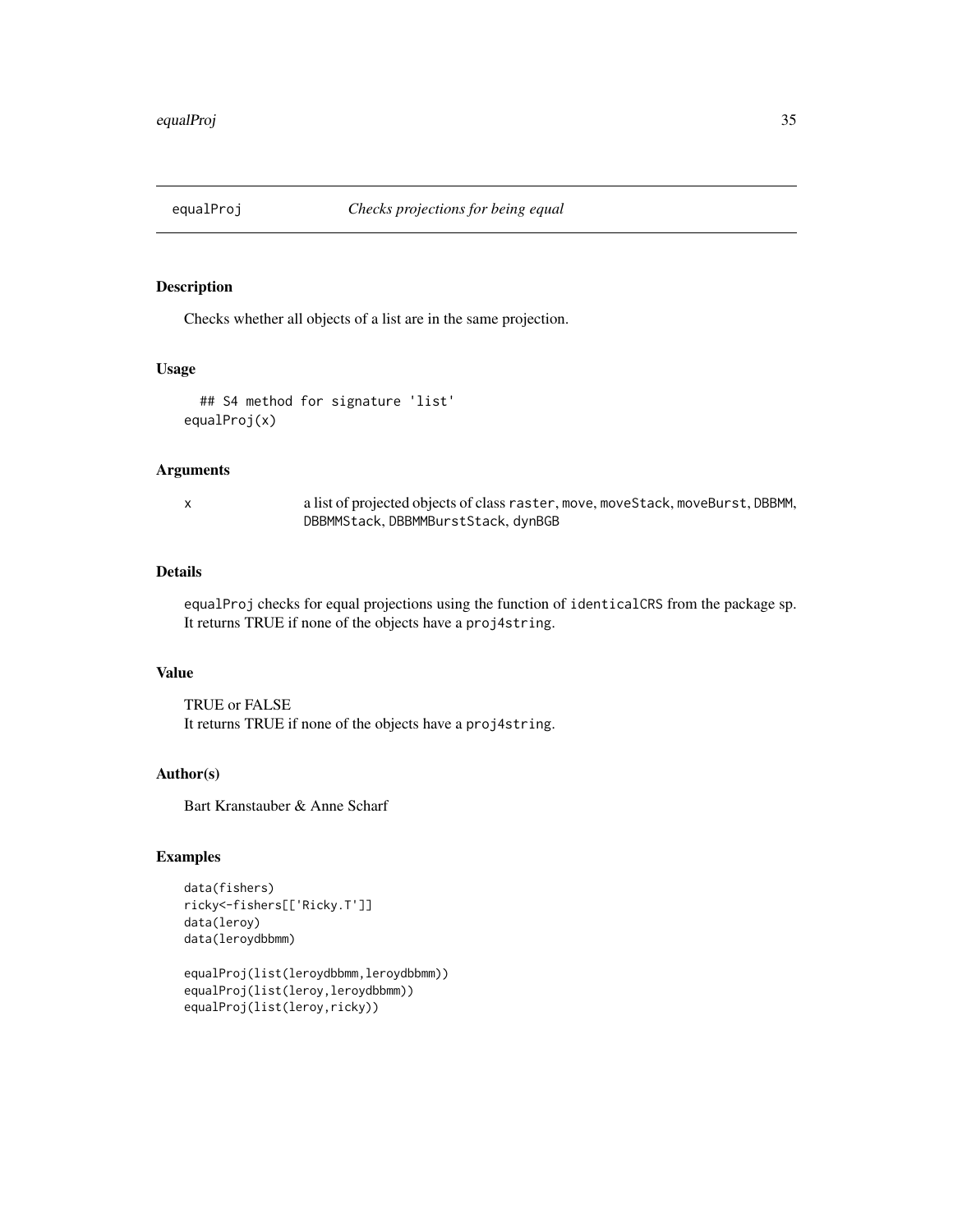<span id="page-35-0"></span>

# Description

An MoveStack consisting of two animals, Leroy and Ricky.T

# Usage

data(fishers)

# Format

An object of the class MoveStack

# Source

https://www.datarepository.movebank.org/handle/10255/move.330

# References

LaPoint, Scott, Paul Gallery, Martin Wikelski, and Roland Kays (2013) Animal Behavior, Cost-Based Corridor Models, and Real Corridors. Landscape Ecology 28, 8: 1615-1630. doi:10.1007/s10980- 013-9910-0.

#### Examples

data(fishers)

getDataRepositoryData *Download data from the Movebank Data Repository*

# Description

Download data from the [Movebank Data Repository](https://www.movebank.org/node/15294) via DOI

# Usage

```
getDataRepositoryData(x, ...)
```
#### Arguments

|   | character string of the DOI of data stored on the Movebank Data Repository |
|---|----------------------------------------------------------------------------|
| . | Currently not used                                                         |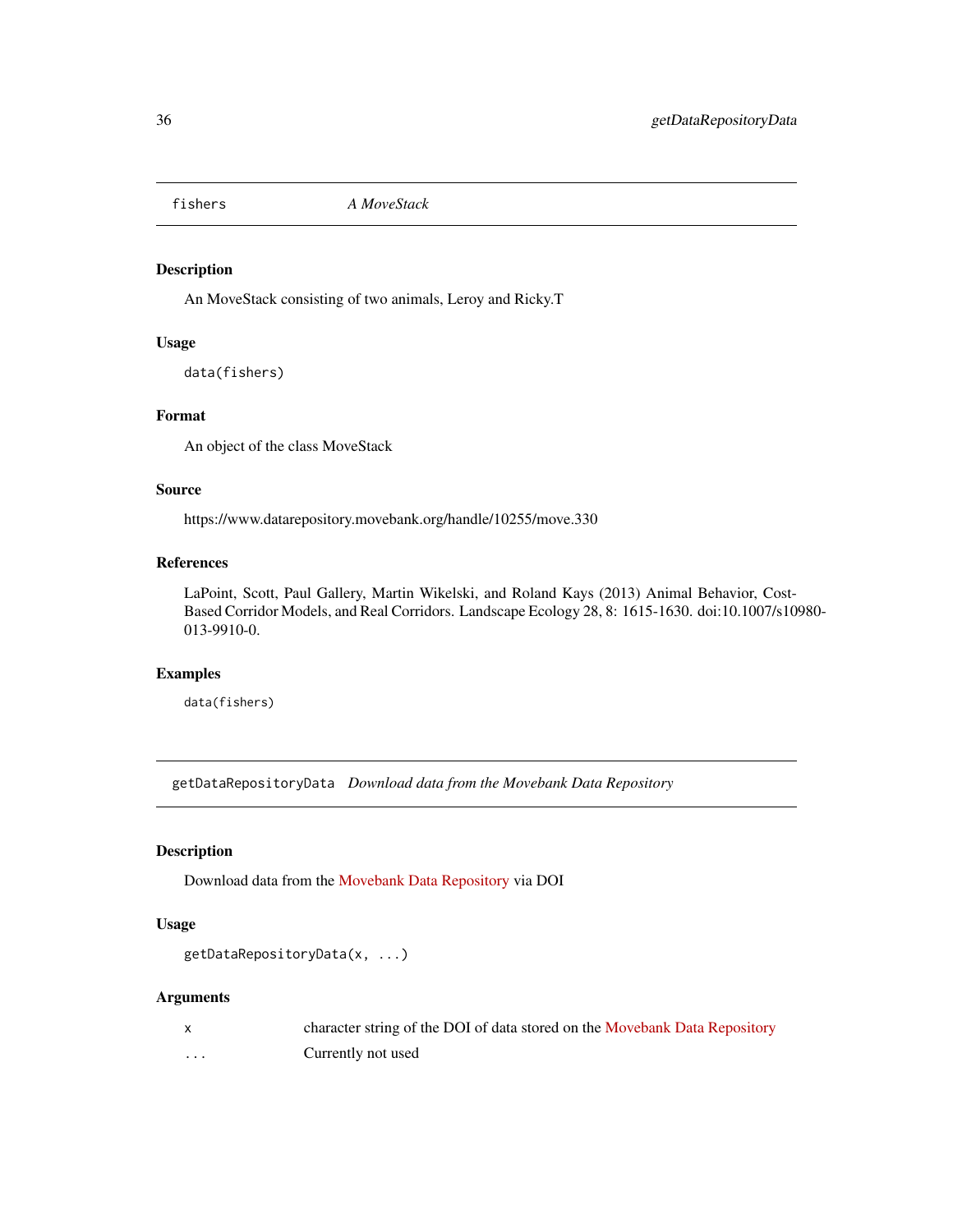# Details

This function downloads data stored in the [Movebank Data Repository](https://www.movebank.org/node/15294) via the DOI. The output is MoveStack object containing the location data from all available sensors in the study. The nonlocation senor data are stored in the UnUsedRecords slots. Datasets without location data are excluded.

If duplicated timestamps are present in the data, the first one is chosen by default. To use a more informed approach you can download the data of interest from the Movebank Data Repository, read it in with read.csv and use the function [getDuplicatedTimestamps](#page-36-0) to located the duplicated timestamps and then decide which one to keep. And then use the function [move](#page-66-0) to create a Move or MoveStack object from the cleaned .csv file.

# Value

[move](#page-70-0) or [moveStack](#page-78-0) object

# Note

Visit the dataset's repository page at http://dx.doi.org/<doi> for citations and a readme that might contain additional details needed to understand the data. If analyzing these published datasets, always consult the related papers and cite the paper and dataset. If preparing analysis for publication, also contact the data owner if possible for their contribution.

## Author(s)

Anne Scharf

## See Also

[getMovebankData,](#page-43-0) [getMovebankNonLocationData,](#page-50-0) [getMovebank,](#page-39-0) [move](#page-66-0)

#### Examples

```
## Not run:
getDataRepositoryData("doi:10.5441/001/1.2k536j54")
```
## End(Not run)

<span id="page-36-0"></span>getDuplicatedTimestamps

*Identifies duplicated timestamps*

#### Description

Identifies all pairs of duplicated timestamps within an individual and sensor type from data downloaded from Movebank or own data.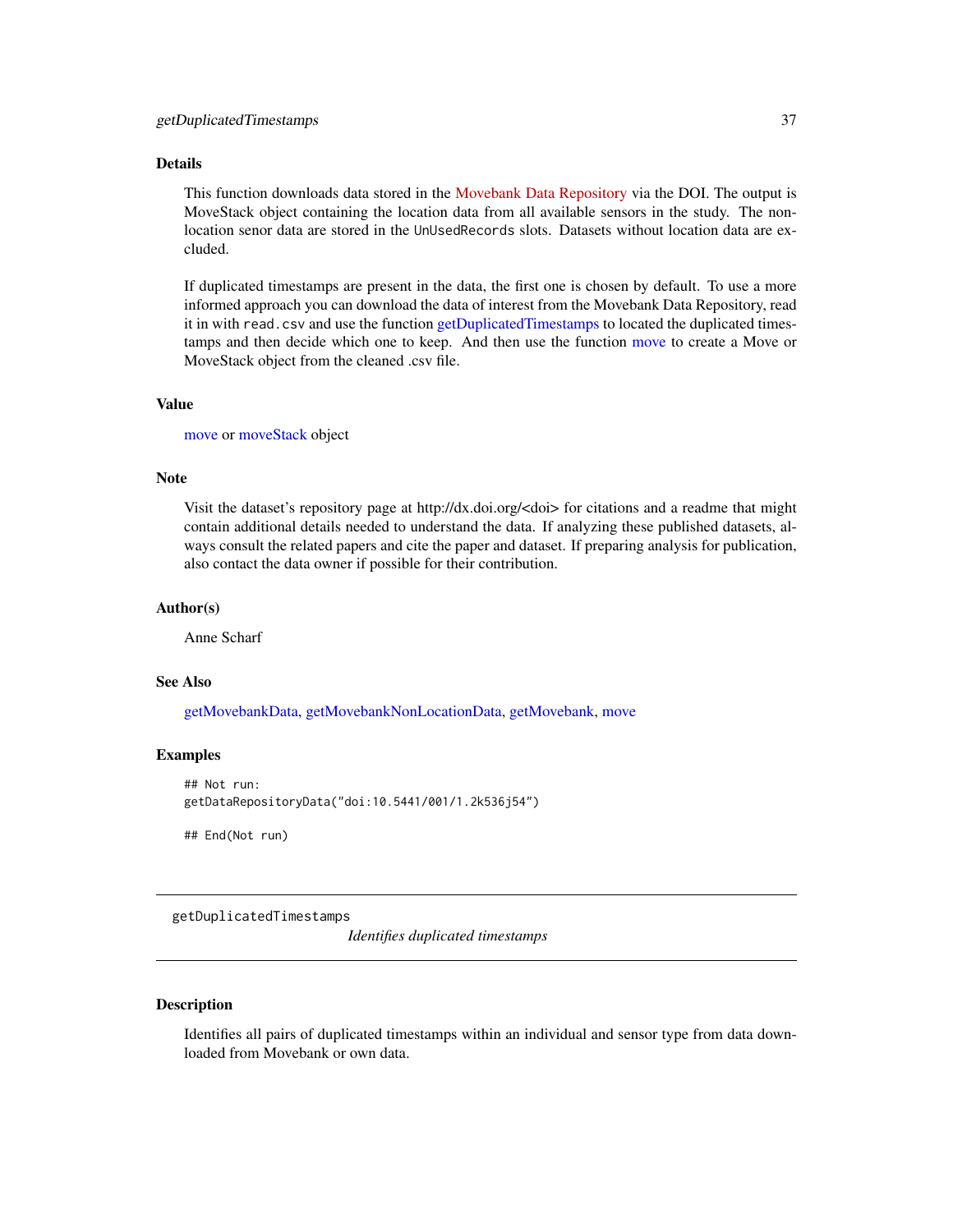```
## S4 method for signature 'character'
getDuplicatedTimestamps(x, ..., onlyVisible = TRUE)## S4 method for signature 'factor'
getDuplicatedTimestamps(x, timestamps, sensorType, visible=NULL, ...)
```
## Arguments

| $\times$    | full path to the csv (or compressed) file location downloaded from a Movebank<br>study, or to the zip file location downloaded from the EnvData tool in Move-<br>bank.<br>data. frame read into R from a csv file downloaded from Movebank, or down-<br>loaded with getMovebankLocationData. |
|-------------|----------------------------------------------------------------------------------------------------------------------------------------------------------------------------------------------------------------------------------------------------------------------------------------------|
|             | factor containing the name(s) of the individual(s) if non-Movebank data are<br>provided.                                                                                                                                                                                                     |
| timestamps  | vector containing timestamps with POSIX ct conversion if non-Movebank data<br>are provided, i.e. as. POSIXct(data\$timestamp, format="%Y-%m-%d %H:%M:%S", tz="UTC")                                                                                                                          |
| sensorType  | optional, character or vector of characters containing sensor type(s) if non-<br>Movebank data are provided.                                                                                                                                                                                 |
| onlyVisible | logical, indicating if the visible column in the movebank data should be con-<br>sidered when the column visible is present, the default is to ignore all non-<br>visible/outlier locations                                                                                                  |
| visible     | optional, a logical vector indicating the locations that should be considered.                                                                                                                                                                                                               |
| $\ddots$    | currently not implemented                                                                                                                                                                                                                                                                    |

### Details

If own data (non-Movebank) are used, the vectors specified in "x", "timestamps" and optionally "visible" have to have the same length.

# Value

This function returns a list. The name of the list elements contains the individual's name, the timestamp that is duplicated and the sensor type (if provided). Each list element contains a vector with the corresponding row numbers where the duplicated timestamps are located in the table. If no duplicated timestamps are found NULL is returned.

## Author(s)

Anne Scharf

# Examples

```
data(duplicatedDataExample)
getDuplicatedTimestamps(x=as.factor(duplicatedDataExample$individual.id),
                        timestamps=as.POSIXct(duplicatedDataExample$timestamps,
     format="%Y-%m-%d %H:%M:%S", tz="UTC"),
```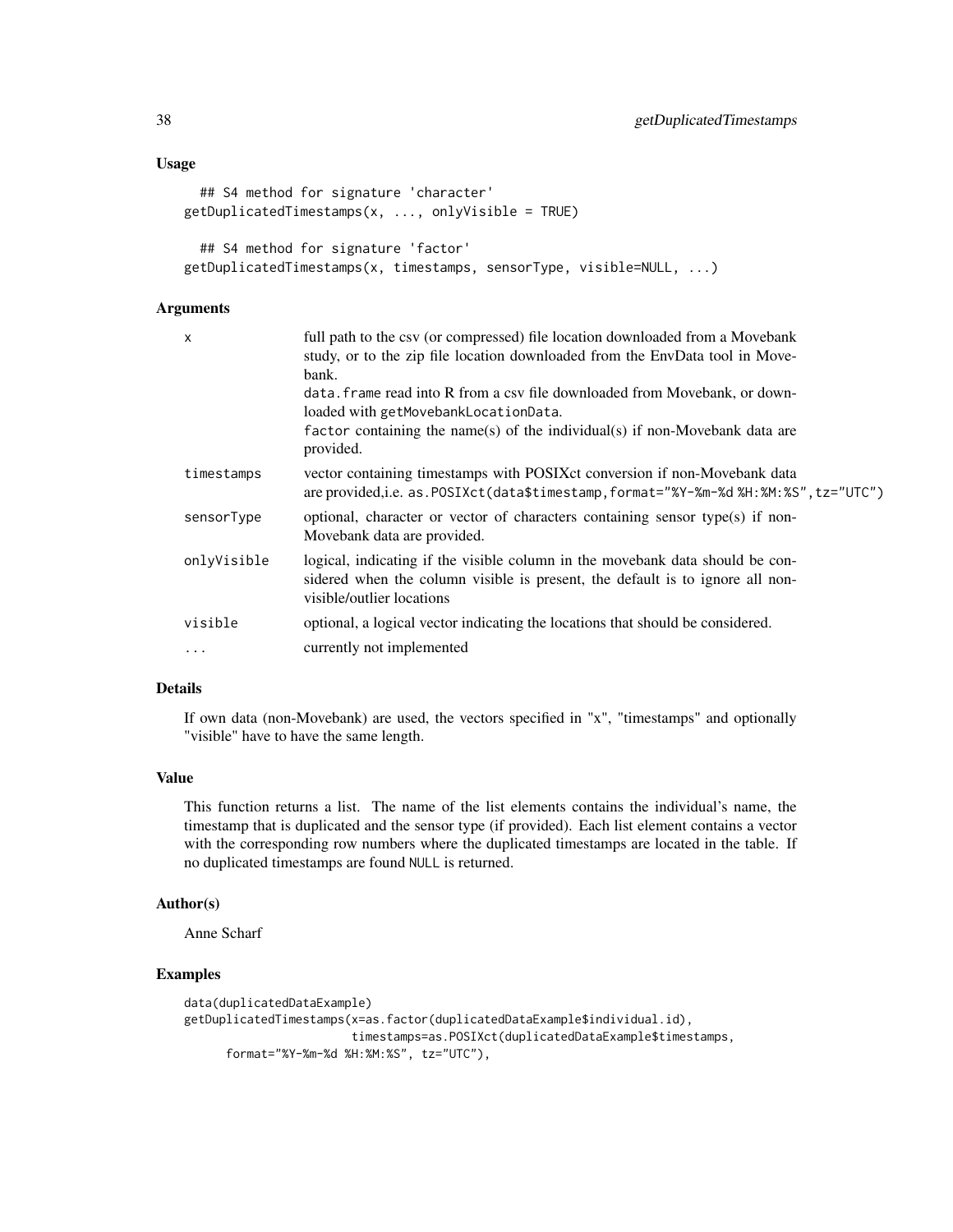sensorType=duplicatedDataExample\$sensor.type)

```
filePath<-system.file("extdata","leroy.csv.gz",package="move")
getDuplicatedTimestamps(filePath)
```
getMotionVariance *Extracts the estimated motion variance*

## Description

This function returns the estimated motion variance calculated by the [dynamic Bivariate Gaussian](#page-27-0) [Bridges](#page-27-0) or [dynamic Brownian Bridges](#page-9-0)

## Usage

```
getMotionVariance(x,...)
```
# Arguments

|         | a DBBMM, DBBMMStack, DBBMMBurstStack, dBMvariance, dBMvarianceBurst, |
|---------|----------------------------------------------------------------------|
|         | dBMvarianceStack, dynBGB or dBGBvariance object                      |
| $\cdot$ | Currently not implemented                                            |

# Value

- a numeric vector of variances if a DBBMM, DBBMMBurstStack, dBMvariance or dBMvariance-Burst object is provided

- a list of variances per individual if a DBBMMStack or dBMvarianceStack object is provided

- a matrix of the orthogonal and parallel variances if dynBGB or dBGBvariance object is provided

## Author(s)

Bart Kranstauber & Anne Scharf

# See Also

[brownian.bridge.dyn](#page-9-0), [dynBGB](#page-27-0), [brownian.motion.variance.dyn](#page-12-0), [dynBGBvariance](#page-30-0), [dBMvariance-class](#page-24-0), [dBGBvariance-class](#page-23-0)

# Examples

```
data(leroydbbmm)
data(dbbmmstack)
getMotionVariance(leroydbbmm)[1:50] ## with a DBBMM object
str(getMotionVariance(dbbmmstack)) ## with a DBBMMStack object
```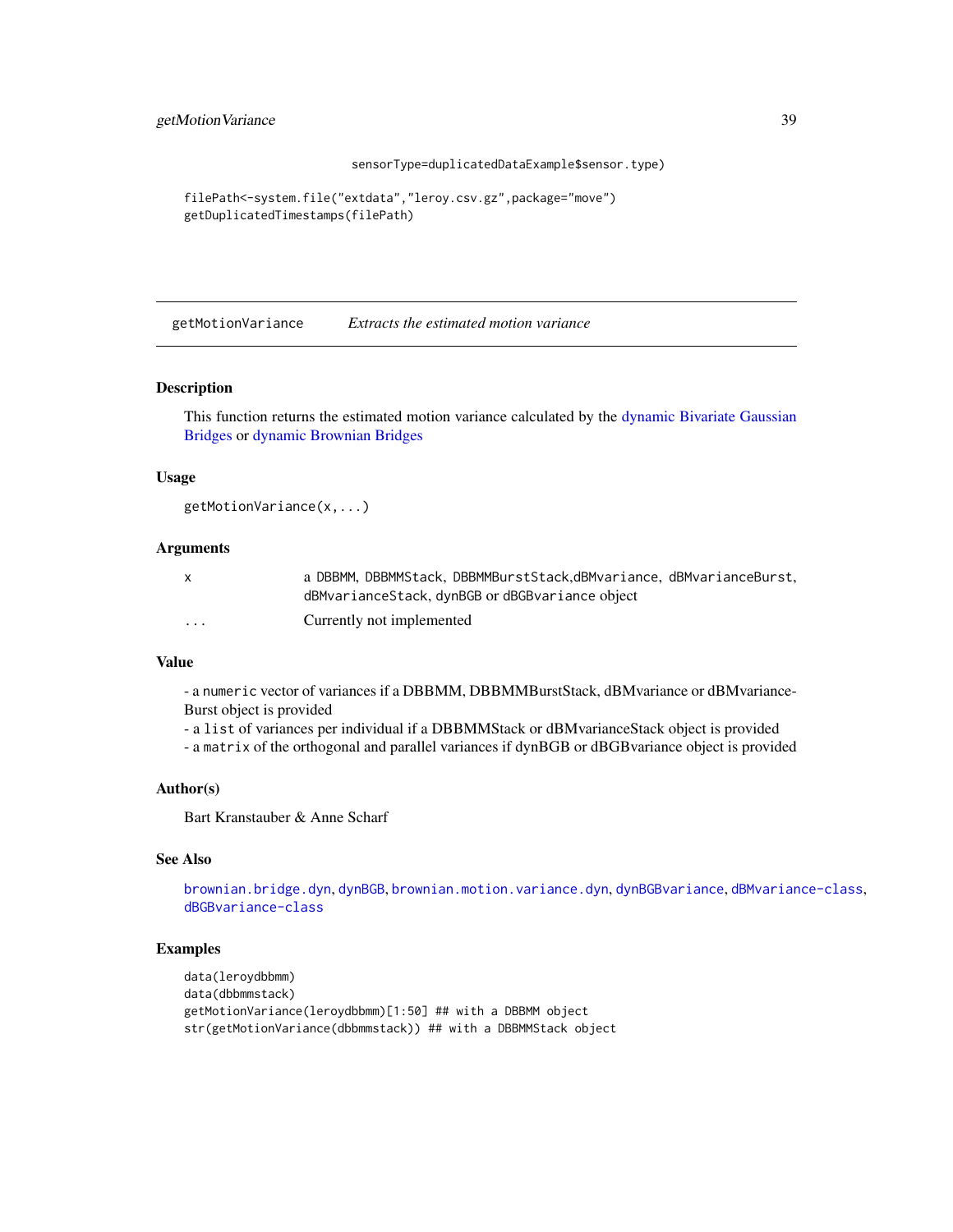<span id="page-39-0"></span>

# Description

An enhanced function to download information of studies, animals, deployments and tags, and sensor measurements from [Movebank.](http://www.movebank.org) Many of the options of this function have been included as separate more user friendly functions listed in the *See Also* section below.

# Usage

```
## S4 method for signature 'character,MovebankLogin'
getMovebank(entity_type , login, ...)
```
# Arguments

| entity_type | character. The entity type to download from movebank, possible options are:<br>"tag_type", "study", "tag", "individual", "deployment" or "event". See 'Details'<br>for more information.                                                                                                                                                |
|-------------|-----------------------------------------------------------------------------------------------------------------------------------------------------------------------------------------------------------------------------------------------------------------------------------------------------------------------------------------|
| login       | a MovebankLogin object, if empty you'll be asked to enter your username and<br>password.                                                                                                                                                                                                                                                |
| .           | Arguments passed on to the Movebank API:                                                                                                                                                                                                                                                                                                |
|             | i_am_owner logical. If TRUE all studies the user is a data manager for will be<br>returned. Optional.                                                                                                                                                                                                                                   |
|             | study_id numeric. It is the Movebank ID of the study. It can be obtained on<br>the Study Details page on Movebank or with getMovebankID.                                                                                                                                                                                                |
|             | individual_id numeric. It is the internal individual Movebank identifier. A                                                                                                                                                                                                                                                             |
|             | single individual or a vector of several individuals from the same study can                                                                                                                                                                                                                                                            |
|             | be specified. It corresponds to the id values of getMovebank ("individual", login, study_id).<br>Optional.                                                                                                                                                                                                                              |
|             | deployment_id numeric. It is the deployment Movebank identifier. A single                                                                                                                                                                                                                                                               |
|             | deployment or a vector of several deployments from the same study can be<br>specified. It corresponds to the <i>id</i> values of getMovebank ("deployment", login, study_id).<br>Optional.                                                                                                                                              |
|             | sensor_type_id numeric. It is the numeric id of the sensor type. A single                                                                                                                                                                                                                                                               |
|             | sensor type or a vector of several sensor types can be specified. The corre-                                                                                                                                                                                                                                                            |
|             | sponding numeric id for each sensor type can be found through getMovebank ("tag_type", login).<br>To obtain the sensor types available in the study use getMovebankSensors.<br>Optional.                                                                                                                                                |
|             | attributes character. A single attribute or a vector of attributes can be speci-<br>fied. Optional. See 'Details' for more information.                                                                                                                                                                                                 |
|             | timestamp_start, timestamp_end character or POSIXct. Starting and/or end-<br>ing timestamp to download the data for a specific time period. Timestamps<br>have to be provided in format 'yyyyMMddHHmmssSSS'. If POSIXct then<br>it is converted to character using UTC as a time zone, note that this can<br>change the time. Optional. |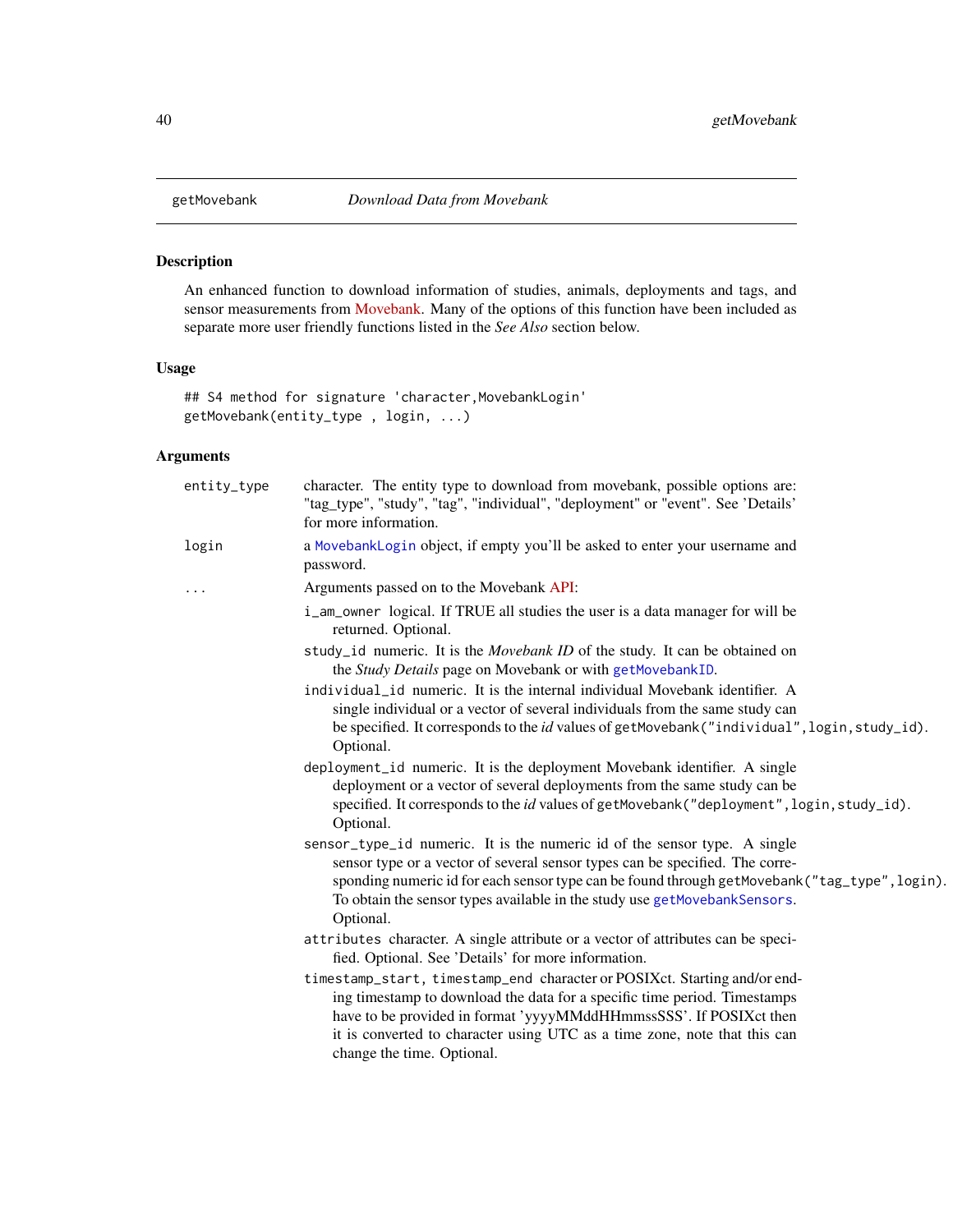#### getMovebank 41

#### Details

- getMovebank("tag\_type",login): returns all sensor types in Movebank and their corresponding sensor id. See also [getMovebankSensors.](#page-53-0)
- getMovebank("study",login): returns all studies where the user has permission to see the data. You may have permission to see only the study details, view some or all tracks but not download data, or view and download some or all data. Also, there are studies that you do not have permission to see at all, these studies will not be included in this list. See also [getMovebankStudies.](#page-55-0)
- getMovebank("study", login, i\_am\_owner=T): returns all studies where the user is a data manager.
- getMovebank("study",login,study\_id): returns a summary of information about one or more studies. See also [getMovebankStudy.](#page-56-0)
- getMovebank("tag",login,study\_id): returns tag reference information from a study. See also [getMovebankReferenceTable.](#page-52-0)
- getMovebank("individual",login,study\_id): returns animal reference information from a study. See also [getMovebankAnimals,](#page-42-0) [getMovebankReferenceTable.](#page-52-0)
- getMovebank("deployment",login,study\_id): returns deployment reference information from a study. See also [getMovebankReferenceTable.](#page-52-0)
- getMovebank("event",login,study\_id,...): returns the sensor measurements from a study. See also [getMovebankData,](#page-43-0) [getMovebankLocationData,](#page-47-0) [getMovebankNonLocation-](#page-50-0)[Data.](#page-50-0)

The default columns of getMovebank("event",login,study\_id,...) are *timestamp, location\_lat, location\_long, individual\_id, tag\_id*. If the downloaded study only contains GPS data, these default columns are suitable, but for all other sensors, additional columns are required. The columns available vary among sensor type and tag manufacturer, the complete list of available attributes for a specific study can be obtained with: unique(c(as.character(getMovebankSensorsAttributes(study,login=login)\$sho If attributes="all" than all attributes that are present in the study will be downloaded.

The definitions of the content of the columns is detailed in the [Attribute Dictionary on Movebank](http://www.movebank.org/node/2381)

# Value

'data.frame'

#### **Note**

- 'id' in getMovebank("study", login, ...) are the values required in study\_id
- 'id' in getMovebank("individual",login,study\_id) are the values required in individual\_id
- 'id' in getMovebank("deployment",login,study\_id) are the values required in deployment\_id
- 'id' in getMovebank("tag\_type",login) are the values required in sensor\_type\_id
- 'id' in getMovebank("tag", login, study\_id) corresponds to 'tag\_id'

See the 'browseMovebank' vignette for more information about security and how to use Movebank from within R.

If the data include double timestamps you can use the [getDuplicatedTimestamps](#page-36-0) function to identify them and decide which one to keep.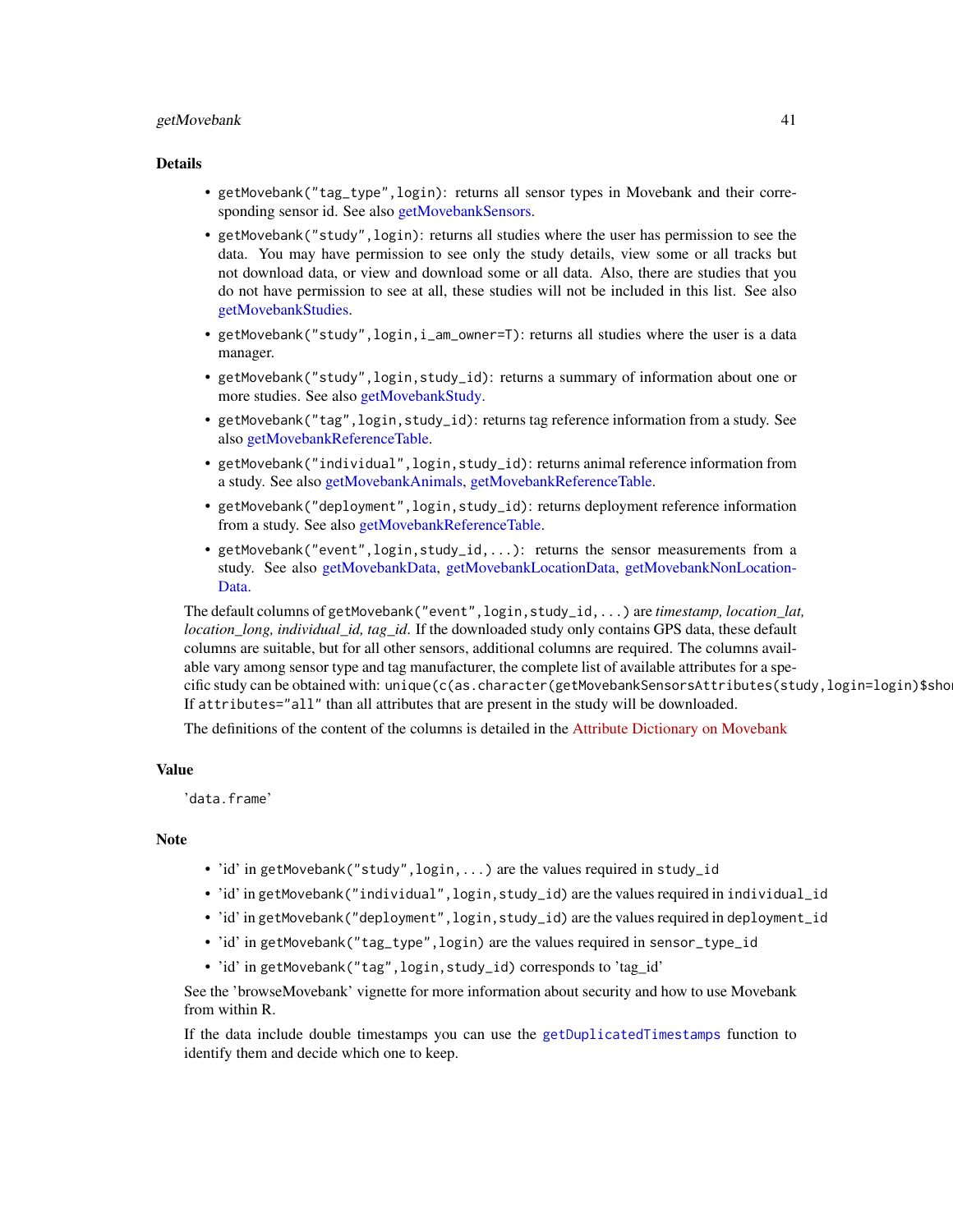#### Author(s)

Marco Smolla & Anne Scharf

#### See Also

[movebankLogin,](#page-73-0) [getMovebankData,](#page-43-0) [getMovebankLocationData,](#page-47-0) [getMovebankNonLocationData,](#page-50-0) [getMovebankReferenceTable,](#page-52-0) [getMovebankAnimals,](#page-42-0) [getMovebankID,](#page-46-0) [getMovebankSensors,](#page-53-0) [get-](#page-54-0)[MovebankSensorsAttributes,](#page-54-0) [getMovebankStudies,](#page-55-0) [getMovebankStudy,](#page-56-0) [searchMovebankStudies](#page-90-0)

#### Examples

## Not run:

```
## first create the login object
login <- movebankLogin()
## get Movebank ID from study
studyID <- getMovebankID(study="MPIO white stork lifetime tracking data (2013-2014)",
login=login)
studyID2 <- getMovebankID(study="BCI Ocelot", login=login)
## get a summary of information about the two studies
getMovebank("study", login=login, study_id=c(studyID,studyID2))
## get tag reference information from the study
head(getMovebank("tag", login=login, study_id=studyID))
## get animal reference information from the study
head(getMovebank("individual", login=login, study_id=studyID))
## get deployments reference information from the study
head(getMovebank("deployment", login=login, study_id=studyID))
## get the sensor measurements from the study
## find out which sensors were used in this study
unique(getMovebankSensors(study=studyID,login=login)$sensor_type_id)
## get movebank ID of one individual of this study
indID <- getMovebank("individual", login=login, study_id=studyID)$id[50]
## the correspondence table between the individual ID and the
## animal names can be obtained like this
head(getMovebank("individual", login=login,
study_id=studyID)[, c("id", "local_identifier")])
## get GPS and accelerometer data within a time period
## to download all attributes for all sensors included in the study
attrib <- "all"
## get measurments for a given time period, in this case for GPS and
## accelerometer, and between "2013-06-25 03:55:00.000" and "2013-06-26 10:25:00.000"
getMovebank("event", login=login, study_id=studyID, sensor_type_id=c(653,2365683),
    individual_id=indID, attributes=attrib, timestamp_start="20130625035500000",
```

```
timestamp_end="20130626102500000 ")
```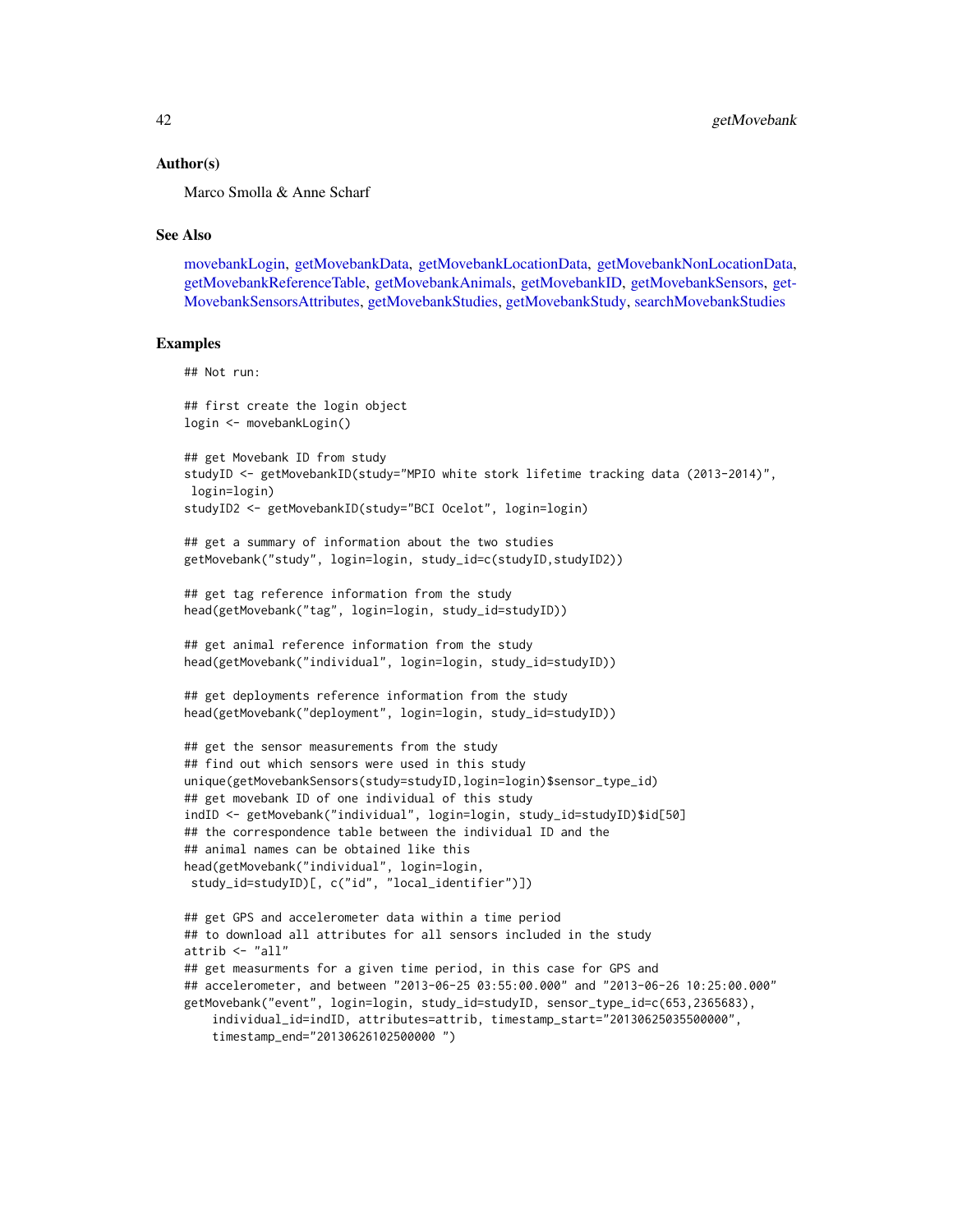```
## get all GPS data for 2 individuals
## create a vector with attributes only for GPS data
attribs<-getMovebankSensorsAttributes(studyID, login)
attribGPS <- unique(c(as.character(attribs$short_name[attribs$sensor_type_id==653]),
      'sensor_type_id', 'deployment_id', 'event_id', '
     individual_id', 'tag_id'))
indID2 <- getMovebank("individual", login=login, study_id=studyID)$id[35]
## get GPS measurements for these two individuals
head(storks <- getMovebank("event", login=login, study_id=studyID,
   sensor_type_id=653, individual_id=c(indID,indID2),
  attributes=attribGPS))
## create moveStack
## get the names of the individuals as they appear on Movebank
(individualNames <- getMovebank("individual", login=login,
study_id=studyID)[c(35,50), c("id", "local_identifier")])
head(storks2 <- merge(storks,individualNames,by.x="individual_id", by.y="id"))
myMoveStack <- move(x=storks2$location_long, y=storks2$location_lat,
    time=as.POSIXct(storks2$timestamp, format="%Y-%m-%d %H:%M:%S", tz="UTC"),
    data=storks2,
   proj=CRS("+proj=longlat +ellps=WGS84"),
    animal=storks2$local_identifier)
plot(myMoveStack, type="l")
## End(Not run)
```
<span id="page-42-0"></span>getMovebankAnimals *Animals, tags and IDs in a Movebank study*

#### Description

This function returns information of the animals, their tags and IDs from a Movebank study.

#### Usage

```
getMovebankAnimals(study, login)
```
#### Arguments

| study | character or numeric. Character: full name of the study, as stored on Movebank.<br>Numeric: <i>Movebank ID</i> of the study which can be obtained on the <i>Study Details</i><br>page on Movebank or with getMovebankID. |
|-------|--------------------------------------------------------------------------------------------------------------------------------------------------------------------------------------------------------------------------|
| login | a MovebankLogin object, if empty you'll be asked to enter your username and<br>password                                                                                                                                  |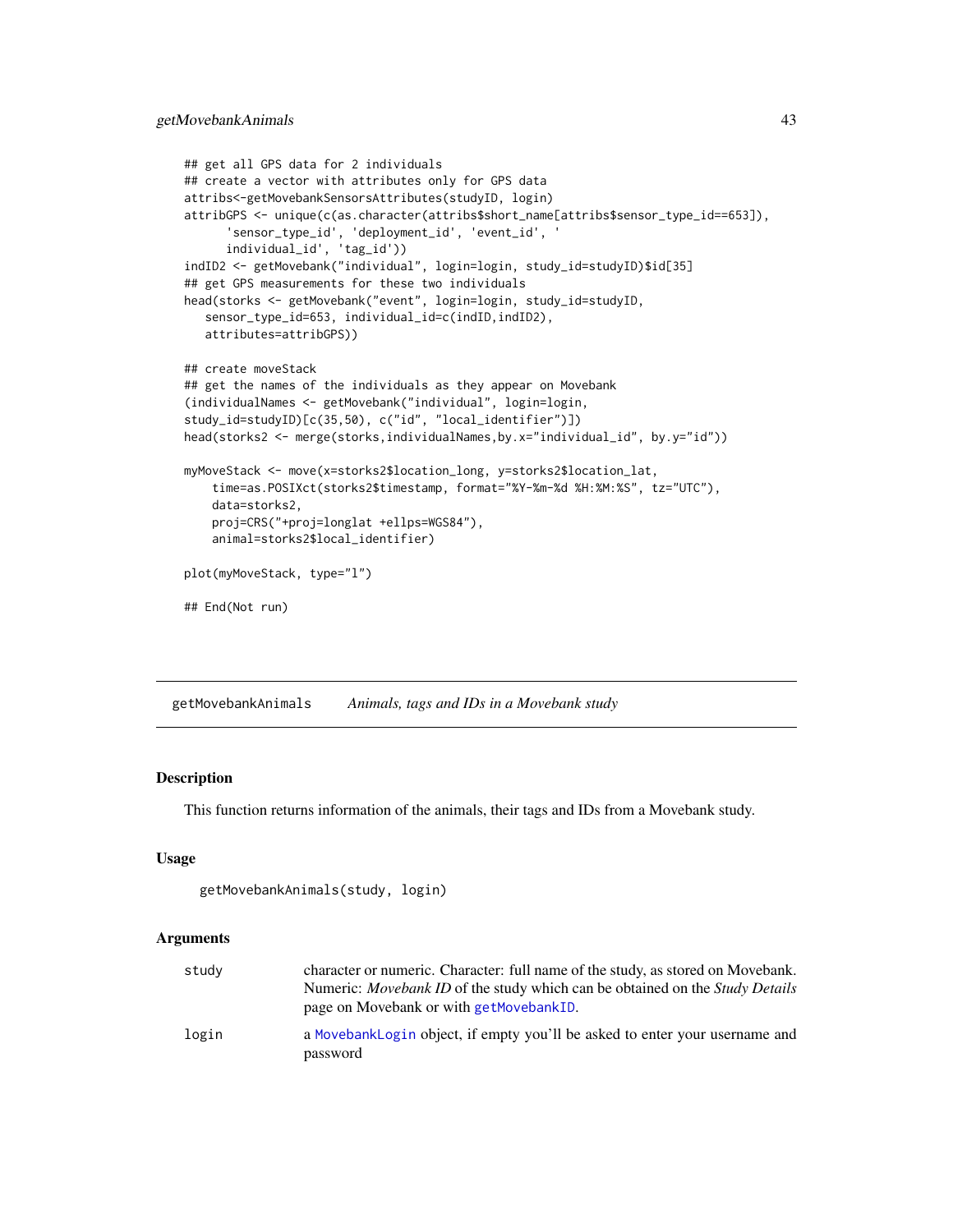# Details

getMovebankAnimals belongs to the Movebank browsing functions and returns a data.frame from the requested study that includes among others the individual\_id,tag\_id,deployment\_id,sensor\_type\_id which are the internal ids of Movebank, the tag\_local\_identifier,local\_identifier which are the ids uploaded to Movebank by the user and other information if available as e.g. death\_comments, sex, taxon\_canoni etc.

# Value

```
'data.frame'
```
## Note

See the 'browseMovebank' vignette for more information about security and how to use Movebank from within R.

## Author(s)

Marco Smolla & Anne Scharf

#### See Also

[movebankLogin,](#page-73-0) [getMovebankReferenceTable](#page-52-0)

#### Examples

```
## Not run:
```

```
# obtain a login
login<-movebankLogin()
getMovebankAnimals(study=82207, login=login)
```
## End(Not run)

<span id="page-43-0"></span>getMovebankData *Download data from Movebank as a Move object*

# Description

This function downloads the location data and timestamp of a study stored in Movebank as a move/moveStack object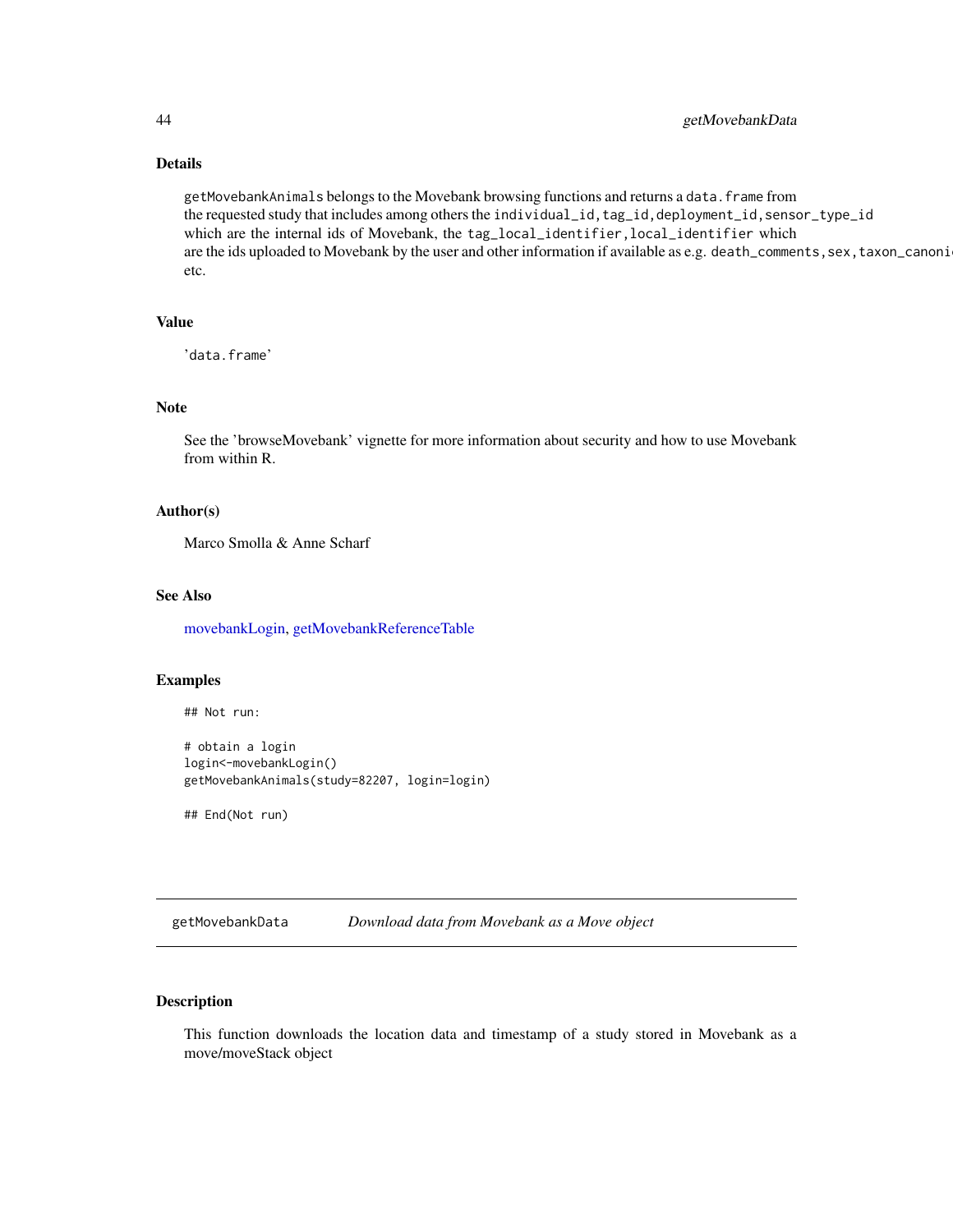# getMovebankData 45

# Usage

```
## S4 method for signature 'numeric, character, MovebankLogin'
getMovebankData(study, animalName, login, ...)
```

```
## S4 method for signature 'numeric,numeric,MovebankLogin'
getMovebankData(study, animalName, login,
                removeDuplicatedTimestamps=FALSE,
                includeExtraSensors=FALSE, deploymentAsIndividuals=FALSE,
                includeOutliers=FALSE,...)
```
# Arguments

| study                      | character or numeric. Character: full name of the study, as stored on Movebank.<br>Numeric: Movebank ID of the study which can be obtained on the Study Details<br>page on Movebank or with getMovebankID.                                                                                                                              |
|----------------------------|-----------------------------------------------------------------------------------------------------------------------------------------------------------------------------------------------------------------------------------------------------------------------------------------------------------------------------------------|
| login                      | a MovebankLogin object, if empty you'll be asked to enter your username and<br>password                                                                                                                                                                                                                                                 |
| animalName                 | character. Name of the individuals as stored on Movebank. A single individual<br>or a vector of several individuals from the same study can be specified. Optional.                                                                                                                                                                     |
| includeExtraSensors        |                                                                                                                                                                                                                                                                                                                                         |
|                            | logical; if TRUE data from non location sensors included in the study will be<br>also downloaded, the data will automatically be stored in the unUsedRecords<br>slot as they cannot produce locations. See 'Details'.                                                                                                                   |
| removeDuplicatedTimestamps |                                                                                                                                                                                                                                                                                                                                         |
|                            | logical; if TRUE duplicated timestamps values will be removed. See 'Note'.                                                                                                                                                                                                                                                              |
| deploymentAsIndividuals    |                                                                                                                                                                                                                                                                                                                                         |
|                            | logical; if TRUE the deployments will be downloaded separately. See 'Details'.                                                                                                                                                                                                                                                          |
| <i>includeOutliers</i>     |                                                                                                                                                                                                                                                                                                                                         |
|                            | logical; if TRUE locations marked as outliers in Movebank will be included in<br>the regular trajectory otherwise as unUsedRecords. See 'Details'                                                                                                                                                                                       |
|                            | Additional arguments passed on to the movebank API through getMovebank<br>function:                                                                                                                                                                                                                                                     |
|                            | timestamp_start, timestamp_end character or POSIXct. Starting and/or end-<br>ing timestamp to download the data for a specific time period. Timestamps<br>have to be provided in format 'yyyyMMddHHmmssSSS'. If POSIXct then<br>it is converted to character using UTC as a time zone, note that this can<br>change the time. Optional. |
|                            |                                                                                                                                                                                                                                                                                                                                         |

# Details

getMovebankData belongs to the Movebank browsing functions and returns a [Move](#page-70-0) object from studies with only one animal or a [MoveStack](#page-78-0) object for studies with multiple animals. Remember that you need an account on [Movebank,](http://www.movebank.org) see [movebankLogin.](#page-73-0)

## *Attribute names:*

The definitions of the content of the columns within the @idData, @sensor, @data slots of the move or moveStack object is detailed in the [Attribute Dictionary on Movebank](http://www.movebank.org/node/2381)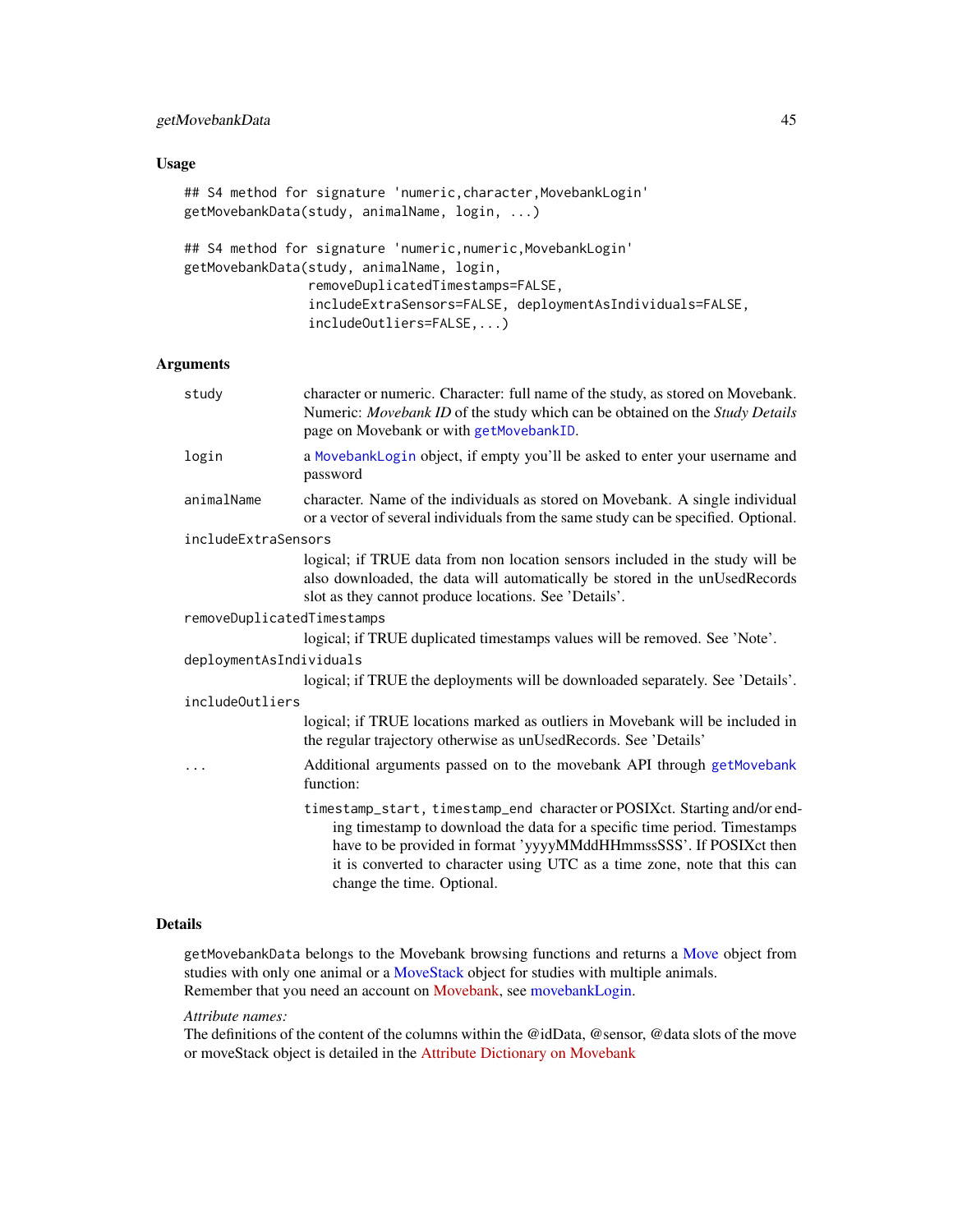#### includeExtraSensors:

If this includeExtraSensors=TRUE the data of all non location sensors (e.g. acceleration, magnetometer, etc) available in the study will be downloaded and stored in the unUsedRecords slot. Data from a single or a set of non location sensors can be also downloaded as a data.frame with the function [getMovebankNonLocationData](#page-50-0)

#### deploymentAsIndividuals:

If single individuals have several deployments, and these are wished to be downloaded separately, this can be done by setting deploymentAsIndividuals=TRUE. In this case the "@trackId" will contain the names of the deployments.

## *idData:*

The idData slot contains only the information of the animals. To obtain information on tags, deployments and sensors of the study use the function [getMovebankReferenceTable.](#page-52-0)

When deploymentAsIndividuals=TRUE than the idData slot contains the information of the deployments.

#### Value

Object of class ['Move'](#page-70-0) or ['MoveStack'](#page-78-0)

#### Note

See the 'browseMovebank' vignette for more information about security and how to use Movebank from within R.

#### removeDuplicatedTimestamps:

It is possible to set removeDuplicatedTimestamps=TRUE which allows you delete the duplicated timestamps in case your data set contains them. Using this argument will retain the first of multiple records with the same animal ID and timestamp, and remove any subsequent duplicates. In case you want to control which of the duplicate timestamps are kept and which are deleted, we recommend to download the data as a .csv file from Movebank or to use the function [getMovebankLocationData,](#page-47-0) find the duplicates using e.g. [getDuplicatedTimestamps,](#page-36-0) decide which of the duplicated timestamp to retain, and than create a move/moveStack object with the function [move.](#page-66-0) Another option is to edit the records in movebank and mark the appropriate records as outliers.

## *includeOutliers:*

In Movebank outliers can be [marked manually](https://www.movebank.org/node/42#mark_outliers) or using [filters,](https://www.movebank.org/node/33529) including a duplicate filter that flags duplicate records based on user-selected attributes, retaining the first record of each duplicate set that was imported to the study. When includeOutliers=FALSE (default) these records are automatically placed in the UnusedRecords slots. If includeOutliers=TRUE these records are included along all other locations. This option can be useful if the user wants to e.g. implement their own filter/algorithm to identify outliers. Entries that contain NAs in the coordinate columns will always be included in the UnusedRecords slots.

#### *Multiple sensors:*

The getMovebankData function downloads the data of all location sensors available in the study. If the study contains several location sensors, the resulting move/moveStack object can be separated into a move/moveStack object per sensor type:

x[x@sensor=="z"] where "x" is a Move or a MoveStack object, and "z" is the name of the sensor e.g. "GPS", "Radio Transmitter", etc.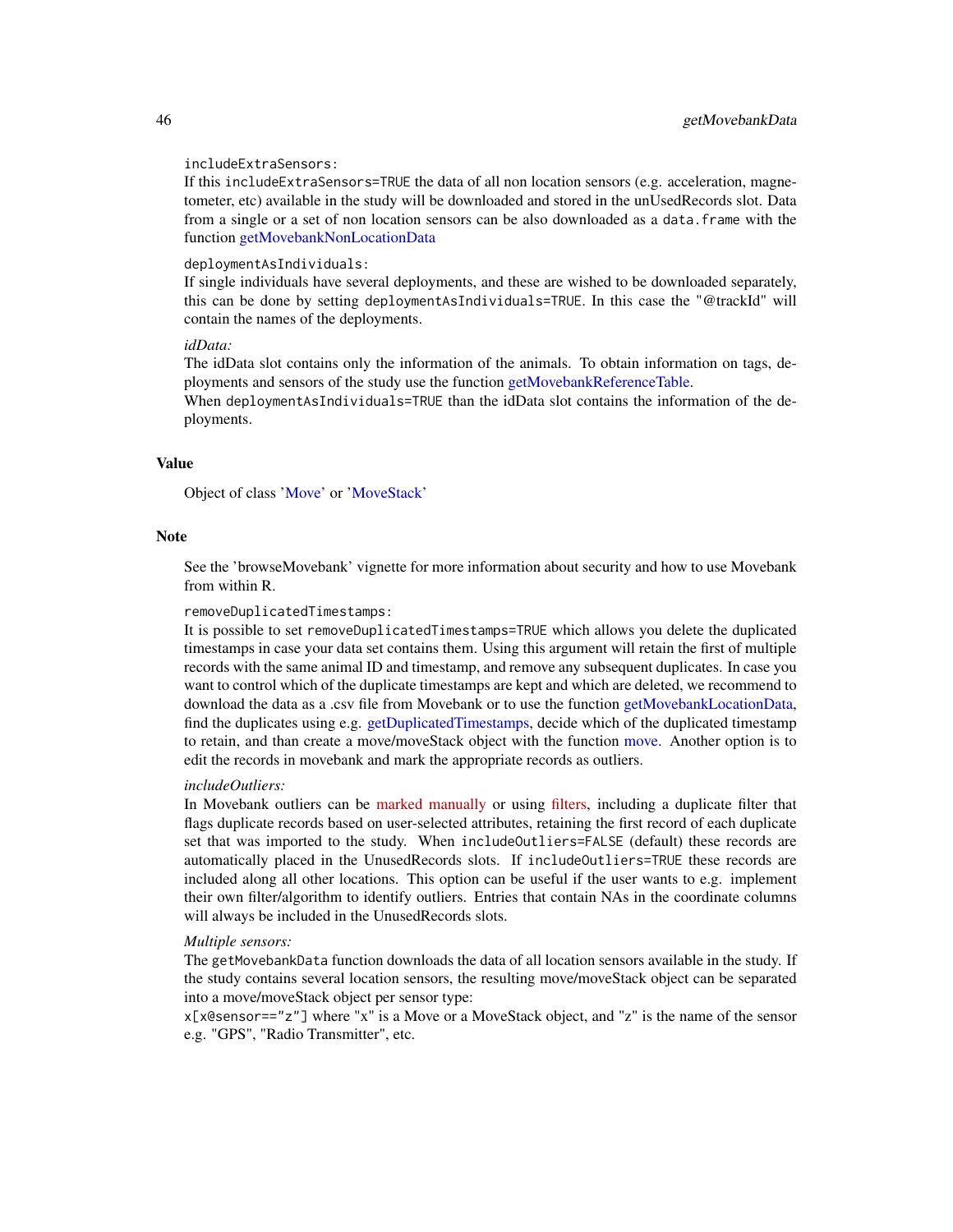# getMovebankID 47

## Author(s)

Marco Smolla & Anne Scharf

# See Also

[movebankLogin](#page-73-0)[,getMovebankLocationData,](#page-47-0) [getMovebankNonLocationData](#page-50-0)

## Examples

```
## Not run:
# obtain a login
login<-movebankLogin()
# returns a MoveStack object from the specified study
getMovebankData(study="BCI Ocelot", login=login)
# returns a Move object (there is only one individual in this study)
getMovebankData(study="BCI Agouti", login=login)
# returns a MoveStack with two individuals
getMovebankData(study=123413, animalName=c("Mancha","Yara"), login=login)
# Get a specific timerange, eg: all positions untill "2003-05-06 19:45:10.000"
(ocelots <- getMovebankData(study=123413, animalName=c("Mancha","Yara"),
                            login=login, timestamp_end="20030506194510000"))
timestamps(ocelots)
## End(Not run)
```
<span id="page-46-0"></span>getMovebankID *Movebank Study ID*

# Description

This function returns the numeric Movebank ID of the study which corresponds to the character study name stored on Movebank

## Usage

```
getMovebankID(study,login)
```
## Arguments

| studv | character; full name of the study, as stored on Movebank                    |
|-------|-----------------------------------------------------------------------------|
| login | a MovebankLogin object, if empty you'll be asked to enter your username and |
|       | password                                                                    |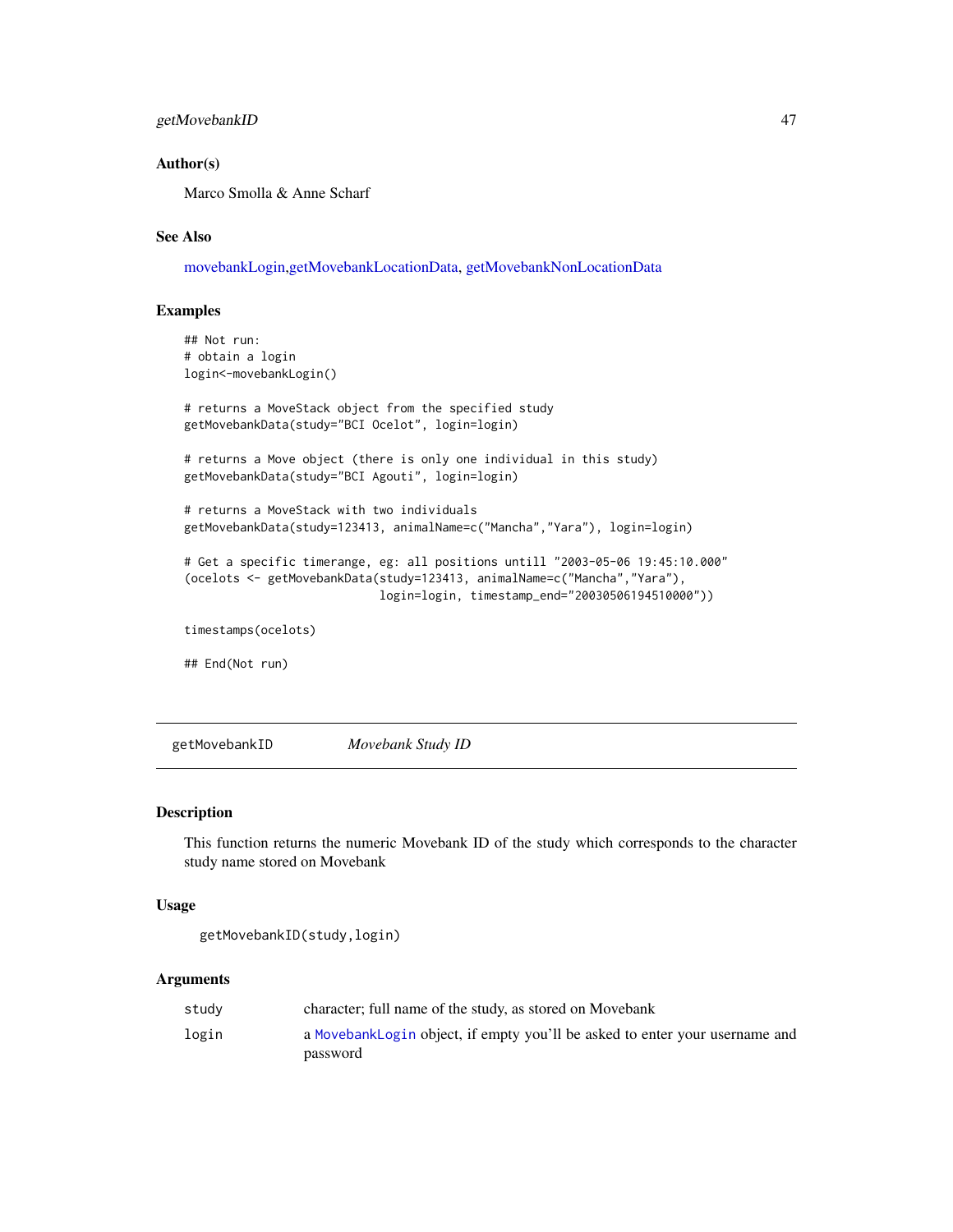# Details

getMovebankID belongs to the Movebank browsing functions and returns the Movebank ID of a study as it is stored on [Movebank.](http://www.movebank.org) This number can also be found on the *Study Details* page of the study on Movebank.

# Value

The function returns one 'numeric' value.

## Note

The character study name on Movebank can be potentially edited and changed at any time by the *Data Manager(s)*, whereas the *Movebank ID* is uniquely assigned to each study when it is uploaded to Movebank, and cannot be modified afterwards.

See the 'browseMovebank' vignette for more information about security and how to use Movebank from within R.

## Author(s)

Marco Smolla & Anne Scharf

## See Also

[movebankLogin](#page-73-0)

# Examples

## Not run:

#obtain a login login<-movebankLogin() getMovebankID(study="BCI Ocelot", login=login)

## End(Not run)

<span id="page-47-0"></span>getMovebankLocationData

*Download location data from Movebank as a table*

## Description

This function downloads the location data for one or several sensors of a study stored in Movebank.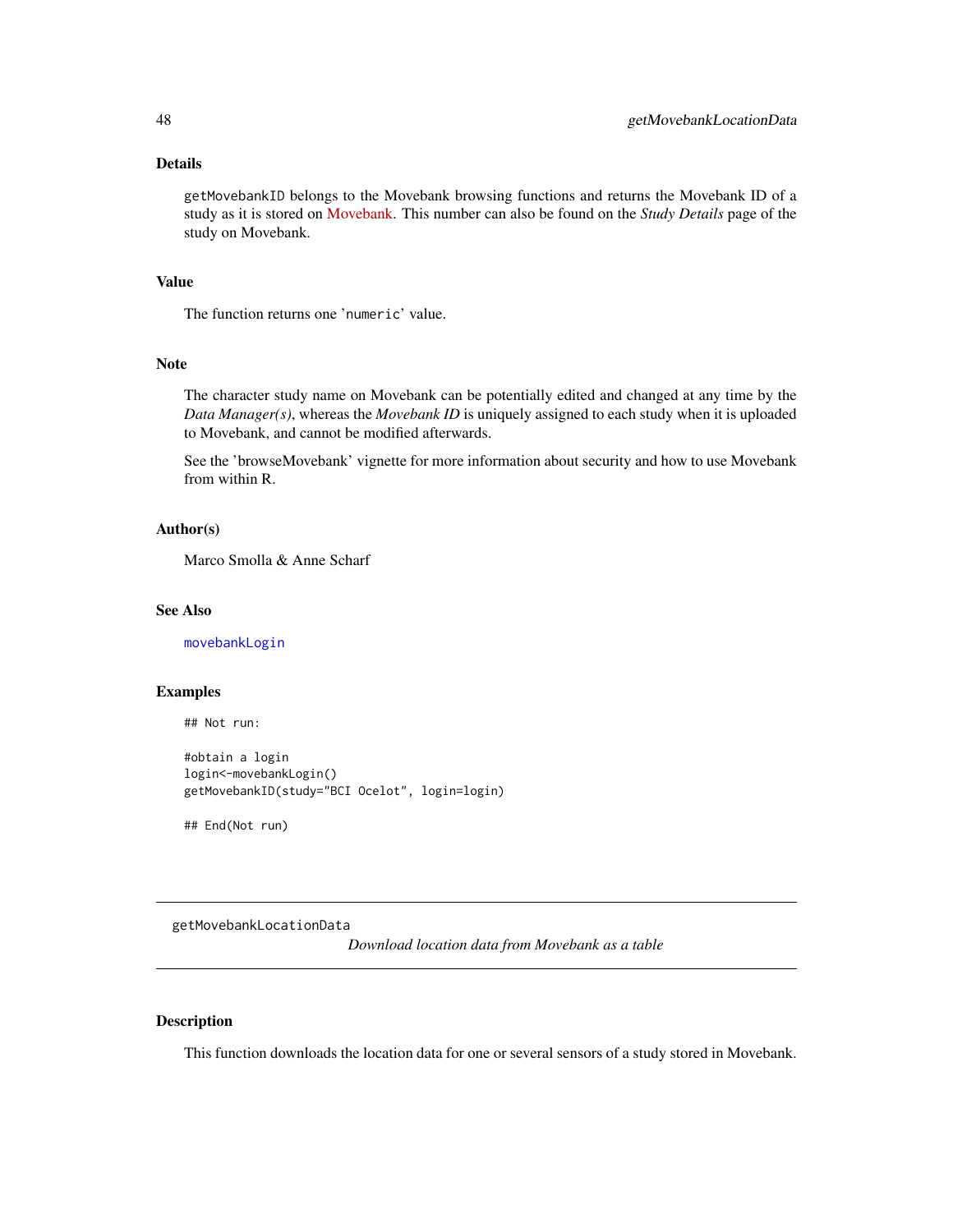# Usage

```
## S4 method for signature 'numeric,numeric,character,MovebankLogin'
getMovebankLocationData(study, sensorID, animalName, login, ...)
```

```
## S4 method for signature 'numeric,numeric,numeric,MovebankLogin'
getMovebankLocationData(study, sensorID, animalName, login,
                        includeOutliers=FALSE, underscoreToDots=TRUE, ...)
```
## Arguments

| study                  | character or numeric. Character: full name of the study, as stored on Movebank.<br>Numeric: Movebank ID of the study which can be obtained on the Study Details<br>page on Movebank or with getMovebankID.                                                                                                                              |
|------------------------|-----------------------------------------------------------------------------------------------------------------------------------------------------------------------------------------------------------------------------------------------------------------------------------------------------------------------------------------|
| login                  | a MovebankLogin object, if empty you'll be asked to enter your username and<br>password                                                                                                                                                                                                                                                 |
| sensorID               | character or numeric. Name or ID number of sensor(s) recording location data.<br>A single sensor or a vector of sensors can be specified. If the argument is left<br>empty data of all location sensors will be downloaded. Optional. See 'Details'.                                                                                    |
| animalName             | character. Name of the individuals as stored on Movebank. A single individual<br>or a vector of several individuals from the same study can be specified. If the<br>argument is left empty data of all individuals will be downloaded. Optional.                                                                                        |
| <i>includeOutliers</i> |                                                                                                                                                                                                                                                                                                                                         |
|                        | logical. If TRUE locations marked as outliers in Movebank will be included.<br>Default is FALSE.                                                                                                                                                                                                                                        |
| underscoreToDots       |                                                                                                                                                                                                                                                                                                                                         |
|                        | logical. Many of the functions in the Move package rely on the column names<br>containing dots and not underscores. Default is TRUE. See 'Details'.                                                                                                                                                                                     |
| .                      | Additional arguments passed on to the movebank API through getMovebank<br>function:                                                                                                                                                                                                                                                     |
|                        | timestamp_start, timestamp_end character or POSIXct. Starting and/or end-<br>ing timestamp to download the data for a specific time period. Timestamps<br>have to be provided in format 'yyyyMMddHHmmssSSS'. If POSIXct then<br>it is converted to character using UTC as a time zone, note that this can<br>change the time. Optional. |

# Details

getMovebankLocationData belongs to the Movebank browsing functions and returns a data.frame with data from one or multiple location sensors from studies with one animal or multiple animals. Remember that you need an account on [Movebank,](http://www.movebank.org) see [movebankLogin](#page-73-0).

Note that [getMovebankData](#page-43-0) has also the option to download location data directly into a move/moveStack object.

*Attribute names:*

The definitions of the content of the columns of the returned data. frame is detailed in the [Attribute](http://www.movebank.org/node/2381) [Dictionary on Movebank.](http://www.movebank.org/node/2381) The attributes deployment\_id, individual\_id, tag\_id, study\_id correspond to the internal ids of Movebank.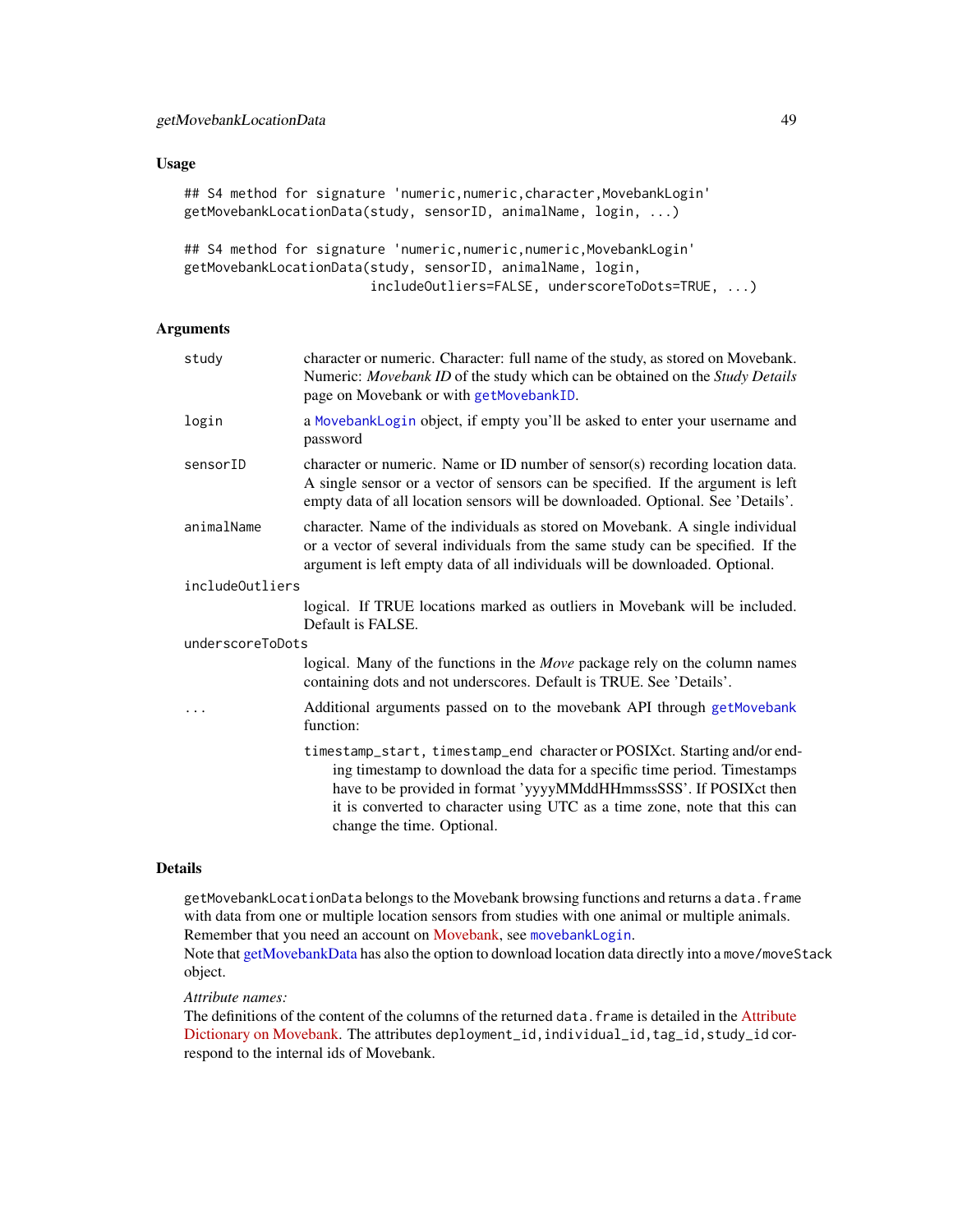#### sensorID:

See [getMovebankSensors](#page-53-0) to obtain all available sensors of the study of interest. The valid names for this argument are those of the the columns "name" or "id" of the table returned by getMovebankSensors(login). The valid numeric Ids are also in the column "sensor\_type\_id" in the table returned for a specific study with getMovebankSensors(study,login). This function only accepts location sensors which are marked as "true"" in the "is\_location\_sensor" column of the table returned by getMovebankSensors(login).

## underscoreToDots:

.csv files downloaded from the Movebank webpage contain dots in their column names, and .csv files downloaded via the API (like in the case of this function) contain instead underscores in their column names. Many of the functions in the *Move* package were created based on the webpage csv downloaded data and rely on the column names with dots. If you would like to use function like e.g. getDuplicatedTimestamps or read in the csv file with move by stating the path to file, among others, than the column names have to be with dots.

# Value

'data.frame'

## Note

See the 'browseMovebank' vignette for more information about security and how to use Movebank from within R.

## Author(s)

Anne Scharf

## See Also

[movebankLogin,](#page-73-0) [getMovebankData,](#page-43-0) [getMovebankNonLocationData](#page-50-0)

# Examples

```
## Not run:
## first create the login object
login <- movebankLogin()
## get acceleration data for one individual
str(getMovebankLocationData(study=74496970, sensorID="GPS",
                               animalName="DER AR439", login=login))
## get acceleration data for one individual after the "2013-07-12 06:50:07.000"
str(getMovebankLocationData(study=74496970, sensorID="GPS", animalName="DER AR439",
                               login=login, timestamp_start="20130712065007000"))
# get acceleration data for all individuals of the study between
# the "2013-08-15 15:00:00.000" and "2013-08-15 15:01:00.000"
str(getMovebankLocationData(study=74496970, sensorID=653,
                               login=login, timestamp_start="20130815150000000",
                               timestamp_end="20130815150100000"))
```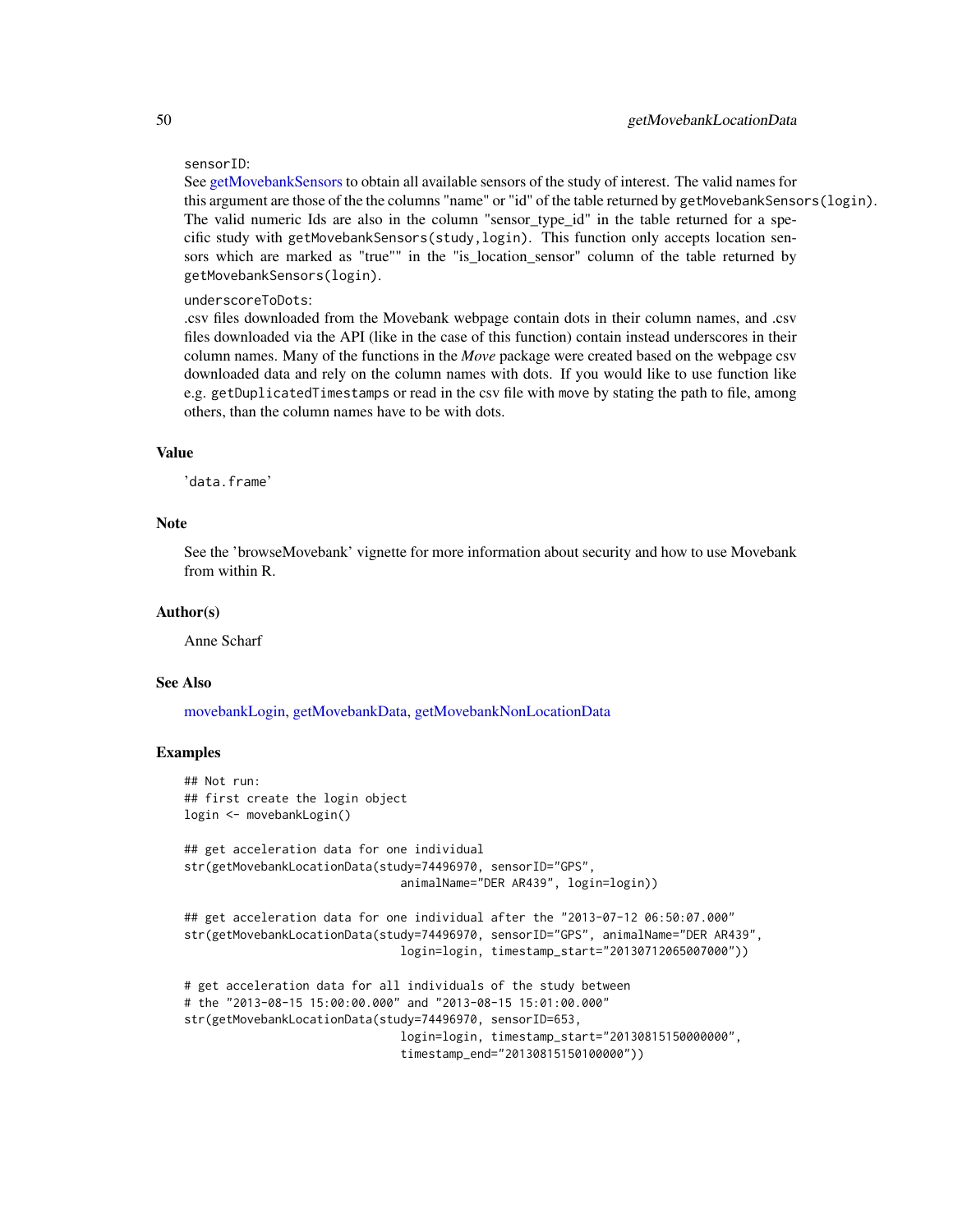## End(Not run)

<span id="page-50-0"></span>getMovebankNonLocationData

*Download non-location data from Movebank*

# Description

This function downloads the non location data for one or several sensors of a study stored in Movebank

# Usage

## S4 method for signature 'numeric, numeric, character, MovebankLogin' getMovebankNonLocationData(study, sensorID, animalName, login, ...)

## S4 method for signature 'numeric,numeric,numeric,MovebankLogin' getMovebankNonLocationData(study, sensorID, animalName, login, ...)

# Arguments

| study      | character or numeric. Character: full name of the study, as stored on Movebank.<br>Numeric: <i>Movebank ID</i> of the study which can be obtained on the <i>Study Details</i><br>page on Movebank or with getMovebankID.                                                                                                                |
|------------|-----------------------------------------------------------------------------------------------------------------------------------------------------------------------------------------------------------------------------------------------------------------------------------------------------------------------------------------|
| login      | a MovebankLogin object, if empty you'll be asked to enter your username and<br>password                                                                                                                                                                                                                                                 |
| sensorID   | character or numeric. Name or ID number of sensor(s) recording non location<br>data. A single sensor or a vector of sensors can be specified. If the argument is<br>left empty data of all non location sensors will be downloaded. Optional. See<br>'Details'.                                                                         |
| animalName | character. Name of the individuals as stored on Movebank. A single individual<br>or a vector of several individuals from the same study can be specified. If the<br>argument is left empty data of all individuals will be downloaded. Optional.                                                                                        |
|            | Additional arguments passed on to the movebank API through get Movebank<br>function:                                                                                                                                                                                                                                                    |
|            | timestamp_start, timestamp_end character or POSIXct. Starting and/or end-<br>ing timestamp to download the data for a specific time period. Timestamps<br>have to be provided in format 'yyyyMMddHHmmssSSS'. If POSIXct then<br>it is converted to character using UTC as a time zone, note that this can<br>change the time. Optional. |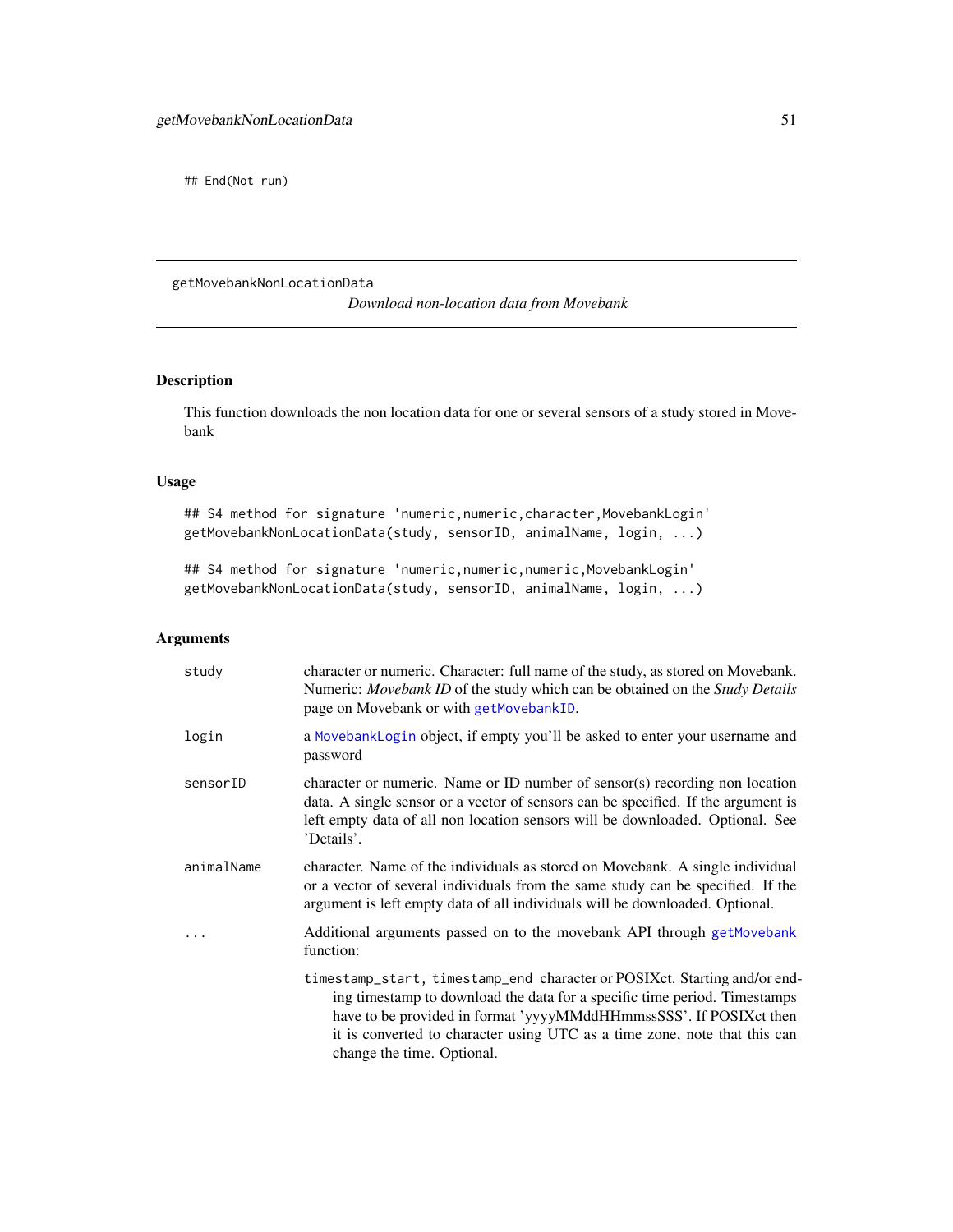# Details

getMovebankNonLocationData belongs to the Movebank browsing functions and returns a data. frame with data from one or multiple non-location sensors from studies with one animal or multiple animals.

Remember that you need an account on [Movebank,](http://www.movebank.org) see [movebankLogin](#page-73-0).

Note that [getMovebankData](#page-43-0) has also the option to download non location alongside with the location data.

#### *Attribute names:*

The definitions of the content of the columns of the returned data. frame is detailed in the [Attribute](http://www.movebank.org/node/2381) [Dictionary on Movebank](http://www.movebank.org/node/2381)

## sensorID:

See [getMovebankSensors](#page-53-0) to obtain all available sensors of the study of interest. The valid names for this argument are those of the the columns "name" or "id" of the table returned by getMovebankSensors(login). The valid numeric Ids are also in the column "sensor type id" in the table returned for a specific study with getMovebankSensors(study,login). This function only accepts non-location sensors which are marked as "false"" in the "is\_location\_sensor" column of the table returned by getMovebankSensors(login).

#### Value

'data.frame'

# Note

See the 'browseMovebank' vignette for more information about security and how to use Movebank from within R.

## Author(s)

Anne Scharf

# See Also

[movebankLogin,](#page-73-0) [getMovebankData,](#page-43-0) [getMovebankLocationData](#page-47-0)

#### Examples

## Not run: ## first create the login object login <- movebankLogin()

```
## get acceleration data for one individual
str(getMovebankNonLocationData(study=74496970 , sensorID="Acceleration",
                               animalName="DER AR439", login=login))
```

```
## get acceleration data for one individual after the "2013-07-12 06:50:07.000"
str(getMovebankNonLocationData(study=74496970 , sensorID="Acceleration", animalName="DER AR439",
                               login=login, timestamp_start="20130712065007000"))
```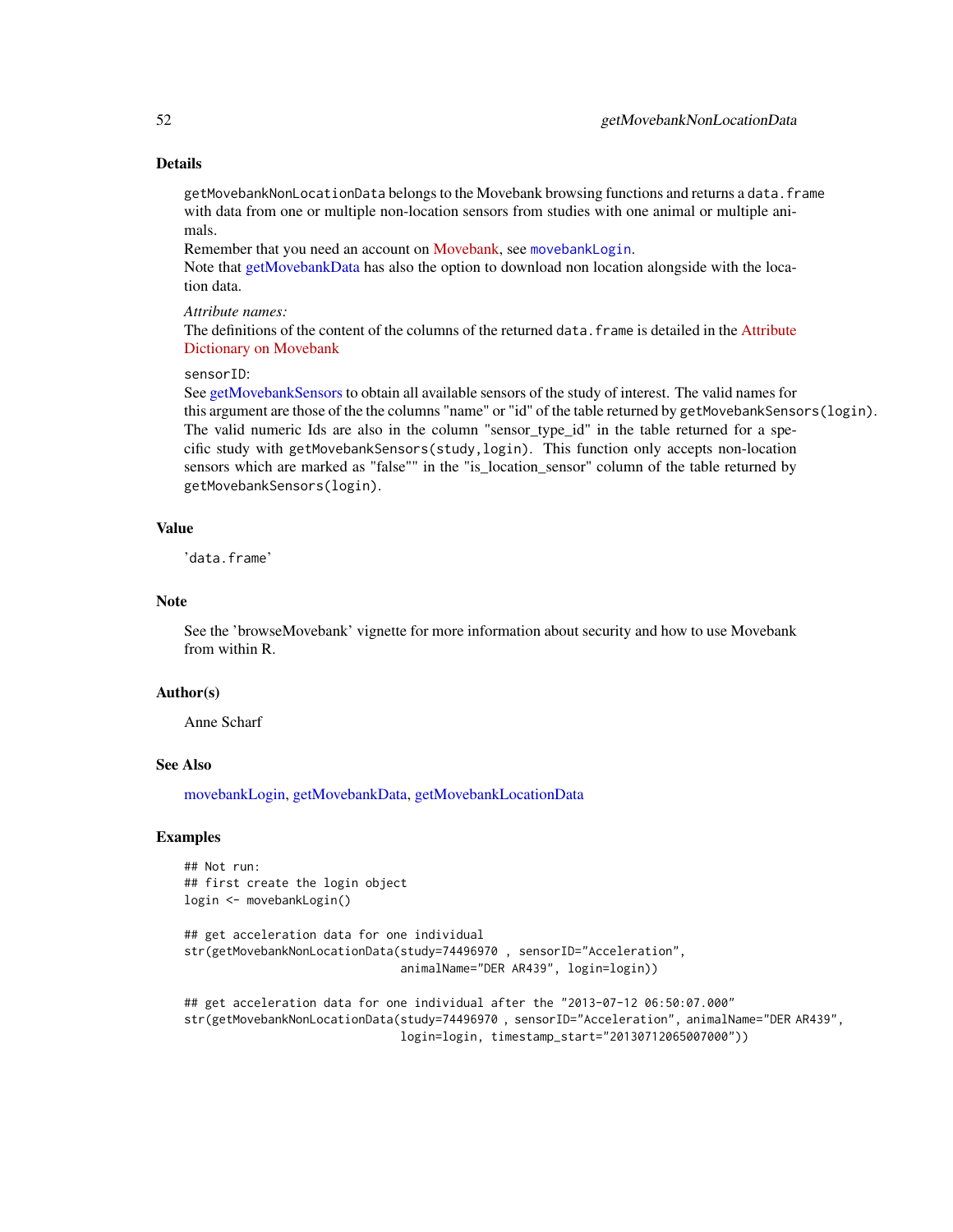```
# get acceleration data for all individuals of the study between
# the "2013-08-15 15:00:00.000" and "2013-08-15 15:01:00.000"
str(getMovebankNonLocationData(study=74496970 , sensorID=2365683,
                               login=login, timestamp_start="20130815150000000",
                               timestamp_end="20130815150100000"))
```
## End(Not run)

<span id="page-52-0"></span>getMovebankReferenceTable

*Download all reference data of a Movebank study*

# Description

This function returns the information of the animals, tags, deployments and sensors from a Movebank study

## Usage

```
getMovebankReferenceTable(study, login, allAttributes = FALSE)
```
#### Arguments

| study         | character or numeric. Character: full name of the study, as stored on Movebank.<br>Numeric: Movebank ID of the study which can be obtained on the Study Details<br>page on Movebank or with getMovebankID. |
|---------------|------------------------------------------------------------------------------------------------------------------------------------------------------------------------------------------------------------|
| login         | a MovebankLogin object, if empty you'll be asked to enter your username and<br>password                                                                                                                    |
| allAttributes | logical. If FALSE the output will only include the attributes that currently con-<br>tain information in the study (default). If TRUE the output will include all at-<br>tributes available on Movebank.   |

# Details

getMovebankReferenceTable belongs to the Movebank browsing functions and returns a data.frame from the requested study, including all data provided by the user referring to the animals, tags and deployments. It also includes animal\_id,tag\_id,deployment\_id,sensor\_type\_id,study\_id which are the internal ids of Movebank. This table is equivalent to the table obtained on the Movebank webpage trough the option "Download Reference Data" of the study.

# Value

'data.frame'

#### Note

See the 'browseMovebank' vignette for more information about security and how to use Movebank from within R.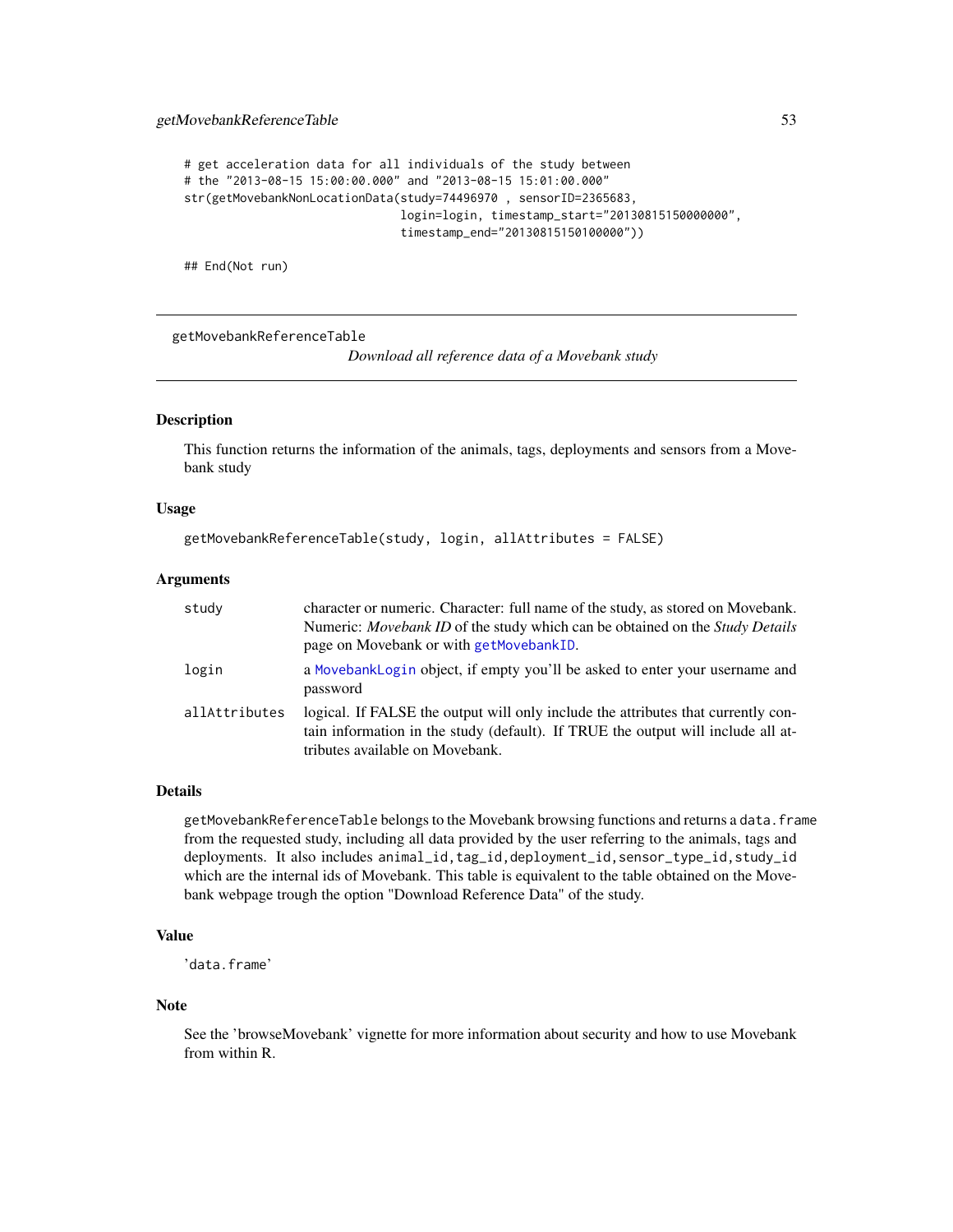# Author(s)

Anne Scharf

# See Also

[movebankLogin](#page-73-0)

# Examples

```
## Not run:
# obtain a login
login <- movebankLogin()
getMovebankReferenceTable(study=74496970, login=login)[1:6,]
getMovebankReferenceTable(study=74496970, login=login, allAttributes=T)[1:6,]
```
## End(Not run)

<span id="page-53-0"></span>getMovebankSensors *Information about Movebank sensors*

## Description

This function returns the sensor types used in a Movebank study.

## Usage

getMovebankSensors(study, login)

## Arguments

| character or numeric. Character: full name of the study, as stored on Movebank.            |
|--------------------------------------------------------------------------------------------|
| Numeric: <i>Movebank ID</i> of the study which can be obtained on the <i>Study Details</i> |
| page on Movebank or with getMovebankID.                                                    |
| a MovebankLogin object, if empty you'll be asked to enter your username and<br>password    |
|                                                                                            |

#### Details

getMovebankSensors belongs to the Movebank browsing functions and returns the sensor type(s) used for each tag\_id within the specified study.

If the study argument is missing, information about all sensor types available on Movebank and the correspondence between sensor\_type\_id and the sensor name is obtained.

# Value

'data.frame'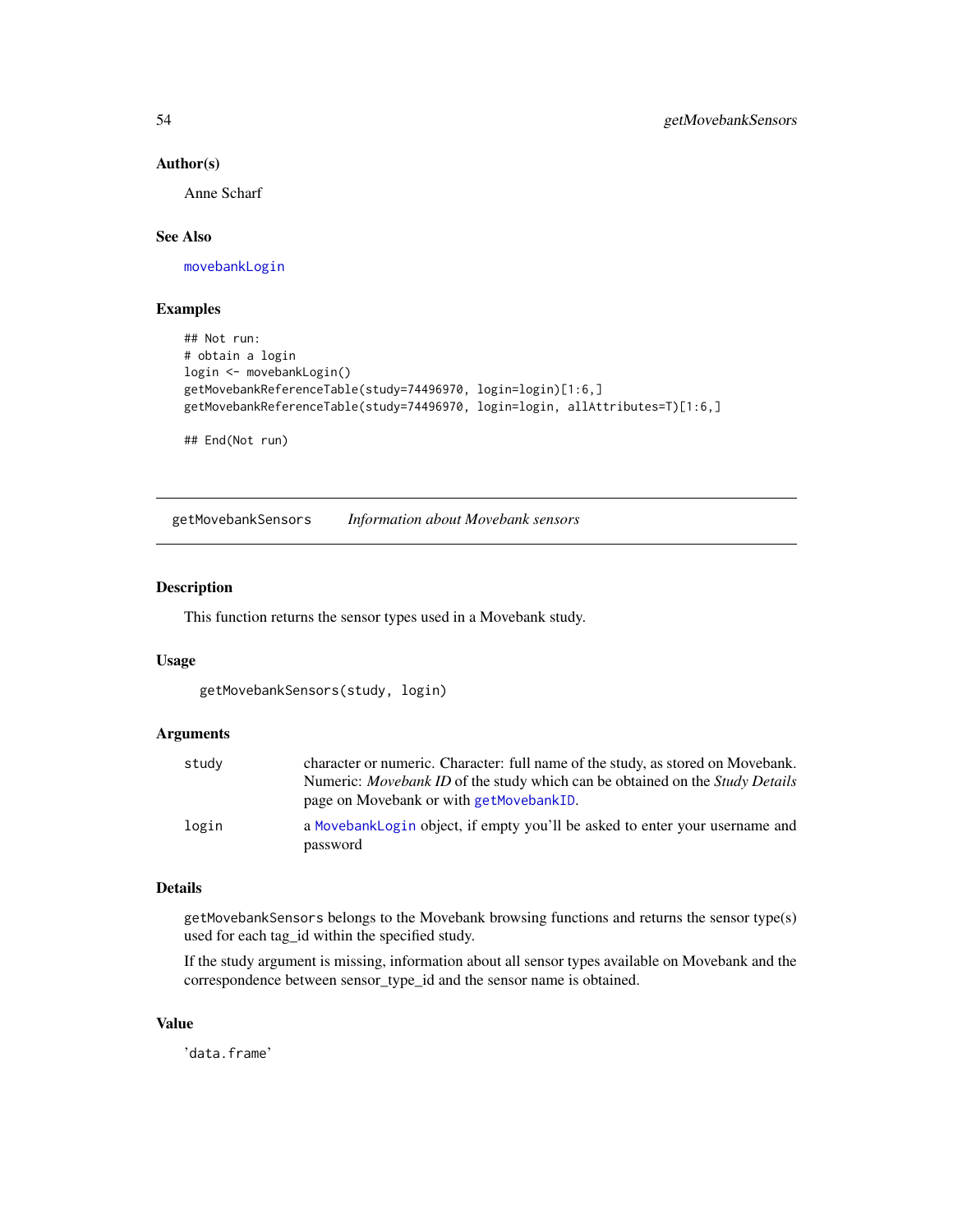# Note

See the 'browseMovebank' vignette for more information about security and how to use Movebank from within R.

## Author(s)

Marco Smolla & Anne Scharf

# See Also

[movebankLogin](#page-73-0)

# Examples

## Not run:

## obtain a login login<-movebankLogin()

## obtain sensors types of each tag in the specified study getMovebankSensors(study=123413, login=login)

```
## obtain all sensors available on Movebank
getMovebankSensors(login=login)
```
## End(Not run)

<span id="page-54-0"></span>getMovebankSensorsAttributes

*Available attributes of Movebank sensors*

# Description

This function returns all attributes of the sensors of the requested Movebank study.

# Usage

```
getMovebankSensorsAttributes(study, login, ...)
```
# Arguments

| study | character or numeric. Character: full name of the study, as stored on Movebank.<br>Numeric: <i>Movebank ID</i> of the study which can be obtained on the <i>Study Details</i><br>page on Movebank or with getMovebankID. |
|-------|--------------------------------------------------------------------------------------------------------------------------------------------------------------------------------------------------------------------------|
| login | a MovebankLogin object, if empty you'll be asked to enter your username and<br>password                                                                                                                                  |
| .     | Extra arguments passed on to the getMovebank function                                                                                                                                                                    |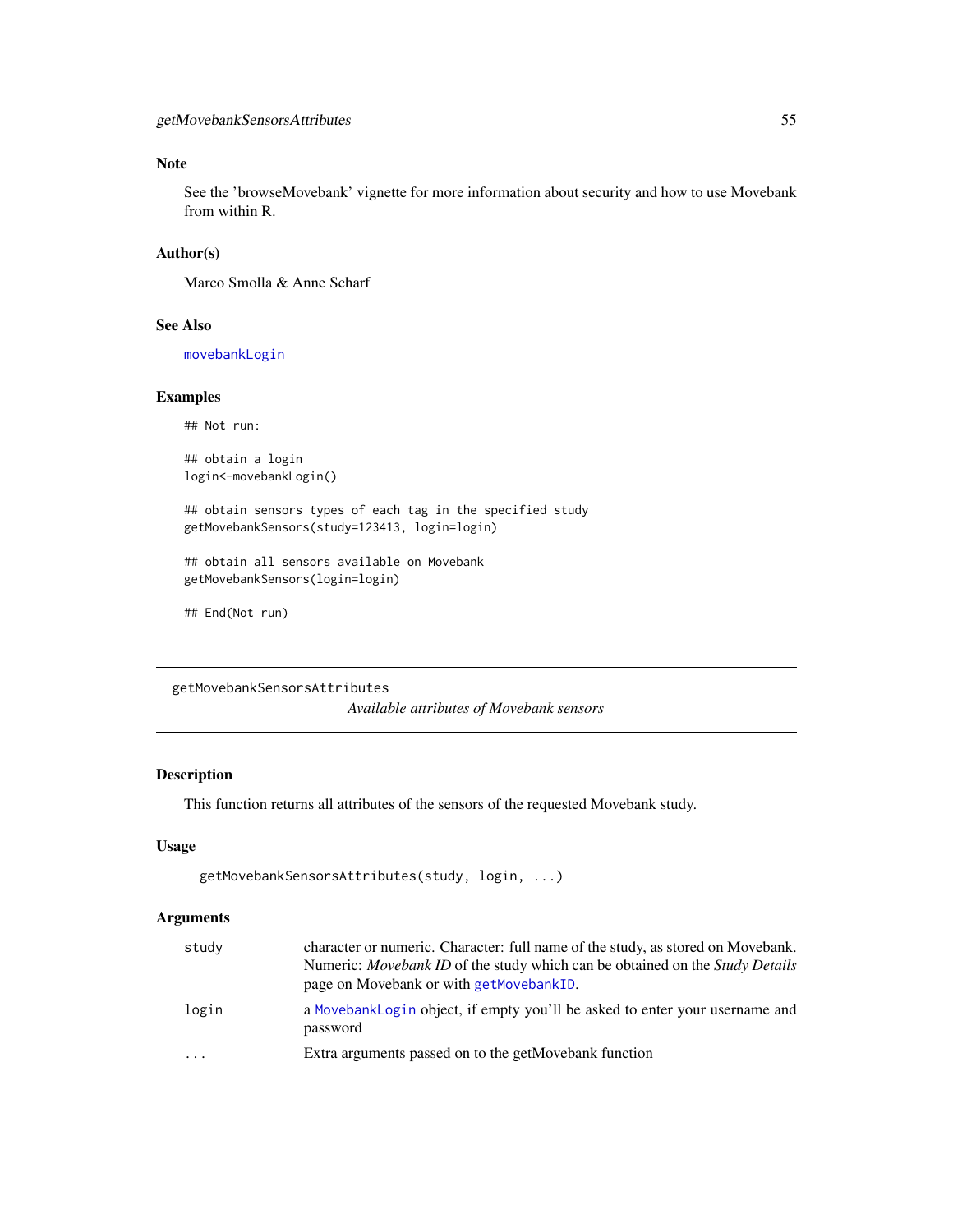# Details

getMovebankSensorAttributes belongs to the Movebank browsing functions and returns the attributes of the sensors of a study, i.e. what is the sensor id and which data types are stored for this sensor (e.g. GPS sensors store longitude and latitude locations, and timestamps and have 653 as their ID on Movebank).

The definition of each of the attributes is detailed in the [Attribute Dictionary on Movebank](http://www.movebank.org/node/2381)

The correspondence between the sensor type and the sensor type id can be found with the function [getMovebankSensors](#page-53-0), leaving the study argument empty.

# Value

'data.frame'

## Note

See the 'browseMovebank' vignette for more information about security and how to use Movebank from within R.

# Author(s)

Marco Smolla

# See Also

[movebankLogin](#page-73-0)

## Examples

## Not run:

```
# obtain a login
login<-movebankLogin()
getMovebankSensorsAttributes(study=82207, login=login)
```
## End(Not run)

<span id="page-55-0"></span>getMovebankStudies *All studies on Movebank*

# Description

This function returns all studies available on Movebank.

# Usage

getMovebankStudies(login)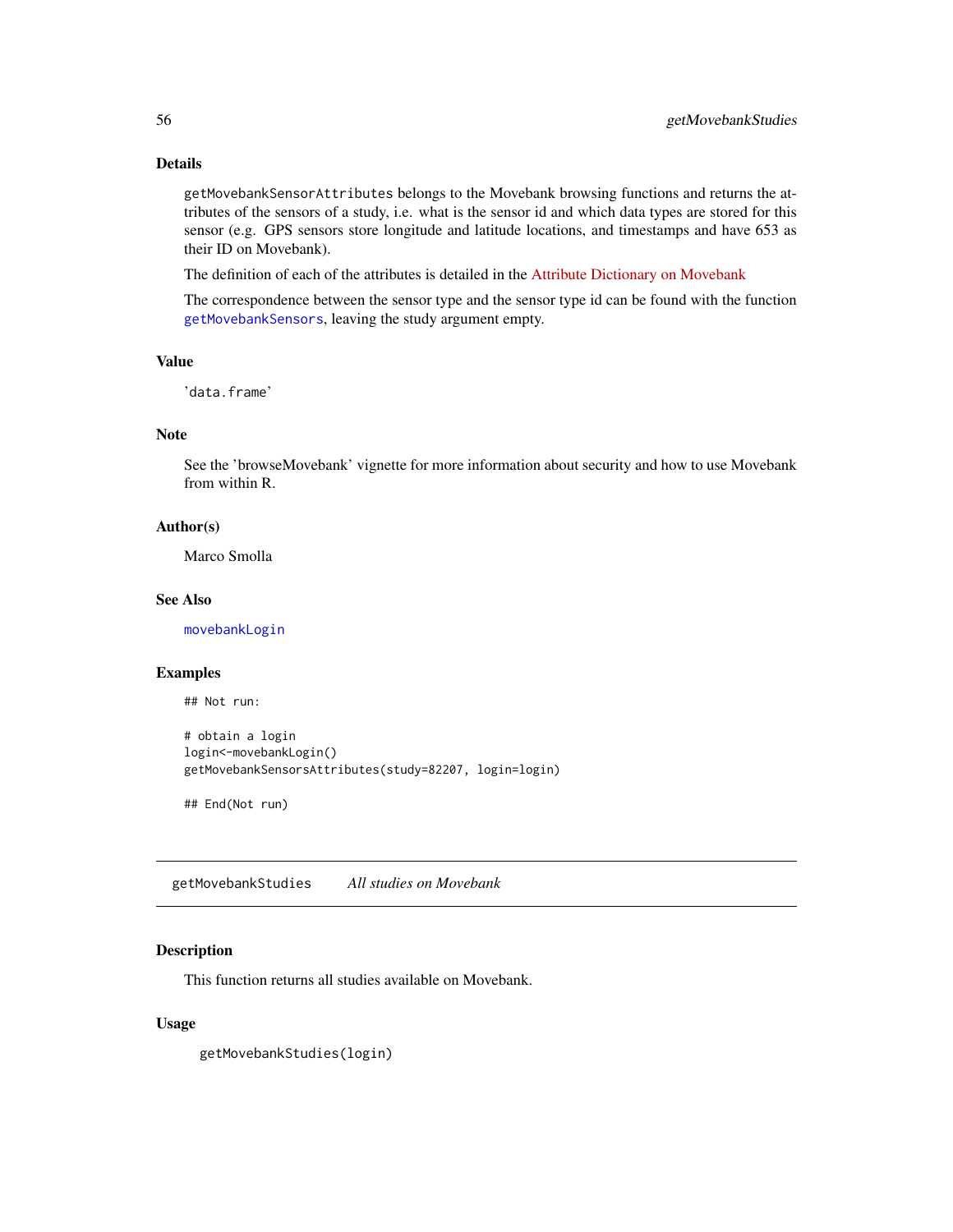# Arguments

login a [MovebankLogin](#page-74-0) object, if empty you'll be asked to enter your username and password

## Details

getMovebankStudies belongs to the Movebank browsing functions and returns all studies available on Movebank.

# Value

returns an object of class 'factor' with the names of all studies available on Movebank.

# Note

See the 'browseMovebank' vignette for more information about security and how to use Movebank from within R.

# Author(s)

Marco Smolla & Anne Scharf

#### Examples

```
# obtain a login
login <- movebankLogin()
getMovebankStudies(login=login)
```
## End(Not run)

## Not run:

<span id="page-56-0"></span>getMovebankStudy *Returns information of a Movebank study*

# Description

This function returns information about the requested study as e.g. the authors of the study, licence type, citation and more.

## Usage

getMovebankStudy(study, login)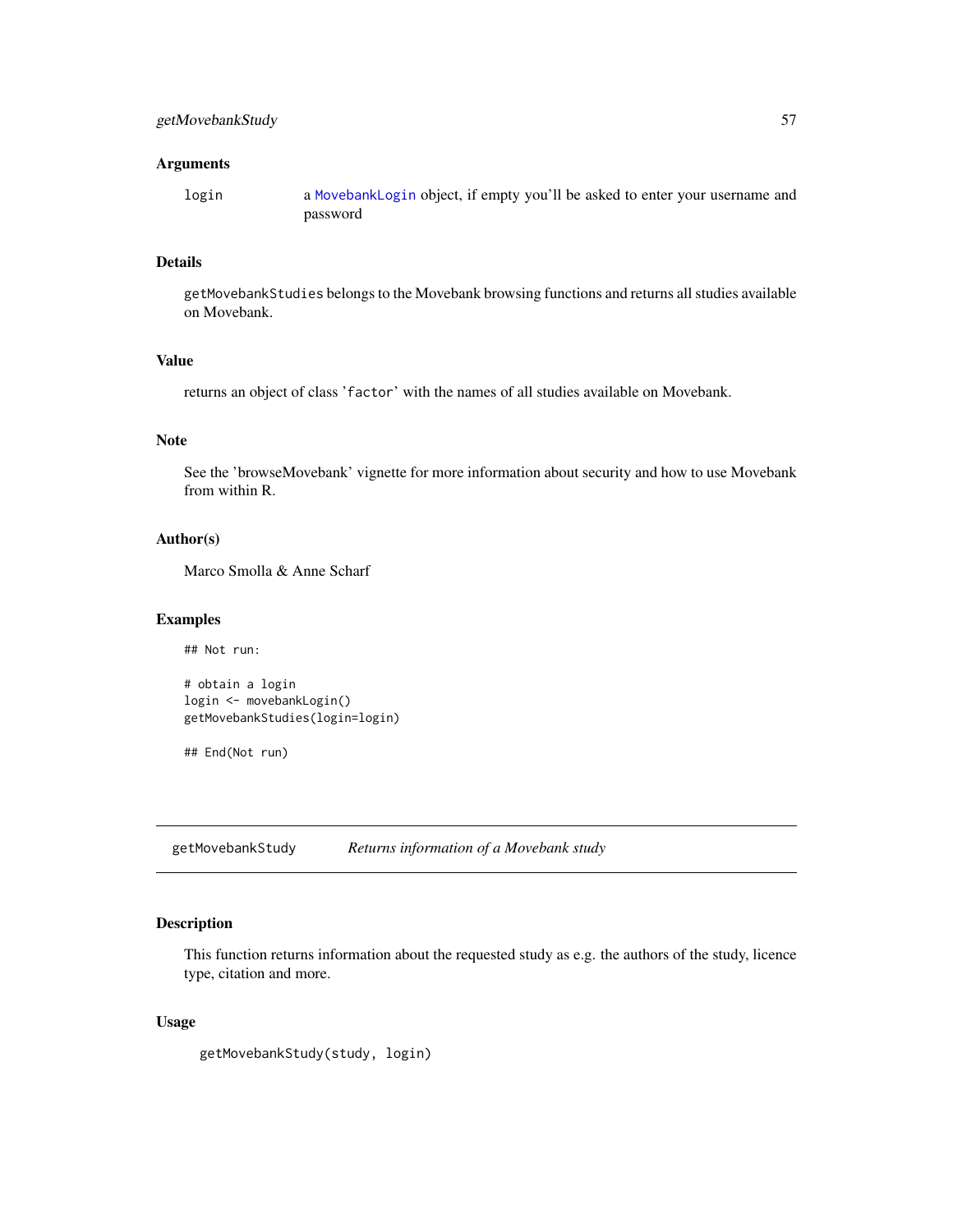#### Arguments

| study | character or numeric. Character: full name of the study, as stored on Movebank.            |
|-------|--------------------------------------------------------------------------------------------|
|       | Numeric: <i>Movebank ID</i> of the study which can be obtained on the <i>Study Details</i> |
|       | page on Movebank or with getMovebankID.                                                    |
| login | a MovebankLogin object, if empty you'll be asked to enter your username and<br>password    |

# Details

getMovebankStudy belongs to the Movebank browsing functions and returns a data.frame with information about the requested study (e.g.: authors of the study, licence type, citation, etc).

## Value

'data.frame'

## Note

See the 'browseMovebank' vignette for more information about security and how to use Movebank from within R.

# Author(s)

Marco Smolla & Anne Scharf

# Examples

```
## Not run:
# obtain a login
login<-movebankLogin()
getMovebankStudy(study="BCI Agouti", login=login)
```
## End(Not run)

getVolumeUD *Utilization distribution (UD)*

# Description

The UD represents the minimum area in which an animal has some specified probability of being located.

## Usage

```
## S4 method for signature '.UD'
getVolumeUD(x, ...)
```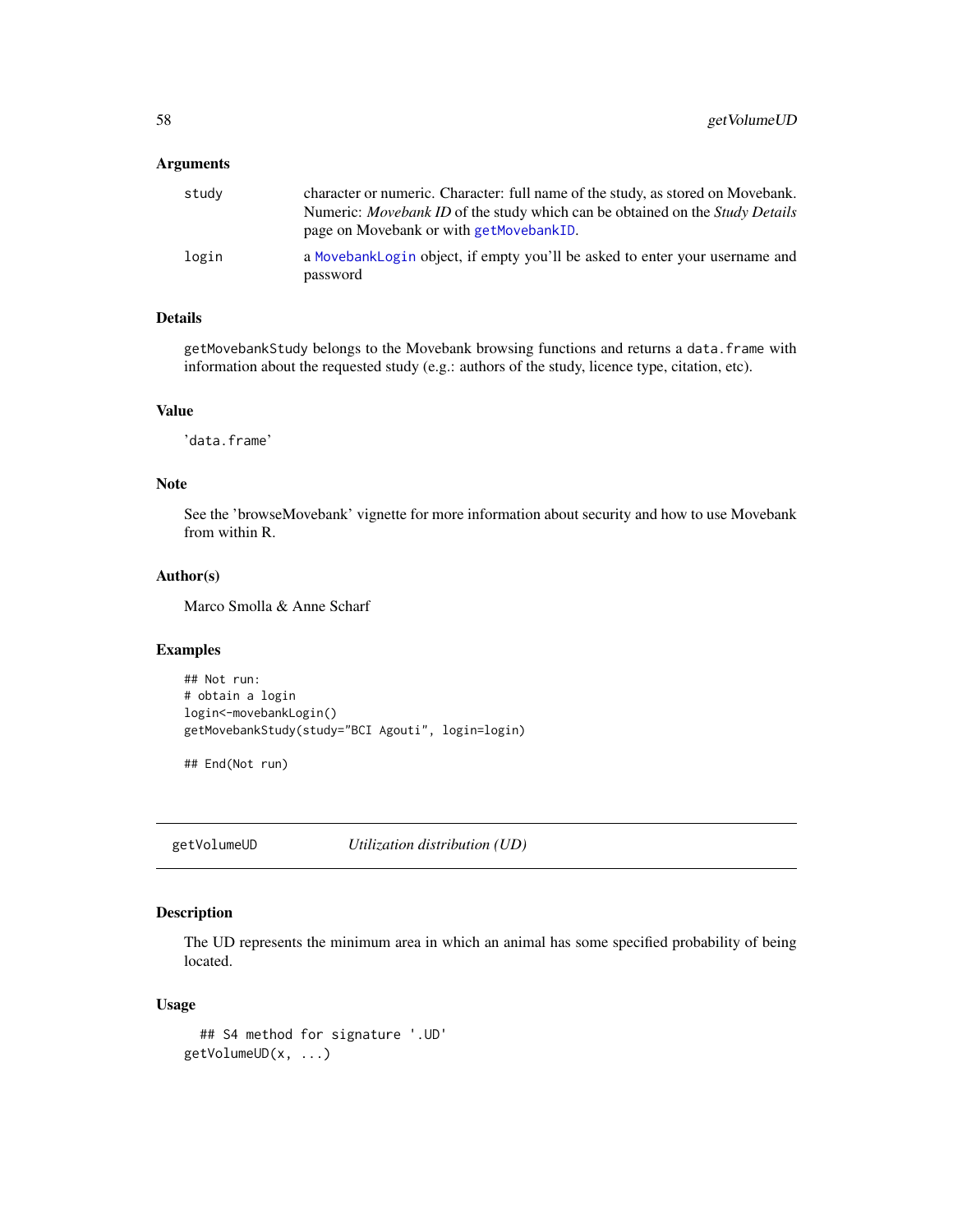# getVolumeUD 59

## Arguments

| X        | a DBBMM, DBBMMStack, dynBGB, .UD or .UDStack object                                                           |
|----------|---------------------------------------------------------------------------------------------------------------|
| $\cdots$ | when x is of class DBBMM or dynBGB, several objects of class DBBMM or<br>dynBGB can be added (see 'Examples') |

# Value

'raster' or 'rasterStack' If several objects are provided, a list of rasters is returned

# Note

To obtain this modified UD raster from a DBBMMBurstStack object, transform the object with the [UDStack](#page-105-0) function into a '.UDStack' class, and than use the getVolumeUD function upon the obtained object.

## Author(s)

Marco Smolla & Anne Scharf

# See Also

[raster2contour,](#page-88-0) [contour,](#page-16-0) [UDStack](#page-105-0)

# Examples

```
data(leroydbbmm)
data(dbbmmstack)
data(leroydbgb)
getVolumeUD(leroydbbmm) # for a DBBMM object
getVolumeUD(dbbmmstack) # for a DBBMMStack object
getVolumeUD(leroydbgb) # for a dynBGB object
getVolumeUD(leroydbbmm, leroydbgb) # for several objects
plot(getVolumeUD(leroydbbmm))
## e.g. select the raster corresponding to the 95% UD
leroyUD <- getVolumeUD(leroydbbmm)
leroyUD[leroyUD>0.95] <- NA
plot(leroyUD)
```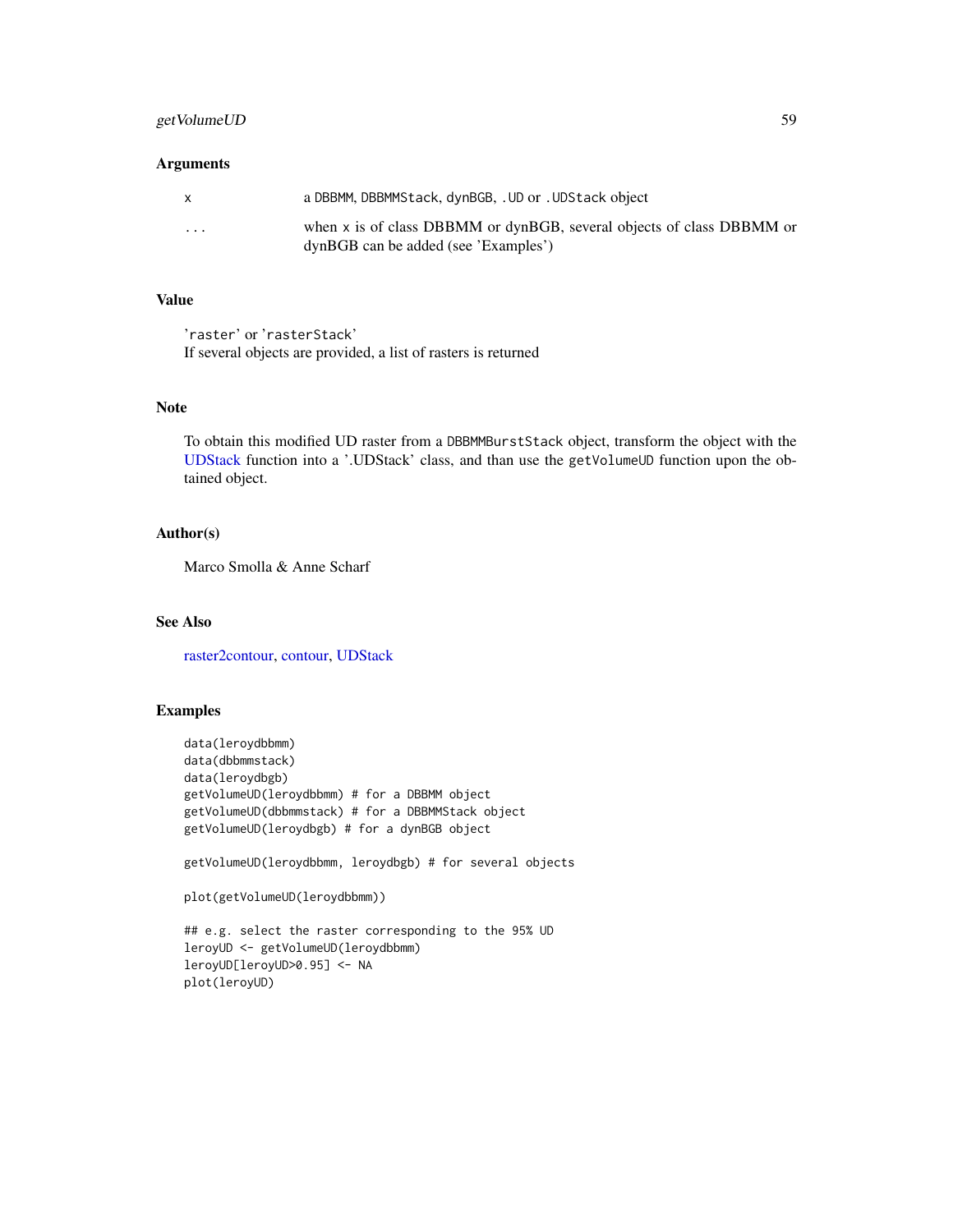<span id="page-59-0"></span>

# **Description**

The hrBootstrap function calculates the 0, 25, 50, 75, 100% percentile of the Minimum Convex Polygon (MCP) area by a logarithmic step wise increase of the number of samples per calculation. For every step this calculation is repeated rep times with random coordinates from the track.

#### Usage

```
## S4 method for signature 'SpatialPoints'
hrBootstrap(x, rep=100, plot=TRUE, level=95,
            levelMax=100, unin='km', unout='m2', ...)
  ## S4 method for signature '.MoveTrackStack'
hrBootstrap(x, rep=100, plot=TRUE, level=95,
            levelMax=100, unin="km", unout="m2", ...)
```
## Arguments

| $\mathsf{x}$ | a move, moveStack, moveBurst or SpatialPoints object                                                                                                                            |
|--------------|---------------------------------------------------------------------------------------------------------------------------------------------------------------------------------|
| rep          | numeric value for the number of repetitions per sample size, default is 100                                                                                                     |
| plot         | logical value that indicates whether the graph is plotted or not, default is TRUE                                                                                               |
| level        | the percentage of coordinates taken into account for the MCP area size calcu-<br>lation in each step, default is 95 (95% of all coordinates per step are taken into<br>account) |
| levelMax     | the percentage of coordinates taken into account for the maximum MCP area<br>size calculation (horizontal line in the plot)                                                     |
| unin         | units from the input values (can be 'm' or 'km')                                                                                                                                |
| unout        | units for the output values (can be 'm2', ' $km2$ ', or 'ha')                                                                                                                   |
| $\ddotsc$    | Currently not implemented                                                                                                                                                       |

#### Details

The function calculates the 0, 25, 50, 75, 100% percentile of the Minimum Convex Polygon (MCP) area with a logarithmic step wise increase of the number of samples per calculation. For every step this calculation is repeated rep times with random coordinates from the track. For example it calculates 100 times the MCP area from 3 random locations and stores the area. In the next step it calculates it from 5 random locations and so on. The returned graph shows the 5 percentiles of the area sizes (see 'Values'). The dot-dashed line indicates the real MCP area size of all locations.

The hrBootstrap function passes values (samples of the track) on to the function mcp that is part of the adehabitatHR package. See the help of [mcp](#page-0-0) for more information about input and output units.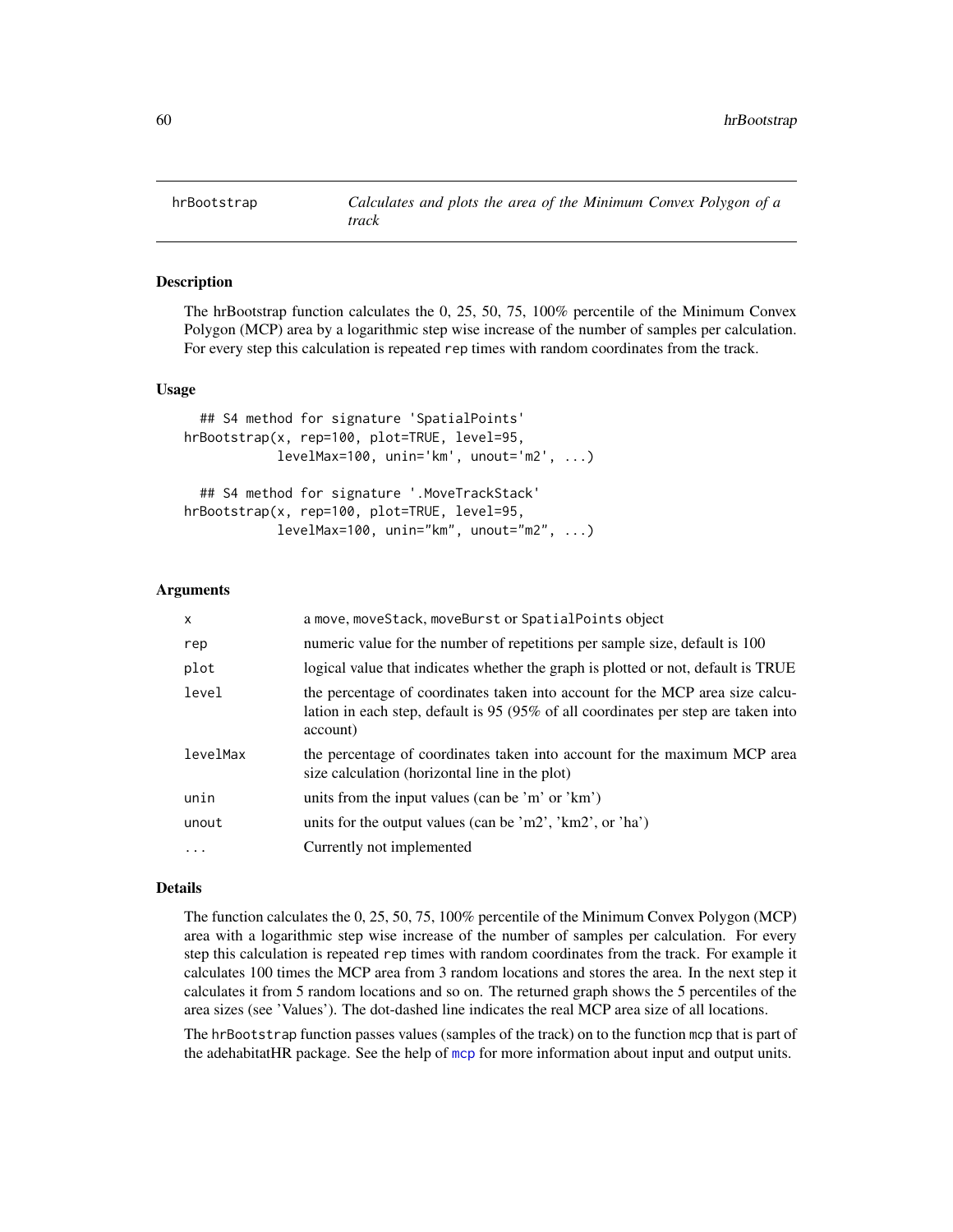#### idData 61

# Value

The values are returned in a data.frame with the units indicated by unout.

Plot legend:

- 0% percentile of mcp area: blue bottom line
- 25% percentile of mcp area: red bottom line
- 50% percentile of mcp area: black middle line
- 75% percentile of mcp area: red top line
- 100% percentile of mcp area: blue top line
- Real mcp area size of all locations: horizontal dot-dashed black line

The number of locations used in each step are printed in the console.

# Note

Plots for MoveStacks are plotted one after another, and not side by side.

# Author(s)

Marco Smolla & Anne Scharf

## Examples

```
## for a Move object
 m <- move(x=rnorm(55), y=rnorm(55), time=as.POSIXct(1:55, origin="1970-1-1"),
          proj=CRS("+proj=aeqd +ellps=WGS84"), animal='a')
 hrBootstrap(m,rep=5, level=99, unout="m2", plot=TRUE)
## for a MoveStack object
  m2 <- move(x=rnorm(30), y=rnorm(30), time=as.POSIXct(1:30, origin="1970-1-1"),
          proj=CRS("+proj=aeqd +ellps=WGS84"), animal='b')
 mstack <- moveStack(list(m[30:50,],m2))
 hrBootstrap(mstack,rep=5, unout="m2", plot=FALSE)
## for a SpatialPoints object
```

```
hrBootstrap(as(m,"SpatialPoints"),rep=5, unout="m2", plot=TRUE)
```
<span id="page-60-0"></span>idData *Obtain or replace the idData slot of a Move object*

#### Description

This function returns or replaces the idData slot of a Move, MoveStack or MoveBurst object.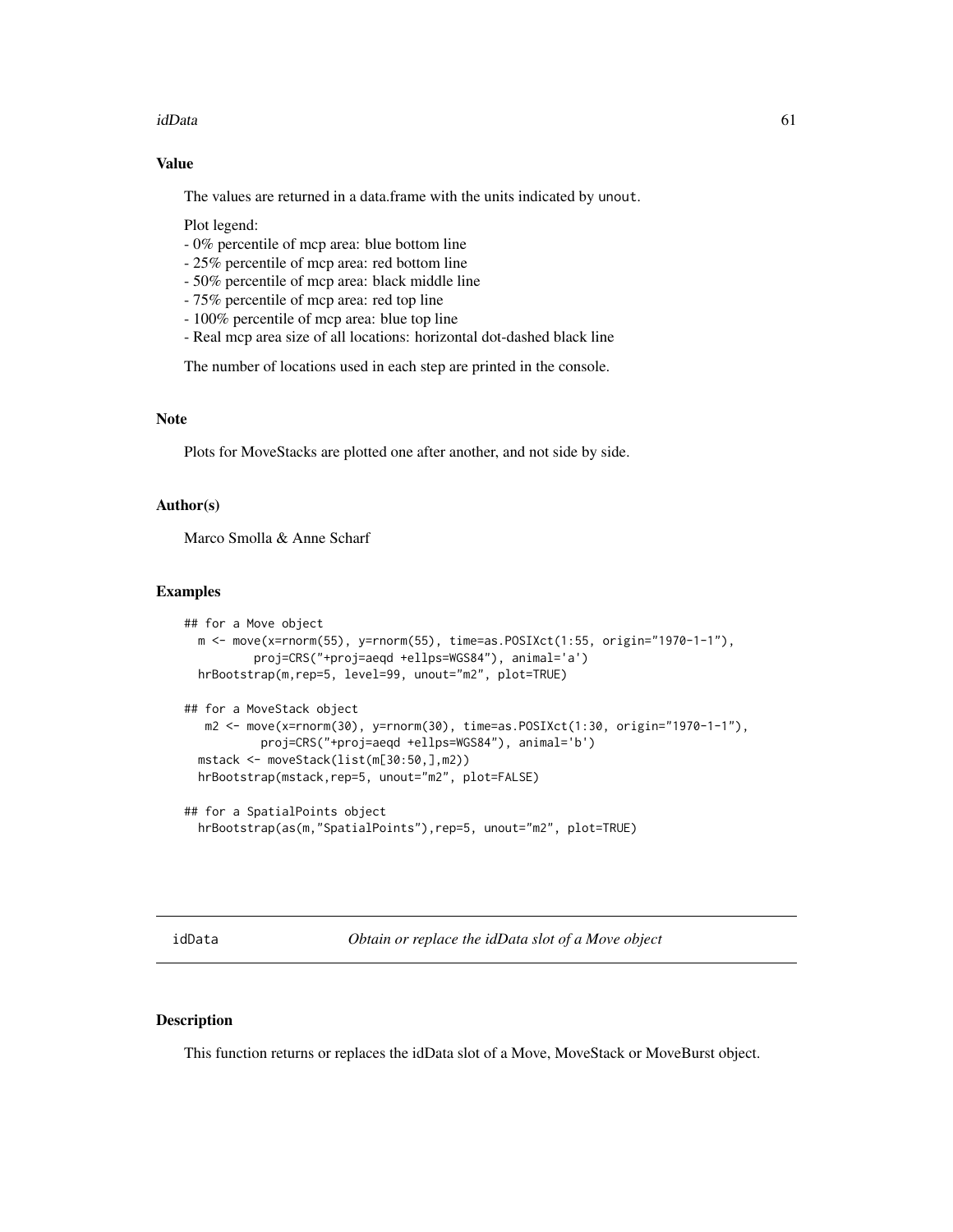## Usage

```
## S4 method for signature '.MoveTrack'
idData(x, i, j, \ldots)
```

```
## S4 replacement method for signature '.MoveTrack,missing,missing,data.frame'
idData(x, i, j) \leq value## S4 replacement method for signature '.MoveTrack,ANY,ANY,ANY'
idData(x, i, j) \leq value
```
## Arguments

| a move, moveStack or moveBurst object                       |
|-------------------------------------------------------------|
| Selection of the rows                                       |
| Selection for the columns                                   |
| Replacement values for the selected idData                  |
| Other arguments to the data frame subsetting such as drop=F |
|                                                             |

# Value

Either the idData data. frame or the modified move object

# Author(s)

Bart Kranstauber & Anne Scharf

## Examples

```
data(fishers)
idData(fishers)
## obtain e.g. only the tag and individual identifier columns
idData(fishers, j=c(6,7))
idData(fishers, j=c("tag.local.identifier", "individual.local.identifier"))
```
<span id="page-61-0"></span>interpolateTime *Interpolate a trajectory*

# Description

This function allows to interpolate trajectories. It does this on the basis of a simple interpolation, depending on the spaceMethod that is specified.

# Usage

interpolateTime(x, time, spaceMethod=c('euclidean','greatcircle','rhumbline'),...)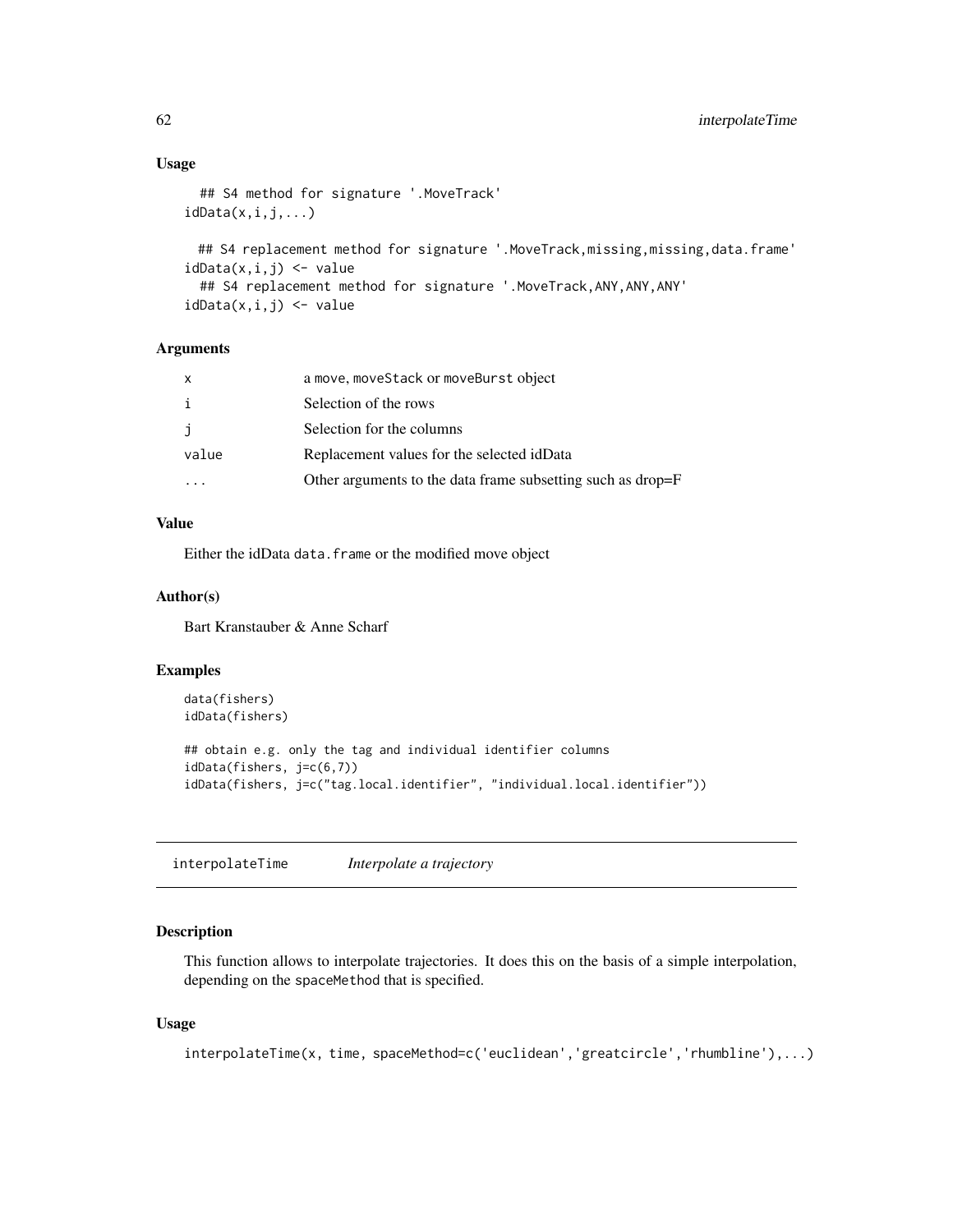# interpolateTime 63

#### Arguments

| $\mathsf{x}$ | a move or moveBurst object.                                                                                                                                                              |
|--------------|------------------------------------------------------------------------------------------------------------------------------------------------------------------------------------------|
| time         | either a number of locations (class numeric), a time interval (class difftime)<br>or a vector of timestamps (class POSIXct) at which the interpolation should be<br>done. See 'Details'. |
| spaceMethod  | a character that indicates the interpolation function (euclidean, great circle or<br>along the rhumb line) to be used to generate the new locations.                                     |
|              | Currently not implemented.                                                                                                                                                               |

#### Details

In the argument time:

- number of locations: refer the total number of locations that the resulting track will have distributed equally over time. E.g. if time=200, the resulting track will have 200 points interpolated at a constant time interval.

- time interval: refers to the time interval at which a location should be interpolated. E.g. if time=as.difftime(10,units="mins") a location will be interpolated every 10 mins.

- vector of timestamps: the timestamps of this vector have to be in ascending order, and within the time range of the track.

# Value

[Move-class](#page-70-0) object of the interpolated locations.

#### Author(s)

Bart Kranstauber & Anne Scharf

#### Examples

```
data(leroy)
## providing the number of locations
plot(leroy[100:150,], col="red",pch=20)
points(mv <- interpolateTime(leroy[100:150,], time=500, spaceMethod='greatcircle'))
## providing a time interval
plot(leroy[100:150,], col="red",pch=20)
points(mv2 <- interpolateTime(leroy[100:150,], time=as.difftime(10, units="mins"),
                              spaceMethod='greatcircle'))
## providing a vector of timestamps
plot(leroy[100:150,], col="red",pch=20)
ts <- as.POSIXct(c("2009-02-13 10:00:00", "2009-02-13 12:00:00", "2009-02-13 14:00:00",
                   "2009-02-13 16:00:00","2009-02-13 18:00:00","2009-02-13 20:00:00",
                   "2009-02-13 22:00:00","2009-02-14 00:00:00","2009-02-14 02:00:00",
                   "2009-02-14 04:00:00","2009-02-14 06:00:00", "2009-02-14 08:00:00",
                   "2009-02-14 10:00:00"), format="%Y-%m-%d %H:%M:%S", tz="UTC")
points(mv3 <- interpolateTime(leroy[100:150,], time=ts, spaceMethod='greatcircle'))
```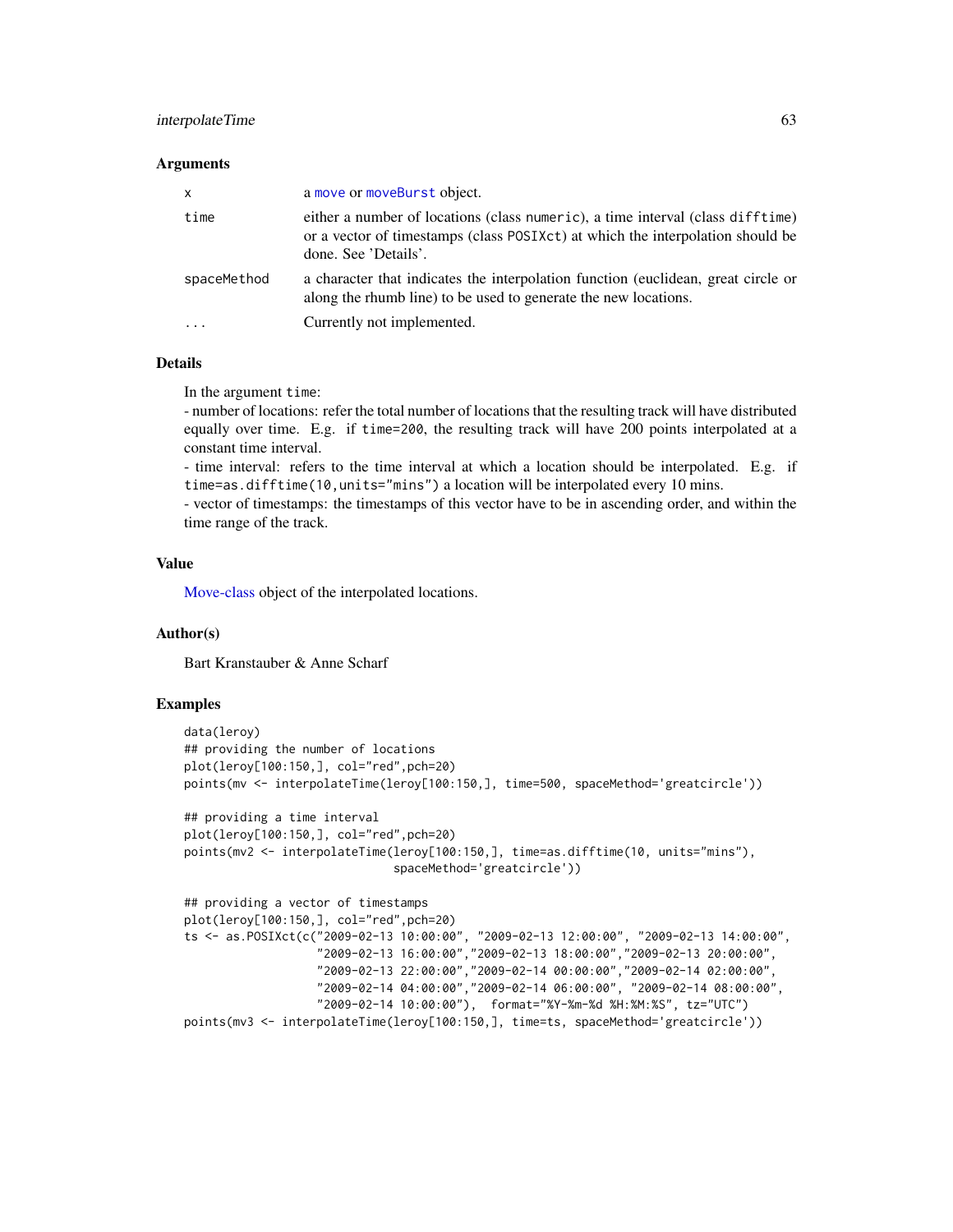# Description

This file includes spatial data from a fisher (*Martes pennanti*). It can be used to test the different functions from the move package.

These location data were collected via a 105g GPS tracking collar (manufactured by E-obs GmbH) and programmed to record the animal's location every 15 minutes, continuously. The collar was deployed from 10 February 2009 through 04 March 2009 on an adult, resident, male fisher, in New York, USA (see References). The data usage is permitted for exploratory purposes. For other purposes please get in contact.

## Usage

data("leroy")

# Format

An object of the class move

## Author(s)

Scott LaPoint

## Source

https://www.datarepository.movebank.org/handle/10255/move.330

# References

For more information, contact Scott LaPoint <sdlapoint@gmail.com>

## Examples

```
## create a Move object from the data set
data <- move(system.file("extdata","leroy.csv.gz",package="move"))
plot(data)
data(leroy)
```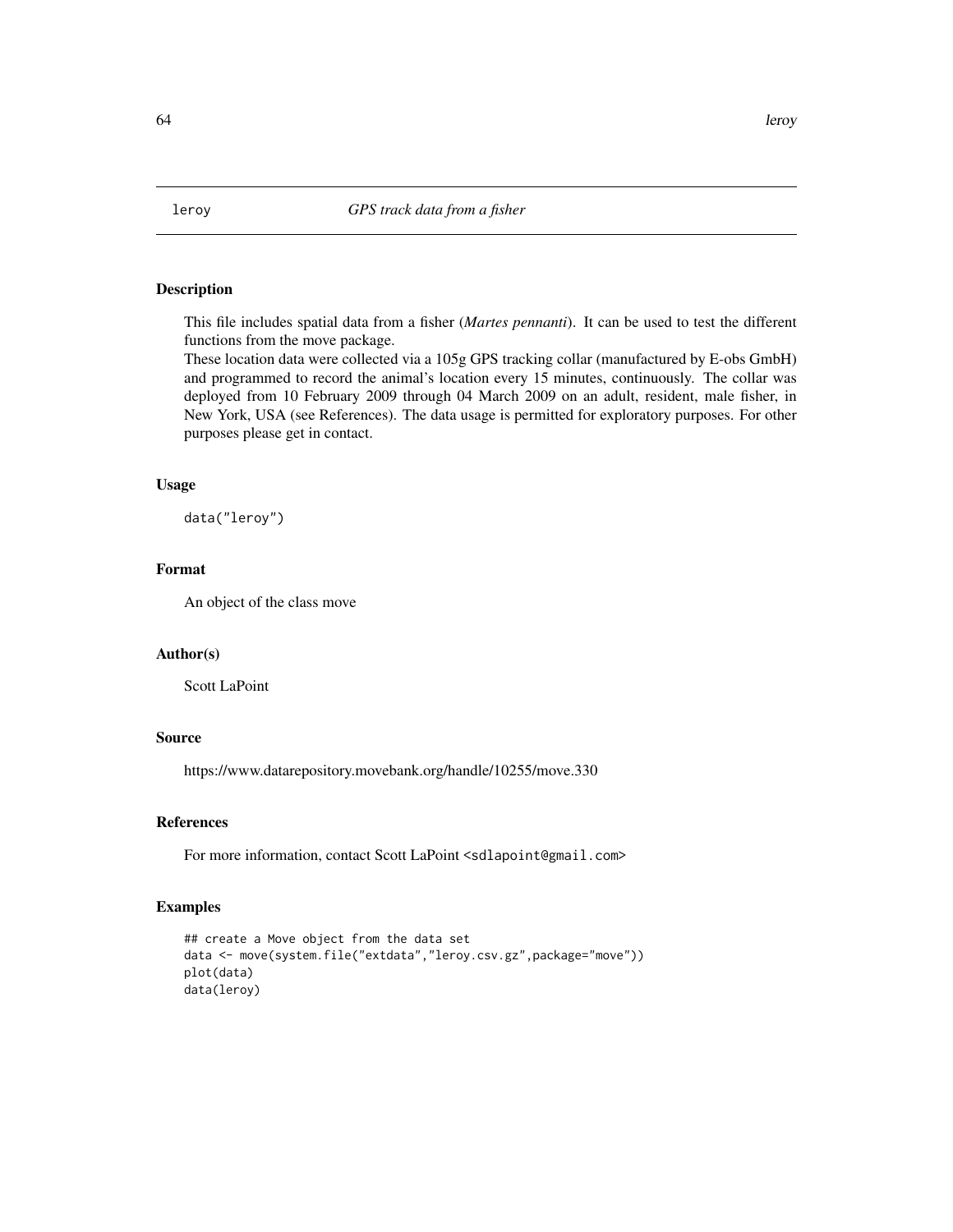## Description

Utilization densities calculated with dynBGB to exemplify functions.

# Usage

```
data("leroydbgb")
```
# Details

see createRDataFile.R in inst/extdata for the exact calculation

# Examples

data(leroydbgb) leroydbgb

licenseTerms *Extract the license terms of a Move or MoveStack object*

# Description

The licenseTerms method returns or sets the license terms of a track from a Move or MoveStack object.

# Usage

```
## S4 method for signature '.MoveGeneral'
licenseTerms(obj)
  ## S4 replacement method for signature '.MoveGeneral'
licenseTerms(obj) <- value
```
# Arguments

| obi   | a move, moveStack or moveBurst object |
|-------|---------------------------------------|
| value | license terms with class character    |

# Value

character string of the license terms

# Author(s)

Anne Scharf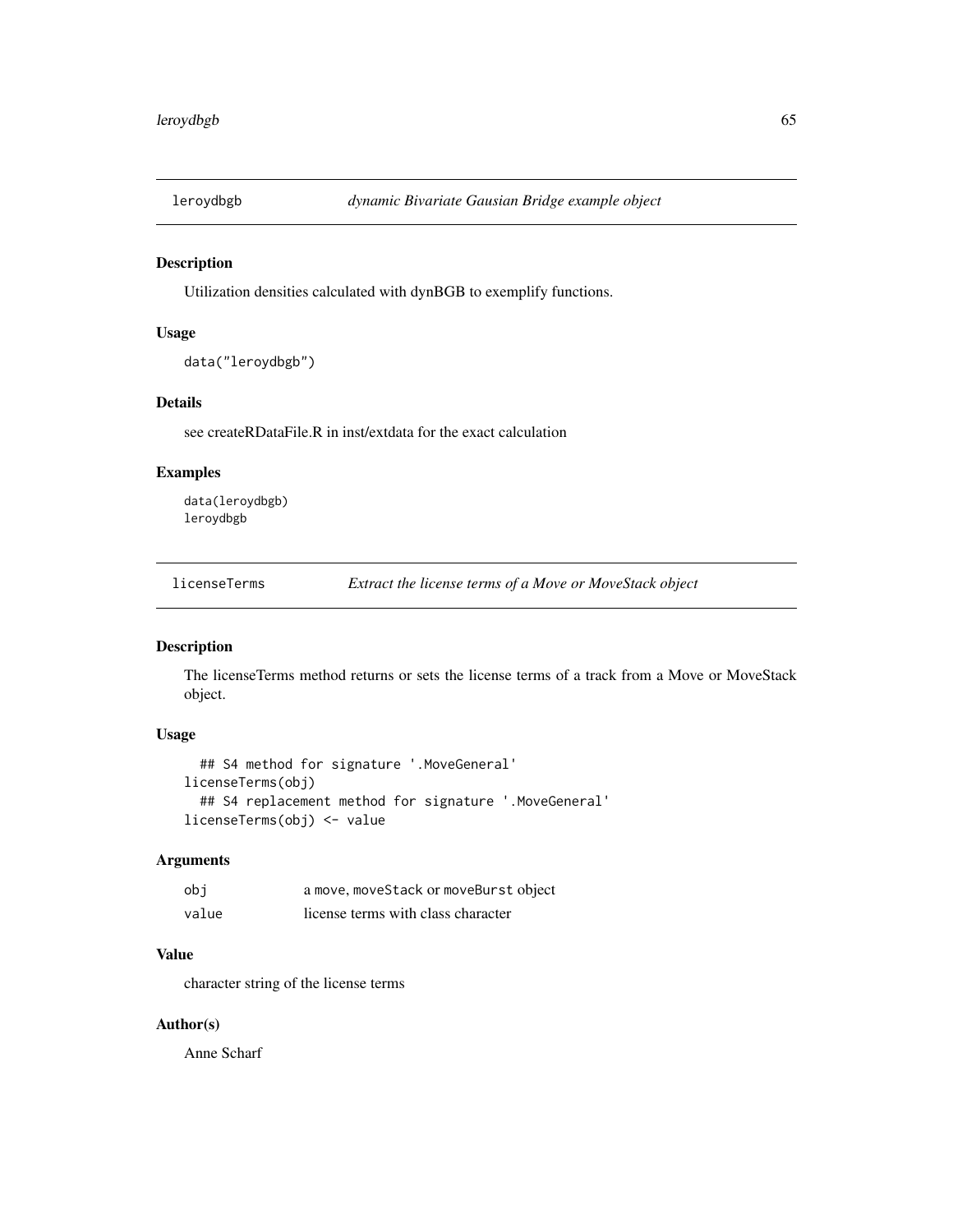66 lines and the set of the set of the set of the set of the set of the set of the set of the set of the set of the set of the set of the set of the set of the set of the set of the set of the set of the set of the set of

# See Also

[citations](#page-15-0)

## Examples

data(leroy) licenseTerms(leroy) #get the license from a Move object

## change the license and set it for a Move object licenseTerms(leroy) <- "use of data only permitted after obtaining licence from the PI"

data(fishers) licenseTerms(fishers) #get the license from a MoveStack object

```
## change the license and set it for a MoveStack object
licenseTerms(fishers) <- "use of data only permitted after obtaining licence from the PI"
```
<span id="page-65-0"></span>lines *Plotting the lines of a track*

# Description

Function for plotting a track from a Move object as lines

## Usage

```
## S4 method for signature '.MoveTrackSingle'
lines(x,...)## S4 method for signature '.MoveTrackStack'
lines(x,col=NA,...)
  ## S4 method for signature '.MoveTrackSingleBurst'
lines(x,col=NA,...)
```
## **Arguments**

| $\mathsf{x}$ | a move moveStack moveBurst dBMvariance dBMvarianceStack dBMvarianceBurst<br>or dBGBvariance object.                                                                                                                                                                                                                                                       |
|--------------|-----------------------------------------------------------------------------------------------------------------------------------------------------------------------------------------------------------------------------------------------------------------------------------------------------------------------------------------------------------|
| col          | a vector of colors of the same length as the number of individual for a moveS-<br>tack, or number of burst levels or of segments for a moveBurst object. If left<br>empty the default 8 colors from R are used, which will be recycled if the ob-<br>ject contains more individuals or burst levels (run palette() to obtain vector of<br>default colors) |
| $\ddotsc$    | arguments to be passed on, e.g. 1ty or 1wd.                                                                                                                                                                                                                                                                                                               |

# Author(s)

Marco Smolla & Anne Scharf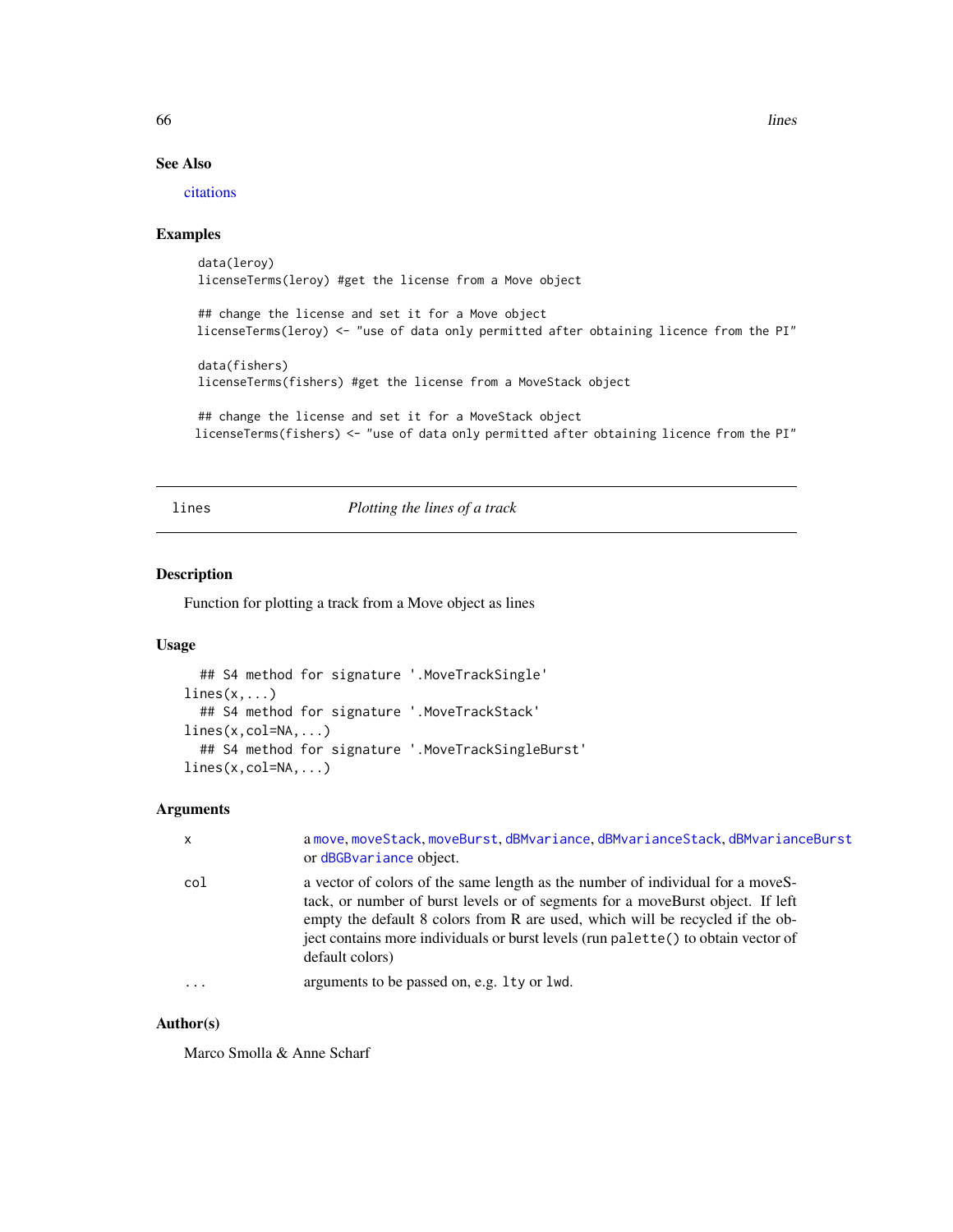#### move  $\sim$  67

## See Also

[points,](#page-86-0) [plot](#page-84-0)

#### Examples

```
## add a track from a Move object to a plot
data(leroy)
data(leroydbbmm)
plot(leroydbbmm)
lines(spTransform(leroy, center=TRUE), col=3)
## plot the points and lines of a moveStack
data(fishers)
plot(fishers, type='p',pch=4)
lines(fishers, col=3:4)
```
<span id="page-66-0"></span>move *Create a Move object*

#### Description

This function creates Move or MoveStack object from a .csv file with location data downloaded from a Movebank study, from a zip file downloaded from the [EnvData](https://www.movebank.org/node/6607) (environmental annotation tool) of a Movebank study, from a [ltraj](#page-0-0), [telemetry](#page-0-0), [track\\_xyt](#page-0-0), [track](#page-0-0) or [binClstPath](#page-0-0) object or from own data. If you use your own data you need to set the projection method with the 'proj' argument and specify which columns of your data contain the coordinates and timestamps.

#### Usage

```
## S4 method for signature 'connection,missing,missing,missing,missing'
move(x, removeDuplicatedTimestamps=F, ...)
```

```
## S4 method for signature 'ltraj,missing,missing,missing,missing'
move(x, y, time, data, proj,...)
## S4 method for signature 'telemetry,missing,missing,missing,missing'
move(x, y, time, data, proj,...)## S4 method for signature 'track_xyt,missing,missing,missing,missing'
move(x, y, time, data, proj,...)
## S4 method for signature 'list,missing,missing,missing,missing'
move(x, y, time, data, proj,...)
## S4 method for signature 'track,missing,missing,missing,missing'
move(x, y, time, data, proj,...)
## S4 method for signature 'binClstPath,missing,missing,missing,missing'
move(x, y, time, data, proj,...)
## S4 method for signature 'binClstStck,missing,missing,missing,missing'
move(x, y, time, data, proj,...)
## S4 method for signature 'data.frame,missing,missing,missing,missing'
```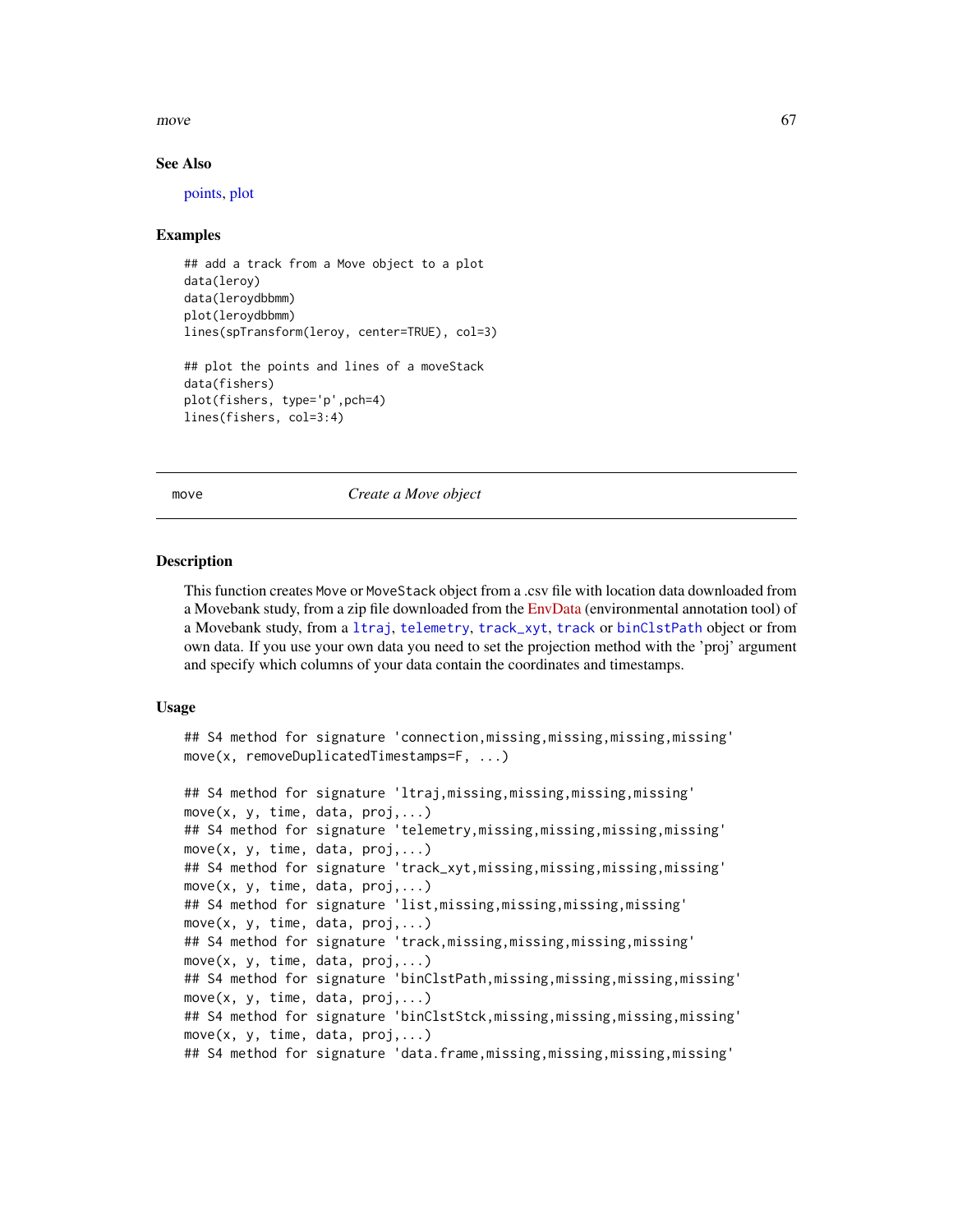68 move move move to the control of the control of the control of the control of the control of the control of the control of the control of the control of the control of the control of the control of the control of the co

```
move(x, y, time, data, proj,...)
## S4 method for signature 'numeric,numeric,POSIXct,data.frame,CRS'
```
move(x, y, time, data, proj, sensor='unknown',animal='unnamed',...)

# Arguments

| X                          | full path to the csv (or compressed) file location downloaded from a Movebank<br>study, OR to the zip file location downloaded from the EnvData tool in Move-<br>bank.                                                                                                                                                                                                                                                                                           |
|----------------------------|------------------------------------------------------------------------------------------------------------------------------------------------------------------------------------------------------------------------------------------------------------------------------------------------------------------------------------------------------------------------------------------------------------------------------------------------------------------|
|                            | a 1traj object from the package adehabitatLT.<br>a telemetry object or list of telemetry objects from the package ctmm.<br>a track_xyt object from the package amt.<br>a track object from the package bcpa.<br>a binClstPath or a binClstStck object from the package EMbC.<br>a data. frame object downloaded from Movebank webpage or with getMovebankLocationData.<br>numeric vector with x coordinates if non-Movebank data are provided (e.g.<br>data\$x). |
| У                          | numeric vector with y coordinates if non-Movebank data are provided (e.g.<br>data\$y).                                                                                                                                                                                                                                                                                                                                                                           |
| time                       | vector of time stamps with POSIXct conversion if non-Movebank data are pro-<br>vided, i.e. as. POSIXct(data\$timestamp, format="%Y-%m-%d %H:%M:%S", tz="UTC")                                                                                                                                                                                                                                                                                                    |
| data                       | extra data associated with the relocations, if empty it is filled with the coordi-<br>nates and timestamps. Optional.                                                                                                                                                                                                                                                                                                                                            |
| proj                       | projection method for non-Movebank data; requires a valid CRS (see CRS-class)<br>object, e.g. CRS("+proj=longlat +ellps=WGS84"); default is NA. Optional.                                                                                                                                                                                                                                                                                                        |
| sensor                     | Sensor name $(s)$ , either single character or a vector with length of the number of<br>coordinates. If multiple sensors are provided this has to be done as a vector with<br>the same length as the number of coordinates. Optional.                                                                                                                                                                                                                            |
| animal                     | animal $ID(s)$ or name(s), either single character or a vector with length of the<br>number of coordinates. If multiple individuals are provided this has to be done<br>as a vector with the same length as the number of coordinates. Optional.                                                                                                                                                                                                                 |
| removeDuplicatedTimestamps |                                                                                                                                                                                                                                                                                                                                                                                                                                                                  |
|                            | logical; if TRUE duplicated timestamps values will be removed. Only available<br>when reading in data from movebank via path to a .csv file. Using this argument<br>will retain the first of multiple records with the same animal ID and timestamp,<br>and remove any subsequent duplicates. See 'Note'.                                                                                                                                                        |
| $\cdots$                   | Additional arguments                                                                                                                                                                                                                                                                                                                                                                                                                                             |

# Details

The easiest way to import data is to download the study you are interested in from [https://www.](https://www.movebank.org) [movebank.org](https://www.movebank.org) and set the file path as the x argument of the move function. The function detects whether there are single or multiple individuals in this file and automatically creates either a [Move](#page-70-0), [MoveStack](#page-78-0) object. See the 'browseMovebank' vignette for more information on how to directly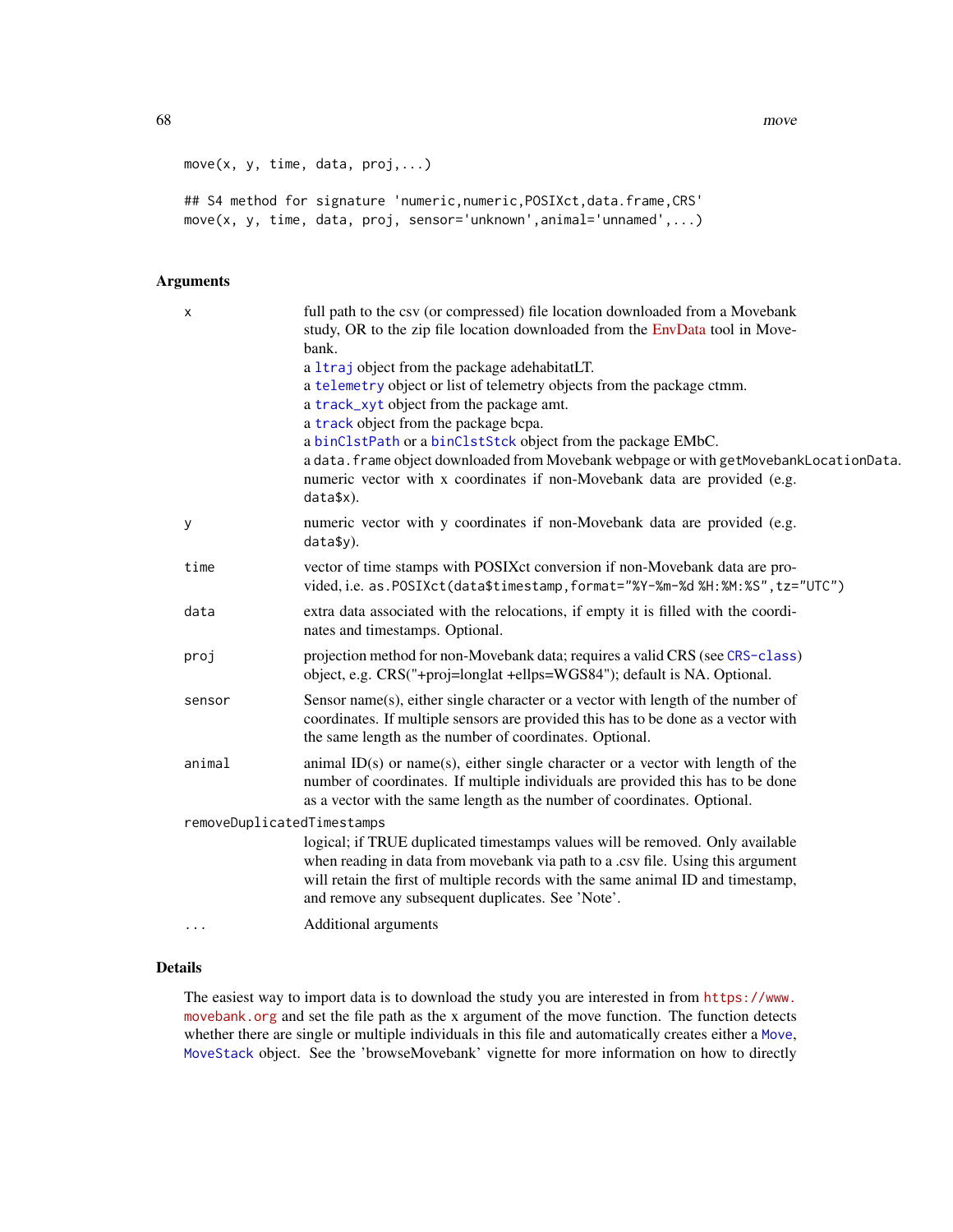#### $move$  69

download data from Movebank from within R.

Another way is to read in your data using [read.csv](#page-0-0). Then specify the arguments "x" and "y" the columns of your data containing the x and y coordinates, in the argument "time" the column containing the timestamp, optionally the columns containing the information of the sensor(s) used, the animal name(s) and the projection, as well as the whole data.frame of the imported data. If the argument "animal" is left empty or contains only the name of one animal the function will return a [Move](#page-70-0) object. If the data contains multiple animal names the function will return a [MoveStack](#page-78-0) object.

# Value

returns an object of class '[move](#page-70-0)' or '[moveStack](#page-78-0)'.

If data of Movebank are used, the definitions of the content of the columns within the @idData, @sensor, @data slots of the move or moveStack object is detailed in the [Attribute Dictionary on](http://www.movebank.org/node/2381) [Movebank](http://www.movebank.org/node/2381)

When the move or moveStack is created providing a path to a .csv or .zip file downloaded from Movebank the coordinates in the @coords slot are named "location.long" and "location.lat". When the move or moveStack is created by providing a data.frame, the coordinates in the @coords slot are named "coords.x1" and "coords.x2".

# Note

It is checked whether the imported data set (via file path) is in a Movebank format. If your data isn't in a Movebank format, you have to use the alternative import for non-Movebank data reading in your data using [read.csv](#page-0-0) and specifying which columns contain the needed information (see 'Details').

*Locations with "NA":*

Because the SpatialPointsDataFrame function that creates the spatial data frame of the Move object can not process NA location values, all rows with NA locations are stored as unused records in the Move object.

#### *Duplicated timestamps:*

When you are importing data from movebank (via path to .csv or .zip file) you can also set the argument "removeDuplicatedTimestamps=TRUE", which allows you delete the duplicated timestamps in case your data set contains them. Using this argument will retain the first of multiple records with the same animal ID and timestamp, and remove any subsequent duplicates. In case you want to control which of the duplicate timestamps are kept and which are deleted, we recommend to download the data as a .csv file from Movebank or to use the function [getMovebankLocationData,](#page-47-0) find the duplicates using e.g. [getDuplicatedTimestamps,](#page-36-0) decide which of the duplicated timestamp to retain, and than create a move/moveStack object with the function [move.](#page-66-0) Another option is to edit the records in movebank and mark the appropriate records as outliers.

#### *Naming:*

Due to convention all names are turned into 'good names' which means, without spaces ('Ricky T' becomes 'Ricky.T'), if names are numbers a "X" will be prepended ('12345' becomes 'X12345') and most symbols will be replaced by "." ('Ricky-T' becomes 'Ricky.T').

#### *Outliers:*

In Movebank outliers can be [marked manually](https://www.movebank.org/node/42#mark_outliers) or using [filters,](https://www.movebank.org/node/33529) including a duplicate filter that flags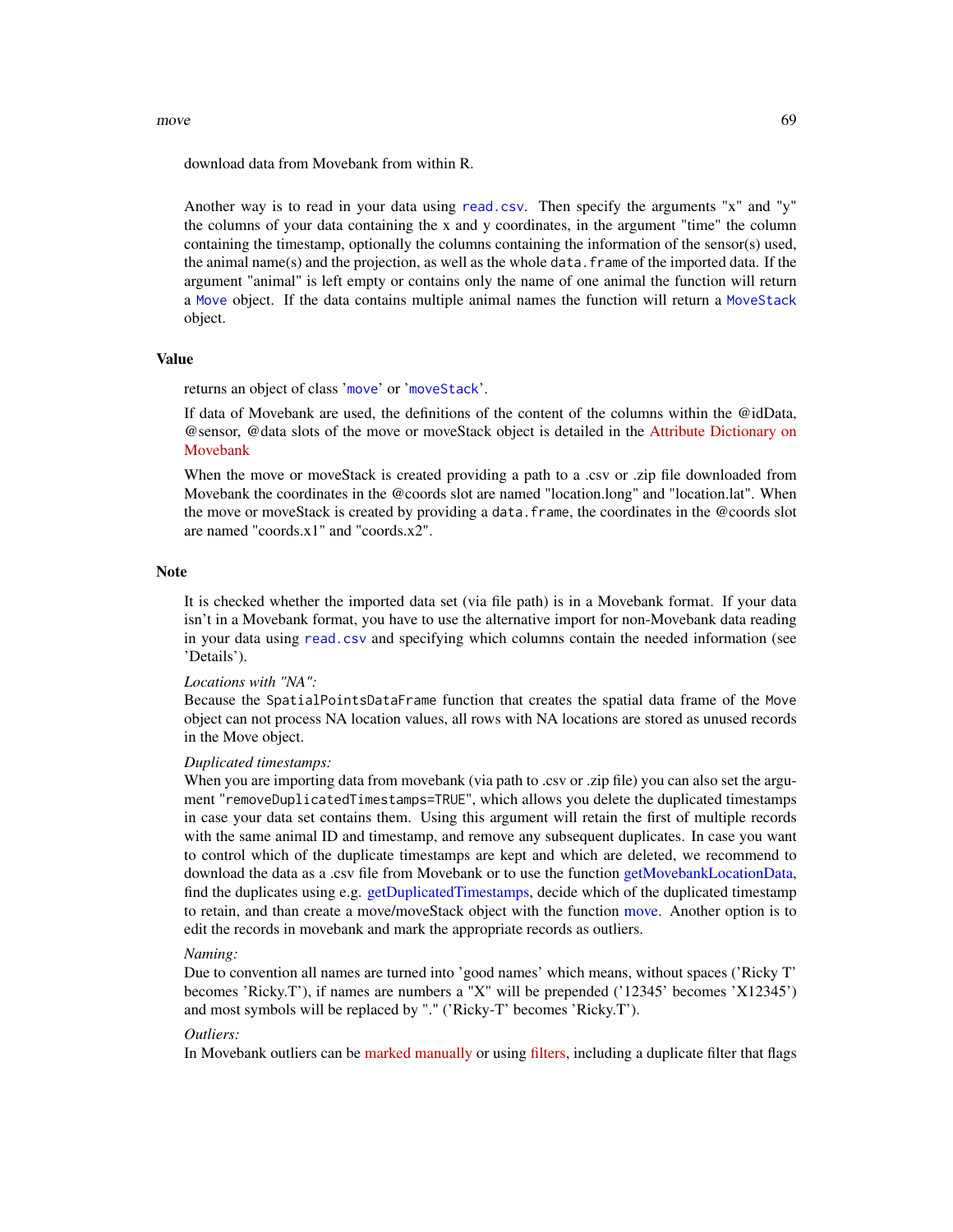duplicate records based on user-selected attributes, retaining the first record of each duplicate set that was imported to the study. These outliers will be marked with 'false' in the column 'visible', if data were downloaded including outliers.

When the move object is created by providing the path to the file downloaded from Movebank, the records marked as outliers are automatically placed in the UnusedRecords slots.

If these marked outliers want to be included in the move object, read in the data from the downloaded csv file from movebank with read.csv, set the marked outliers to 'true' in the column 'visible', or remove the column 'visible' from the data frame, save the table as a csv file and create the move object.

# *Multiple sensors:*

If a move/moveStack object contains multiple sensors, this object can be separated into a move/moveStack object per sensor type:

x[x@sensor=="z"] where "x" is a Move or a MoveStack object, and "z" is the name of the sensor e.g. "GPS", "Radio Transmitter", etc.

#### *Telemetry object with error calibration:*

If the telemetry object (from ctmm) contains calibrated data, i.e. the GPS error has been calculated using the available tools in the ctmm package, the move object will contain an extra column in the data slot called error.loc.mts that will contain the error in meters for each location. This information can be used e.g. in the location.error argumet of the dynamic Brownian Bridge functions or the locErr argument of the Bivariate Gaussian Bridge functions.

#### *Providing a data.frame object:*

To read in a data.frame as a move/movestack object without specifying which arguments correspond to each argument, the data.frame is assumed to be downloaded from Movebank via the webpage or the [getMovebankLocationData](#page-47-0) function. The function assumes a movebank format with the coordinates under the columns "location long" and "location lat" and projection lat/long; the timestamp under the column "timestamps" in the movebank format "%Y-%m-%d %H:%M:%S" and in timezone UTC; individual Id under the column "individual local identifier" and the sensor type under the column "sensor type".

#### Author(s)

Marco Smolla, Bart Kranstauber & Anne Scharf

#### Examples

```
## create a move object from a Movebank csv file
filePath<-system.file("extdata","leroy.csv.gz",package="move")
data <- move(filePath)
## create a move object from non-Movebank data
file <- read.table(filePath, header=TRUE, sep=",", dec=".")
data <- move(x=file$location.long, y=file$location.lat,
     time=as.POSIXct(file$timestamp, format="%Y-%m-%d %H:%M:%S", tz="UTC"),
     data=file, proj=CRS("+proj=longlat +ellps=WGS84"),
     animal="Leroy", sensor="GPS")
plot(data, type="b", pch=20)
```
## if the data contain multiple individuals a moveStack will be created fishersPath<-system.file("extdata","fishersSubset.csv.gz",package="move")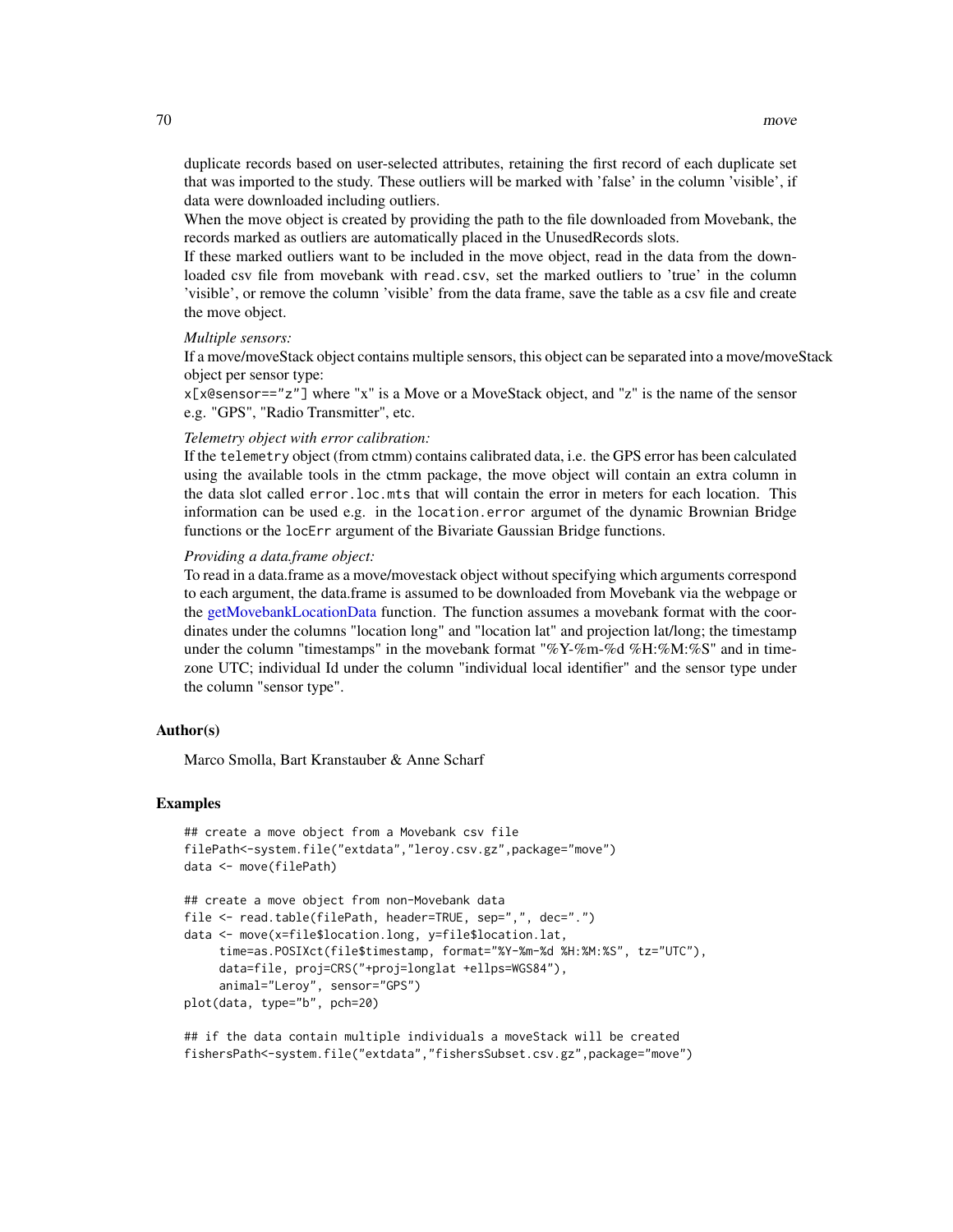#### $M$ ove-class  $71$

```
fishersSubset <- read.table(fishersPath, header=TRUE, sep=",", dec=".")
data2 <- move(x=fishersSubset$location.long, y=fishersSubset$location.lat,
          time=as.POSIXct(fishersSubset$timestamp,format="%Y-%m-%d %H:%M:%S", tz="UTC"),
            data=fishersSubset, proj=CRS("+proj=longlat +ellps=WGS84"),
            animal=fishersSubset$individual.local.identifier,
            sensor=fishersSubset$sensor)
plot(data2, type="b", pch=20, col=c("green","blue")[data2@idData$individual.local.identifier])
plot(data2[[2]], type="l")
```
<span id="page-70-0"></span>

Move-class *The Move class*

# Description

The Move object contains at least time and coordinate information of an animal. It can contain further data that are specific to the animal, e.g. the sex or age, which are stored in the idData slot data.frame. Any data associated to the coordinates are stored in the data slot data.frame. If the object was created with the Movebank browsing functions it also contains the study name, licence and citation information.

A Move object can be created with the functions [move,](#page-66-0) [getMovebankData](#page-43-0) or [getDataRepository-](#page-35-0)[Data.](#page-35-0)

#### **Slots**

bbox belongs to the SpatialPointsDataFrame

citation Object of class "character": how to cite the study, when Movebank data are used

coords coordinates of the track, belongs to the SpatialPointsDataFrame

coords.nrs belongs to the SpatialPointsDataFrame

data Object of class "data.frame": additional data associated to the coordinates

dataUnUsedRecords Object of class "data.frame": data associated to the unused records

dateCreation Object of class "POSIXct": timestamp when the Move object was created

- idData Object of class "data.frame": additional (one row) data. These data contain information associated to the animal
- license Object of class "character": the license under which the data were published, when Movebank data are used
- proj4string Object of class "CRS": projection of the coordinates

sensor Object of class "factor": sensors used to record the coordinates

sensorUnUsedRecords Object of class "factor": sensors used to record the unused records

study Object of class "character": name of the study, when Movebank data are used

timestamps Object of class "POSIXct": timestamps associated to the coordinates

timestampsUnUsedRecords Object of class "POSIXct": timestamps associated to the unused records, i.e. lines of the data that were removed because they included NA locations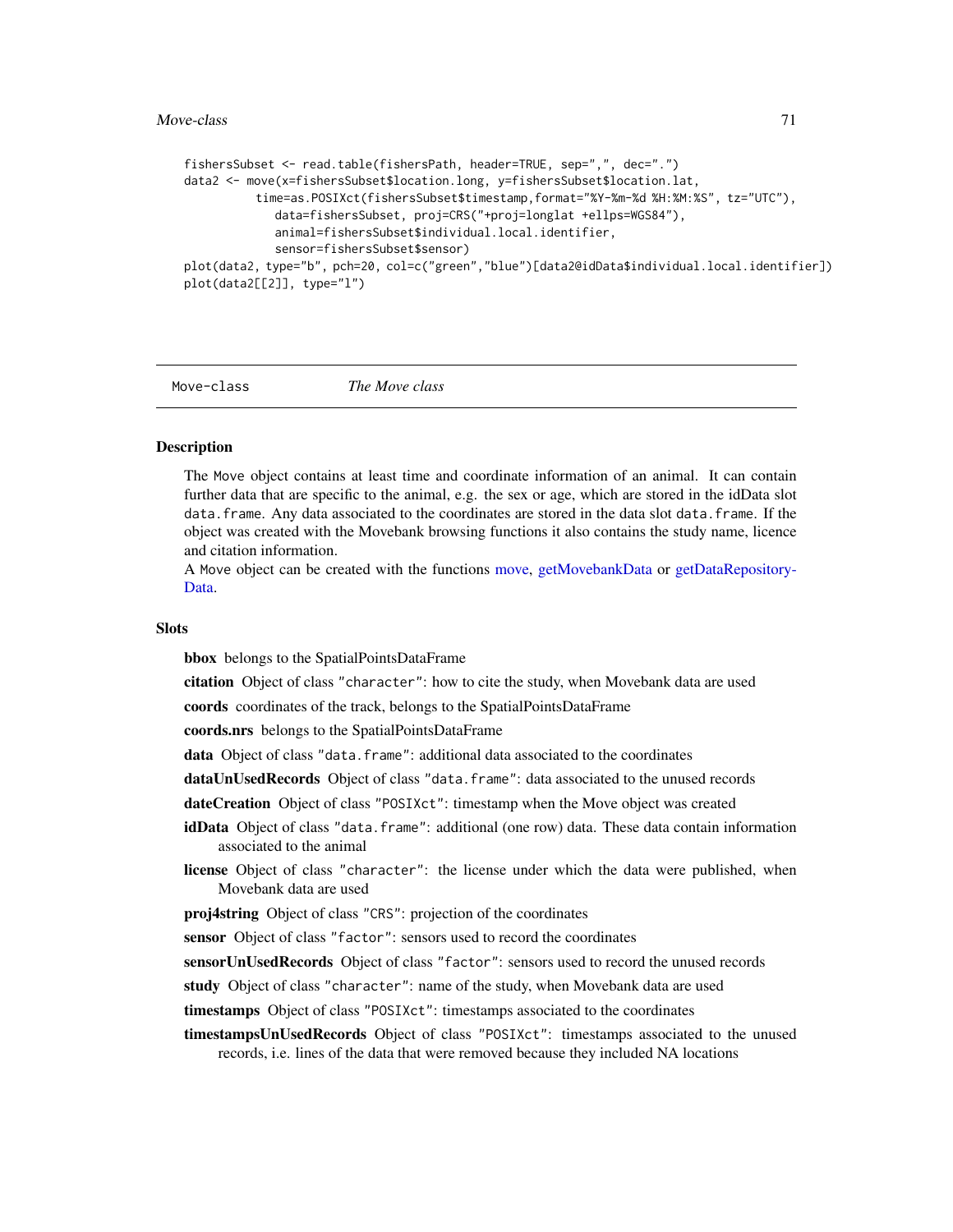#### Methods

[angle](#page-6-0) signature(object = "Move"): calculates angles between consecutive locations

- [as.data.frame](#page-7-0) signature(object = "Move"): extracts the spatial data frame
- [brownian.bridge.dyn](#page-9-0) signature(object = "Move"): calculates the utilization distribution (UD) of the given track using the dynamic Brownian Bridge Movement Model
- [brownian.motion.variance.dyn](#page-12-0) signature(object = "Move"): calculates the motion variance of the dynamic Brownian Bridge Movement Model
- [burst](#page-13-0) signature(object = "Move"): bursts a track by a specified variable
- [citations](#page-15-0) signature(object = "Move"): extracts or sets the citation
- [coordinates](#page-17-0) signature(object = "Move"): extracts the coordinates from the track
- [corridor](#page-17-1) signature(object = "Move"): identifies track segments whose attributes suggest corridor use behavior

[distance](#page-25-0) signature(object = "Move"): calculates distances between consecutive locations

- [dynBGB](#page-27-0) signature(object = "Move"): calculates the utilization distribution (UD) of the given track using the dynamic Bivariate Gaussian Bridge model
- [dynBGBvariance](#page-30-0) signature(object = "Move"): calculates the orthogonal and parallel motion variance of the dynamic Brownian Bridge Movement Model
- [equalProj](#page-34-0) signature(object = "Move"): checks whether all objects of a list are in the same projection
- [hrBootstrap](#page-59-0) signature(object = "Move"): calculates and plots the area of the Minimum Convex Polygon of a track
- [idData](#page-60-0) signature(object = "Move"): returns or replaces the idData slot
- [interpolateTime](#page-61-0) signature(object = "Move"): interpolates trajectories based on time
- [lines](#page-65-0) signature(object = "Move"): add lines of the track of the animal to a plot
- [move2ade](#page-72-0) signature(object = "Move"): converts to a adehabitat compatible object
- [moveStack](#page-77-0) signature(object = "Move"): stacks a list of Move objects
- [n.locs](#page-81-0) signature(object = "Move"): calculates number of locations
- [plot](#page-84-0) signature(object = "Move"): plots the track of the animal
- [points](#page-86-0) signature(object = "Move"): add points of the track of the animal to a plot
- [seglength](#page-91-0) signature(object = "Move"): calculates the length of each segment of a track
- [sensor](#page-92-0) signature(object = "Move"): extracts the sensor(s) used to record the coordinates
- [show](#page-93-0) signature(object = "Move"): displays summary the Move object
- [speed](#page-94-0) signature(object = "Move"): calculates speed between consecutive locations
- [spTransform](#page-96-0) signature(object = "Move"): transforms coordinates to a different projection method
- [summary](#page-98-0) signature(object = "Move"): summarizes the information of Move object
- [subset](#page-0-0) signature(object = "Move"): subsets the Move object

```
timeLag signature(object = "Move"): calculates time lag between consecutive locations
```
[timestamps](#page-102-0) signature(object = "Move"): gets the timestamps associated to the coordinates

- [turnAngleGc](#page-104-0) signature(object = "Move"): calculates angles between consecutive locations
- [unUsedRecords](#page-106-0) signature(object = "Move"): returns the unUsedRecords object containing the data of the unused records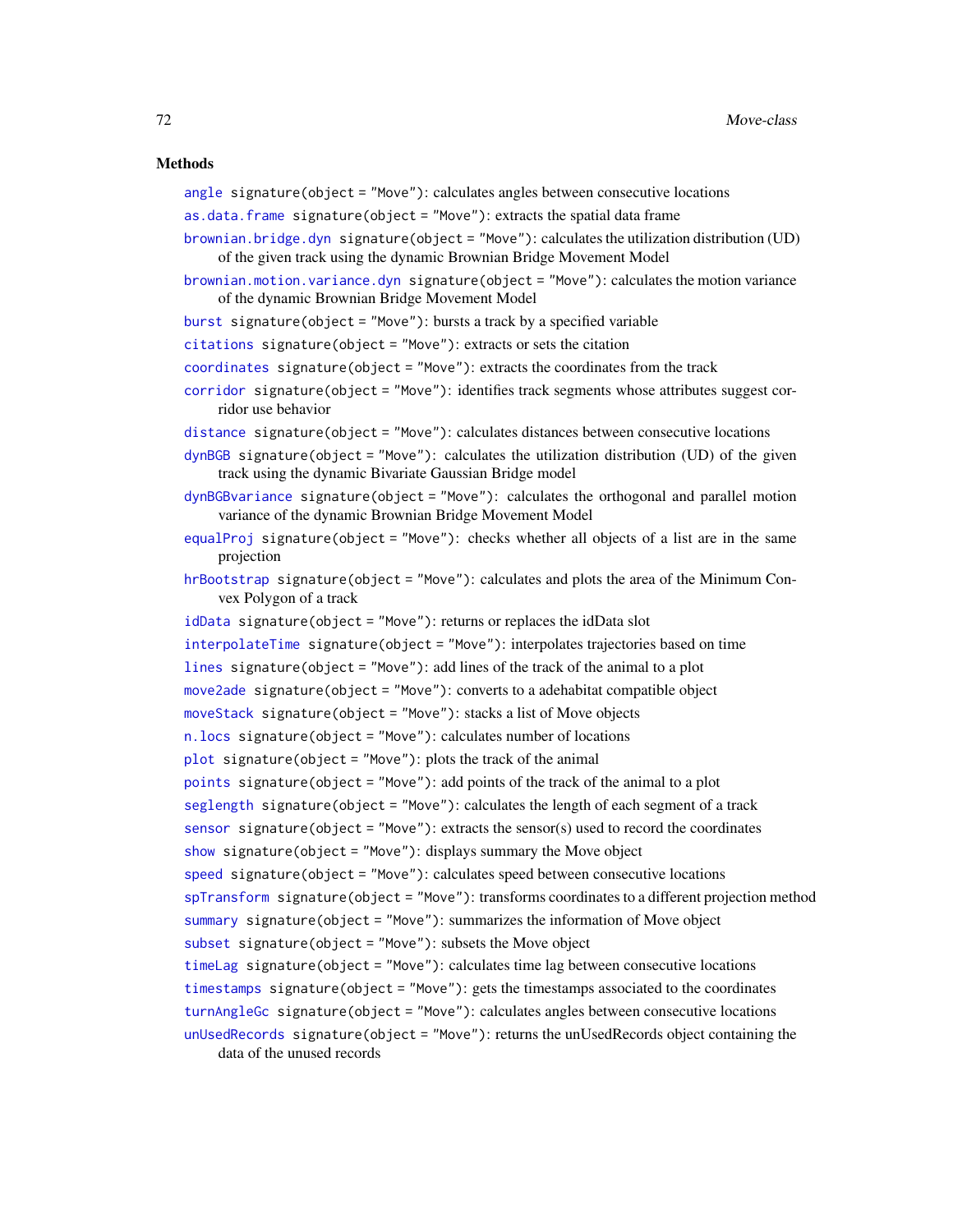#### $\mu$ move2ade  $\alpha$

# Note

The Move object contains a .MoveGeneral, .MoveTrack, .MoveTrackSingle and [.unUsedRecords](#page-5-0) object which can be used to program against.

### Author(s)

Marco Smolla & Anne Scharf

<span id="page-72-0"></span>move2ade *Convert a Move or MoveStack object to a SpatialPointsDataFrame*

# Description

Convert a Move or MoveStack object to adehabitat compatible object. This is necessary because Move and MoveStack objects are not inherited by the object class that is typically used by the adehabitat package. Therefore, the move2ade function allows to use functions of the adehabitatHR package with objects that were originally created with the Move package.

### Usage

```
## S4 method for signature '.MoveTrackSingle'
move2ade(x)
  ## S4 method for signature '.MoveTrackStack'
move2ade(x)
```
### Arguments

x a move, moveStack or moveBurst object

# Details

There is also the possibility to convert between a [ltraj](#page-0-0) object and a Move or MoveStack: as(x,"ltraj") where "x" is a Move or MoveStack object as(x,"Move") or as(x,"MoveStack") where "x" is a ltraj object

# Value

The returned object is from SpatialPointsDataFrame with the animal name (or 'unnamed') stored in the data slot of the SpatialPointsDataFrame.

### Author(s)

Marco Smolla & Anne Scharf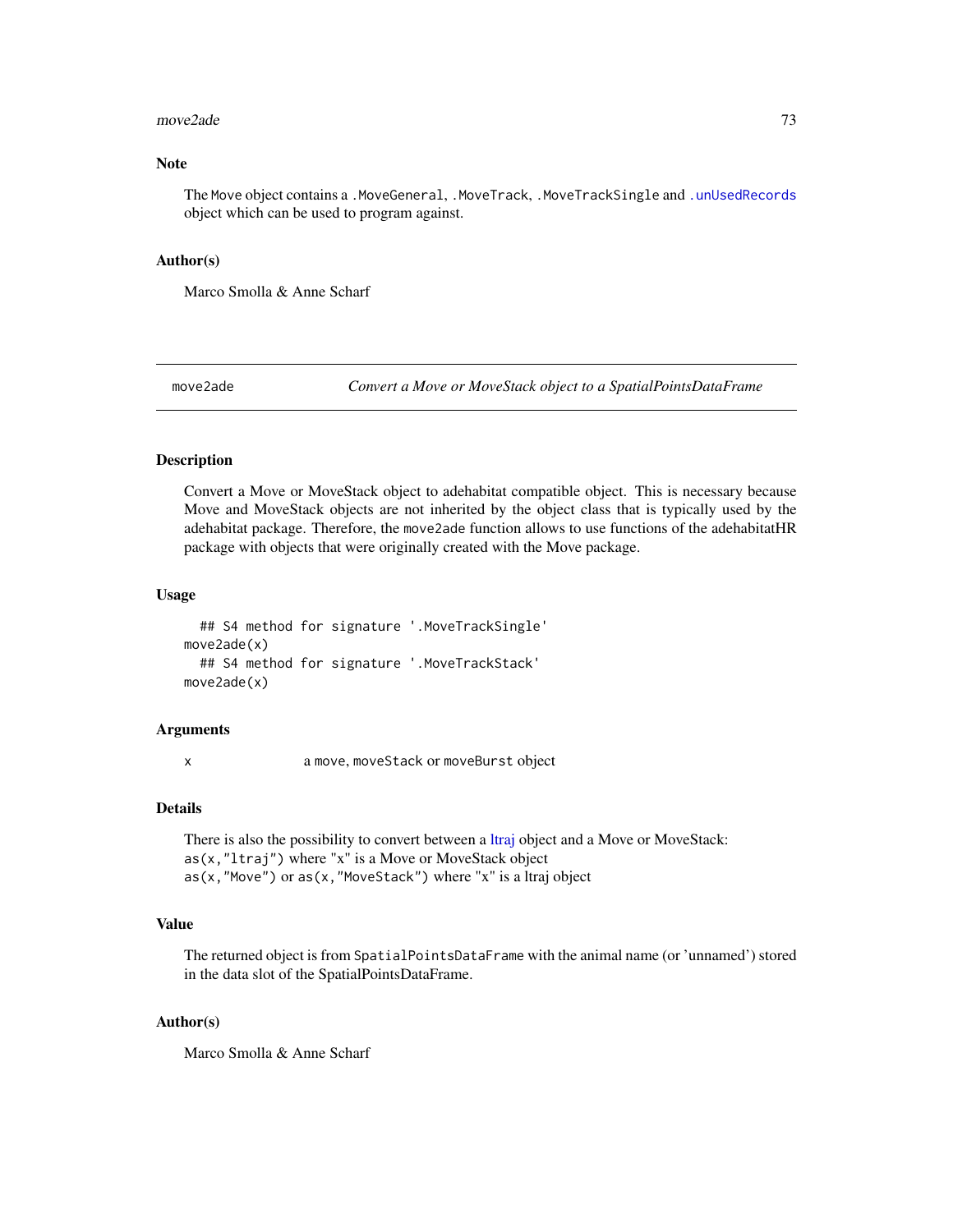# Examples

```
data(fishers)
data(leroy)
move2ade(leroy) ## for a Move object
move2ade(fishers) ## for a MoveStack object
```
<span id="page-73-0"></span>movebankLogin *Login into Movebank*

#### Description

Creates an object that can be used with all Movebank browsing functions.

#### Usage

```
## S4 method for signature 'character,character'
movebankLogin(username,password)
```
## Arguments

| username | Your Movebank username |
|----------|------------------------|
| password | Your Movebank password |

# Details

Use this function to login to [Movebank.](http://www.movebank.org) After you logged in, you can use the Movebank browsing functions from the move package.

If the function is left empty, you'll be requested to enter your username and password. This option is useful to keep Movebank login data confidential when R-code is shared.

# Value

'[MovebankLogin](#page-74-0)'

### Note

See the 'browseMovebank' vignette for more information about security and how to use Movebank from within R.

### Author(s)

Marco Smolla & Anne Scharf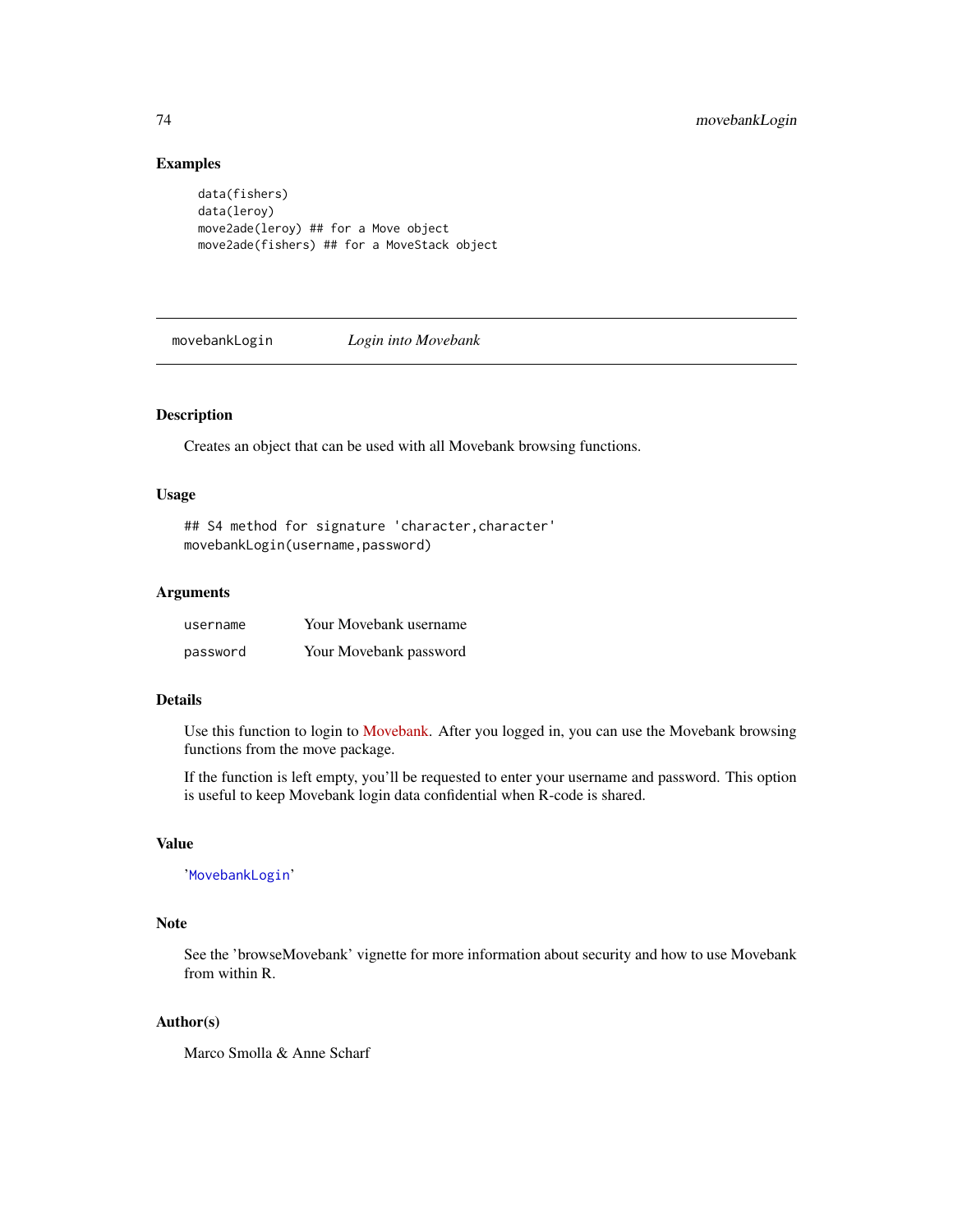#### MovebankLogin-class 75

## Examples

```
## Not run:
## First create the login object
login <- movebankLogin(username="xxx", password="zzz")
## or
login <- movebankLogin()
## and than use it with Movebank browsing functions, e.g.
getMovebankStudies(login)
## End(Not run)
```
<span id="page-74-0"></span>MovebankLogin-class *The MovebankLogin class*

#### Description

The MovebankLogin object is needed for every Movebank browsing function. It is created with the function [movebankLogin.](#page-73-0) Alternatively, one can also chose to enter the username and password every time one uses one of the browsing functions. The object is inherited from an httr request object.

# Methods

[getMovebank](#page-39-0) signature(object = "MovebankLogin"): download data from Movebank

- [getMovebankAnimals](#page-42-0) signature(object = "MovebankLogin"): get animals, tags and IDs of a Movebank study
- [getMovebankData](#page-43-0) signature(object = "MovebankLogin"): download data from Movebank as a Move\* object
- [getMovebankLocationData](#page-47-0) signature(object = "MovebankLogin"): download location data from Movebank as a table
- [getMovebankNonLocationData](#page-50-0) signature(object = "MovebankLogin"): download non-location data from Movebank as a table
- [getMovebankID](#page-46-0) signature(object = "MovebankLogin"): get study ID from Movebank
- [getMovebankSensors](#page-53-0) signature(object = "MovebankLogin"): get information about Movebank sensors
- [getMovebankSensorsAttributes](#page-54-0) signature(object = "MovebankLogin"): get available sensor attributes of a Movebank Study
- [getMovebankStudies](#page-55-0) signature(object = "MovebankLogin"): get all studies available on Movebank
- [getMovebankStudy](#page-56-0) signature(object = "MovebankLogin"): get information of a Movebank study
- [searchMovebankStudies](#page-90-0) signature(object = "MovebankLogin"): search for a Movebank study by key words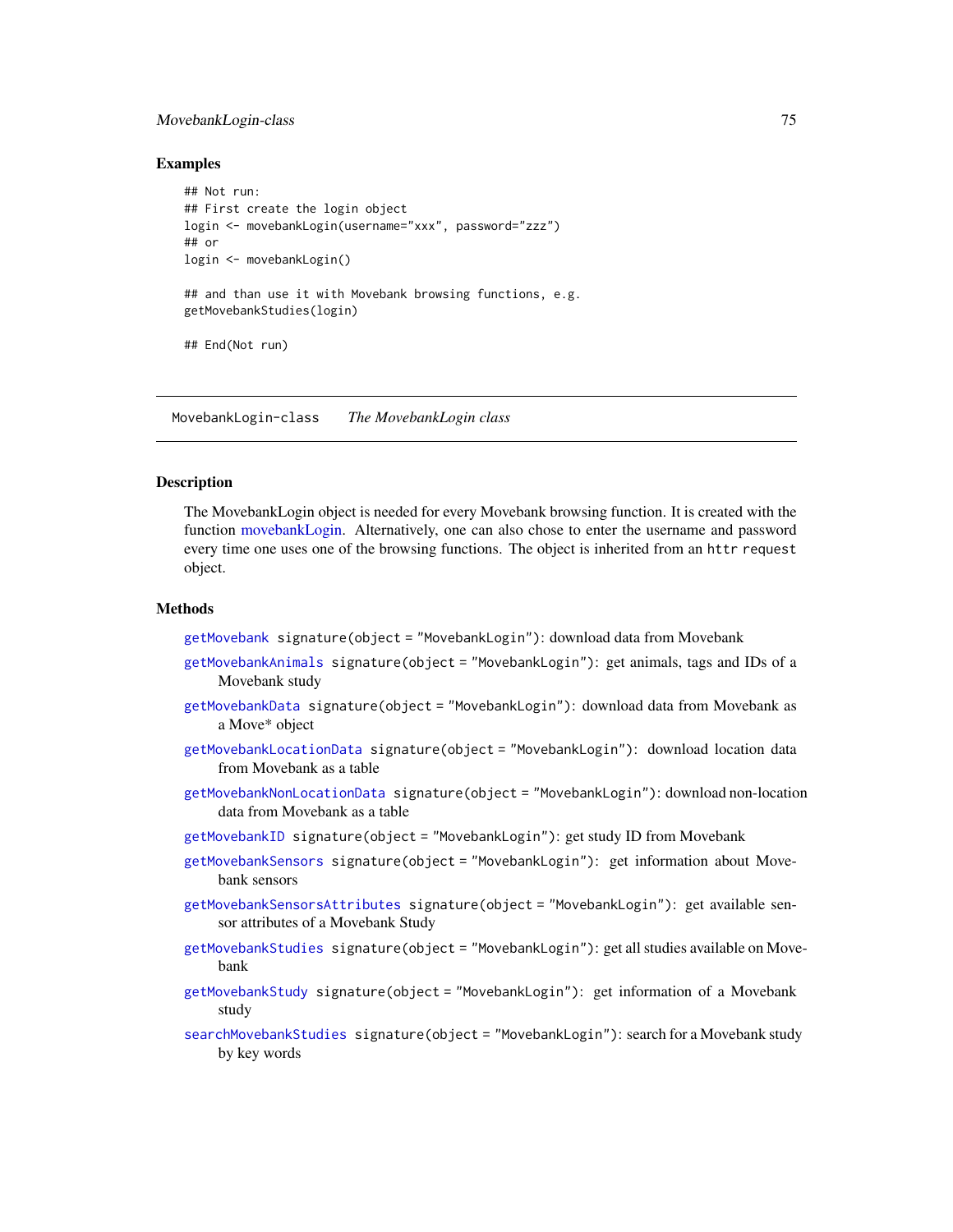[getMovebankReferenceTable](#page-52-0) signature(object = "MovebankLogin"): get all reference data of a Movebank study

[show](#page-93-0) signature(object = "MovebankLogin"): shows user name and password contained in the MovebankLogin object

# Author(s)

Bart Kranstauber, Marco Smolla & Anne Scharf

MoveBurst *MoveBurst class*

## <span id="page-75-0"></span>Description

The class MoveBurst is used to store the track of one individual with a categorical assignment to each segment. Every segment between two locations has a class of for example a behavioral category. A MoveBurst object is created with the functions [burst](#page-13-0) and [corridor.](#page-17-0)

## **Slots**

bbox See [Move-class](#page-70-0)

burstId Id of the behavioral categorization assigned to each segment, one shorter then the number of locations.

citation See [Move-class](#page-70-0)

coords See [Move-class](#page-70-0)

coords.nrs See [Move-class](#page-70-0)

data See [Move-class](#page-70-0)

dataUnUsedRecords See [Move-class](#page-70-0)

dateCreation See [Move-class](#page-70-0)

idData See [Move-class](#page-70-0)

license See [Move-class](#page-70-0)

proj4string See [Move-class](#page-70-0)

sensor See [Move-class](#page-70-0)

sensorUnUsedRecords See [Move-class](#page-70-0)

study See [Move-class](#page-70-0)

timestamps See [Move-class](#page-70-0)

timestampsUnUsedRecords See [Move-class](#page-70-0)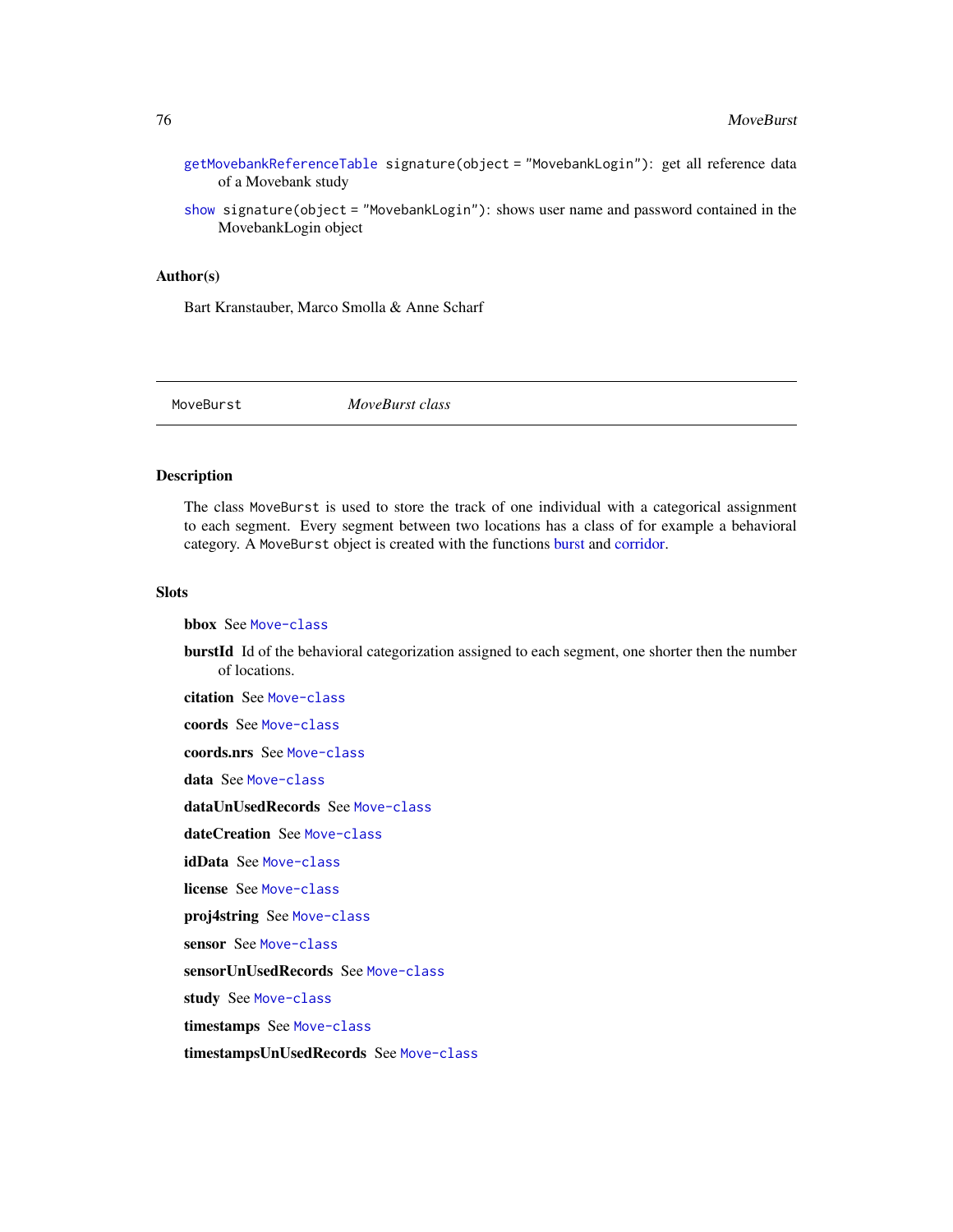#### MoveBurst 77

#### Methods

[angle](#page-6-0) signature(object = "MoveBurst"): calculates angles between consecutive locations

- [as.data.frame](#page-7-0) signature(object = "MoveBurst"): extracts the spatial data frame
- [brownian.bridge.dyn](#page-9-0) signature(object = "MoveBurst"): calculates the utilization distribution (UD) of the given track using the dynamic Brownian Bridge Movement Model
- [brownian.motion.variance.dyn](#page-12-0) signature(object = "MoveBurst"): calculates the motion variance of the dynamic Brownian Bridge Movement Model
- [burstId](#page-14-0) signature(object = "MoveBurst"): returns the Id of the behavioral categorization assigned to each segment
- [citations](#page-15-0) signature(object = "MoveBurst"): extracts or sets the citation
- [coordinates](#page-17-1) signature(object = "MoveBurst"): extracts the coordinates from the track
- [corridor](#page-17-0) signature(object = "MoveBurst"): identifies track segments whose attributes suggest corridor use behavior
- [distance](#page-25-0) signature(object = "MoveBurst"): calculates distances between consecutive locations
- [dynBGB](#page-27-0) signature(object = "MoveBurst"): calculates the utilization distribution (UD) of the given track using the dynamic Bivariate Gaussian Bridge model
- [dynBGBvariance](#page-30-0) signature(object = "MoveBurst"): calculates the orthogonal and parallel motion variance of the dynamic Brownian Bridge Movement Model
- [equalProj](#page-34-0) signature(object = "MoveBurst"): checks whether all objects of a list are in the same projection
- [hrBootstrap](#page-59-0) signature(object = "MoveBurst"): calculates and plots the area of the Minimum Convex Polygon of a track
- [idData](#page-60-0) signature(object = "MoveBurst"): returns or replaces the idData slot
- [interpolateTime](#page-61-0) signature(object = "MoveBurst"): interpolates trajectories based on time
- [lines](#page-65-0) signature(object = "MoveBurst"): add lines of the track of the animal to a plot

[move2ade](#page-72-0) signature(object = "MoveBurst"): converts to a adehabitat compatible object

[n.locs](#page-81-0) signature(object = "MoveBurst"): calculates number of locations

 $plot$  signature(object = "MoveBurst"): plots the track of the animal

[plotBursts](#page-85-0) signature(object = "MoveBurst"): plots the centroids of a bursted track

[points](#page-86-0) signature(object = "MoveBurst"): add points of the track of the animal to a plot

[seglength](#page-91-0) signature(object = "MoveBurst"): calculates the length of each segment of a track

[sensor](#page-92-0) signature(object = "MoveBurst"): extracts the sensor(s) used to record the coordinates

- [show](#page-93-0) signature(object = "MoveBurst"): displays summary the MoveBurst object
- [speed](#page-94-0) signature(object = "MoveBurst"): calculates speed between consecutive locations
- [split](#page-95-0) signature(object = "MoveBurst"): splits a MoveBurst into a list of Move objects
- [spTransform](#page-96-0) signature(object = "MoveBurst"): transforms coordinates to a different projection method

[summary](#page-98-0) signature(object = "MoveBurst"): summarizes the information of MoveBurst object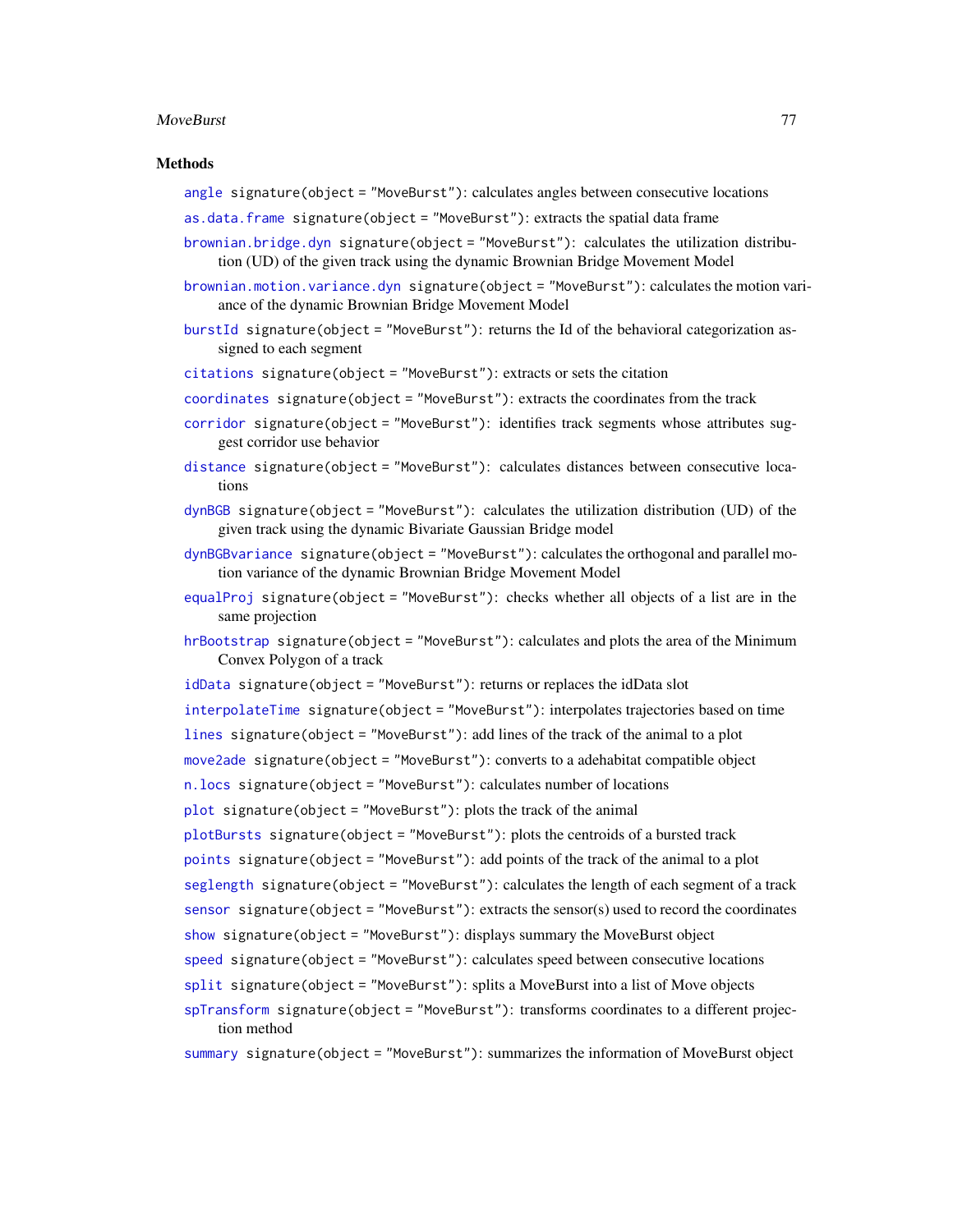[subset](#page-0-0) signature(object = "MoveBurst"): subsets the MoveBurst object

- [timeLag](#page-101-0) signature(object = "MoveBurst"): calculates time lag between consecutive locations
- [timestamps](#page-102-0) signature(object = "MoveBurst"): gets the timestamps associated to the coordinates
- [turnAngleGc](#page-104-0) signature(object = "MoveBurst"): calculates angles between consecutive locations
- [unUsedRecords](#page-106-0) signature(object = "MoveBurst"): returns the unUsedRecords object containing the data of the unused records

### Note

The MoveBurst object contains a .MoveGeneral, .MoveTrackSingleBurst and [.unUsedRecords](#page-5-0) object which can be used to program against.

### Author(s)

Marco Smolla & Anne Scharf

<span id="page-77-0"></span>moveStack *Creating a MoveStack*

# Description

Stacks a list of Move objects

# Usage

```
## S4 method for signature 'list'
moveStack(x, forceTz=NULL, ...)
  ## S4 method for signature 'Move'
moveStack(x, ..., forceTz=NULL)
```

```
## S4 method for signature 'MoveStack'
moveStack(x, ..., forceTz=NULL)
```
# Arguments

| X.      | a list of move or move Stack objects (or a combination of both). Timestamps of<br>all objects have to be in the same time zone.                                                                                                                         |
|---------|---------------------------------------------------------------------------------------------------------------------------------------------------------------------------------------------------------------------------------------------------------|
| forceTz | The time zone, as a character, that the resulting move Stack object should have<br>(see 01 sonNames () for available time zones). If NULL the timestamps of the re-<br>sulting moveStack will be in the time zone of the computer (see Sys. timezone()) |
| .       | Additional move or move Stack objects.                                                                                                                                                                                                                  |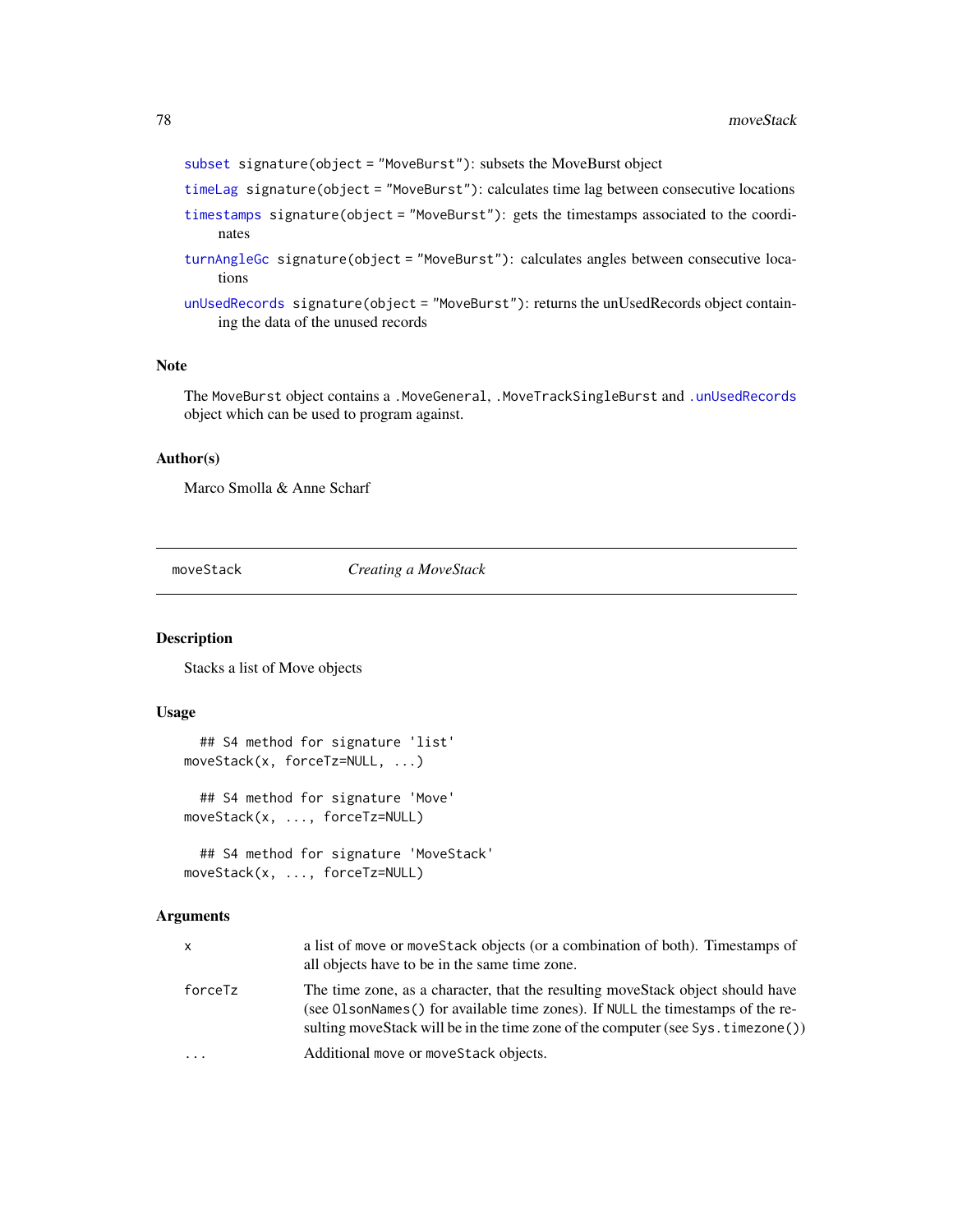# MoveStack-class 79

# Details

This function stacks single Move or Movestacks objects to a [MoveStack](#page-78-0) object.

## Value

a ['MoveStack'](#page-78-0) object

# **Note**

All animal names are converted into 'good names' which means, that spaces are replaced with points and duplicated names get an individual number added. For example: 'Leroy, Leroy' -> adding number to duplicated names ->'Leroy, Leroy.1' 'Ricky T' -> replacing spaces -> 'Ricky.T'

## Author(s)

Marco Smolla, Bart Kranstauber & Anne Scharf

# See Also

[split](#page-95-0)

#### Examples

```
data(leroy)
ricky<-move(system.file("extdata","ricky.csv.gz", package="move"))
leroy<-spTransform(leroy, crs(ricky))
## creating a moveStack from a list of move objects
l <- list(ricky[200:270,], leroy[200:270,])
moveStack(l)
## creating a moveStack from several move objects
moveStack(ricky[200:270,], leroy[200:270,], forceTz="UTC")
## creating a moveStack with the same time zone as input move objects
```
moveStack(ricky[200:270,], leroy[200:270,], forceTz=attr(timestamps(ricky),"tzone"))

<span id="page-78-0"></span>MoveStack-class *The MoveStack class*

#### Description

The MoveStack object is a stack of move objects. A MoveStack object can be created with the functions [move,](#page-66-0) [moveStack,](#page-77-0) [getMovebankData](#page-43-0) or [getDataRepositoryData](#page-35-0)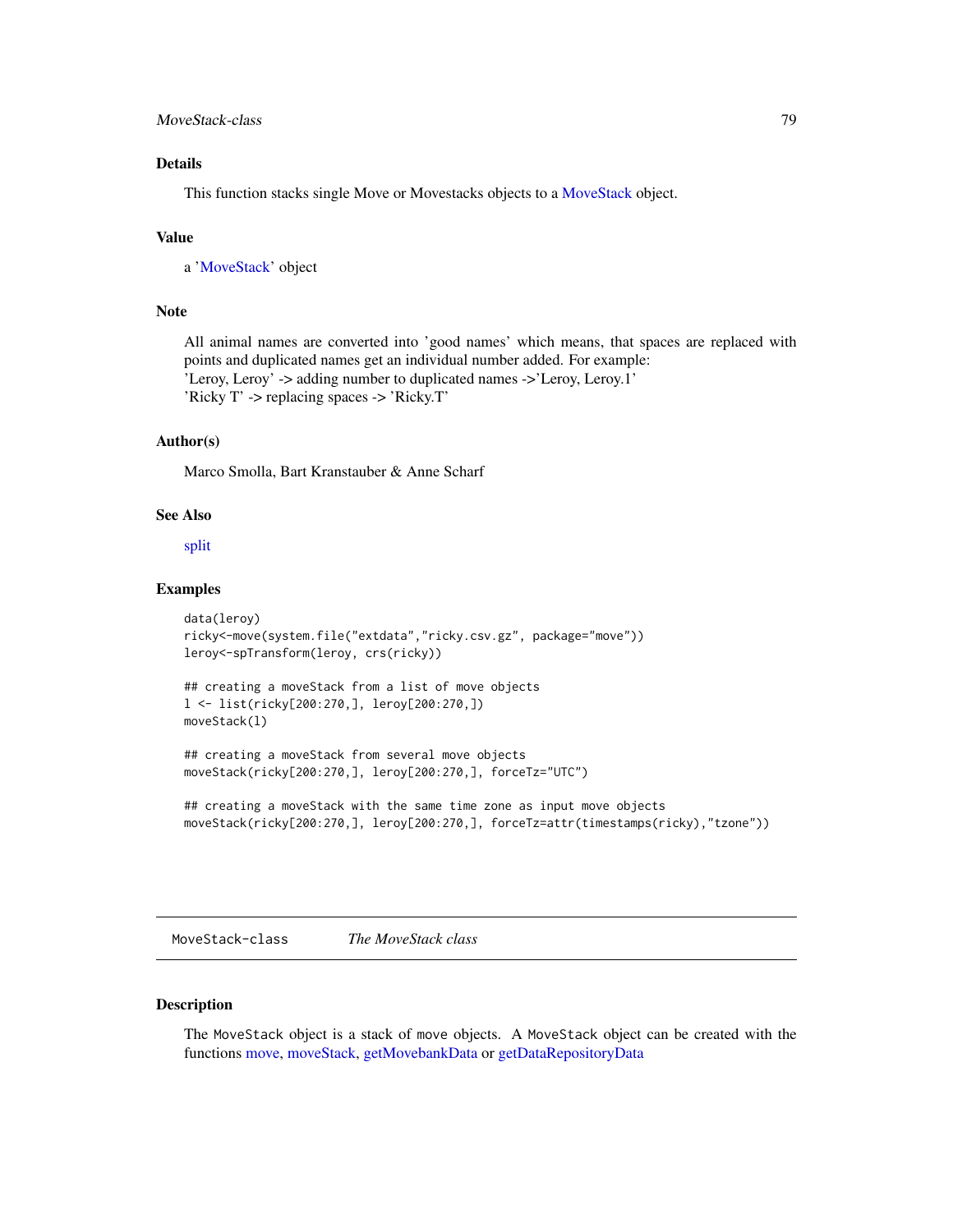#### **Slots**

bbox belongs to the SpatialPointsDataFrame

citation Object of class "character": how to cite the study, when Movebank data are used

coords coordinates of the track, belongs to the SpatialPointsDataFrame

coords.nrs belongs to the SpatialPointsDataFrame

- data Object of class "data.frame": additional data associated to the coordinates
- dataUnUsedRecords Object of class "data.frame": data associated to the unused records
- dateCreation Object of class "POSIXct": timestamp when the MoveStack object was created
- idData Object of class "data.frame": additional (one row) data. These data contain information associated to the animal
- license Object of class "character": the license under which the data were published, when Movebank data are used
- proj4string Object of class "CRS": projection of the coordinates
- sensor Object of class "factor": sensors used to record the coordinates
- sensorUnUsedRecords Object of class "factor": sensors used to record the unused records
- study Object of class "character": name of the study, when Movebank data are used
- timestamps Object of class "POSIXct": timestamps associated to the coordinates
- timestampsUnUsedRecords Object of class "POSIXct": timestamps associated to the unused records, i.e. lines of the data that were removed because they included NA locations
- trackId Object of class "factor": vector that indicates, which data, coordinates and timestamps belong to each individual
- trackIdUnUsedRecords Object of class "factor": vector that indicates, which data, coordinates and timestamps of the unused records belong to each individual

#### Methods

- [angle](#page-6-0) signature(object = "MoveStack"): calculates angles between consecutive locations
- [as.data.frame](#page-7-0) signature(object = "MoveStack"): extracts the spatial data frame
- [brownian.bridge.dyn](#page-9-0) signature(object = "MoveStack"): calculates the utilization distribution (UD) of the given track using the dynamic Brownian Bridge Movement Model
- [brownian.motion.variance.dyn](#page-12-0) signature(object = "MoveStack"): calculates the motion variance of the dynamic Brownian Bridge Movement Model
- [citations](#page-15-0) signature(object = "MoveStack"): extracts or sets the citation
- [coordinates](#page-17-1) signature(object = "MoveStack"): extracts the coordinates from the track
- [corridor](#page-17-0) signature(object = "MoveStack"): identifies track segments whose attributes suggest corridor use behavior
- [distance](#page-25-0) signature(object = "MoveStack"): calculates distances between consecutive locations
- [equalProj](#page-34-0) signature(object = "MoveStack"): checks whether all objects of a list are in the same projection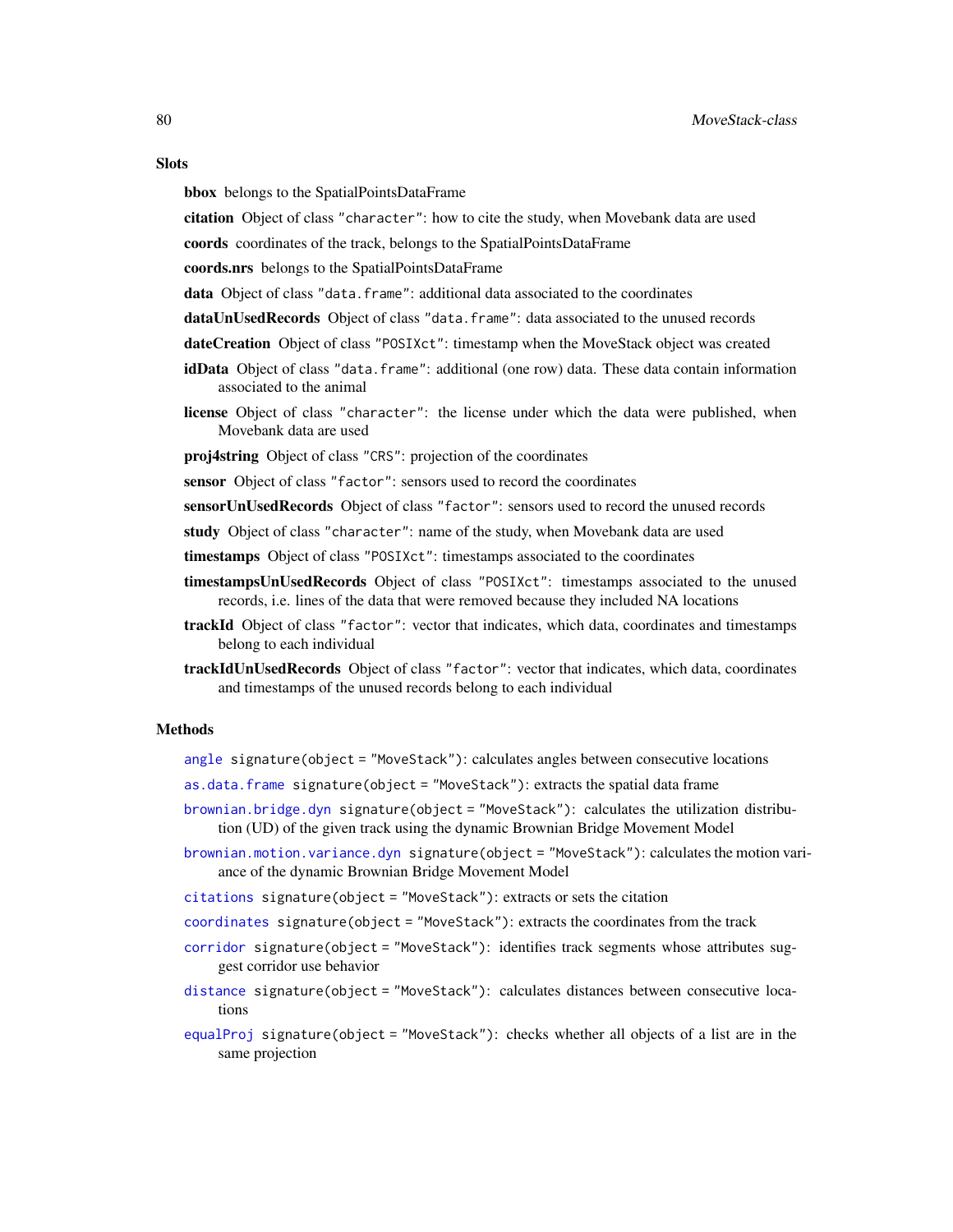[hrBootstrap](#page-59-0) signature(object = "MoveStack"): calculates and plots the area of the Minimum Convex Polygon of a track

[idData](#page-60-0) signature(object = "MoveStack"): returns or replaces the idData slot

[lines](#page-65-0) signature(object = "MoveStack"): add lines of the track of the animals to a plot [move2ade](#page-72-0) signature(object = "MoveStack"): converts to a adehabitat compatible object [moveStack](#page-77-0) signature(object = "MoveStack"): stacks a list of MoveStack objects [n.indiv](#page-81-1) signature(object = "MoveStack"): returns the number of individuals [n.locs](#page-81-0) signature(object = "MoveStack"): calculates number of locations  $plot$  signature(object = "MoveStack"): plots the track of the animals [points](#page-86-0) signature(object = "MoveStack"): add points of the track of the animals to a plot [seglength](#page-91-0) signature(object = "MoveStack"): calculates the length of each segment of a track [sensor](#page-92-0) signature(object = "MoveStack"): extracts the sensor(s) used to record the coordinates

[show](#page-93-0) signature(object = "MoveStack"): displays summary the MoveStack object

[speed](#page-94-0) signature(object = "MoveStack"): calculates speed between consecutive locations

[split](#page-95-0) signature(object = "MoveStack"): splits a MoveStack into a list of Move objects

[spTransform](#page-96-0) signature(object = "MoveStack"): transforms coordinates to a different projection method

[summary](#page-98-0) signature(object = "MoveStack"): summarizes the information of MoveStack object [subset](#page-0-0) signature(object = "MoveStack"): subsets the MoveStack object

[timeLag](#page-101-0) signature(object = "MoveStack"): calculates time lag between consecutive locations

[timestamps](#page-102-0) signature(object = "MoveStack"): gets the timestamps associated to the coordinates

[trackId](#page-103-0) signature(object = "MoveStack"): returning the Id of the individual per coordinate

- [turnAngleGc](#page-104-0) signature(object = "MoveStack"): calculates angles between consecutive locations
- [unUsedRecords](#page-106-0) signature(object = "MoveStack"): returns the unUsedRecordsStack object containing the data of the unused records

# Note

The MoveStack object contains a .MoveGeneral, .MoveTrackStack and [.unUsedRecordsStack](#page-5-0) object which can be used to program against.

### Author(s)

Marco Smolla & Anne Scharf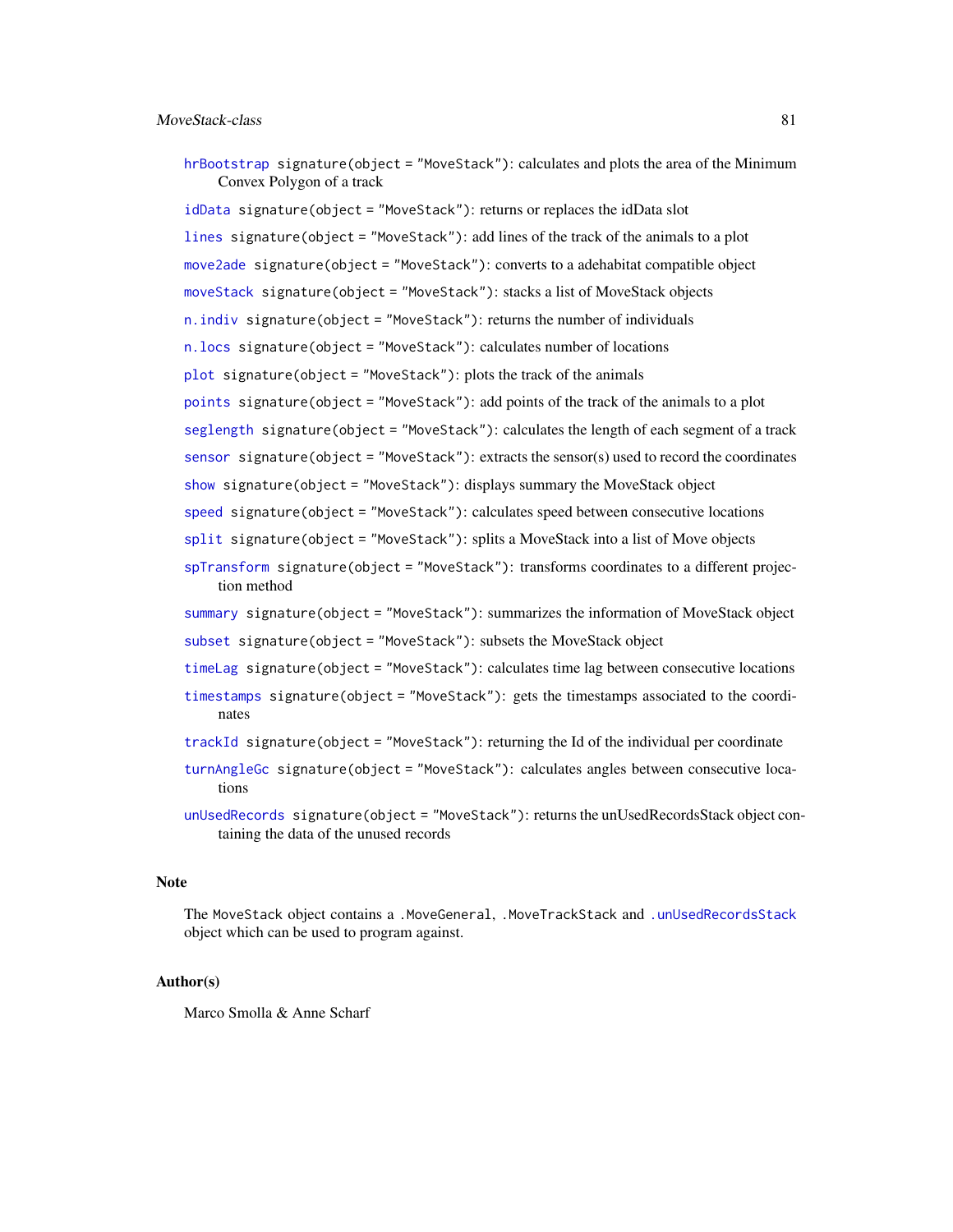<span id="page-81-1"></span>

This function returns the number of individuals from a MoveStack object.

# Usage

```
## S4 method for signature 'Move'
n.indiv(obj)
  ## S4 method for signature '.MoveTrackStack'
n.indiv(obj)
```
## Arguments

obj a move or moveStack object

# Value

Returns the number of individuals. It will be always 1 for objects of the class Move

### Author(s)

Bart Kranstauber

## Examples

```
data(leroy)
n.indiv(leroy)
```
data(fishers) n.indiv(fishers)

<span id="page-81-0"></span>n.locs *Extract the number of locations of a Move or MoveStack object*

## Description

This function returns the number of locations of a track from a Move or MoveStack object.

# Usage

```
## S4 method for signature 'SpatialPointsDataFrame'
n.locs(obj)
  ## S4 method for signature '.MoveTrackStack'
n.locs(obj)
```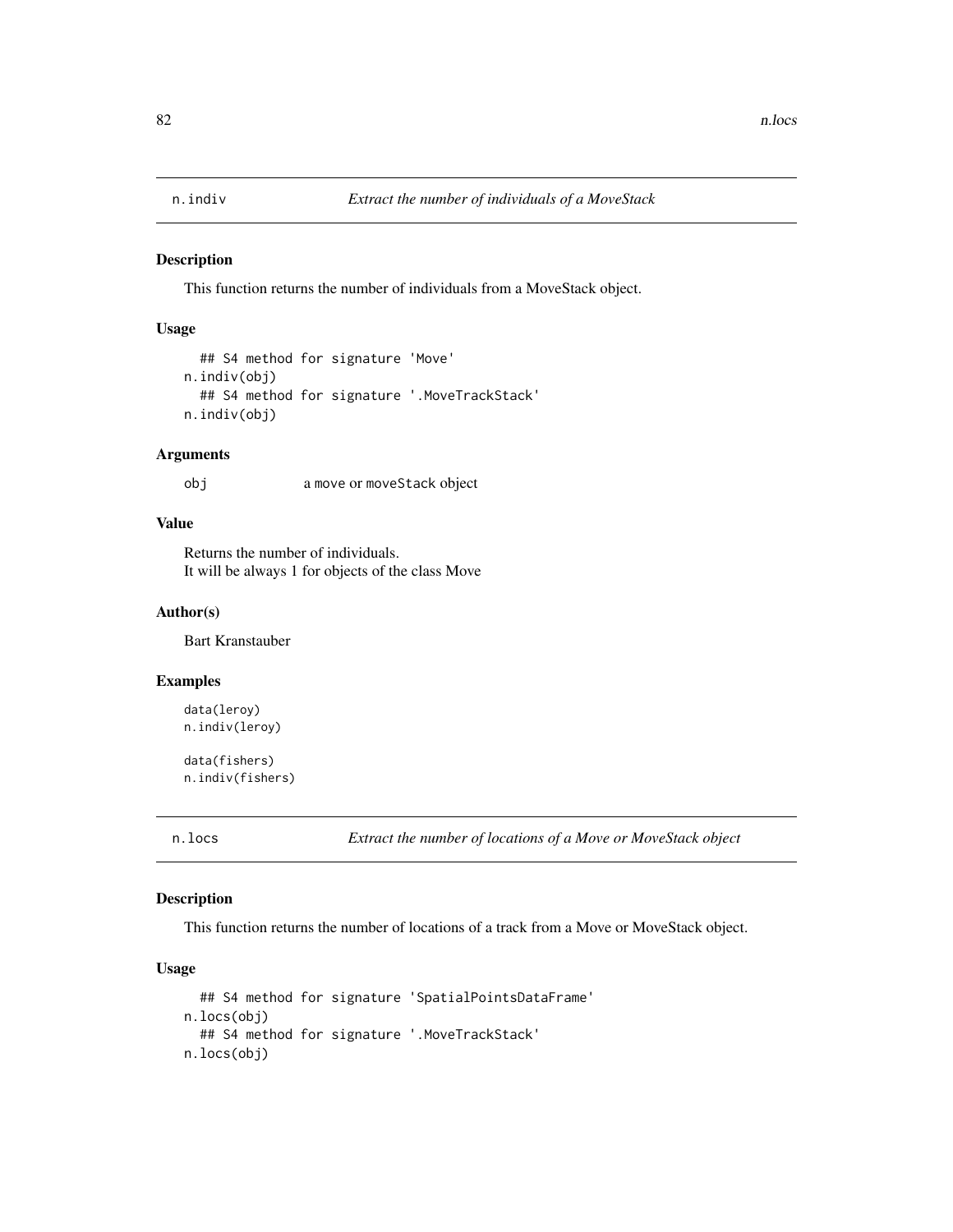#### namesIndiv 83

# Arguments

obj a move, moveStack or moveBurst object

# Value

number of locations. If a MoveStack is provided, the number of locations per individual is returned.

## Author(s)

Marco Smolla

# Examples

```
data(leroy)
data(fishers)
n.locs(leroy) # of Move object
n.locs(fishers) # of MoveStack object
```

| Extract the names of the individuals of a move or moveStack object<br>$n$ ames $Indiv$ |  |
|----------------------------------------------------------------------------------------|--|
|----------------------------------------------------------------------------------------|--|

# Description

This function returns the names of the individuals from a move or moveStack object.

### Usage

```
namesIndiv(obj)
```
# Arguments

obj a move or moveStack object

# Value

Returns the name as a character for a move object, and the names as a character vector from a moveStack object.

If no name has been provided when creating the move object, "unnamed" will be returned.

### Author(s)

Anne Scharf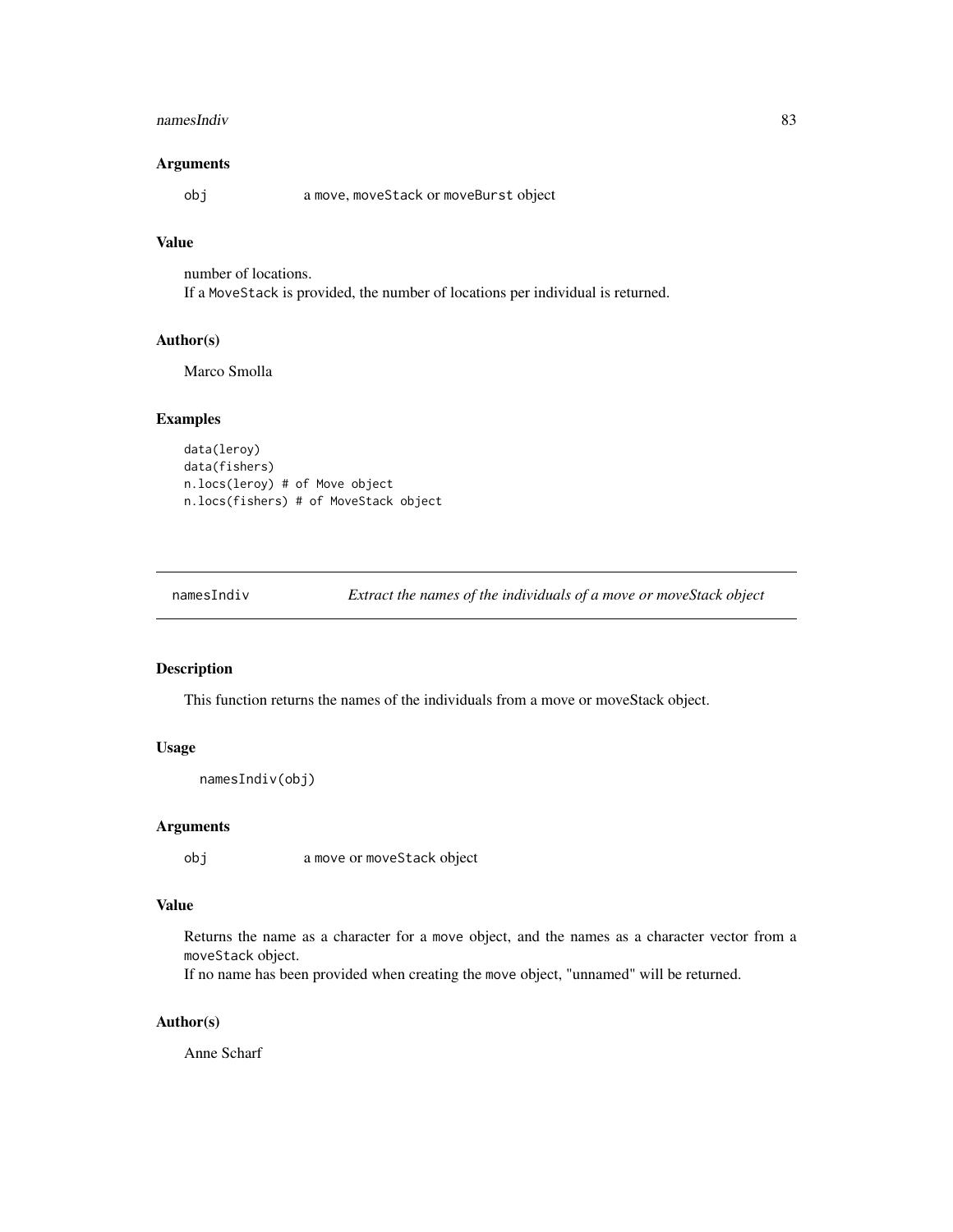## Examples

```
data(leroy)
namesIndiv(leroy)
```
data(fishers) namesIndiv(fishers)

<span id="page-83-0"></span>outerProbability *Calculates the probabilities at the edges of a raster*

# Description

The outerProbability method calculates the summed probability of the cells at the border of a raster

## Usage

```
## S4 method for signature 'RasterLayer'
outerProbability(raster,border,...)
  ## S4 method for signature 'DBBMMStack'
outerProbability(raster,border,...)
```
## Arguments

| raster                  | a RasterLayer, DBBMM, DBBMMStack, dynBGB or . UD object                                                                                                                        |
|-------------------------|--------------------------------------------------------------------------------------------------------------------------------------------------------------------------------|
| border                  | numeric from 0 to 1; ratio of the number of columns at the border relative to the<br>whole raster from which the probabilities should be summed up; default is $10\%$<br>(0.1) |
| $\cdot$ $\cdot$ $\cdot$ | Currently not implemented                                                                                                                                                      |

# Details

The function returns the summed probability at the border (e.g. the outer 10% of the cells) of a raster. This value can be used as an indicator whether the extent of the used raster is to small for the UD calculation and therefore too much probabilities are not calculated because they are outside the raster.

# Value

numeric value for a single DBBMM or dynBGB object, or a list of numeric values for a DBBMM-Stack

## Author(s)

Marco Smolla & Anne Scharf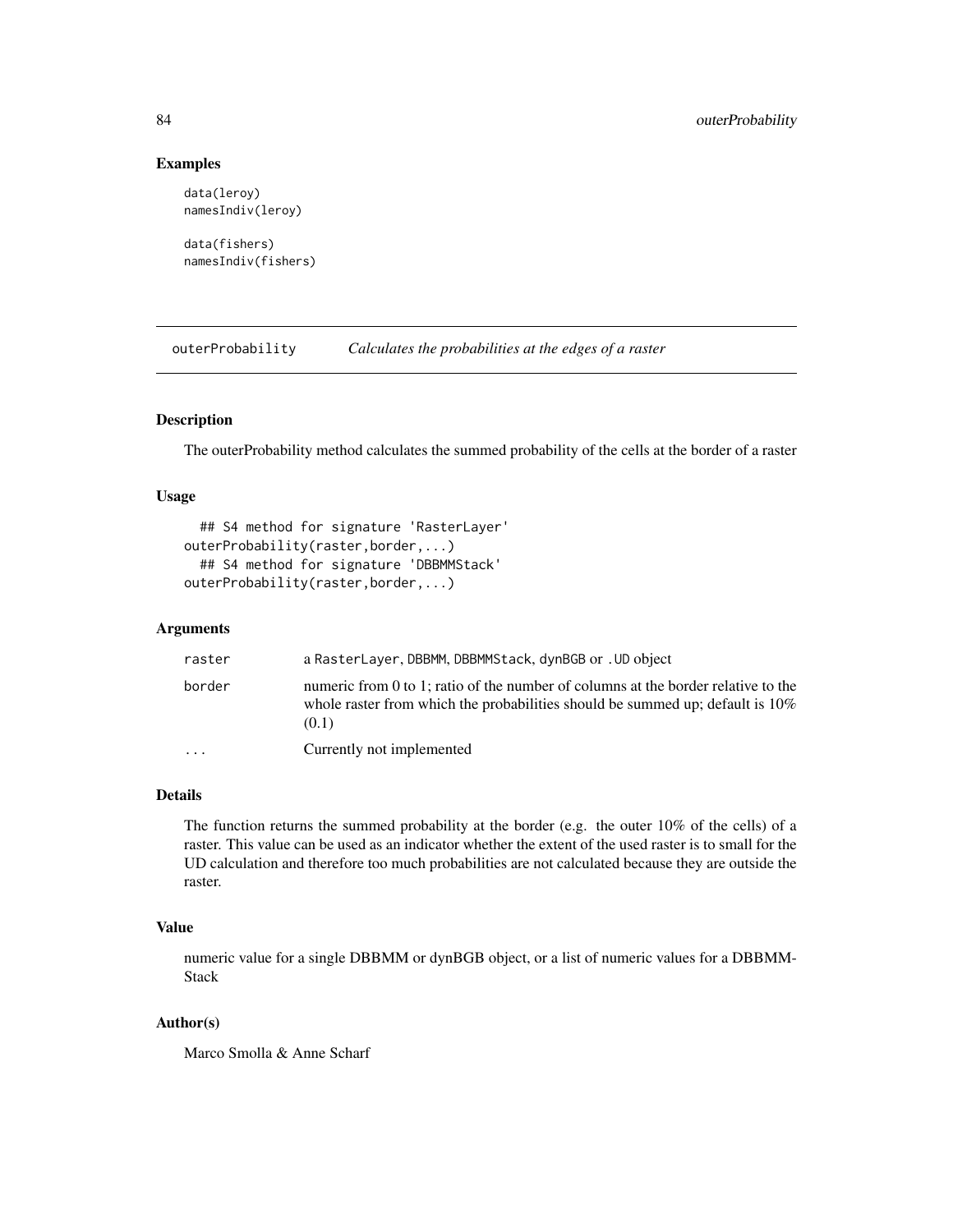#### plot the state of the state of the state of the state of the state of the state of the state of the state of the state of the state of the state of the state of the state of the state of the state of the state of the state

# Examples

```
data(leroydbbmm)
#calculate the probabilities of 20% of the raster at the border from a DBBMM
outerProbability(leroydbbmm, border=.2)
#calculate the probabilities of 50% of the raster at the border from a DBBMMStack
outerProbability(leroydbbmm, border=.5)
```
plot *Plotting track or raster*

#### **Description**

Function for plotting a recorded track from a Move object or the probability values from a DBBMM object

### Usage

```
## S4 method for signature '.MoveTrackSingle,missing'
plot(x, y, asp=1, ...)## S4 method for signature '.MoveTrackStack,missing'
plot(x, y, type="p", asp=1, ...)## S4 method for signature '.MoveTrackSingleBurst,missing'
plot(x, y, type="p", asp=1, ...)
```
## Arguments

| $\mathsf{x}$ | a move, moveStack, moveBurst, DBBMM, DBBMMStack, DBBMMBurstStack, dynBGB,<br>dBMvariance, dBMvarianceStack, dBMvarianceBurst, dBGBvariance, .UD.<br>. UDStack or . UDBurstStack object |
|--------------|----------------------------------------------------------------------------------------------------------------------------------------------------------------------------------------|
| У            | unused variable (listed for compatibility reasons)                                                                                                                                     |
| type         | defines the type of the plot (e.g. 'l', 'p', 'b', 'o')                                                                                                                                 |
| asp          | defines the aspect ratio of the plot generally 1 makes most sense since the x and<br>y dimensions are the same                                                                         |
| $\ddotsc$    | arguments to be passed to methods, such as graphical parameters, and the logical<br>add argument (see par). See 'Details' for col (color) options.                                     |

# Details

If  $x$  is a MoveBurst object colored lines (according to the burstID) are plotted if the type is set to 'l'. By default it is 'p' which plots the coordinates of the Move object as points.

If x is a DBBMM, DBBMMStack, DBBMMBurstStack or dynBGB object its raster object is plotted with the corresponding cell values. Unlike the [image](#page-0-0) function, it keeps the same cell size ratio when the plot window is re-sized.

In the argument col a vector of colors of the same length as the number of individual for a moveStack, or number of burst levels for a moveBurst object can be specified. If left empty the default 8 colors from R are used, which will be recycled if the object contains more individuals or burst levels (run palette() to obtain vector of default colors).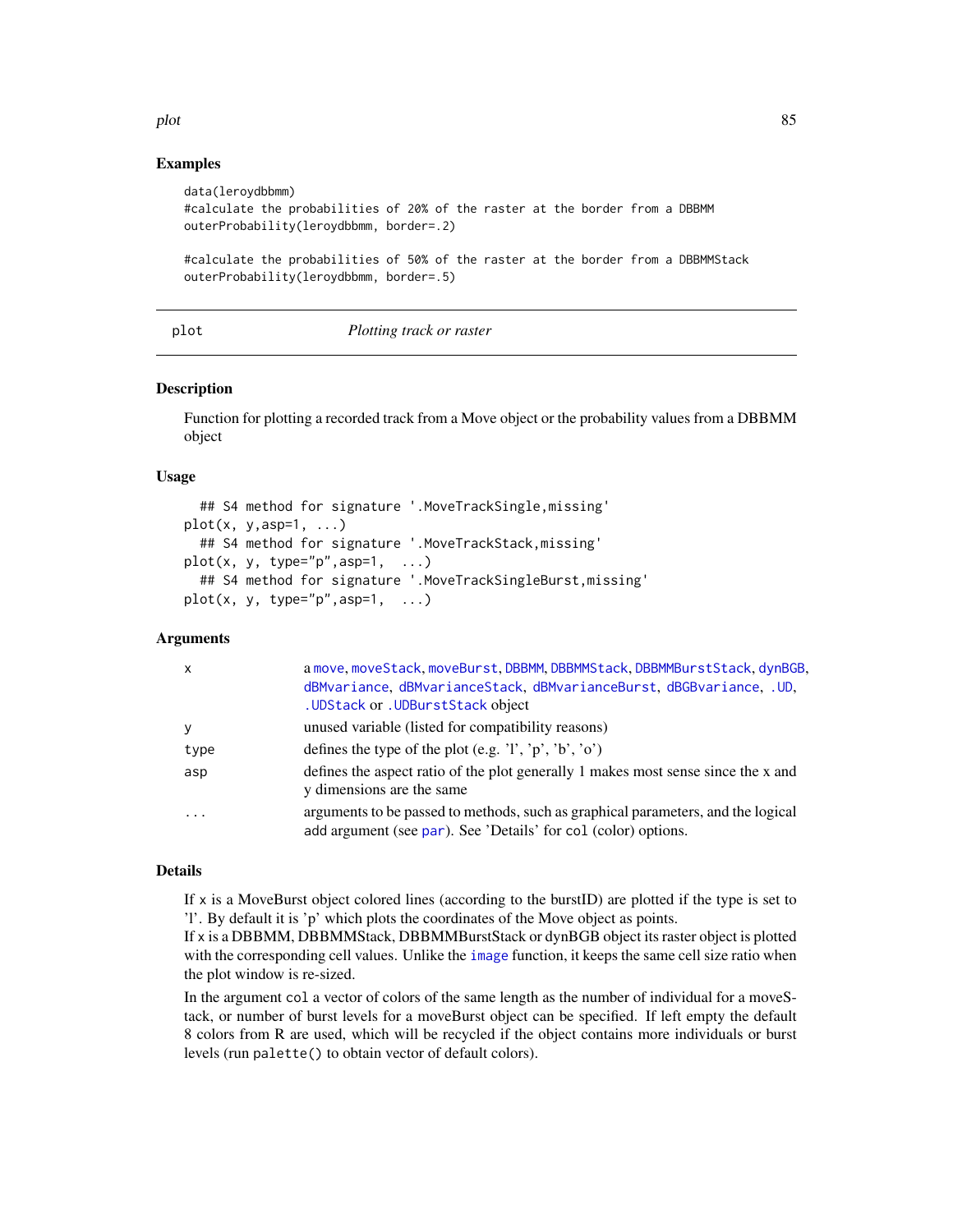#### Note

Have a look on the proportion of the graphic device when printing a track or raster. The plot function does not use equal sized units on both axes.

## Author(s)

Marco Smolla & Anne Scharf

### See Also

[points,](#page-86-0) [lines](#page-65-0)

#### Examples

```
data(leroy)
data(fishers)
plot(leroy) # plot a Move object
plot(leroy, type="o", col=3)
plot(fishers, col=c(3,5), lwd=3) # plot a MoveStack object
plot(fishers, type="l", col=c(3,5), lwd=3)
data(dbbmmstack)
data(leroydbbmm)
plot(leroydbbmm) # plot the raster of a DBBMM object
plot(dbbmmstack) # plot the raster of a DBBMMStack object
```
<span id="page-85-0"></span>plotBursts *Plotting the centroids of a bursted track*

## Description

The plotBursts function plots bursted Move objects (see [burst](#page-13-0) for how to create a bursted Move object). The function plots a circle at the midpoint of each burst segment (consecutive coordinates that belong to a single burst).

# Usage

```
## S4 method for signature 'list'
plotBursts(object, add=TRUE,
       sizeFUN=function(x){as.numeric(diff(range(timestamps(x))),units ="mins")},
            col = NA, breaks = 3, ...)
  ## S4 method for signature '.MoveTrackSingleBurst'
plotBursts(object, add=TRUE,
       sizeFUN=function(x){as.numeric(diff(range(timestamps(x))),units ="mins")},
            col = NA, breaks = 3, ...)
```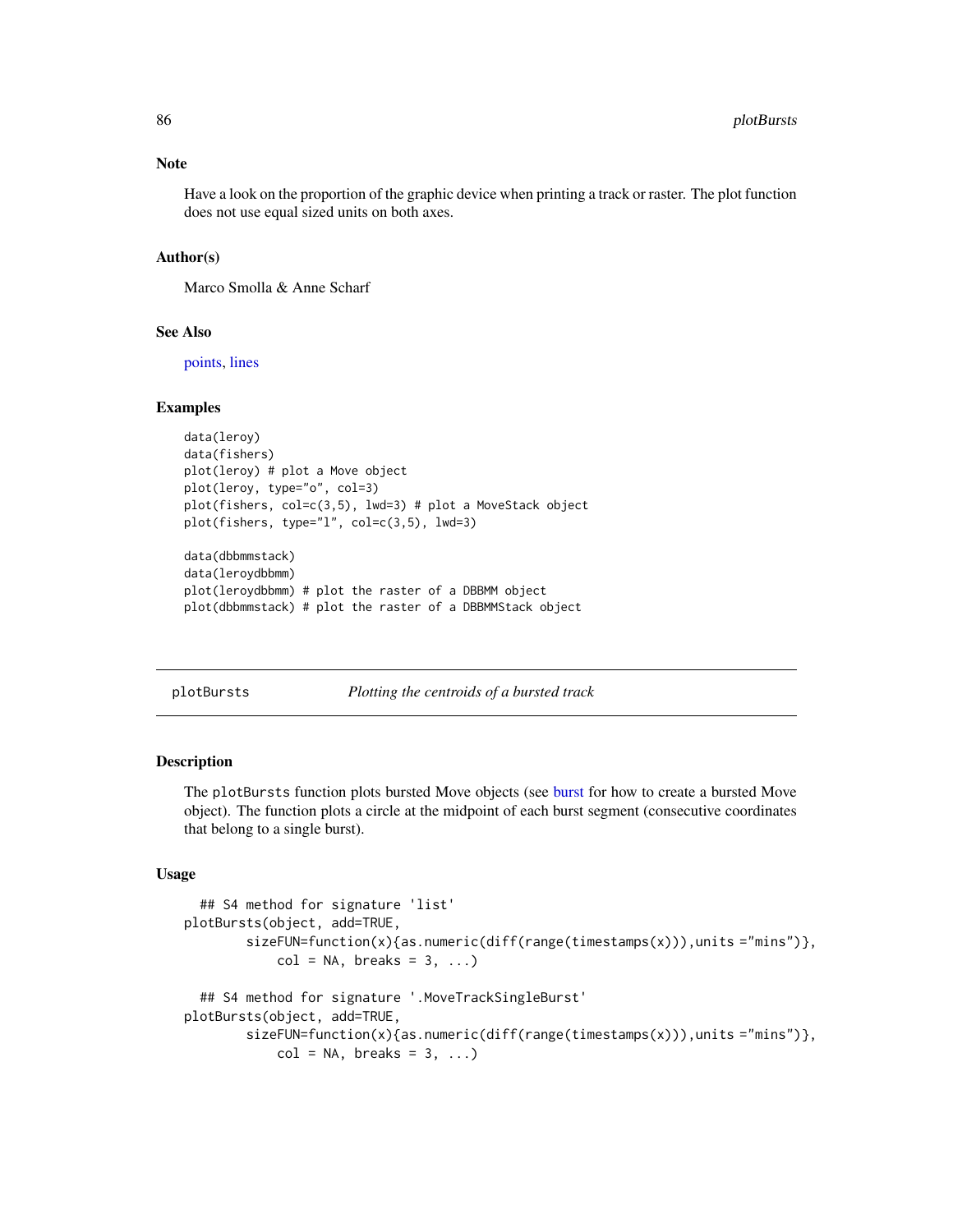#### points and the set of the set of the set of the set of the set of the set of the set of the set of the set of the set of the set of the set of the set of the set of the set of the set of the set of the set of the set of th

#### Arguments

| object    | a moveBurst object or a list of moveBurst objects                                                                                                                                                                                    |
|-----------|--------------------------------------------------------------------------------------------------------------------------------------------------------------------------------------------------------------------------------------|
| add       | logical, if FALSE a new plot is generated, default is TRUE                                                                                                                                                                           |
| sizeFUN   | a function to calculate the size of the plotted circles (see 'Details')                                                                                                                                                              |
| breaks    | how many size classes should the circles have, default is 3                                                                                                                                                                          |
| col       | a vector of color codes with the same length as the burst ID. By default the stan-<br>dard colors from 1:8 are used (see palette() to obtain vector of default colors).<br>If there are more than 8 burstIDs the colors are recycled |
| $\ddotsc$ | additional plot attributes                                                                                                                                                                                                           |

# Details

#### sizeFUN

The color of the circles correspond to the burstIDs. The size of the cycles can have different meanings, depending on what function is defined. By default the size refers to the relative time of the burst segment compared to the whole track. This argument accepts any personalized function.

# Note

If a list of moveBurst objects is provided, the plots are plotted one after another, and not side by side.

## Author(s)

Marco Smolla & Anne Scharf

# Examples

```
data(leroy)
behav <- c(rep(1:4,each=200), rep(5, 118))
testb <- burst(leroy, f=behav)
plot(coordinates(leroy), type="l")
plotBursts(testb, breaks=3, add=TRUE, pch=19)
plotBursts(testb, breaks=5, add=FALSE, pch=19, col=rainbow(5))
## plotting circle size of a moveBurst track by realtive segment length
```

```
plotBursts(object=testb, breaks=3, sizeFUN=function(x){sum(distance(x))}, pch=19, add=FALSE)
```
<span id="page-86-0"></span>points *Plotting the points of a track*

# Description

Function for plotting a track from a Move object as points.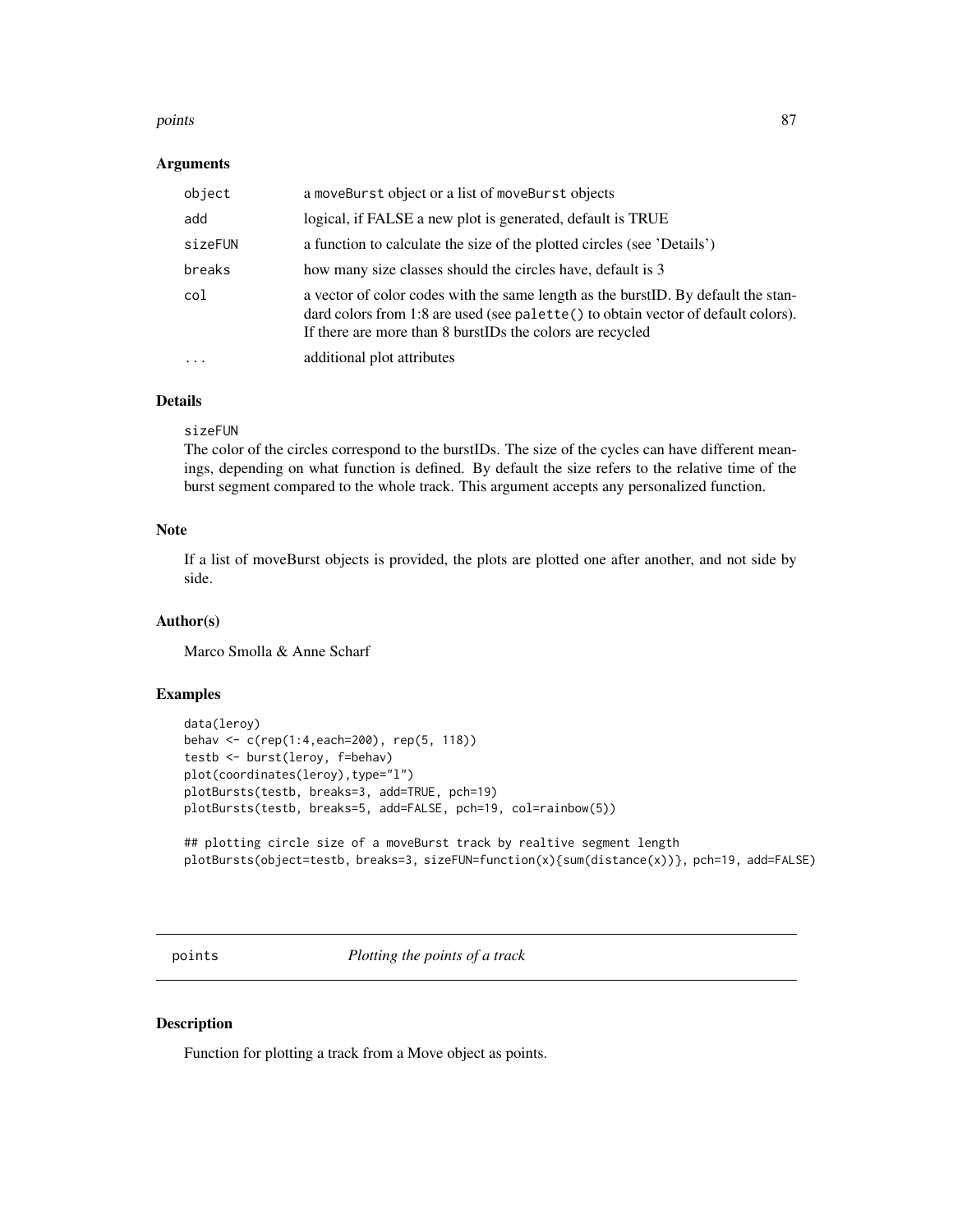88 raster and the set of the set of the set of the set of the set of the set of the set of the set of the set of the set of the set of the set of the set of the set of the set of the set of the set of the set of the set of

# Usage

```
## S4 method for signature '.MoveTrackSingle'
points(x,...)
  ## S4 method for signature '.MoveTrackStack'
points(x,col=NA,...)
  ## S4 method for signature '.MoveTrackSingleBurst'
points(x,...)
```
# Arguments

| x          | a move moveStack moveBurst dBMvariance dBMvarianceStack dBMvarianceBurst<br>or dBGBvariance object.                                                                                                                                                                                                                                   |
|------------|---------------------------------------------------------------------------------------------------------------------------------------------------------------------------------------------------------------------------------------------------------------------------------------------------------------------------------------|
| col        | a vector of colors of the same length as the number of individual for a moveS-<br>tack, or number of burst levels for a moveBurst object. If left empty the default<br>8 colors from R are used, which will be recycled if the object contains more<br>individuals or burst levels (run palette() to obtain vector of default colors) |
| $\ddots$ . | arguments to be passed on, e.g. col for color, or add to add the points to a plot.<br>See ?par for options.                                                                                                                                                                                                                           |

## Author(s)

Marco Smolla & Anne Scharf

# See Also

[plot](#page-84-0), [lines](#page-65-0)

# Examples

```
## add a track from a Move object to a plot
data(leroydbbmm)
data(leroy)
plot(leroydbbmm)
points(spTransform(leroy, center=TRUE), col=3) # add a track from a Move object to a plot
## plot a moveStack object
data(fishers)
plot(fishers, type="l")
```

```
points(fishers, col=3:4, pch=4)
```
raster *Extract raster topology from DBBMM or dynBGB*

## Description

Extracts the RasterLayer topology from a DBBMM, DBBMMStack and dynBGB object.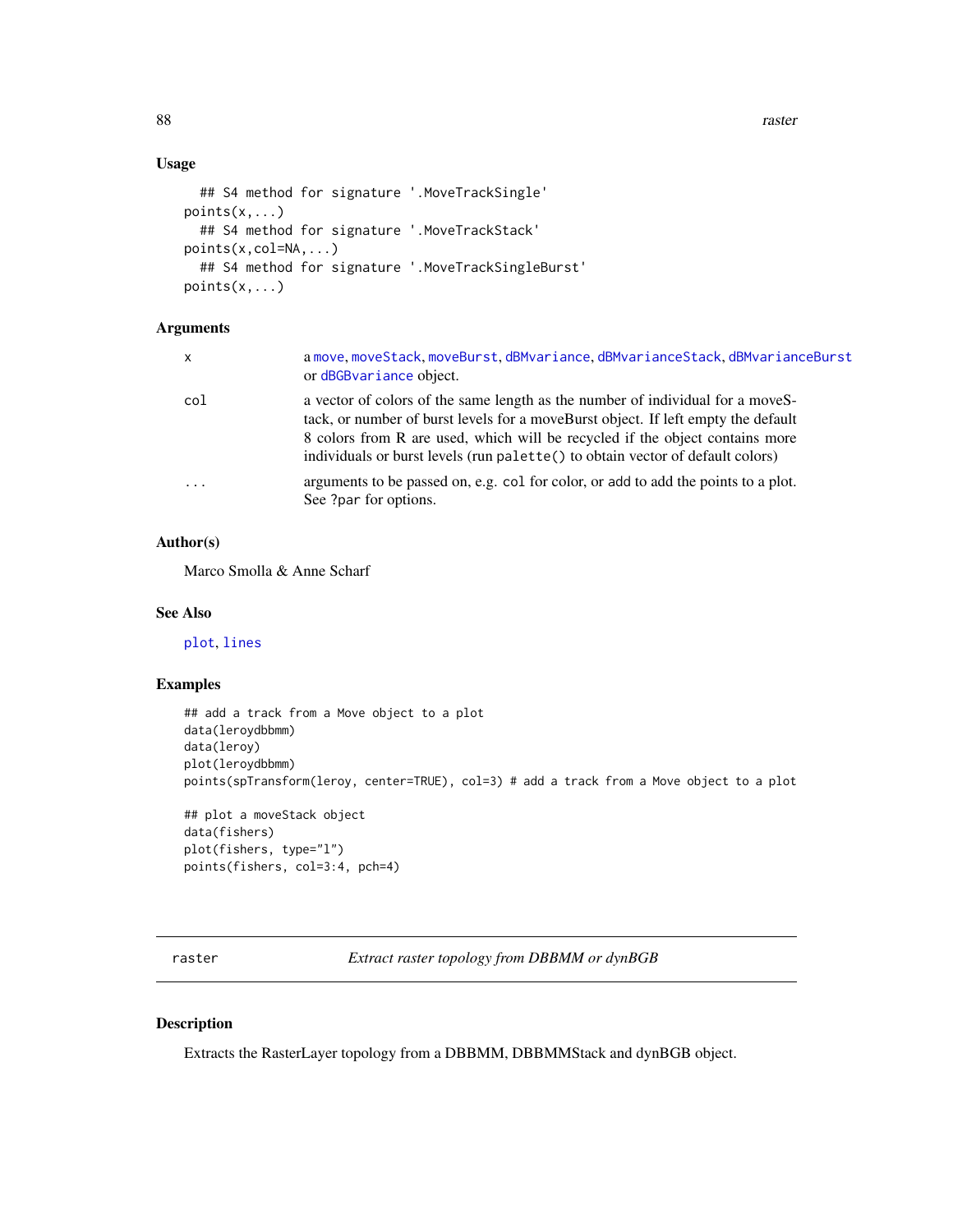# raster2contour 89

# Usage

```
## S4 method for signature 'DBBMM'
raster(x)
  ## S4 method for signature 'DBBMMStack'
raster(x)
```
### **Arguments**

x a DBBMM, DBBMMStack or dynBGB object

# Details

This function extracts the raster topology (i.e. without values) of the input object. DBBMM, DBB-MMStack and dynBGB objects can be directly used in most raster functions but in case a raster with values needs to be extracted as(x,'RasterLayer') can be used.

#### Value

An object from class RasterLayer is returned.

## Author(s)

Marco Smolla & Anne Scharf

#### Examples

```
data(leroydbbmm)
data(dbbmmstack)
raster(leroydbbmm) #returns the raster topology of a DBBMM object
raster(dbbmmstack) # returns the raster topology of a DBBMMStack object
```
raster2contour *Convert raster to contour lines*

# Description

The function converts a raster UD(stack) object to a SpatialLinesDataFrame. This allows to reproject the contours to different projections.

# Usage

```
## S4 method for signature '.UD'
raster2contour(x, ...)
## S4 method for signature '.UDStack'
raster2contour(x, ...)
```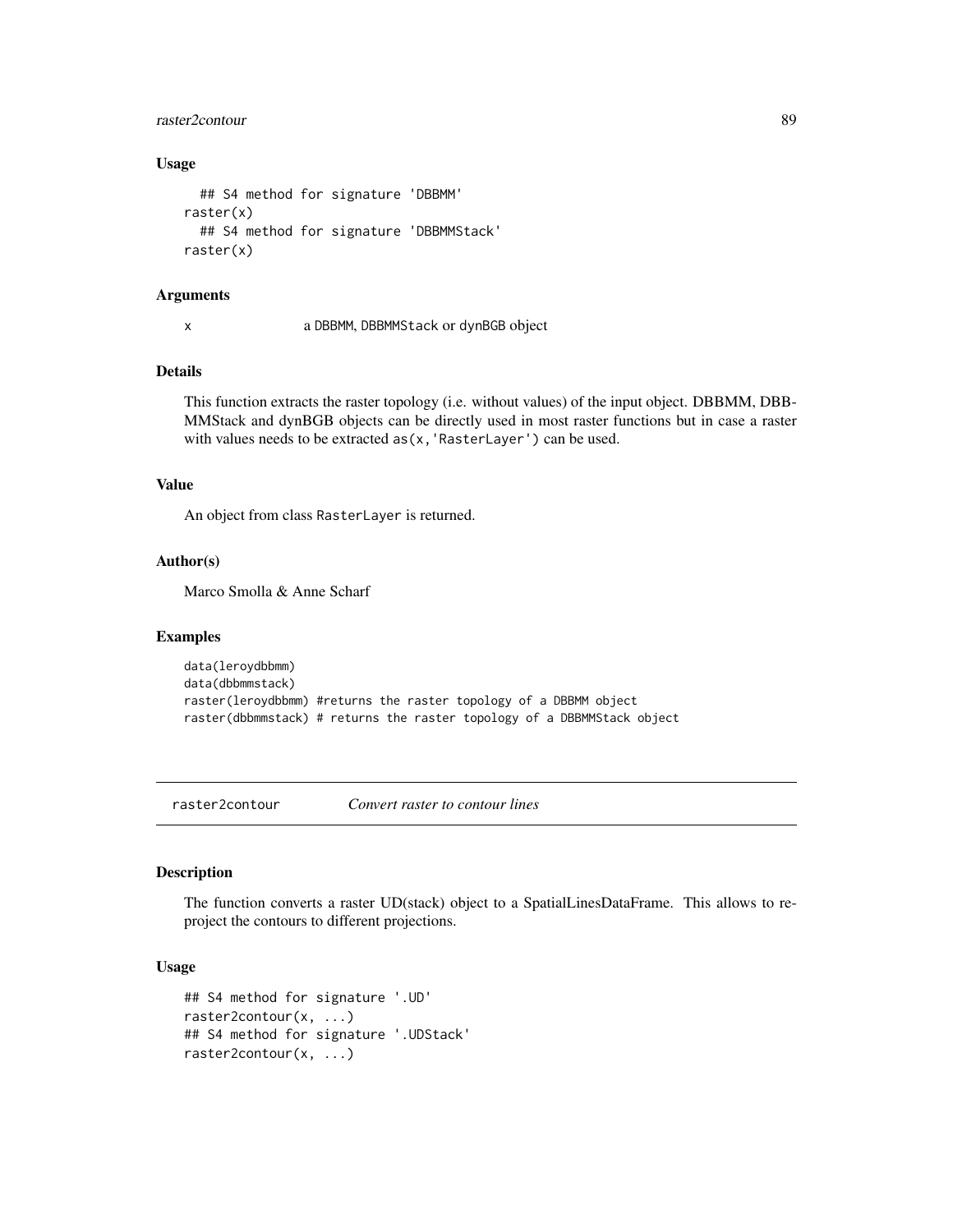90 raster2contour

## **Arguments**

|                         | a DBBMM, DBBMMStack, dynBGB, . UD or . UDStack object                                             |
|-------------------------|---------------------------------------------------------------------------------------------------|
| $\cdot$ $\cdot$ $\cdot$ | additional arguments, like levels and nevels, that can be passed to 'rasterToContour'<br>function |

# Details

The contour function creates a shape of the area in which the animal can be found by a certain probability (i.e. the 90% contour describes the area in which the animal can be found with the 90% probability).

One or several probabilities can be set with levels (numeric or vector of values between 0 and 1). If no value is set all contour lines are returned.

You can also use nlevel to set a number of fixed distance levels.

The raster2contour function creates a [SpatialLinesDataFrame](#page-0-0) from the input raster object. This allows to re-project the contours to different projections.

# Value

'SpatialLinesDataFrame'

# Author(s)

Marco Smolla & Anne Scharf

# See Also

[getVolumeUD](#page-57-0), [contour](#page-16-0), [outerProbability](#page-83-0)

```
data(leroydbbmm)
data(leroydbgb)
data(dbbmmstack)
```

```
## from a DBBMM object
(cont1 <- raster2contour(leroydbbmm))
plot(cont1)
```

```
## from a dynBGB object
(cont2 <- raster2contour(leroydbgb, level=.95))
plot(cont2)
```

```
## from a DBBMMStack object
(cont3 <- raster2contour(dbbmmstack))
plot(cont3)
(cont4 <- raster2contour(dbbmmstack, level=c(.5,.95)))
plot(cont4)
```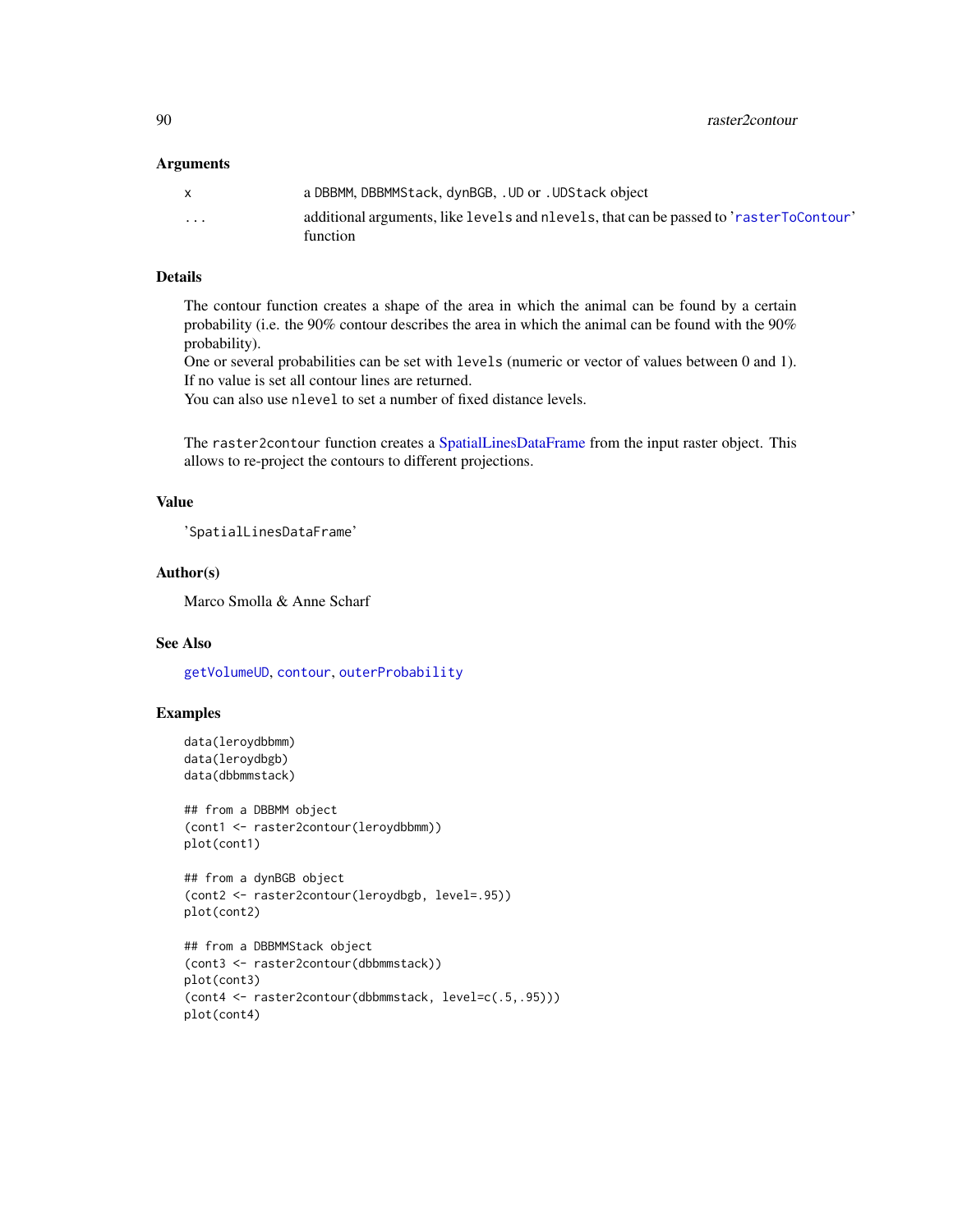<span id="page-90-0"></span>searchMovebankStudies *Search for a study on Movebank*

# Description

This function searches for studies within Movebank by a specified keyword or phrase.

### Usage

```
searchMovebankStudies(x, login)
```
### Arguments

|       | a character string to search within the Movebank study names                |
|-------|-----------------------------------------------------------------------------|
| login | a MovebankLogin object, if empty you'll be asked to enter your username and |
|       | password                                                                    |

# Details

The search function searches explicitly for the entered phrase. If you for example type 'Goose' it will not show you studies including 'goose'. So rather search for 'oose' to find both.

# Value

The function returns a character vector of study names.

#### Note

See the 'browseMovebank' vignette for more information about security and how to use Movebank from within R.

#### Author(s)

Marco Smolla

## Examples

## Not run:

```
# obtain a login
login <- movebankLogin()
# returns all studies that include this exact term: "MPIO"
searchMovebankStudies(x="MPIO", login=login)
```
## End(Not run)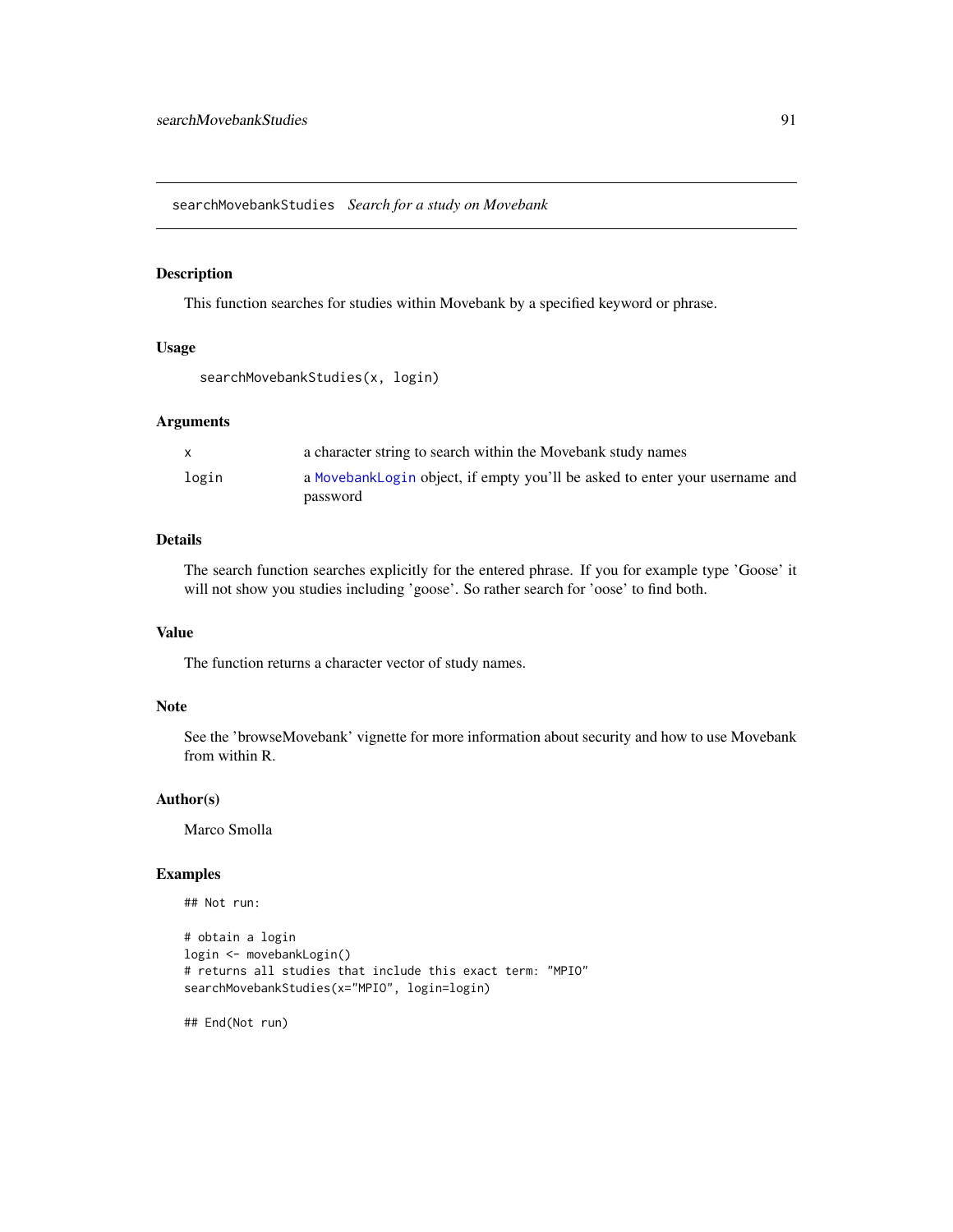<span id="page-91-0"></span>

Calculates the length of each segment of a track

## Usage

```
## S4 method for signature 'SpatialPointsDataFrame'
seglength(x)
```
#### Arguments

x a Move, MoveStack or MoveBurst object

## Details

The seglength function calculates the distances between point 1 and point 2, point 2 and point 3, and so on.

Distances are calculates with the [pointDistance](#page-0-0) function from the package raster.

#### Value

A numeric vector one element shorter than the number of locations is obtained. Note that in moveStacks distances are not split between animals (see 'Examples' on how to add the values to a moveStack).

Length in map units.

If the projection of the coordinates is longitude/latitude all values are returned in meters, otherwise it is the Euclidean distance in the map units of the projection of the move object. Check and set the projection of your Move, MoveStack or MoveBurst object using the proj4string() function.

#### Author(s)

Marco Smolla

```
## Not run:
## Move object in longlat projection
data(leroy)
head(seglength(leroy))
# to add this information to the move object, a "NA" has to be assigened
# e.g. to the last location (it also could be assigend to the first location).
leroy$segLength <- c(seglength(leroy), NA)
```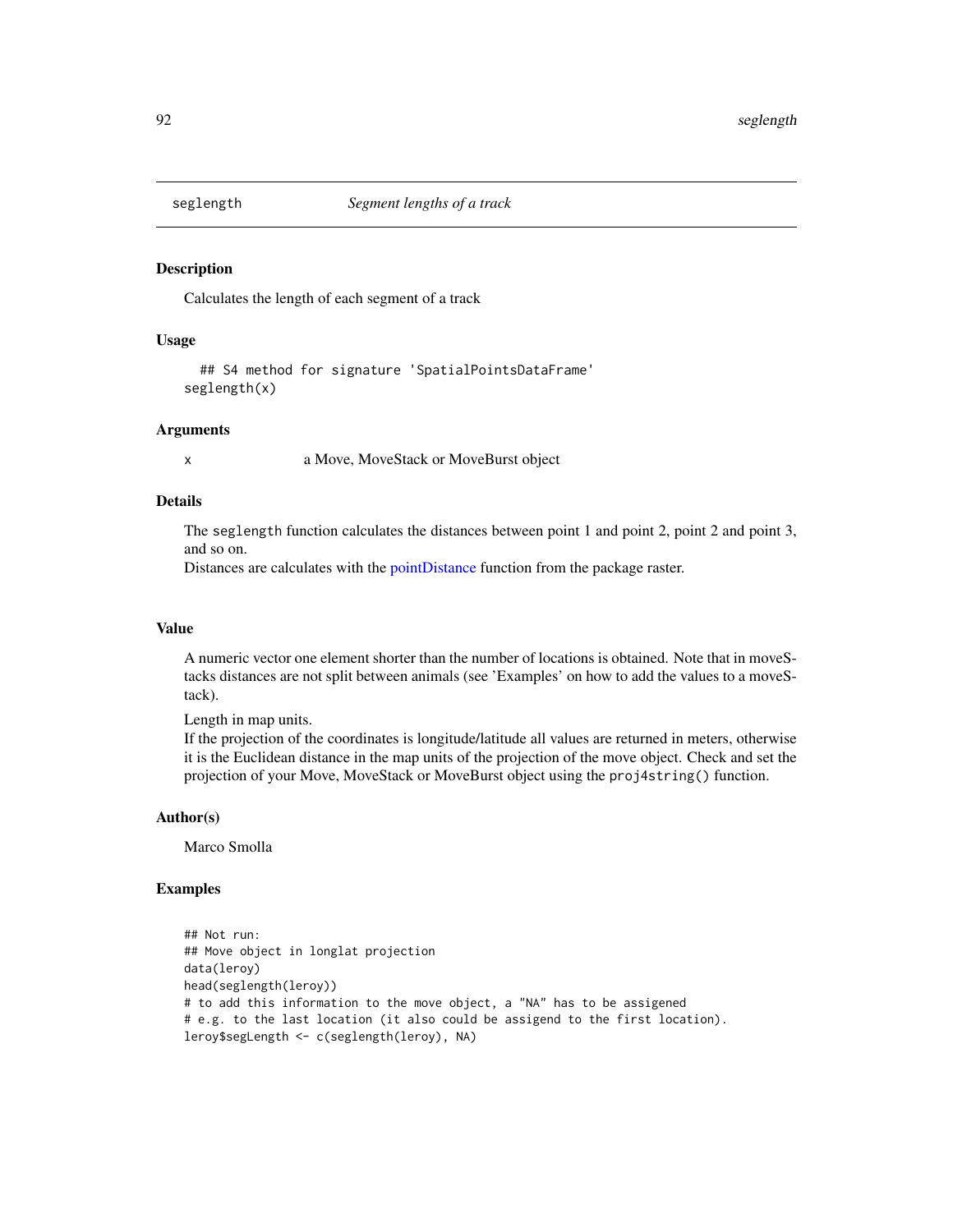#### sensor 93

```
## MoveStack object in longlat projection
data(fishers)
head(seglength(fishers))
# to add this information to the moveStack object, a "NA" has to be assigened
# e.g. to the last location of each individual (it also could be assigend to the first location).
fishers$segLength <- unlist(lapply(lapply(split(fishers),seglength),c, NA))
```
## End(Not run)

<span id="page-92-0"></span>sensor *Extract the sensor of a Move unUsedRecords object*

# Description

Extracts the sensor(s) used to record the locations of a track from a Move or unUsedRecords object.

## Usage

```
## S4 method for signature '.MoveTrack'
sensor(this,...)
## S4 method for signature '.unUsedRecords'
sensor(this,...)
```
## Arguments

| this                    | a move, moveStack, moveBurst, .unUsedRecords or .unUsedRecordsStack |
|-------------------------|---------------------------------------------------------------------|
|                         | object                                                              |
| $\cdot$ $\cdot$ $\cdot$ | Currently not used                                                  |

# Value

'factor' with the sensor(s) name(s). Note that the returned vector for a MoveStack or .unUsedRecordsStack is not split between animals.

### Author(s)

Bart Kranstauber

# Examples

```
data(leroy)
head(sensor(leroy)) ## get the sensor from a Move object
```
head(sensor(unUsedRecords(leroy))) ## get the sensor from the unused records of a Move object

```
data(fishers)
head(sensor(fishers)) ## get the sensor from a MoveStack object
```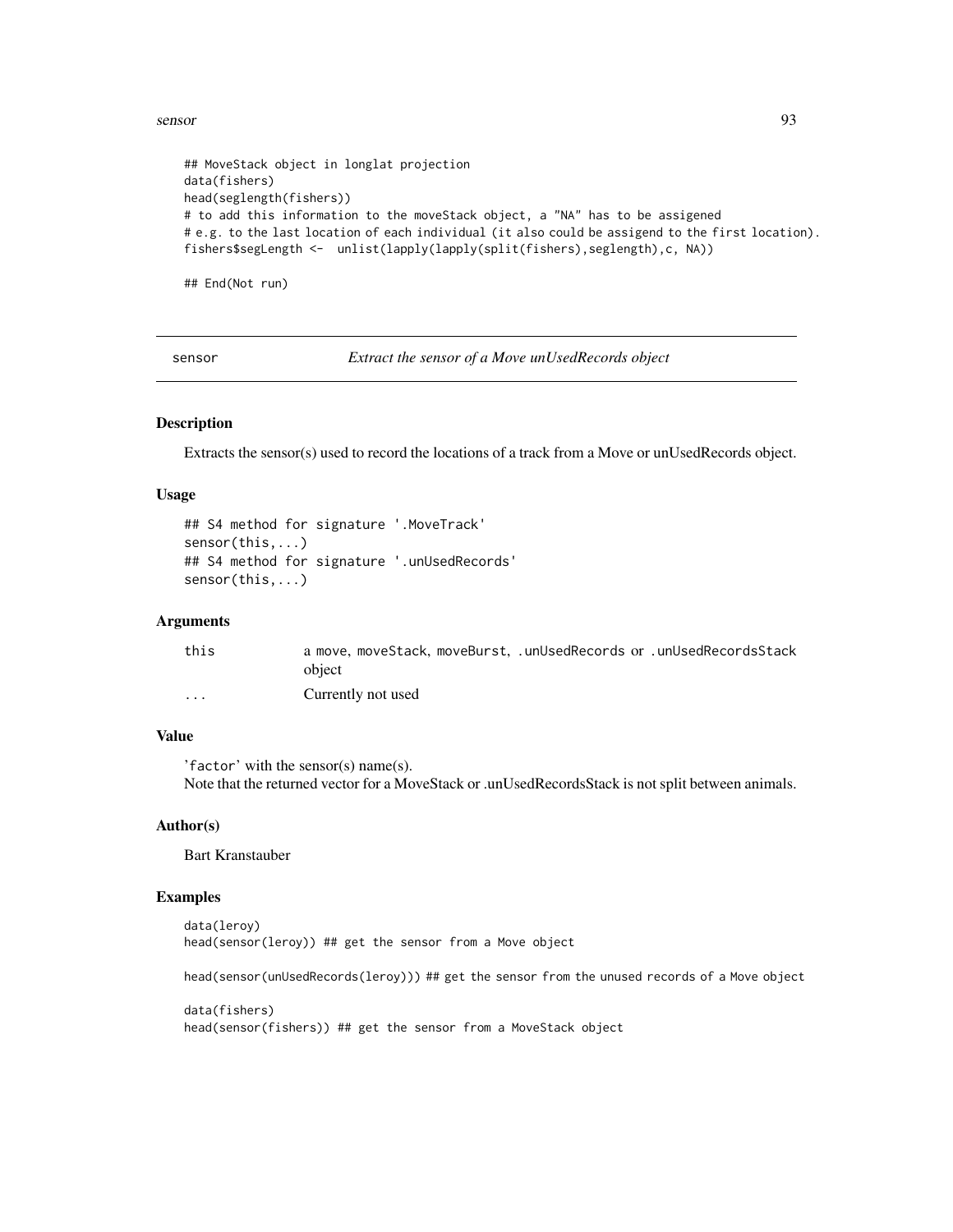<span id="page-93-0"></span>

Displays a summary of the input object.

### Usage

```
## S4 method for signature 'Move'
show(object)
```
# Arguments

object a move, moveStack, moveBurst, DBBMM, DBBMMStack, DBBMMBurstStack, dBMvariance, dBMvarianceBurst, dBMvarianceStack, dynBGB, dBGBvariance, .UD, .UDStack, .UDBurstStack or movebankLogin object

# Details

For Move, dBMvariance and dBGBvariance objects the function displays a summary including: animal ID, species name, study name, number of track points, receiver type, projection method, date of file creation, the first three lines of the spatial data frame, study citation, data license, number of omitted locations due to NAs in the dataset, etc. If the imported data are not from the Movebank database Animal, Species, nPoints, Receiver, and Study are not shown.

For DBBMM, dynBGB or .UD objects a summary of the raster properties is shown.

For the movebankLogin object the username and password is shown.

### Author(s)

Marco Smolla & Anne Scharf

```
data(leroy)
show(leroy) # show a move object
data(leroydbbmm)
show(leroydbbmm) # show DBBMM object
```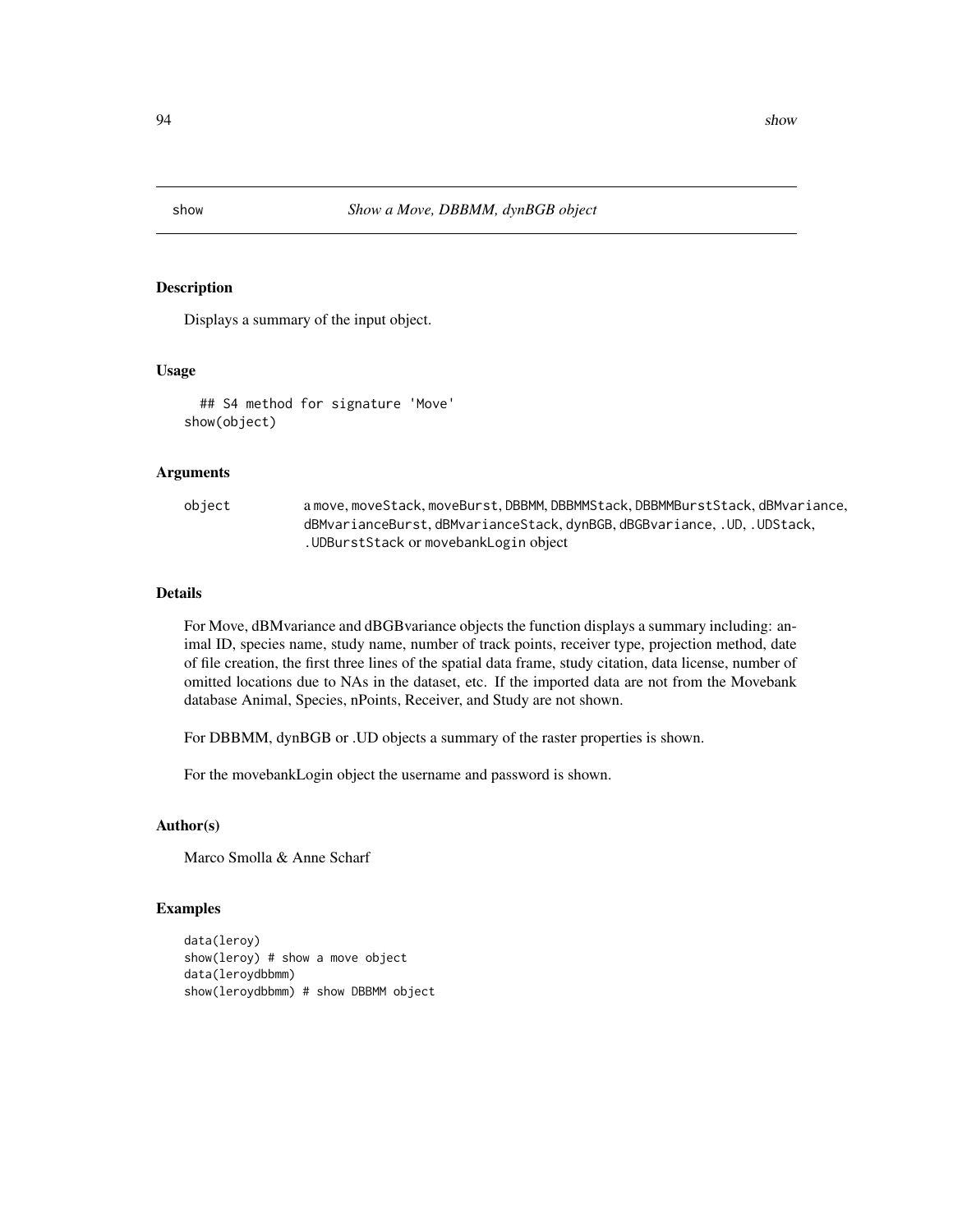<span id="page-94-0"></span>

This function returns the speed between consecutive locations of Move or MoveStack object.

# Usage

```
## S4 method for signature '.MoveTrackSingle'
speed(x)
  ## S4 method for signature '.MoveTrackStack'
speed(x)
```
## Arguments

x a [move](#page-70-0), [moveStack](#page-78-0) or [moveBurst](#page-75-0) object

#### Value

Speed in map units/second.

If the projection of the coordinates is long/lat all values are returned in m/s, otherwise in the map units/second of the projection of the move object. Check and set the projection of your Move, MoveStack or MoveBurst object using the proj4string() function.

If a move or moveBurst object is provided, a numeric vector one element shorter than the number of locations is obtained.

If a moveStack object is provided, a list with one element per individual containing a numeric vector one element shorter than the number of locations is obtained.

# Author(s)

Marco Smolla & Anne Scharf

```
# speeds from a Move object
data(leroy)
head(speed(leroy))
# to add this information to the move object, a "NA" has to be assigened
# e.g. to the last location (it also could be assigend to the first location).
leroy$speed <- c(speed(leroy), NA)
## speeds from a MoveStack object
data(fishers)
str(speed(fishers))
# to add this information to the moveStack object, a "NA" has to be assigened
# e.g. to the last location of each individual (the speed belongs to the following segment).
fishers$speed <- unlist(lapply(speed(fishers),c, NA ))
```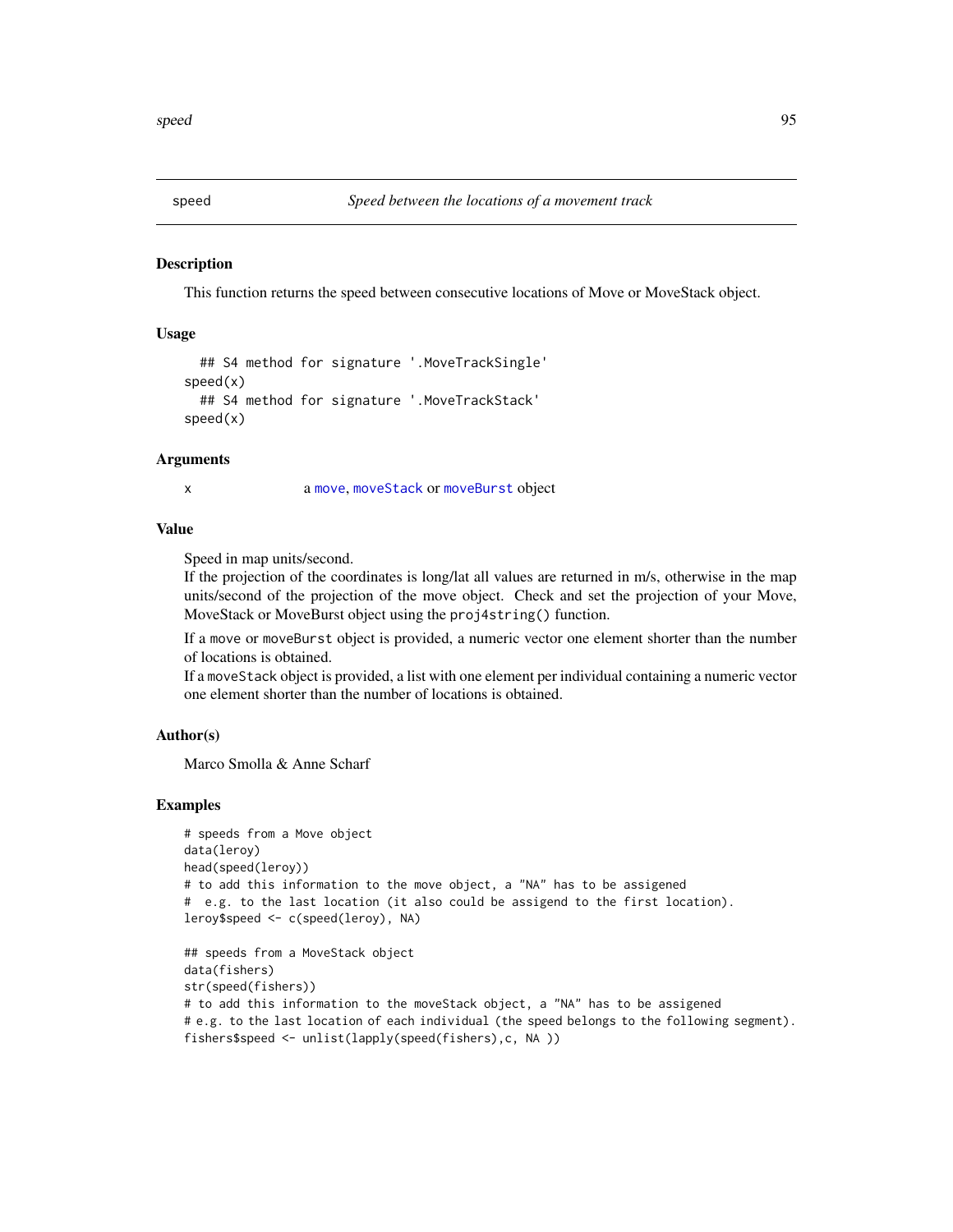<span id="page-95-0"></span>

Splitting a MoveStack or MoveBurst into a list of Move objects. Splitting a DBBMMStack into a list of DBBMM objects.

## Usage

## S4 method for signature 'MoveStack,missing' split(x, f, drop=FALSE, ...)

## Arguments

| x    | a moveStack, moveBurst or DBBMMStack object |
|------|---------------------------------------------|
| f    | not needed                                  |
| drop | not needed                                  |
|      | Currently not implemented                   |

# Details

A MoveStack is split into a list of [Move](#page-70-0) objects by the trackId slot of the given MoveStack, obtaining one move object per unique trackId (usually corresponding to animal names). For staking this list of move objects use [moveStack](#page-77-0).

A MoveBurst object is split into a list of [Move](#page-70-0) objects by the burstId slot of the given MoveBurst. One move object per burst (e.g. segment with given behavior) is obtained. Every location where the burst is switched will be recycled.

A DBBMMStack is split into a list of [DBBMM](#page-19-0) objects by the trackId slot of the given DBBMMStack.

# Value

'list'

# **Note**

After splitting any object, the coordinates in the @coords slot in the resulting objects are named "coords.x1" and "coords.x2" (due to the usage of functions of other packages within this function).

#### Author(s)

Marco Smolla & Anne Scharf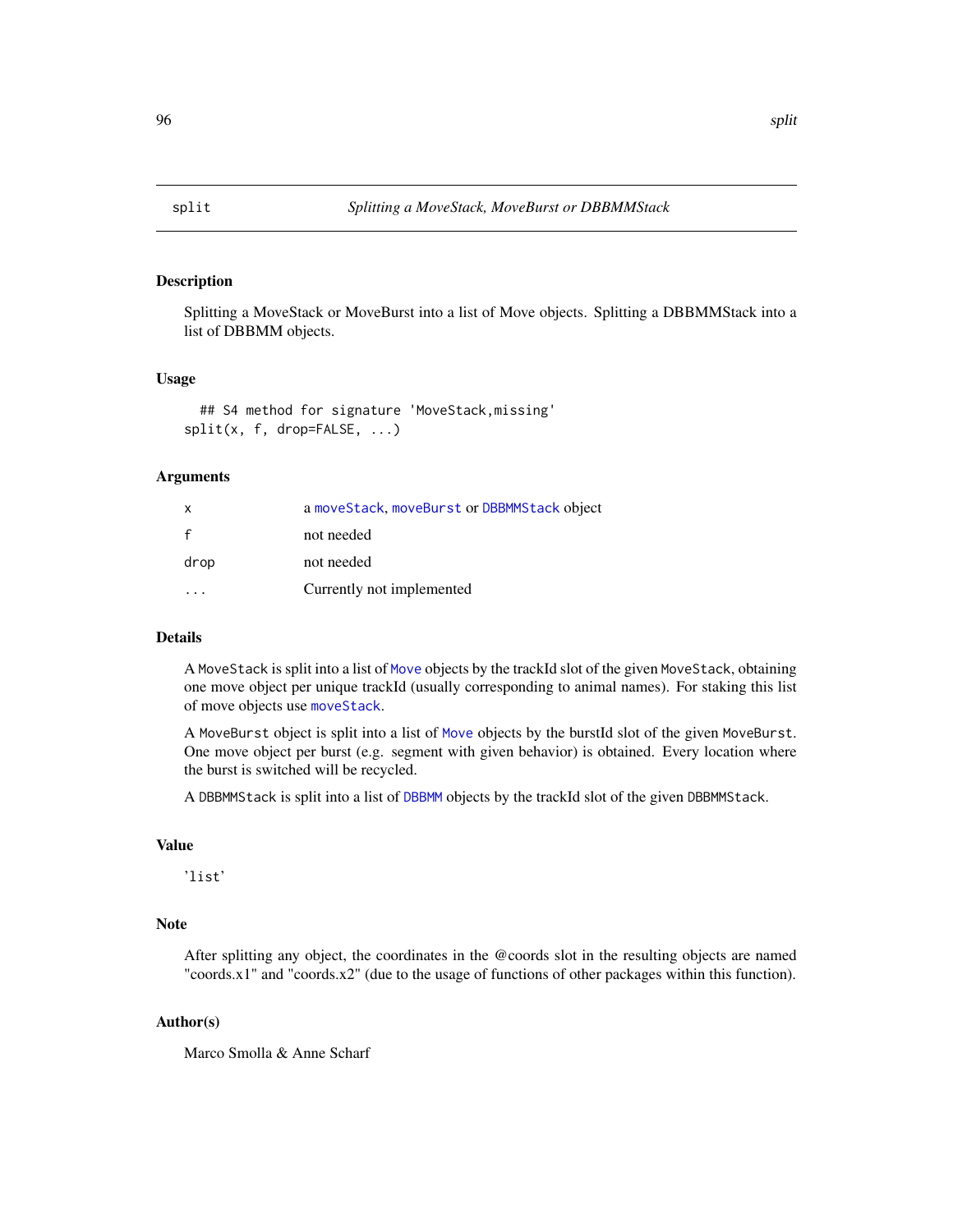# spTransform 97

## Examples

```
## splitting a MoveStack
data(fishers)
split(fishers)
## splitting a DBBMMStack
data(dbbmmstack)
split(dbbmmstack)
## splitting a MoveBurst
data(leroy)
behav <- c(rep(c("a","b","c","a"),each=200), rep("b", 118))
leroyBurst <- burst(x=leroy, f=behav)
split(leroyBurst)
```
<span id="page-96-0"></span>

spTransform *Transform projection of movement track*

# Description

The spTransform function transforms the coordinates stored in the Move object from the default long/lat coordinates to the default aeqd (Azimuthal Equi-distance) projection or a user defined projection.

### Usage

```
## S4 method for signature 'Move,character'
spTransform(x,CRSobj,center=FALSE)
  ## S4 method for signature 'Move,missing'
spTransform(x,center=FALSE,...)
```
# Arguments

| X      | a move, moveStack or moveBurst object to be transformed                                                              |
|--------|----------------------------------------------------------------------------------------------------------------------|
| CRSobj | object of class CRS, or of class character in which case it is converted to CRS.<br>Can be left empty if center=TRUE |
| center | logical, if TRUE the center of the coordinate system is the center of the track;<br>FALSE is default                 |
| .      | for additional arguments                                                                                             |

# Details

The spTransform function transforms the coordinates of a Move object by default from "+proj=longlat" to "+proj=aeqd". In this format the coordinates can be used by the [brownian.bridge.dyn](#page-9-0) function.

If center is TRUE the center of the coordinate system is set to the center of the track.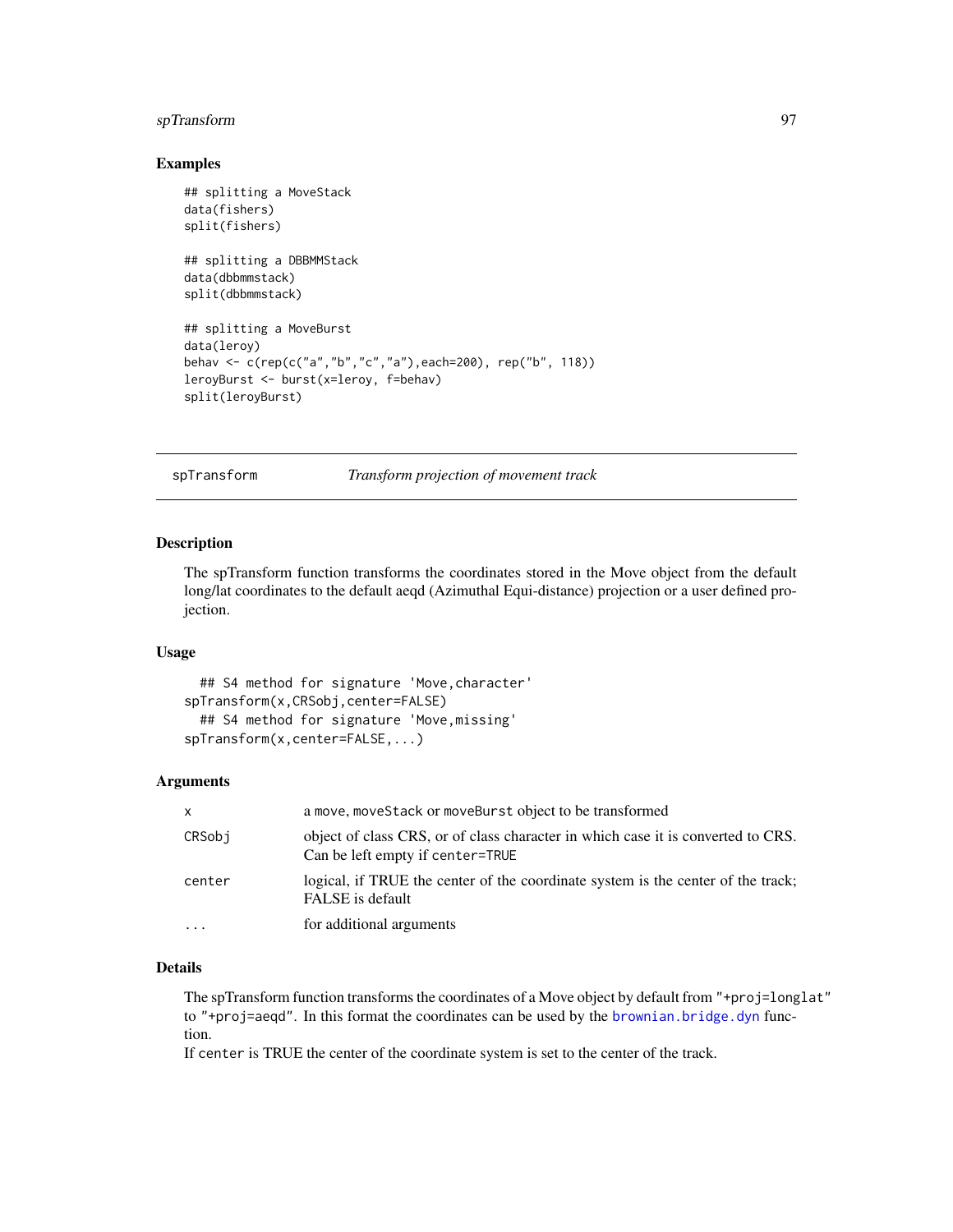same as input object with coordinates transformed to the new coordinate reference system.

## Author(s)

Marco Smolla & Anne Scharf

# Examples

```
## create a Move object
data(leroy)
## transform the Move object by default into "+aeqd" projection method
## and center the coordinate system
spTransform(leroy, center=TRUE)
## transform the Move object into another projection method, like mollweide
spTransform(leroy, CRSobj="+proj=moll +ellps=WGS84")
##check projection method
proj4string(leroy)
```
subset-method *Subset movement tracks*

### Description

Extraction of a subset of locations or individuals from a movement track.

# Usage

```
## S4 method for signature 'MoveStack,ANY,ANY'
x[i]
  ## S4 method for signature 'MoveStack, character, missing'
x[[i]]
```
## **Arguments**

| X | a move, moveStack, moveBurst, DBBMM, DBBMMStack, DBBMMBurstStack, dynBGB,<br>dBMvariance, dBMvarianceBurst, dBMvarianceStack or dBGBvariance ob-<br>iect |
|---|----------------------------------------------------------------------------------------------------------------------------------------------------------|
| i | numeric, character or logical vector for individuals in a stack or a set of locations                                                                    |

# Details

The single square bracket method is used to select coordinates from a Move\* object. The double square bracket method is used for sub setting a moveStack to a single move object according to the individual name or return a stack of multiple individuals.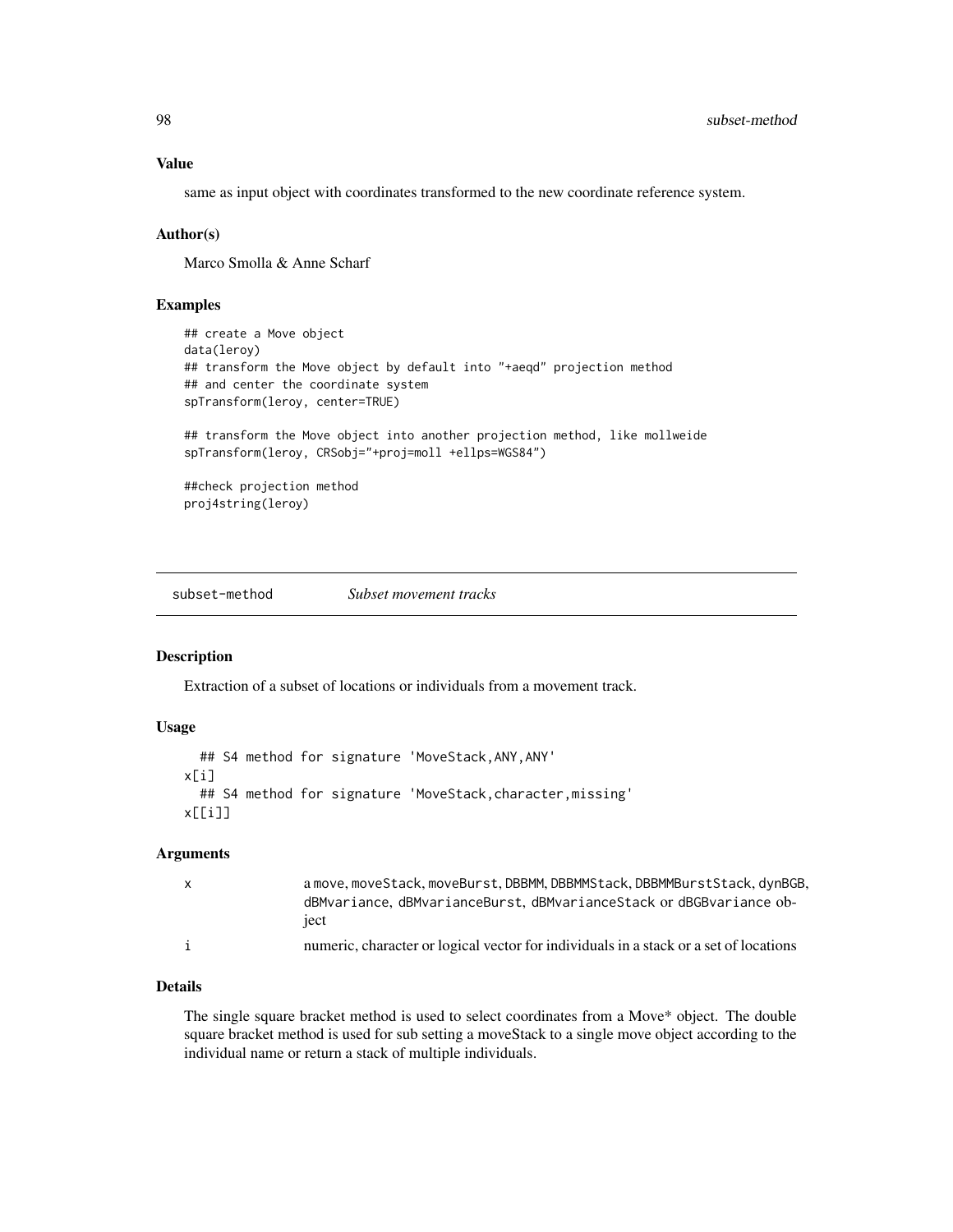#### summary 2008 and 2008 and 2008 and 2008 and 2008 and 2008 and 2008 and 2008 and 2008 and 2008 and 2008 and 200

#### Value

same object class as the input containing the selected locations or individuals

## Author(s)

Bart Kranstauber & Anne Scharf

### Examples

```
## subseting a Move, MoveBurst, DBBMM, dBMvariance, dBMvarianceBurst,
## dBMvarianceStack or dBGBvariance object by locations
data(leroy)
leroy[1:20,] # subset to selected range of coordinates of a move objects
leroy[c(1,10,20),] # subset to selected coordinates of a move objects
leroy[c(TRUE,FALSE),] # subset to every second location
leroy[c(TRUE,FALSE,FALSE),] # subset to every third location
## subseting a moveStack, DBBMMStack or DBBMMBurstStack object,
## by locations
data(fishers)
# subset to selected range of coordinates of a moveStack objects. If the first individual contains
# more than, in this case 300, locations, only locations of the fist individual will be returned
fishers[1:300,]
fishers[1] # returns first location of first individual
## or individuals
fishers[['Ricky.T']] # returns move object of named individual
fishers[[c('Leroy','Ricky.T')]] # returns subseted moveStack only with the named individual
fishers[[2]] # returns move object of 2nd individual
```
fishers[[c(1,2)]]# returns subseted moveStack only with the selected individual

fishers[[c(TRUE,FALSE)]] # returnes move or moveStack object with those individuals that are 'TRUE'

<span id="page-98-0"></span>summary *Summary of Move, DBBMM, dynBGB objects*

## **Description**

Summarizes the information contained in the input object

# Usage

```
## S4 method for signature '.UD'
summary(object)
  ## S4 method for signature '.UDStack'
summary(object)
```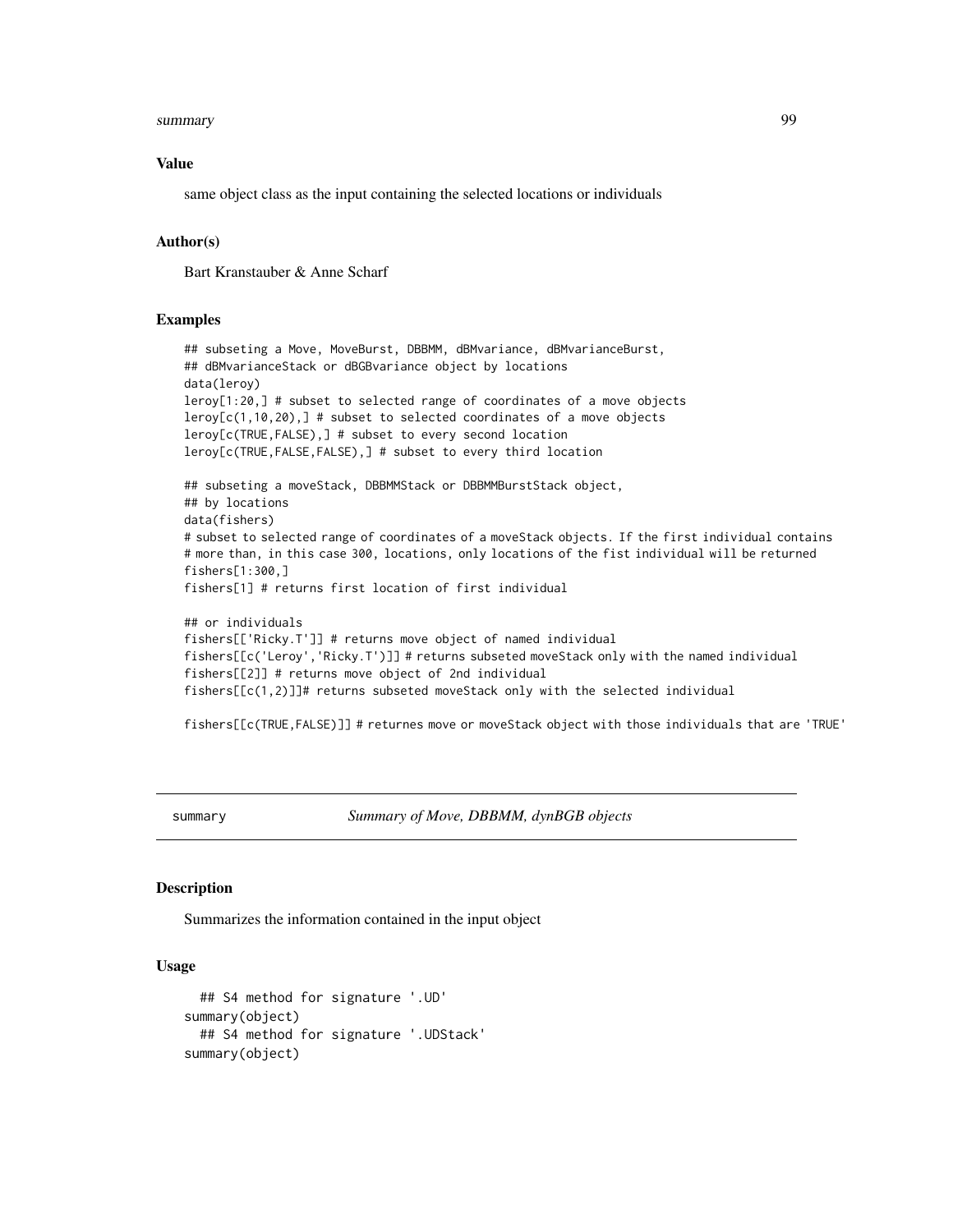#### **Arguments**

object move, moveStack, moveBurst, DBBMM, DBBMMStack, DBBMMBurstStack, dynBGB, dBMvariance, dBMvarianceBurst, dBMvarianceStack,dBGBvariance, .UD, .UDStack or .UDBurstStack object

# Details

Returns the projection, extent, and maximum and minimum values of the raster stored within the DBBMM, DBBMMStack, dynBGB, .UD, .UDStack or .UDBurstStack object. For the remaining objects it returns a summary of the data contained in the '@data' slot.

#### Author(s)

Marco Smolla & Anne Scharf

## Examples

```
data(leroy)
summary(leroy) # summary of a move object
data(leroydbbmm)
summary(leroydbbmm) # summary of a DBBMM object
```
thinTrackTime *Thinning trajectories to a specific time interval or distance.*

# **Description**

These functions thin trajectories, by selecting segments from the original track with a fixed time interval or distance. Finding all segments of a specific time interval might for example be useful for fitting step selection functions.

# Usage

```
thinTrackTime(x, interval = NA, tolerance = NA,criterion = c("closest", "first", "all"), ...)thinDistanceAlongTrack(x, interval = NA, tolerance = NA,
  criterion = c("closest", "first", "all"), ...)
```
# Arguments

| <b>X</b> | a move object                                                                                                                                                               |
|----------|-----------------------------------------------------------------------------------------------------------------------------------------------------------------------------|
| interval | in thinTrackTime a object of class difftime specifying a time interval. See<br>'Examples'.<br>in thin Distance Along Track a numeric value specifying a distance. The units |
|          | will correspond to the map units. If the coordinates are in long/lat, than the value<br>should be provided in meters.                                                       |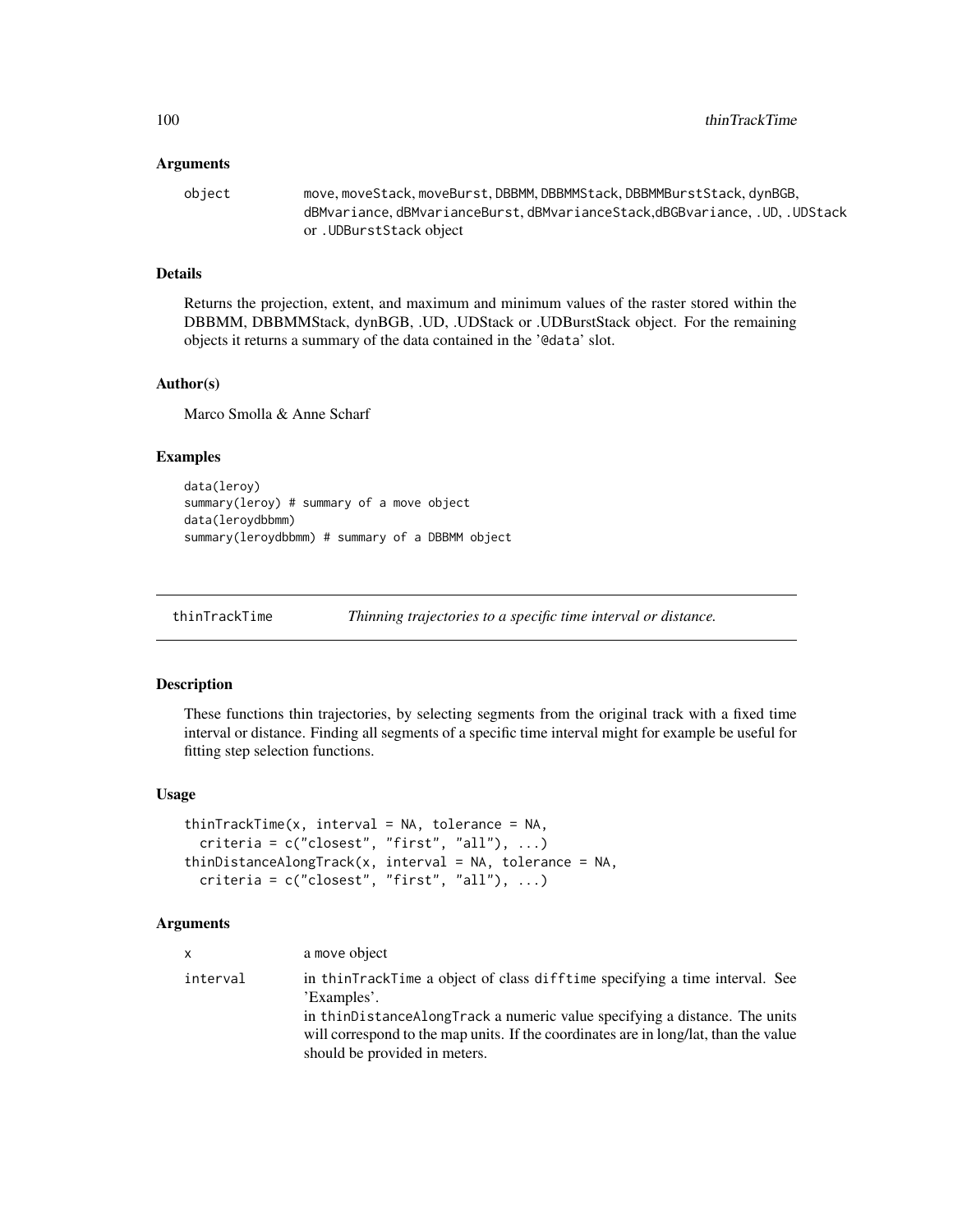# thinTrackTime 101

| tolerance | in thinTrackTime a object of class difftime specifying the tolerance of the<br>specified interval. See 'Examples'.<br>in thin Distance Along Track a numeric value specifying the tolerance of the<br>specified interval |
|-----------|--------------------------------------------------------------------------------------------------------------------------------------------------------------------------------------------------------------------------|
| criteria  | the criteria ("closest", "first" or "all") to be used when multiple solutions are<br>available. Default is "closest".                                                                                                    |
|           | Currently not implemented.                                                                                                                                                                                               |

#### Details

The functions search for consecutive segments with a cumulative sum of the time lag (or distance) corresponding to interval and tolerance values. From each selected chunk of the track, only the first and last location are kept in the new object, this new segment is labeled with "selected". The segments labeled as "notSelected" are those parts of the track that did not fulfill the indicated interval. A "notSelected" burst can correspond to multiple consecutive segments that have a larger timelag than the one specified, or a single large time gap that is present in the original data.

Note that in the case of thinDistanceAlongTrack, the distances between the locations in the new object do not represent the distance that the animal actually traveled, as the intermediate location are removed.

## Value

A [MoveBurst](#page-75-0) object, with segments labeled either 'selected' or 'notSelected', only the selected segments match the criteria set in the function call.

A list of [MoveBurst](#page-75-0) objects will all possible solutions if the criteria is set to "all".

## Note

This function finds the maximal number of segments that meet the criteria but does not ensure that the average matches the set interval.

### Author(s)

Bart Kranstauber & Anne Scharf

## See Also

[interpolateTime](#page-61-0)

#### Examples

```
data("leroy")
leroysub <- leroy[1:200]
### selecting those segments that have a time interval of 15mins pulsminus 5mins
thintime <- thinTrackTime(leroysub, interval = as.difftime(15, units='mins'),
                          tolerance = as.difftime(5, units='mins'))
summary(timeLag(thintime,"mins")[thintime@burstId=="selected"])
```
### selecting those segments that have a distance of 100m pulsminus 10m thindist <- thinDistanceAlongTrack(leroysub, interval = 100, tolerance = 10)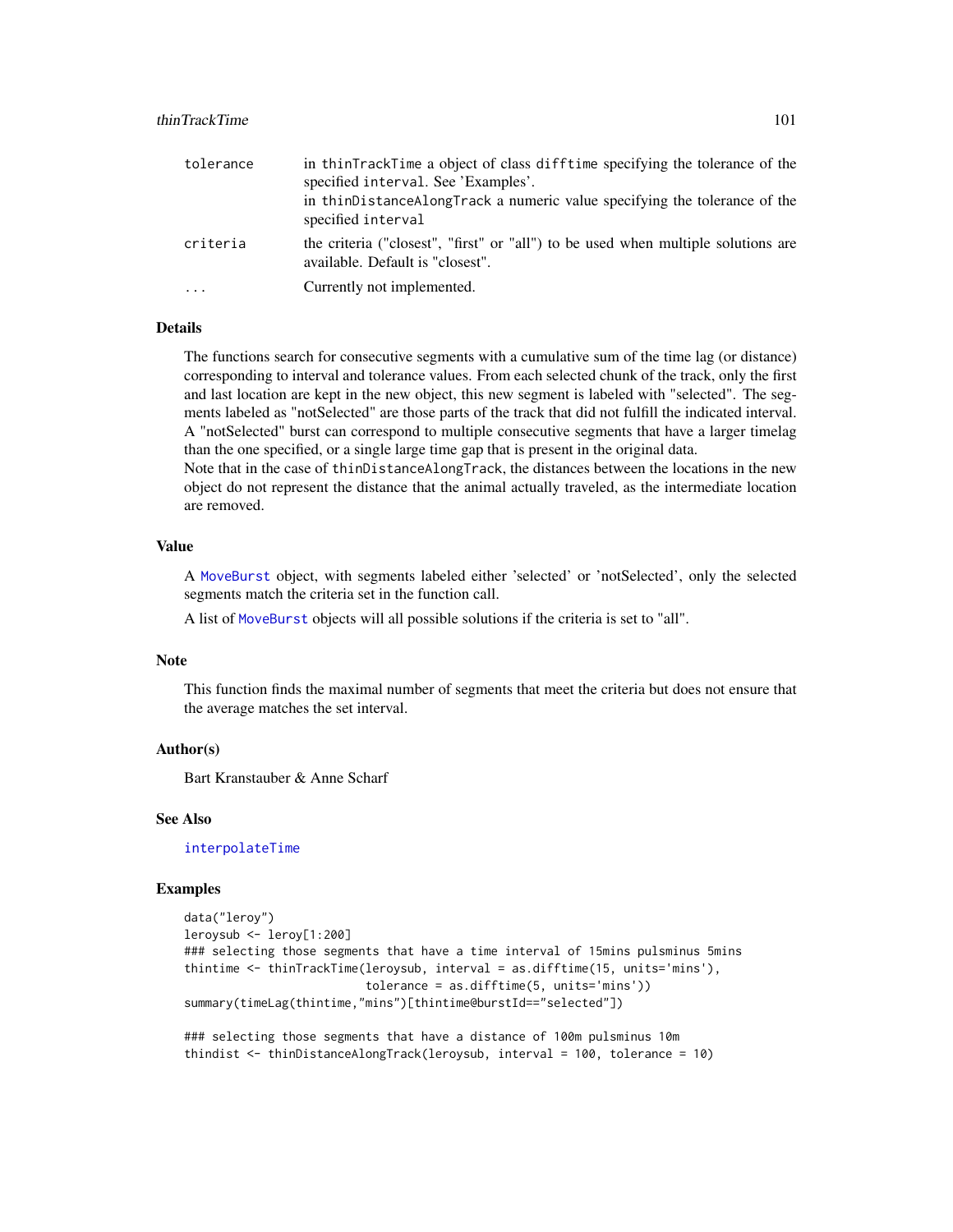102 timeLag

summary(distance(thindist)[thindist@burstId=="selected"])

<span id="page-101-0"></span>timeLag *Time lags between the locations of a movement track*

## Description

Calculates the time lags between consecutive locations of a track.

## Usage

```
## S4 method for signature '.MoveTrackSingle'
timeLag(x,...)
  ## S4 method for signature '.MoveTrackStack'
timeLag(x,units, ...)
```
## Arguments

| x.        | a move, moveStack or moveBurst object                                                                                                                                                                            |
|-----------|------------------------------------------------------------------------------------------------------------------------------------------------------------------------------------------------------------------|
| units     | The units used for the conversion (e.g. "secs", "mins", "hours", "days" or "weeks").<br>They should be specified for a move Stack to ensure the same units between in-<br>dividuals. Optional (but recommended). |
| $\ddotsc$ | Currently not implemented.                                                                                                                                                                                       |

# Details

Optionally the argument units can be passed on to ensure the time lag is in a certain unit, this is especially useful in case of a moveStack. For more information on the units argument see the help of difftime.

# Value

Time lags in the specified units.

If a move or moveBurst object is provided, a numeric vector one element shorter than the number of locations is obtained.

If a moveStack object is provided, a list with one element per individual containing a numeric vector one element shorter than the number of locations is obtained.

# Author(s)

Bart Kranstauber & Anne Scharf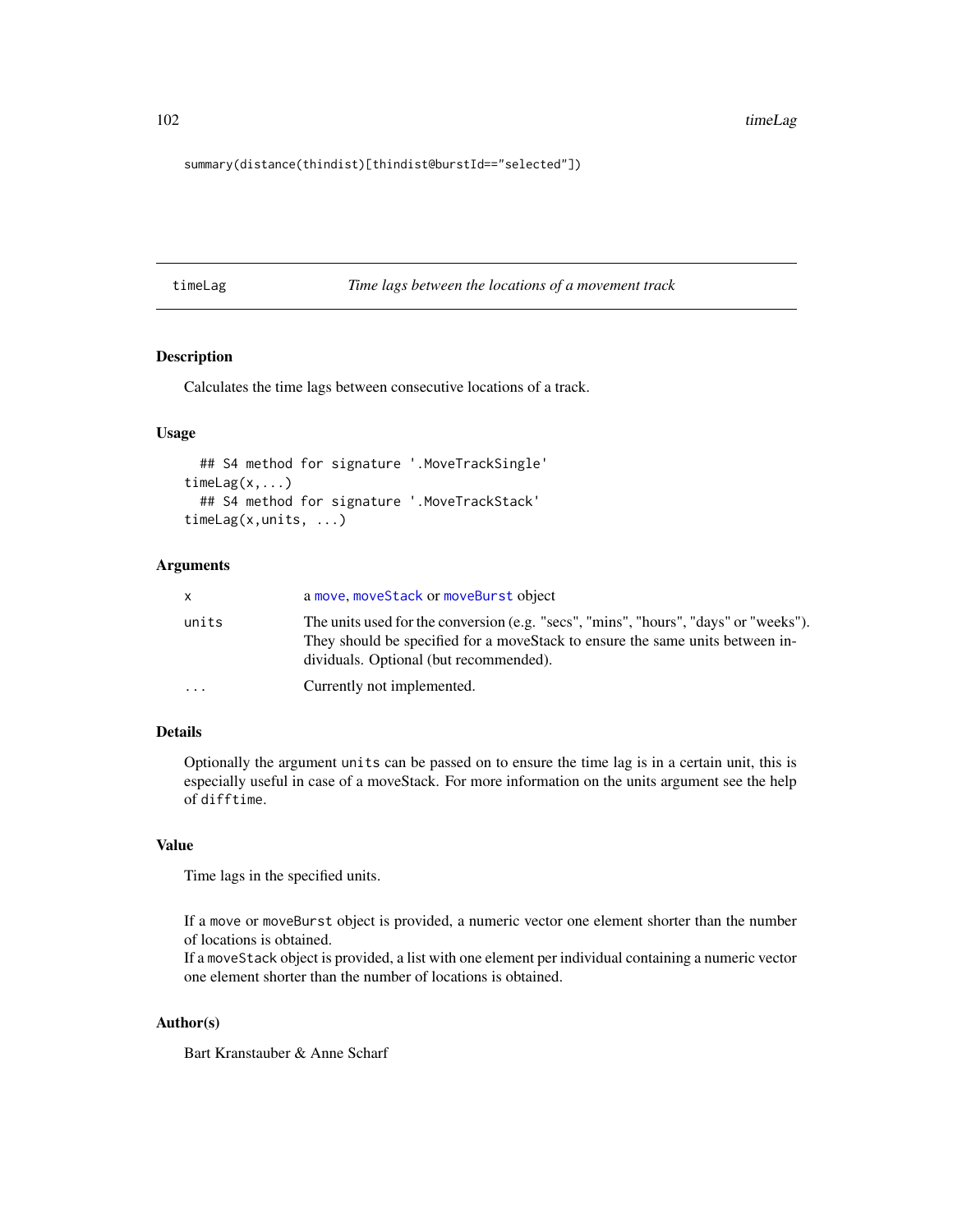# timestamps 103

### Examples

```
## time lags from a Move object
data(leroy)
head(timeLag(leroy, units="hours"))
# to add this information to the move object, a "NA" has to be assigened
# e.g. to the first location (it also could be assigend to the first location).
leroy$timeLag <- c(timeLag(leroy, units="hours"), NA)
## time lags from a MoveStack object
data(fishers)
str(timeLag(fishers, units="mins"))
# to add this information to the moveStack object, a "NA" has to be assigened
# e.g. to the duration is assigned to the first location of each segment
fishers$timeLag <- unlist(lapply(timeLag(fishers, units="mins"), c, NA))
```
<span id="page-102-0"></span>timestamps *Extract or set the timestamps of a Move or MoveStack object*

#### Description

The timestamps method returns or sets the timestamps of a track from a Move or MoveStack object.

### Usage

```
## S4 method for signature '.MoveTrackSingle'
timestamps(this)
  ## S4 method for signature '.MoveTrack'
timestamps(this)
  ## S4 replacement method for signature '.MoveTrack'
timestamps(this) <- value
```
### Arguments

| this  | move.moveStack.moveBurstunUsedRecords or .unUsedRecordsStack ob- |
|-------|------------------------------------------------------------------|
|       | iect                                                             |
| value | timestamps from class POSIXct                                    |

#### Value

vector of class POSIXct. Note that for moveStacks a single string is returned without splitting by individual (see 'Examples').

## Author(s)

Marco Smolla & Anne Scharf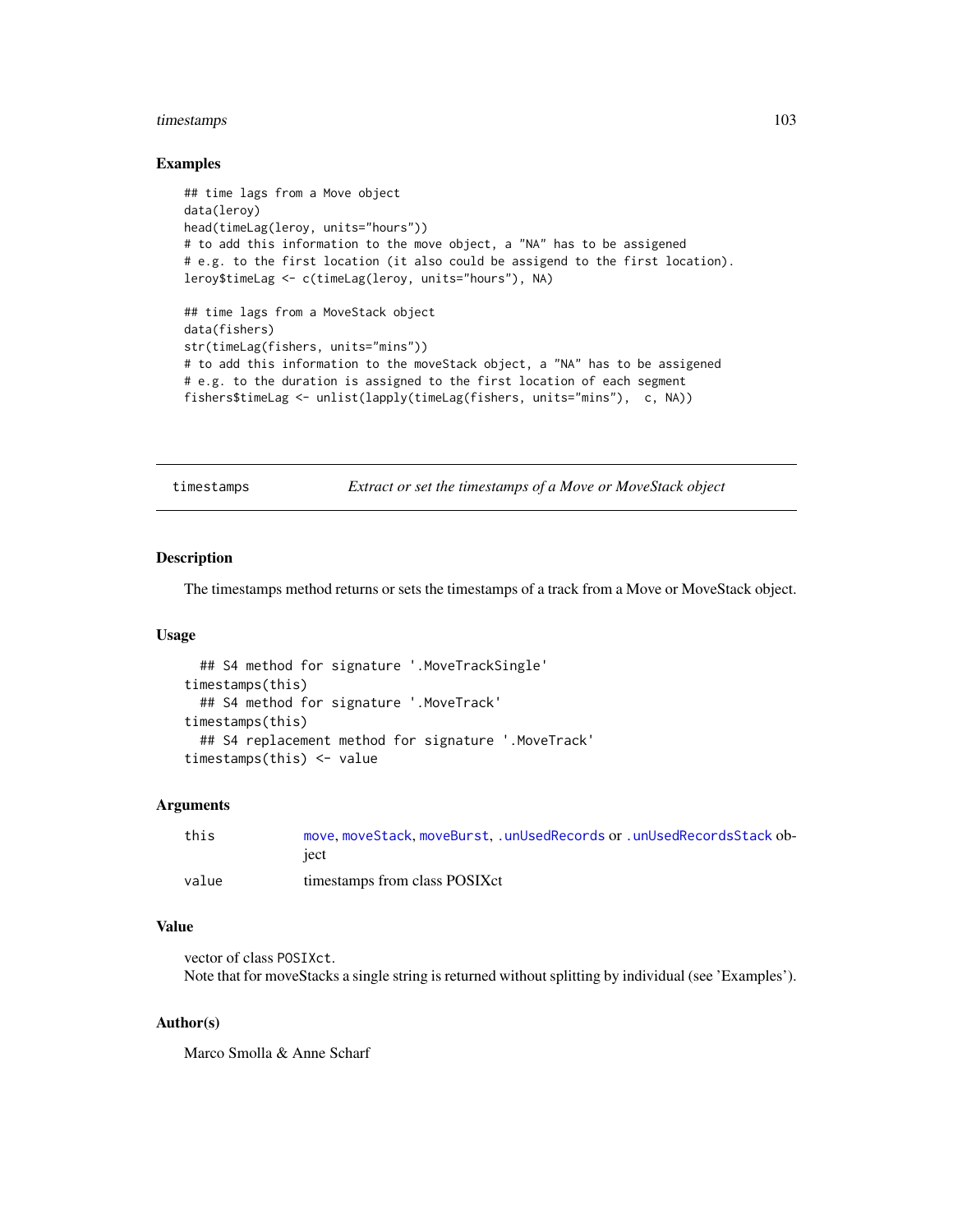104 trackId

# Examples

```
data(leroy)
data(fishers)
## get the timestamps from a Move object
head(timestamps(leroy))
## get the timestamps from a MoveStack object
head(timestamps(fishers))
## get the timestamps from a unUsedRecords object
head(timestamps(unUsedRecords(leroy)))
## get timestamps separatly for each individual from a MoveStack
str(lapply(split(fishers), timestamps))
## change the timestamps and set it for a Move object
timestamps(leroy) <- timestamps(leroy)+60
## change the timestamps and set it for a MoveStack object
timestamps(fishers) <- timestamps(fishers)+60.1
```
trackId *Returns trackId*

# Description

Obtain the Id of the individual per location of a MoveStack or unUsedRecordsStack

## Usage

```
## S4 method for signature 'MoveStack'
trackId(x)
```
# Arguments

x a moveStack or .unUsedRecordsStack object

# Value

Returns a factor indicating for each location to which individual it belongs.

# Author(s)

Bart Kranstauber

```
data(fishers)
head(trackId(fishers))
head(trackId(unUsedRecords(fishers)))
```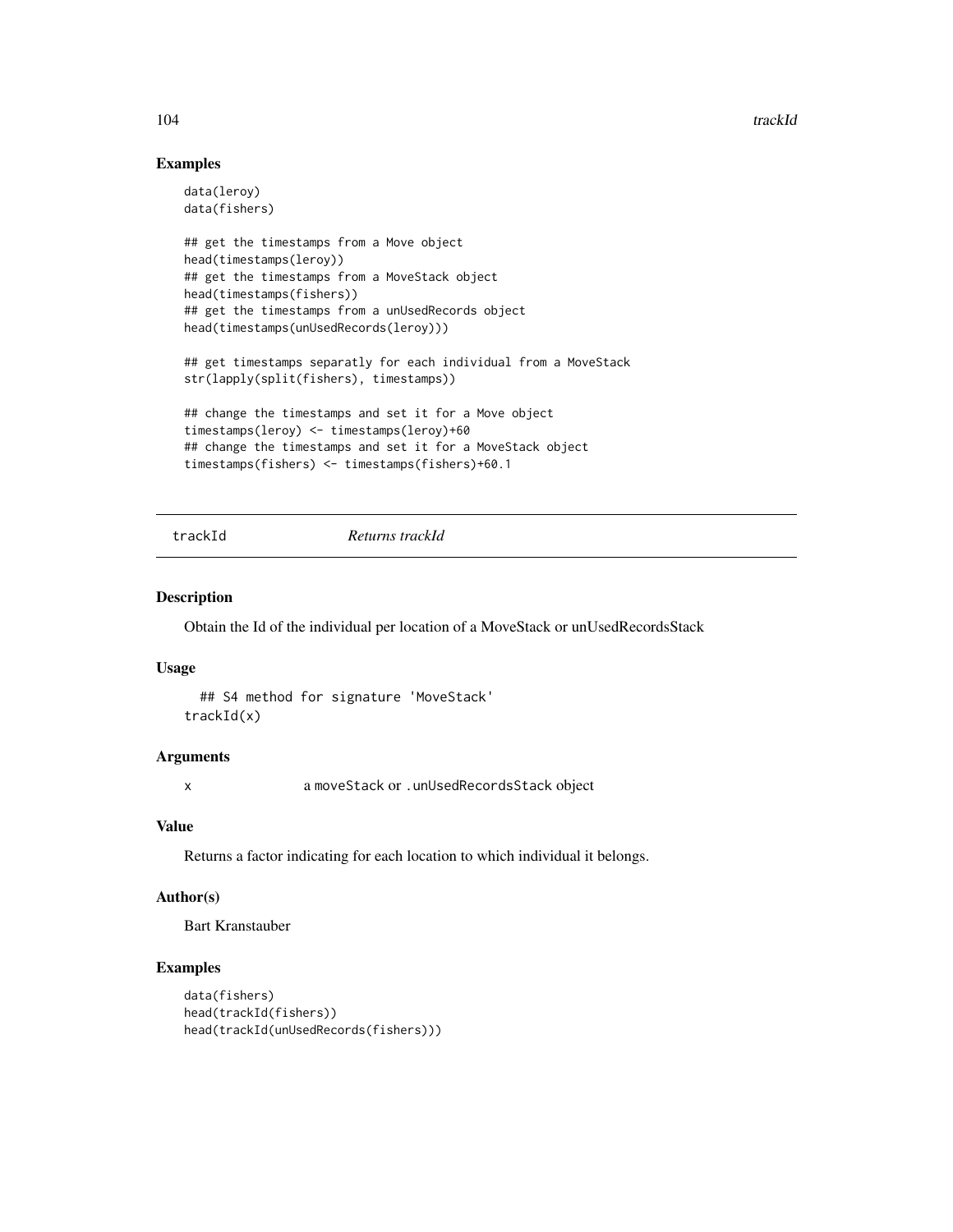<span id="page-104-0"></span>

This function returns the turning angles of a great circle track.

## Usage

```
## S4 method for signature '.MoveTrackSingle'
turnAngleGc(x)
```
### Arguments

x a [move](#page-70-0), [moveStack](#page-78-0) or [moveBurst](#page-75-0) object, in long/lat projection

# **Details**

On great circle tracks the bearing of arrival on a point is not the same as witch the previous point was left. This function returns the difference between these bearings between -180 and 180. The bearings are calculated using the functions [bearing](#page-0-0) and [finalBearing](#page-0-0) of the geosphere package.

#### Value

Angles in degrees (between -180 and 180)

If a move or moveBurst object is provided, a numeric vector two elements shorter than the number of locations is obtained.

If a moveStack object is provided, a list with one element per individual containing a numeric vector two elements shorter than the number of locations is obtained.

#### Author(s)

Bart Kranstauber & Anne Scharf

## See Also

[angle](#page-6-0)

```
## turnAngleGc from a Move object
data(leroy)
head(turnAngleGc(leroy))
# to add this information to the move object, a "NA" has to be assigened
# to the first and last location.
leroy$turnAngleGc <- c(NA, turnAngleGc(leroy), NA)
```

```
## turnAngleGc from a MoveStack object
```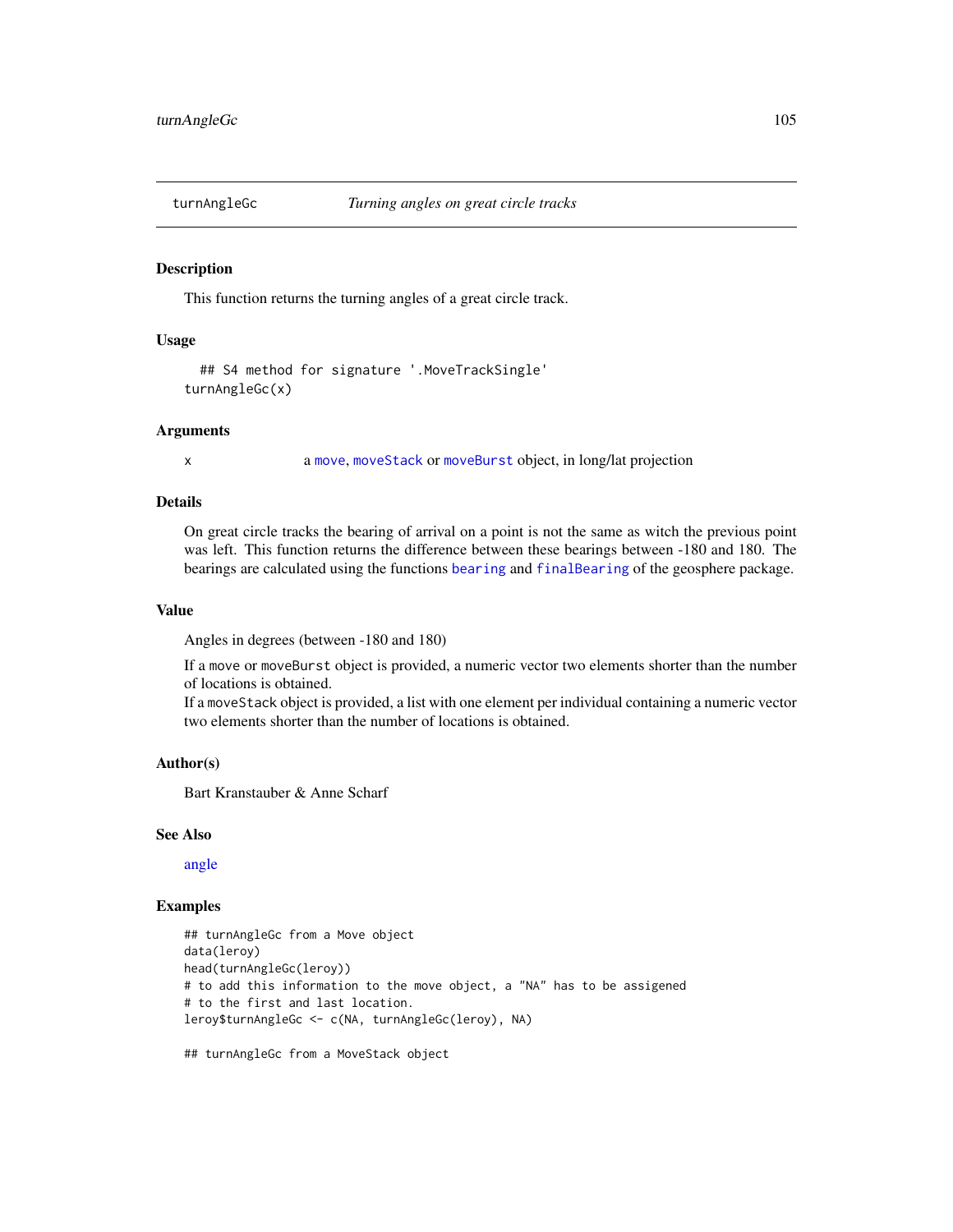```
data(fishers)
str(turnAngleGc(fishers))
# to add this information to the moveStack object, a "NA" has to be assigened
# to the first and last location of each individual
fishers$turnAngleGc <-unlist(lapply(turnAngleGc(fishers), function(x) c(NA, x, NA)))
```
## UDStack *Creating UDStack objects*

## Description

The function enables the easy generation of .UDStacks, which is for example useful for using other UD function such as [getVolumeUD.](#page-57-0)

### Usage

UDStack(x,...)

# Arguments

|         | A list of rasters, a rasterBrick, a rasterStack or a DBBMMBurstStack ob- |
|---------|--------------------------------------------------------------------------|
|         | ject that needs to be converted to a .UDStack object.                    |
| $\cdot$ | Currently not used                                                       |

# Details

The values of a DBBMMBurstStack are standardized per raster layer.

#### Value

An [UDStack](#page-4-0) object

### Author(s)

Bart Kranstauber & Anne Scharf

```
data(dbbmmstack)
stk<-as(dbbmmstack,"RasterStack")
UDStack(stk)
lst<-split(dbbmmstack)
UDStack(lst)
## transforming a DBBMMBurstStack into UDStack, e.g. to than
## use the "getVolumeUD" or "emd" function
data(leroy)
leroyB <- burst(x=leroy,f=c(rep(c("Behav.1","Behav.2"),each=400),rep("Behav.1", 118)))
leroyBdbb <- brownian.bridge.dyn(object=spTransform(leroyB[785:820], center=TRUE),
```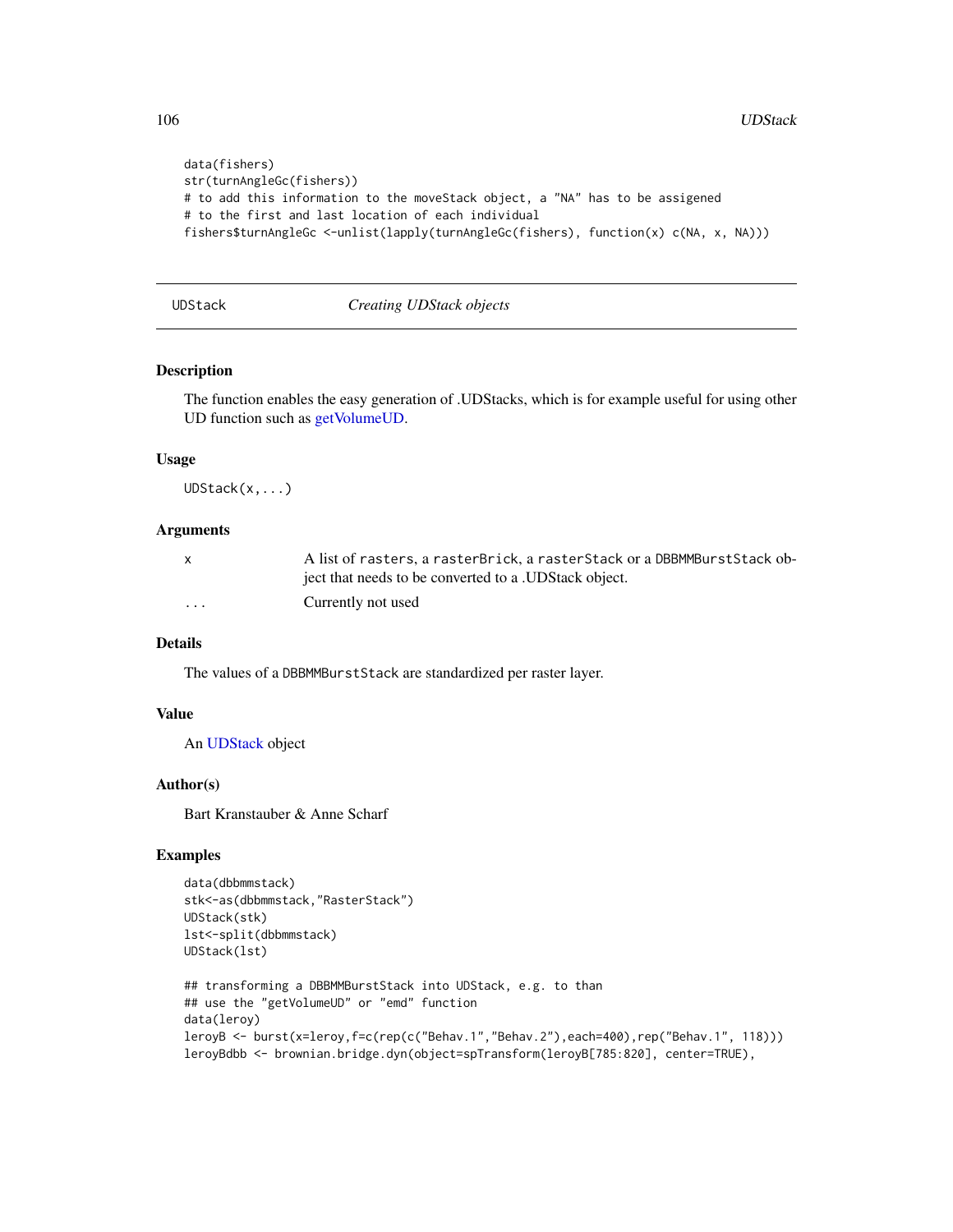unUsedRecords<- 107

```
location.error=12, dimSize=115, ext=.45,
time.step=25/15, margin=15)
```
cellStats(leroyBdbb, sum) leroyBud <- UDStack(leroyBdbb) cellStats(leroyBud, sum)

unUsedRecords<- *Extracts or creates the unUsedRecords*

## <span id="page-106-0"></span>Description

This function returns the unUsedRecords part of the move object or assigns locations as unused, this could for example be used to remove test locations from a track. unUsedRecords can include events with no locations, locations flagged as outliers, non-location sensor data when includeExtraSensors is set to TRUE in the getMovebankData function.

### Usage

```
## S4 method for signature '.unUsedRecords'
unUsedRecords(obj,...)
## S4 method for signature '.unUsedRecordsStack'
unUsedRecords(obj,...)
## S4 replacement method for signature '.MoveTrackSingle,logical'
unUsedRecords(obj) <- value
## S4 replacement method for signature '.MoveTrackStack,logical'
unUsedRecords(obj) <- value
```
## Arguments

| obi     | a move, moveStack or moveBurst object                          |
|---------|----------------------------------------------------------------|
| value   | A logical vector of the same length as the number of locations |
| $\cdot$ | Currently not implemented                                      |

## Value

an [.unUsedRecords](#page-5-0) or [.unUsedRecordsStack](#page-5-0) object

# Author(s)

Marco Smolla & Anne Scharf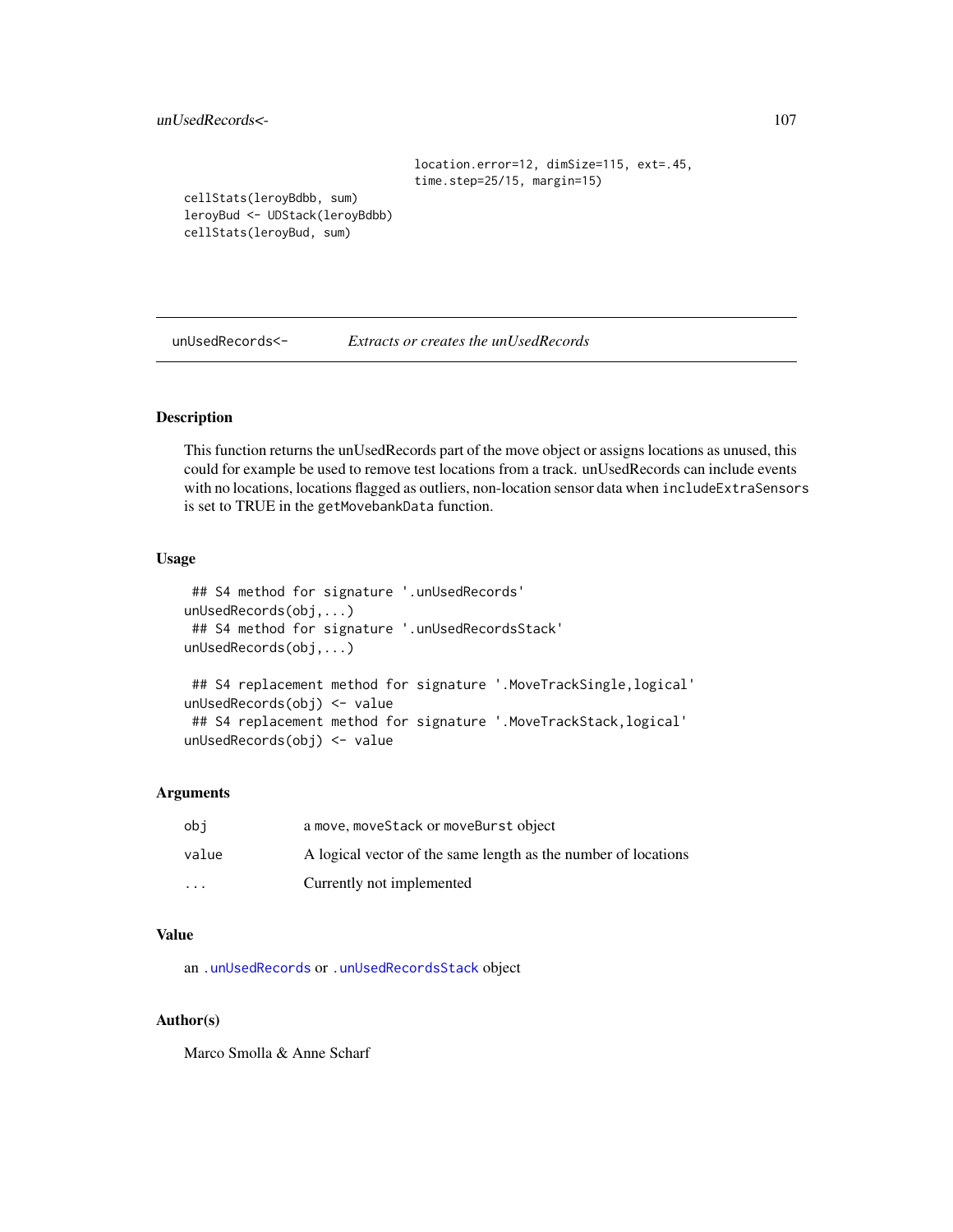# Examples

```
data(leroy)
data(fishers)
## get unused records from a move or moveStack object
str(unUsedRecords(leroy)) # from a move object
str(unUsedRecords(fishers)) # from a moveStack object
## assign locations of a move object as unused record
par(mfrow=2:1)
plot(leroy, type='b')
# e.g. assign every second location as unused
unUsedRecords(leroy)<-as.logical((1:n.locs(leroy))%%2)
plot(leroy, type='b')
# e.g. assign first 20 locations as unused
data(leroy)
unUsedRecords(leroy)<- as.logical(c(rep("TRUE",20), rep("FALSE",n.locs(leroy)-20)))
```
utilization density data *Dynamic brownian bridges*

#### Description

Utilization densities calculated with brownian.bridge.dyn to exemplify functions.

# Usage

data("leroydbbmm")

# Details

see createRDataFile.R in inst/extdata for the exact calculation

# Examples

data(dbbmmstack) data(leroydbbmm) leroydbbmm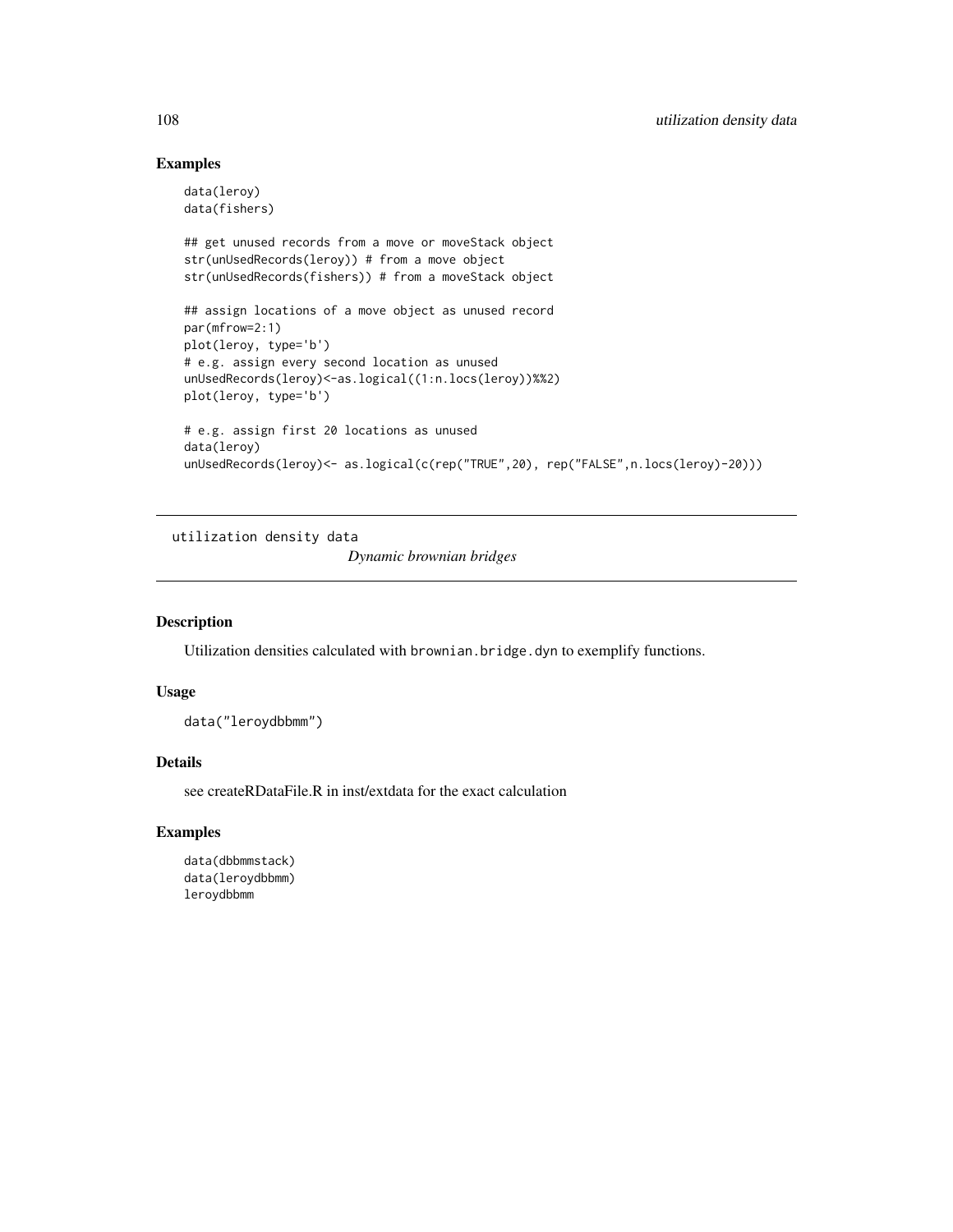# **Index**

∗ classes .UD-class, [5](#page-4-0) DBBMM-class, [20](#page-19-0) DBBMMBurstStack-class, [22](#page-21-0) DBBMMStack-class, [23](#page-22-0) dynBGB-class, [30](#page-29-0) Move-class, [71](#page-70-0) MovebankLogin-class, [75](#page-74-0) MoveStack-class, [79](#page-78-0) ∗ datasets duplicatedDataExample, [27](#page-26-0) fishers, [36](#page-35-0) leroydbgb, [65](#page-64-0) utilization density data, [108](#page-107-0) ∗ package move-package, [3](#page-2-0) .MoveGeneral-class *(*Move-class*)*, [71](#page-70-0) .MoveTrack *(*Move-class*)*, [71](#page-70-0) .MoveTrack-class *(*Move-class*)*, [71](#page-70-0) .MoveTrackSingle *(*Move-class*)*, [71](#page-70-0) .MoveTrackSingle-class *(*Move-class*)*, [71](#page-70-0) .MoveTrackSingleBurst-class *(*MoveBurst*)*, [76](#page-75-0) .MoveTrackStack-class *(*MoveStack-class*)*, [79](#page-78-0) .UD, *[17](#page-16-0)*, *[21](#page-20-0)*, *[31](#page-30-0)*, *[85](#page-84-0)* .UD *(*.UD-class*)*, [5](#page-4-0) .UD-class, [5](#page-4-0) .UDBurstStack, *[85](#page-84-0)* .UDBurstStack-class *(*.UD-class*)*, [5](#page-4-0) .UDStack, *[17](#page-16-0)*, *[22](#page-21-0)*, *[24](#page-23-0)*, *[85](#page-84-0)* .UDStack-class *(*.UD-class*)*, [5](#page-4-0) .unUsedRecords, *[73](#page-72-0)*, *[78](#page-77-0)*, *[103](#page-102-0)*, *[107](#page-106-0)* .unUsedRecords-class, [6](#page-5-0) .unUsedRecordsStack, *[81](#page-80-0)*, *[103](#page-102-0)*, *[107](#page-106-0)* .unUsedRecordsStack-class *(*.unUsedRecords-class*)*, [6](#page-5-0) [,.MoveTrack,ANY,ANY-method *(*subset-method*)*, [98](#page-97-0)

[,.MoveTrackSingleBurst,ANY,ANY-method *(*subset-method*)*, [98](#page-97-0) [,.MoveTrackStack,ANY,ANY-method *(*subset-method*)*, [98](#page-97-0) [,.unUsedRecords,ANY,ANY-method *(*subset-method*)*, [98](#page-97-0) [,.unUsedRecordsStack,ANY,ANY-method *(*subset-method*)*, [98](#page-97-0) [,MoveStack,ANY,ANY-class *(*MoveStack-class*)*, [79](#page-78-0) [,MoveStack,ANY,ANY-method *(*subset-method*)*, [98](#page-97-0) [,dBGBvariance,ANY,ANY-method *(*subset-method*)*, [98](#page-97-0) [,dBMvariance,ANY,ANY-method *(*subset-method*)*, [98](#page-97-0) [,dBMvarianceBurst,ANY,ANY-method *(*subset-method*)*, [98](#page-97-0) [,dBMvarianceStack,ANY,ANY-method *(*subset-method*)*, [98](#page-97-0) [<-,.MoveTrack,ANY,ANY-method *(*subset-method*)*, [98](#page-97-0) [[,.MoveTrackStack,character,missing-method *(*subset-method*)*, [98](#page-97-0) [[,.MoveTrackStack,logical,missing-method *(*subset-method*)*, [98](#page-97-0) [[,.MoveTrackStack,numeric,missing-method *(*subset-method*)*, [98](#page-97-0) [[,MoveStack,character,missing-method *(*subset-method*)*, [98](#page-97-0) angle, [7,](#page-6-0) *[72](#page-71-0)*, *[77](#page-76-0)*, *[80](#page-79-0)*, *[105](#page-104-0)* angle,.MoveTrackSingle-method *(*angle*)*, [7](#page-6-0)

angle,.MoveTrackStack-method *(*angle*)*, [7](#page-6-0) as.data.frame, *[7](#page-6-0)*, [8,](#page-7-0) *[24](#page-23-0)*, *[26](#page-25-0)*, *[72](#page-71-0)*, *[77](#page-76-0)*, *[80](#page-79-0)* as.data.frame,.unUsedRecords-method *(*as.data.frame*)*, [8](#page-7-0) as.data.frame,.unUsedRecordsStack-method *(*as.data.frame*)*, [8](#page-7-0)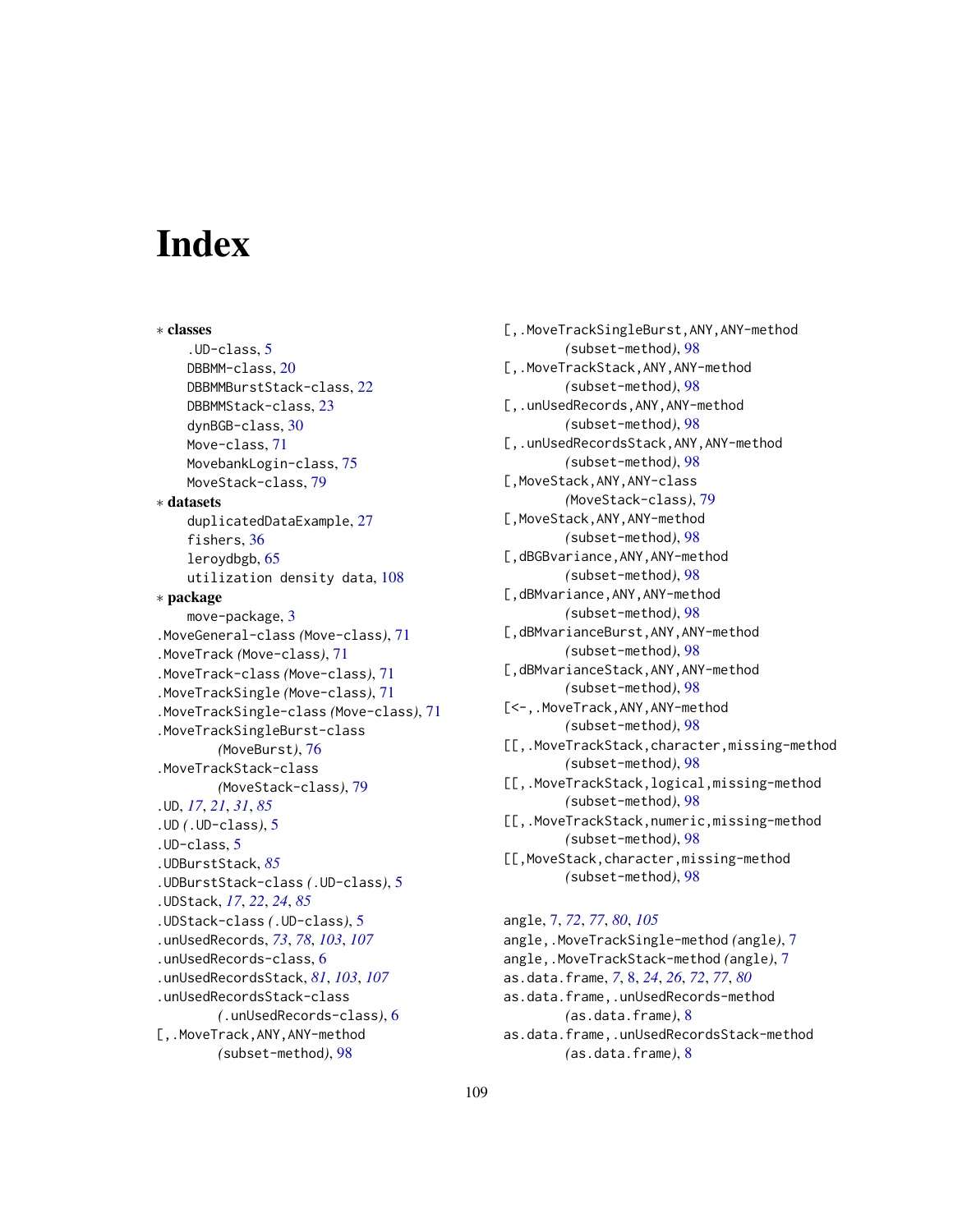as.data.frame,dBMvariance-method *(*as.data.frame*)*, [8](#page-7-0) as.data.frame,Move-method *(*as.data.frame*)*, [8](#page-7-0) as.data.frame,MoveBurst-method *(*as.data.frame*)*, [8](#page-7-0) as.data.frame,MoveStack-method *(*as.data.frame*)*, [8](#page-7-0) bearing, *[7](#page-6-0)*, *[105](#page-104-0)* binClstPath, *[67,](#page-66-0) [68](#page-67-0)* binClstStck, *[68](#page-67-0)* brownian.bridge.dyn, [10,](#page-9-0) *[13](#page-12-0)*, *[20](#page-19-0)*, *[22,](#page-21-0) [23](#page-22-0)*, *[26](#page-25-0)*, *[30](#page-29-0)*, *[39](#page-38-0)*, *[72](#page-71-0)*, *[77](#page-76-0)*, *[80](#page-79-0)*, *[97](#page-96-0)* brownian.bridge.dyn,.MoveTrackSingle,missing,missing,*(*cun<del>c</del>rtic-mee)[thod](#page-15-0) *(*brownian.bridge.dyn*)*, [10](#page-9-0) brownian.bridge.dyn,.MoveTrackSingle,RasterLa**yetatiossing,numeetenmethod**ethod *(*brownian.bridge.dyn*)*, [10](#page-9-0) brownian.bridge.dyn,ANY,RasterLayer,missing,characte[r-](#page-5-0)[met](#page-11-0)[hod](#page-16-0) contour, *6*, *12*, *17*, [17,](#page-16-0) *[21](#page-20-0)*, *[23](#page-22-0)*, *[30,](#page-29-0) [31](#page-30-0)*, *[59](#page-58-0)*, *[90](#page-89-0) (*brownian.bridge.dyn*)*, [10](#page-9-0) brownian.bridge.dyn,dBMvariance,RasterLayer,m**issiog**r,ņu**mesiscke kebol**od (contour),[17](#page-16-0) *(*brownian.bridge.dyn*)*, [10](#page-9-0) brownian.bridge.dyn,dBMvarianceBurst,RasterLa**yeordinsieg,Movefmethod (ed**ordinates), *(*brownian.bridge.dyn*)*, [10](#page-9-0) brownian.bridge.dyn,dBMvarianceStack,RasterLa**yer,mdss**i**ng**,ñQmē6ic7m&@hod *(*brownian.bridge.dyn*)*, [10](#page-9-0) brownian.bridge.dyn,MoveStack,RasterLayer,missing,num<mark>endic-metth</mark>yd<mark>8</mark> *(*brownian.bridge.dyn*)*, [10](#page-9-0) brownian.bridge.dyn,SpatialPointsDataFrame,missing,nume<del>gnic.ANY),m@</del>thod *(*brownian.bridge.dyn*)*, [10](#page-9-0) brownian.bridge.dyn,SpatialPointsDataFrame,nu**DeBMM,***h***ls***kl***ng;[ANY](#page-84-0)<del>,</del>hethod** *(*brownian.bridge.dyn*)*, [10](#page-9-0) brownian.motion.variance.dyn, *[12](#page-11-0)*, [13,](#page-12-0) *[25](#page-24-0)*, *[30](#page-29-0)*, *[32](#page-31-0)*, *[39](#page-38-0)*, *[72](#page-71-0)*, *[77](#page-76-0)*, *[80](#page-79-0)* brownian.motion.variance.dyn,.MoveTrackSingleQ**BMMe&ucșt&teack**ic,numeric-method *(*brownian.motion.variance.dyn*)*, [13](#page-12-0) brownian.motion.variance.dyn,.MoveTrackSingle**BBBiSMS,tack**er**i**c,,nິນິmèsi&ິງກູWme[ric](#page-11-0)-method *(*brownian.motion.variance.dyn*)*, [13](#page-12-0) brownian.motion.variance.dyn,MoveStack,numer[ic,n](#page-107-0)umeri $\alpha$ aumeric-method *(*brownian.motion.variance.dyn*)*, [13](#page-12-0) burst, [14,](#page-13-0) *[15](#page-14-0)*, *[72](#page-71-0)*, *[76](#page-75-0)*, *[86](#page-85-0)* burst,.MoveTrackSingleBurst,factor-method *(*burst*)*, [14](#page-13-0) burst,.MoveTrackSingleBurst,missing-method *(*burst*)*, [14](#page-13-0) burst,ANY,character-method *(*burst*)*, [14](#page-13-0) burst,ANY,numeric-method *(*burst*)*, [14](#page-13-0) burst,Move,factor-method *(*burst*)*, [14](#page-13-0) burstId, *[14](#page-13-0)*, [15,](#page-14-0) *[77](#page-76-0)* burstId,.MoveTrackSingleBurst-method *(*burstId*)*, [15](#page-14-0) burstId,MoveBurst-method *(*burstId*)*, [15](#page-14-0) burstId<- *(*burstId*)*, [15](#page-14-0) burstId<-,.MoveTrackSingleBurst,character-method *(*burstId*)*, [15](#page-14-0) burstId<-,.MoveTrackSingleBurst,factor-method *(*burstId*)*, [15](#page-14-0) citations, [16,](#page-15-0) *[66](#page-65-0)*, *[72](#page-71-0)*, *[77](#page-76-0)*, *[80](#page-79-0)* citations,.MoveGeneral-method citations<- *(*citations*)*, [16](#page-15-0) *(*citations*)*, [16](#page-15-0) contour,.UD-method *(*contour*)*, [17](#page-16-0) coordinates, [18,](#page-17-0) *[24](#page-23-0)*, *[26](#page-25-0)*, *[72](#page-71-0)*, *[77](#page-76-0)*, *[80](#page-79-0)* [18](#page-17-0) corridor,.MoveTrackSingle-method corridor,.MoveTrackStack-method DBBMM *(*DBBMM-class*)*, [20](#page-19-0) DBBMM-class, [20](#page-19-0) DBBMMBurstStack, *[12](#page-11-0)*, *[85](#page-84-0) (*DBBMMBurstStack-class*)*, [22](#page-21-0) DBBMMBurstStack-class, [22](#page-21-0) DBBMMStack *(*DBBMMStack-class*)*, [23](#page-22-0) dbbmmstack *(*utilization density data*)*, DBBMMStack-class, [23](#page-22-0) dBGBvariance, *[28](#page-27-0)*, *[30,](#page-29-0) [31](#page-30-0)*, *[66](#page-65-0)*, *[85](#page-84-0)*, *[88](#page-87-0)* dBGBvariance-class, [24,](#page-23-0) *[32](#page-31-0)* dBGBvarianceTmp-class *(*dBGBvariance-class*)*, [24](#page-23-0) dBMvariance, *[10](#page-9-0)*, *[13](#page-12-0)*, *[20,](#page-19-0) [21](#page-20-0)*, [25,](#page-24-0) *[66](#page-65-0)*, *[85](#page-84-0)*, *[88](#page-87-0)* dBMvariance-class *(*dBMvariance*)*, [25](#page-24-0) dBMvarianceBurst, *[13](#page-12-0)*, *[22](#page-21-0)*, *[66](#page-65-0)*, *[85](#page-84-0)*, *[88](#page-87-0)*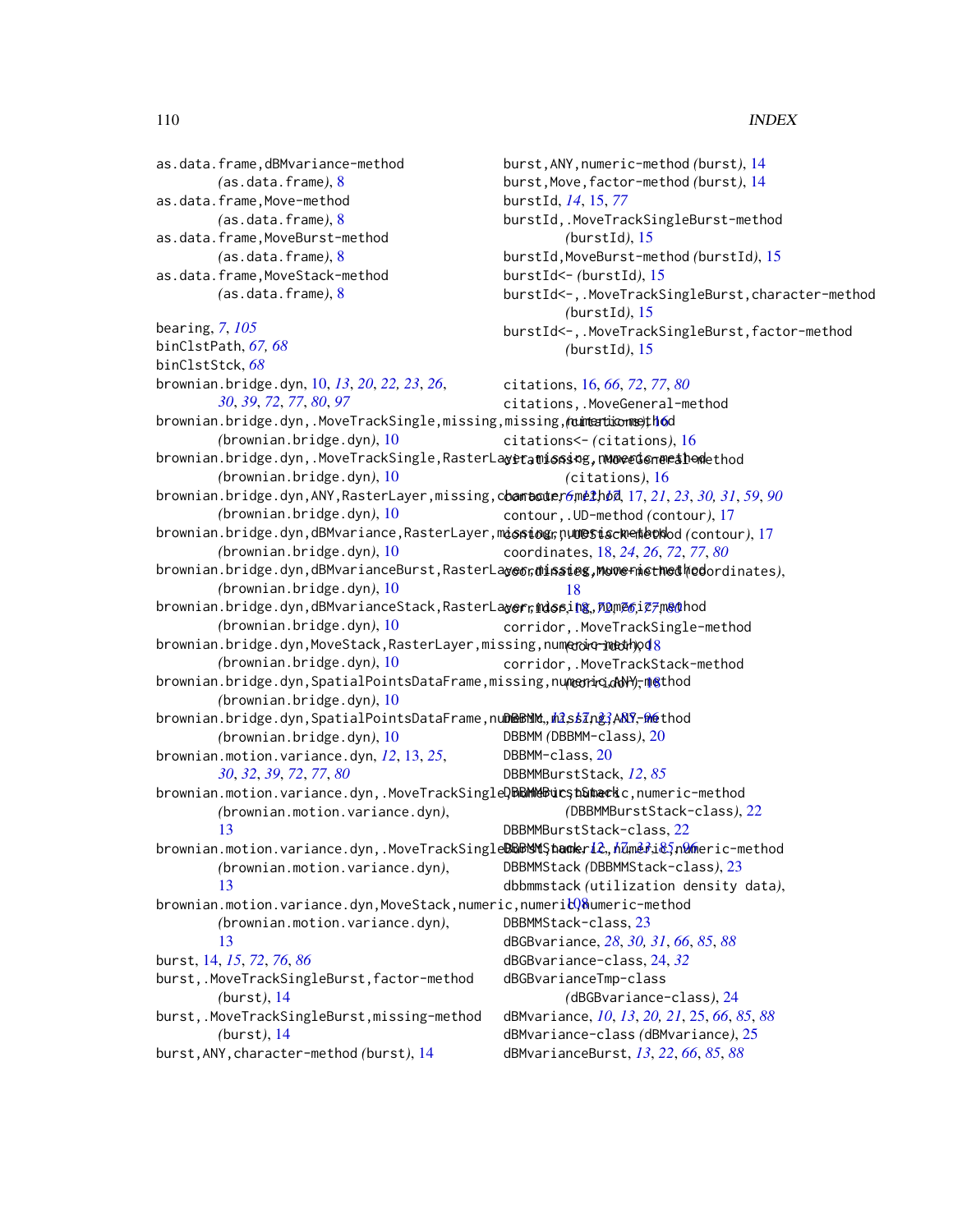### INDEX 111

dBMvarianceBurst-class *(*dBMvariance*)*, [25](#page-24-0) dBMvarianceStack, *[10](#page-9-0)*, *[13](#page-12-0)*, *[23,](#page-22-0) [24](#page-23-0)*, *[66](#page-65-0)*, *[85](#page-84-0)*, *[88](#page-87-0)* dBMvarianceStack-class *(*dBMvariance*)*, [25](#page-24-0) dBMvarianceTmp-class *(*dBMvariance*)*, [25](#page-24-0) distance, [26,](#page-25-0) *[72](#page-71-0)*, *[77](#page-76-0)*, *[80](#page-79-0)* distance,.MoveTrackSingle,missing-method *(*distance*)*, [26](#page-25-0) distance,.MoveTrackStack,missing-method *(*distance*)*, [26](#page-25-0) duplicatedDataExample, [27](#page-26-0) dynamic Bivariate Gaussian Bridges, *[39](#page-38-0)* dynamic Brownian Bridges, *[39](#page-38-0)* dynBGB, *[12](#page-11-0)*, *[17](#page-16-0)*, *[24](#page-23-0)*, [28,](#page-27-0) *[30](#page-29-0)*, *[32](#page-31-0)*, *[39](#page-38-0)*, *[72](#page-71-0)*, *[77](#page-76-0)*, *[85](#page-84-0)* dynBGB,.MoveTrackSingle,ANY,character-method *(*dynBGB*)*, [28](#page-27-0) dynBGB,.MoveTrackSingle,missing,ANY-method *(*dynBGB*)*, [28](#page-27-0) dynBGB,.MoveTrackSingle,numeric,ANY-method *(*dynBGB*)*, [28](#page-27-0) dynBGB,.MoveTrackSingle,RasterLayer,numeric-method *(*dynBGB*)*, [28](#page-27-0) dynBGB,dBGBvariance,RasterLayer,numeric-method *(*dynBGB*)*, [28](#page-27-0) dynBGB-class, *[29](#page-28-0)*, [30](#page-29-0) dynBGBvariance, *[12](#page-11-0)*, *[24](#page-23-0)*, *[30](#page-29-0)*, [31,](#page-30-0) *[39](#page-38-0)*, *[72](#page-71-0)*, *[77](#page-76-0)* dynBGBvariance,.MoveTrackSingle,numeric,numeric,numeric-method *(*getMotionVariance*)*, [39](#page-38-0) *(*dynBGBvariance*)*, [31](#page-30-0) emd, *[6](#page-5-0)*, *[21](#page-20-0)*, *[23](#page-22-0)*, [33](#page-32-0) emd,RasterLayer,RasterLayer-method *(*emd*)*, [33](#page-32-0) emd,RasterStackBrick,missing-method *(*emd*)*, [33](#page-32-0) emd,RasterStackBrick,RasterStackBrick-method *(*emd*)*, [33](#page-32-0) emd, SpatialPoints, SpatialPoints-method *(*emd*)*, [33](#page-32-0) equalProj, *[21](#page-20-0)*, *[23](#page-22-0)*, *[31](#page-30-0)*, [35,](#page-34-0) *[72](#page-71-0)*, *[77](#page-76-0)*, *[80](#page-79-0)* equalProj,list-method *(*equalProj*)*, [35](#page-34-0) finalBearing, *[105](#page-104-0)* fishers, [36](#page-35-0)

getDataRepositoryData, [36,](#page-35-0) *[71](#page-70-0)*, *[79](#page-78-0)* getDataRepositoryData,character-method *(*getDataRepositoryData*)*, [36](#page-35-0) getDuplicatedTimestamps, *[27](#page-26-0)*, *[37](#page-36-0)*, [37,](#page-36-0) *[41](#page-40-0)*, *[46](#page-45-0)*, *[69](#page-68-0)*

getDuplicatedTimestamps,character-method *(*getDuplicatedTimestamps*)*, [37](#page-36-0) getDuplicatedTimestamps,connection-method *(*getDuplicatedTimestamps*)*, [37](#page-36-0) getDuplicatedTimestamps,data.frame-method *(*getDuplicatedTimestamps*)*, [37](#page-36-0) getDuplicatedTimestamps,factor-method *(*getDuplicatedTimestamps*)*, [37](#page-36-0) getMotionVariance, *[12](#page-11-0)*, *[21](#page-20-0)[–23](#page-22-0)*, *[25,](#page-24-0) [26](#page-25-0)*, *[30,](#page-29-0) [31](#page-30-0)*, [39](#page-38-0) getMotionVariance,DBBMM-method *(*getMotionVariance*)*, [39](#page-38-0) getMotionVariance,DBBMMBurstStack-method *(*getMotionVariance*)*, [39](#page-38-0) getMotionVariance,DBBMMStack-method *(*getMotionVariance*)*, [39](#page-38-0) getMotionVariance,dBGBvarianceTmp-method *(*getMotionVariance*)*, [39](#page-38-0) getMotionVariance,dBMvarianceBurst-method *(*getMotionVariance*)*, [39](#page-38-0) getMotionVariance,dBMvarianceStack-method *(*getMotionVariance*)*, [39](#page-38-0) getMotionVariance,dBMvarianceTmp-method *(*getMotionVariance*)*, [39](#page-38-0) getMotionVariance,dynBGB-method getMovebank, *[37](#page-36-0)*, [40,](#page-39-0) *[45](#page-44-0)*, *[49](#page-48-0)*, *[51](#page-50-0)*, *[75](#page-74-0)* getMovebank,character,missing-method *(*getMovebank*)*, [40](#page-39-0) getMovebank,character,MovebankLogin-method *(*getMovebank*)*, [40](#page-39-0) getMovebankAnimals, *[41,](#page-40-0) [42](#page-41-0)*, [43,](#page-42-0) *[75](#page-74-0)* getMovebankAnimals,ANY,missing-method *(*getMovebankAnimals*)*, [43](#page-42-0) getMovebankAnimals,ANY,MovebankLogin-method *(*getMovebankAnimals*)*, [43](#page-42-0) getMovebankAnimals,character,MovebankLogin-method *(*getMovebankAnimals*)*, [43](#page-42-0) getMovebankAnimals,numeric,MovebankLogin-method *(*getMovebankAnimals*)*, [43](#page-42-0) getMovebankData, *[37](#page-36-0)*, *[41,](#page-40-0) [42](#page-41-0)*, [44,](#page-43-0) *[49,](#page-48-0) [50](#page-49-0)*, *[52](#page-51-0)*, *[71](#page-70-0)*, *[75](#page-74-0)*, *[79](#page-78-0)* getMovebankData,ANY,ANY,missing-method *(*getMovebankData*)*, [44](#page-43-0) getMovebankData,ANY,ANY,MovebankLogin-method *(*getMovebankData*)*, [44](#page-43-0) getMovebankData,ANY,missing,missing-method *(*getMovebankData*)*, [44](#page-43-0)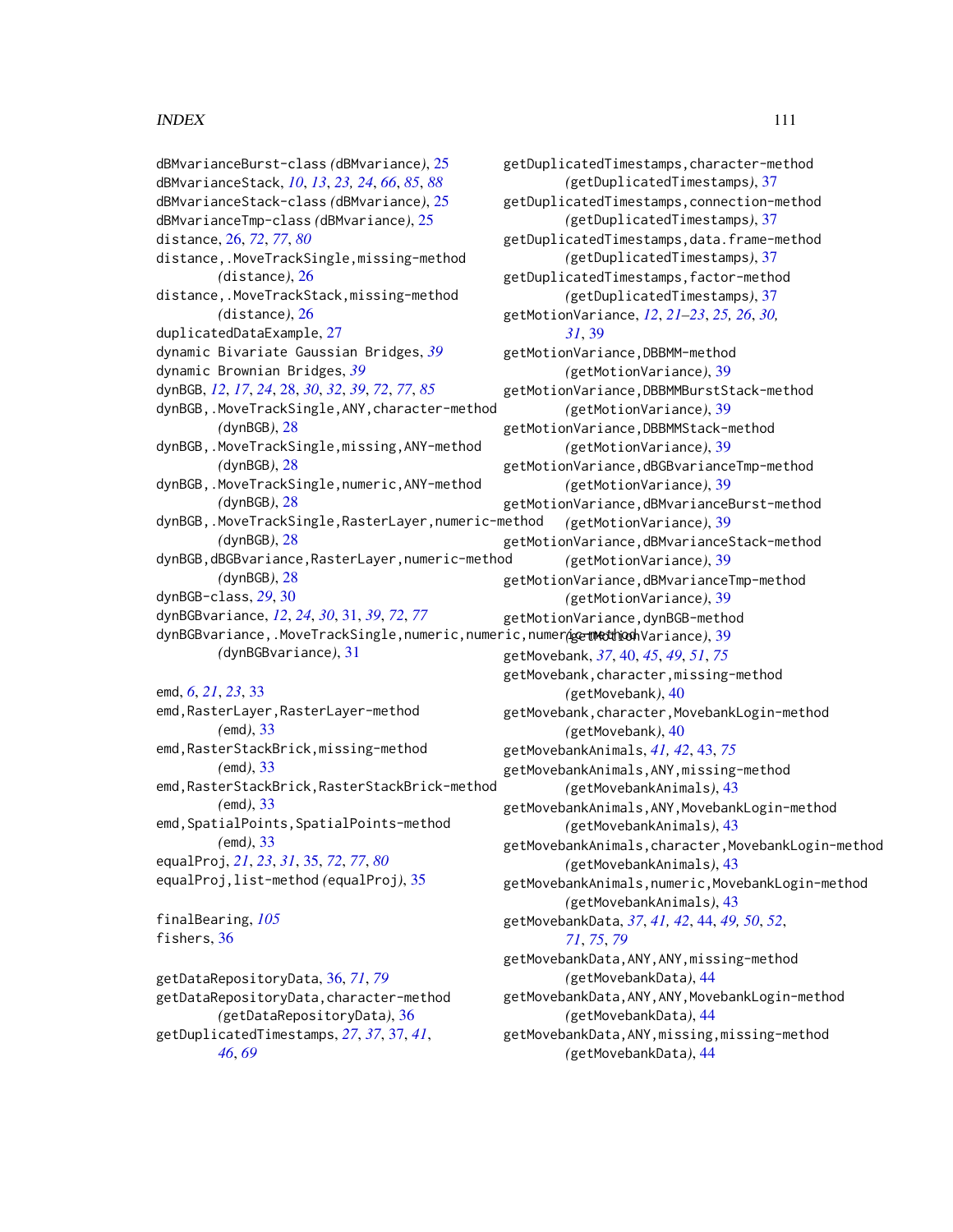|                                                                                                                    | getMovebankData,character,ANY,MovebankLogin <mark>-m<del>g</del>etMdo</mark> vebankNonLocationData,numeric,character,ANY,MovebankL |
|--------------------------------------------------------------------------------------------------------------------|------------------------------------------------------------------------------------------------------------------------------------|
| (getMovebankData), 44                                                                                              | (getMovebankNonLocationData),                                                                                                      |
| getMovebankData,numeric,character,MovebankLogin-metho <mark>ã</mark> l                                             |                                                                                                                                    |
| (getMovebankData), 44                                                                                              | getMovebankNonLocationData, numeric, missing, ANY, MovebankLog                                                                     |
| getMovebankData,numeric,missing,MovebankLogin-method (getMovebankNonLocationData),                                 |                                                                                                                                    |
| (getMovebankData), 44                                                                                              | 51                                                                                                                                 |
|                                                                                                                    | getMovebankData,numeric,numeric,MovebankLogin <del>g<b>atNove</b>b</del> ankNonLocationData,numeric,numeric,character,Moveb        |
| (getMovebankData), 44                                                                                              | (getMovebankNonLocationData),                                                                                                      |
| getMovebankID, 40, 42, 43, 45, 47, 49, 51,                                                                         | 51                                                                                                                                 |
| 53-55, 58, 75                                                                                                      | getMovebankNonLocationData, numeric, numeric, missing, Moveban                                                                     |
| getMovebankID, character, missing-method                                                                           | (getMovebankNonLocationData),                                                                                                      |
| (getMovebankID), 47                                                                                                | 51                                                                                                                                 |
|                                                                                                                    | getMovebankID,character,MovebankLogin-method getMovebankNonLocationData,numeric,numeric,numeric,Moveban                            |
| (getMovebankID), 47                                                                                                | (getMovebankNonLocationData),                                                                                                      |
| getMovebankLocationData, 41, 42, 46, 47,                                                                           | 51                                                                                                                                 |
| 48, 52, 69, 70, 75                                                                                                 | getMovebankReferenceTable, 41, 42, 44, 46,                                                                                         |
| getMovebankLocationData, ANY, ANY, ANY, missing-method                                                             | 53, 76                                                                                                                             |
| (getMovebankLocationData), 48                                                                                      | getMovebankReferenceTable, ANY, missing-method                                                                                     |
| getMovebankLocationData,ANY,ANY,missing,missing-metho@setMovebankReferenceTable),53                                |                                                                                                                                    |
| (getMovebankLocationData), 48                                                                                      | getMovebankReferenceTable, ANY, MovebankLogin-method                                                                               |
| getMovebankLocationData,ANY,missing,missing,missing-m@@4tMbvebankReferenceTable),53                                |                                                                                                                                    |
| (getMovebankLocationData), 48                                                                                      | getMovebankReferenceTable, character, MovebankLogin-method                                                                         |
| getMovebankLocationData,character,ANY,ANY,MovebankLog的 <del>etMovRob</del> nkReferenceTable),53                    |                                                                                                                                    |
| (getMovebankLocationData), 48                                                                                      | getMovebankReferenceTable, numeric, MovebankLogin-method                                                                           |
| getMovebankLocationData,numeric,character,ANY,Moveban <b>はsthevenathkRe</b> ferenceTable),53                       |                                                                                                                                    |
| (getMovebankLocationData), 48                                                                                      | getMovebankSensors, 40-42, 50, 52, 54, 56,                                                                                         |
| getMovebankLocationData,numeric,missing,ANY,MovebankL $\rm \overline{\delta g}$ in-method                          |                                                                                                                                    |
| (getMovebankLocationData), 48                                                                                      | getMovebankSensors, ANY, missing-method                                                                                            |
| getMovebankLocationData,numeric,numeric,character,Mov <b>@etMoveban+methsor</b> s),54                              |                                                                                                                                    |
| (getMovebankLocationData), 48                                                                                      | getMovebankSensors, ANY, MovebankLogin-method                                                                                      |
| getMovebankLocationData,numeric,numeric,missing,Moveb <del>ໃatalMoyapanedRans</del> ors),54                        |                                                                                                                                    |
| (getMovebankLocationData), 48                                                                                      | getMovebankSensors, character, MovebankLogin-method                                                                                |
| getMovebankLocationData,numeric,numeric,numeric,MovebarktMograband母anpors),54                                      |                                                                                                                                    |
| (getMovebankLocationData), 48                                                                                      | getMovebankSensors, missing, missing-method                                                                                        |
| getMovebankNonLocationData, 37, 41, 42,                                                                            | (getMovebankSensors), 54                                                                                                           |
| 46, 47, 50, 51, 75                                                                                                 | getMovebankSensors, missing, MovebankLogin-method                                                                                  |
| getMovebankNonLocationData,ANY,ANY,ANY,missing-method(getMovebankSensors),54                                       |                                                                                                                                    |
| (getMovebankNonLocationData),                                                                                      | getMovebankSensors, numeric, MovebankLogin-method                                                                                  |
| 51                                                                                                                 | (getMovebankSensors), 54                                                                                                           |
| getMovebankNonLocationData,ANY,ANY,missing,mi <b>gsiMgveleahls&amp;</b> ensorsAttributes, <i>42</i> ,55, <i>75</i> |                                                                                                                                    |
| (getMovebankNonLocationData),                                                                                      | getMovebankSensorsAttributes, ANY, missing-method                                                                                  |
| 51                                                                                                                 | (getMovebankSensorsAttributes),                                                                                                    |
| getMovebankNonLocationData,ANY,missing,missing,missin <mark>g<sup>5</sup>method</mark>                             |                                                                                                                                    |
| (getMovebankNonLocationData),                                                                                      | getMovebankSensorsAttributes, character, MovebankLogin-metho                                                                       |
| 51                                                                                                                 | (getMovebankSensorsAttributes),                                                                                                    |
| getMovebankNonLocationData,character,ANY,ANY,Movebank���gin-method                                                 |                                                                                                                                    |
| (getMovebankNonLocationData),                                                                                      | getMovebankSensorsAttributes, numeric, MovebankLogin-method                                                                        |
| 51                                                                                                                 | (getMovebankSensorsAttributes),                                                                                                    |
|                                                                                                                    |                                                                                                                                    |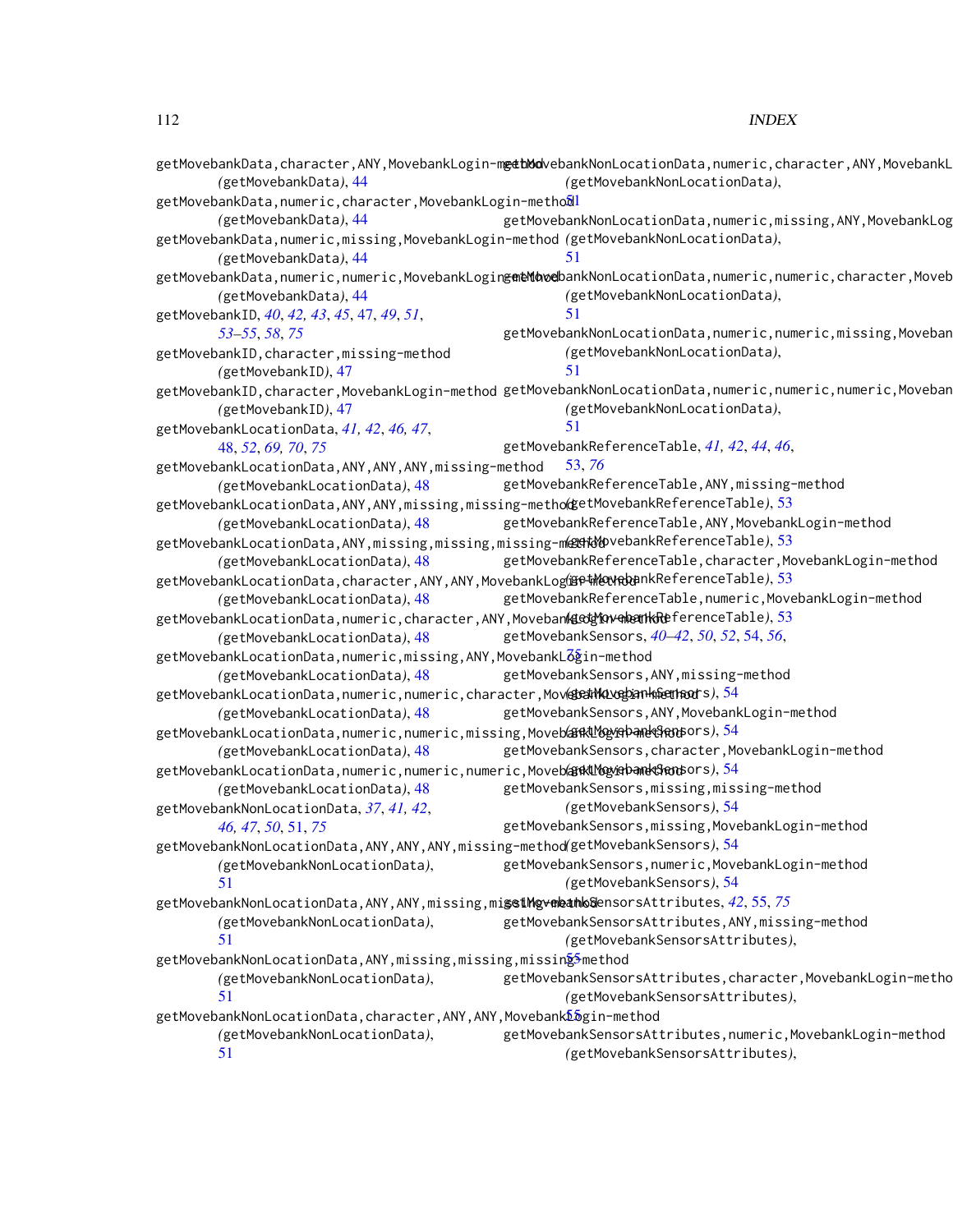# [55](#page-54-0)

getMovebankStudies, *[41,](#page-40-0) [42](#page-41-0)*, [56,](#page-55-0) *[75](#page-74-0)* getMovebankStudies,missing-method *(*getMovebankStudies*)*, [56](#page-55-0) getMovebankStudies,MovebankLogin-method *(*getMovebankStudies*)*, [56](#page-55-0) getMovebankStudy, *[41,](#page-40-0) [42](#page-41-0)*, [57,](#page-56-0) *[75](#page-74-0)* getMovebankStudy,ANY,missing-method *(*getMovebankStudy*)*, [57](#page-56-0) getMovebankStudy,ANY,MovebankLogin-method *(*getMovebankStudy*)*, [57](#page-56-0) getMovebankStudy,character,MovebankLogin-meth**8@**P<sup>,[60](#page-59-0)</sup> *(*getMovebankStudy*)*, [57](#page-56-0) getMovebankStudy,numeric,MovebankLogin-method move, *[7](#page-6-0)*, *[10](#page-9-0)*, *[13,](#page-12-0) [14](#page-13-0)*, *[19](#page-18-0)*, *[27,](#page-26-0) [28](#page-27-0)*, *[32](#page-31-0)*, *[37](#page-36-0)*, *[46](#page-45-0)*, *[63](#page-62-0)*, *(*getMovebankStudy*)*, [57](#page-56-0) getVolumeUD, *[6](#page-5-0)*, *[12](#page-11-0)*, *[21](#page-20-0)*, *[23](#page-22-0)*, *[30,](#page-29-0) [31](#page-30-0)*, [58,](#page-57-0) *[90](#page-89-0)*, *[106](#page-105-0)* getVolumeUD,.UD-method *(*getVolumeUD*)*, [58](#page-57-0) getVolumeUD,.UDStack-method *(*getVolumeUD*)*, [58](#page-57-0)

hrBootstrap, [60,](#page-59-0) *[72](#page-71-0)*, *[77](#page-76-0)*, *[81](#page-80-0)* hrBootstrap,.MoveTrackStack-method *(*hrBootstrap*)*, [60](#page-59-0) hrBootstrap,SpatialPoints-method *(*hrBootstrap*)*, [60](#page-59-0)

idData, [61,](#page-60-0) *[72](#page-71-0)*, *[77](#page-76-0)*, *[81](#page-80-0)* idData,.MoveTrack-method *(*idData*)*, [61](#page-60-0) idData<- *(*idData*)*, [61](#page-60-0) idData<-,.MoveTrack,ANY,ANY,ANY-method *(*idData*)*, [61](#page-60-0) idData<-,.MoveTrack,missing,missing,data.frame-method *(*move*)*, [67](#page-66-0) *(*idData*)*, [61](#page-60-0) image, *[85](#page-84-0)* interpolateTime, [62,](#page-61-0) *[72](#page-71-0)*, *[77](#page-76-0)*, *[101](#page-100-0)* interpolateTime,.MoveTrackSingle,difftime-method *(*interpolateTime*)*, [62](#page-61-0) interpolateTime,.MoveTrackSingle,numeric-method *(*interpolateTime*)*, [62](#page-61-0) interpolateTime,.MoveTrackSingle,POSIXct-method *(*interpolateTime*)*, [62](#page-61-0)

leroy, [64](#page-63-0) leroydbbmm *(*utilization density data*)*, [108](#page-107-0) leroydbgb, [65](#page-64-0) licenseTerms, *[16](#page-15-0)*, [65](#page-64-0) licenseTerms,.MoveGeneral-method *(*licenseTerms*)*, [65](#page-64-0)

licenseTerms<- *(*licenseTerms*)*, [65](#page-64-0) licenseTerms<-,.MoveGeneral-method *(*licenseTerms*)*, [65](#page-64-0) lines, *[25,](#page-24-0) [26](#page-25-0)*, [66,](#page-65-0) *[72](#page-71-0)*, *[77](#page-76-0)*, *[81](#page-80-0)*, *[86](#page-85-0)*, *[88](#page-87-0)* lines,.MoveTrackSingle-method *(*lines*)*, [66](#page-65-0) lines,.MoveTrackSingleBurst-method *(*lines*)*, [66](#page-65-0) lines,.MoveTrackStack-method *(*lines*)*, [66](#page-65-0) ltraj, *[67,](#page-66-0) [68](#page-67-0)*, *[73](#page-72-0)* Move, *[45,](#page-44-0) [46](#page-45-0)*, *[68,](#page-67-0) [69](#page-68-0)*, *[96](#page-95-0) [66](#page-65-0)*, [67,](#page-66-0) *[69](#page-68-0)*, *[71](#page-70-0)*, *[79](#page-78-0)*, *[85](#page-84-0)*, *[88](#page-87-0)*, *[95](#page-94-0)*, *[102,](#page-101-0) [103](#page-102-0)*, *[105](#page-104-0)* move,binClstPath,missing,missing,missing,missing-method *(*move*)*, [67](#page-66-0) move,binClstStck,missing,missing,missing,missing-method *(*move*)*, [67](#page-66-0) move,character,missing,missing,missing,missing-method *(*move*)*, [67](#page-66-0) move,connection,missing,missing,missing,missing-method *(*move*)*, [67](#page-66-0) move,data.frame,missing,missing,missing,missing-method *(*move*)*, [67](#page-66-0) move,list,missing,missing,missing,missing-method *(*move*)*, [67](#page-66-0) move,ltraj,missing,missing,missing,missing-method *(*move*)*, [67](#page-66-0) move,numeric,numeric,POSIXct,data.frame,character-method move,numeric,numeric,POSIXct,data.frame,CRS-method *(*move*)*, [67](#page-66-0) move, numeric, numeric, POSIXct, data.frame, missing-method *(*move*)*, [67](#page-66-0) move,numeric,numeric,POSIXct,missing,ANY-method *(*move*)*, [67](#page-66-0) move,telemetry,missing,missing,missing,missing-method *(*move*)*, [67](#page-66-0) move,track,missing,missing,missing,missing-method *(*move*)*, [67](#page-66-0) move,track\_xyt,missing,missing,missing,missing-method *(*move*)*, [67](#page-66-0) Move-class, *[63](#page-62-0)*, [71](#page-70-0)

move2ade, *[72](#page-71-0)*, [73,](#page-72-0) *[77](#page-76-0)*, *[81](#page-80-0)* move2ade,.MoveTrackSingle-method

## *(*move2ade*)*, [73](#page-72-0)

move-package, [3](#page-2-0)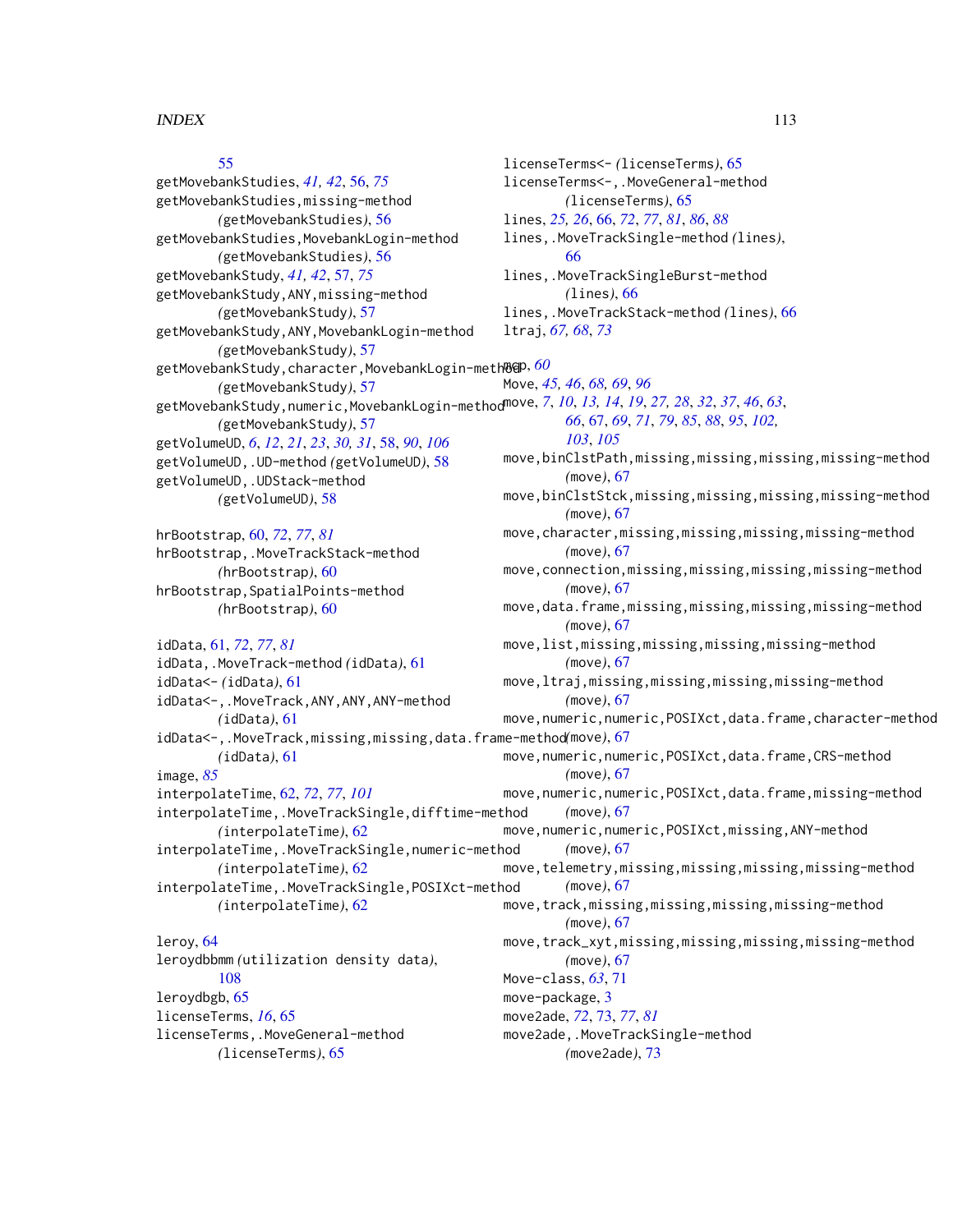move2ade,.MoveTrackStack-method *(*move2ade*)*, [73](#page-72-0) MovebankLogin, *[40](#page-39-0)*, *[43](#page-42-0)*, *[45](#page-44-0)*, *[47](#page-46-0)*, *[49](#page-48-0)*, *[51](#page-50-0)*, *[53–](#page-52-0)[55](#page-54-0)*, *[57,](#page-56-0) [58](#page-57-0)*, *[74](#page-73-0)*, *[91](#page-90-0)* MovebankLogin *(*MovebankLogin-class*)*, [75](#page-74-0) movebankLogin, *[42](#page-41-0)*, *[44,](#page-43-0) [45](#page-44-0)*, *[47–](#page-46-0)[50](#page-49-0)*, *[52](#page-51-0)*, *[54–](#page-53-0)[56](#page-55-0)*, [74,](#page-73-0) *[75](#page-74-0)* movebankLogin,character,character-method *(*movebankLogin*)*, [74](#page-73-0) movebankLogin,character,missing-method *(*movebankLogin*)*, [74](#page-73-0) movebankLogin,missing,character-method *(*movebankLogin*)*, [74](#page-73-0) movebankLogin,missing,missing-method *(*movebankLogin*)*, [74](#page-73-0) MovebankLogin-class, [75](#page-74-0) MoveBurst, [76,](#page-75-0) *[101](#page-100-0)* moveBurst, *[7](#page-6-0)*, *[10](#page-9-0)*, *[13,](#page-12-0) [14](#page-13-0)*, *[19](#page-18-0)*, *[27](#page-26-0)*, *[63](#page-62-0)*, *[66](#page-65-0)*, *[85](#page-84-0)*, *[88](#page-87-0)*, *[95,](#page-94-0) [96](#page-95-0)*, *[102,](#page-101-0) [103](#page-102-0)*, *[105](#page-104-0)* MoveBurst-class *(*MoveBurst*)*, [76](#page-75-0) MoveStack, *[45,](#page-44-0) [46](#page-45-0)*, *[68,](#page-67-0) [69](#page-68-0)*, *[79](#page-78-0)* MoveStack *(*MoveStack-class*)*, [79](#page-78-0) moveStack, *[7](#page-6-0)*, *[10](#page-9-0)*, *[13](#page-12-0)*, *[19](#page-18-0)*, *[27](#page-26-0)*, *[37](#page-36-0)*, *[66](#page-65-0)*, *[69](#page-68-0)*, *[72](#page-71-0)*, [78,](#page-77-0) *[79](#page-78-0)*, *[81](#page-80-0)*, *[85](#page-84-0)*, *[88](#page-87-0)*, *[95,](#page-94-0) [96](#page-95-0)*, *[102,](#page-101-0) [103](#page-102-0)*, *[105](#page-104-0)* moveStack,list-method *(*moveStack*)*, [78](#page-77-0) moveStack,Move-method *(*moveStack*)*, [78](#page-77-0) moveStack,MoveStack-method *(*moveStack*)*, [78](#page-77-0) MoveStack-class, [79](#page-78-0) n.indiv, *[81](#page-80-0)*, [82](#page-81-0) n.indiv,.MoveTrackStack-method *(*n.indiv*)*, [82](#page-81-0) n.indiv,Move-method *(*n.indiv*)*, [82](#page-81-0) n.locs, *[72](#page-71-0)*, *[77](#page-76-0)*, *[81](#page-80-0)*, [82](#page-81-0) n.locs,.MoveTrackStack-method *(*n.locs*)*, [82](#page-81-0) n.locs,SpatialPointsDataFrame-method *(*n.locs*)*, [82](#page-81-0) namesIndiv, [83](#page-82-0) namesIndiv,.MoveTrackSingle-method *(*namesIndiv*)*, [83](#page-82-0) namesIndiv,.MoveTrackStack-method *(*namesIndiv*)*, [83](#page-82-0) outerProbability, *[6](#page-5-0)*, *[12](#page-11-0)*, *[21](#page-20-0)*, *[23](#page-22-0)*, *[30,](#page-29-0) [31](#page-30-0)*, [84,](#page-83-0)

*[90](#page-89-0)*

outerProbability,DBBMMStack-method *(*outerProbability*)*, [84](#page-83-0) outerProbability,RasterLayer-method *(*outerProbability*)*, [84](#page-83-0)

par, *[85](#page-84-0)*

plot, *[6](#page-5-0)*, *[21](#page-20-0)[–23](#page-22-0)*, *[25,](#page-24-0) [26](#page-25-0)*, *[31](#page-30-0)*, *[67](#page-66-0)*, *[72](#page-71-0)*, *[77](#page-76-0)*, *[81](#page-80-0)*, [85,](#page-84-0) *[88](#page-87-0)* plot,.MoveTrackSingle,missing-method *(*plot*)*, [85](#page-84-0) plot,.MoveTrackSingleBurst,missing-method *(*plot*)*, [85](#page-84-0) plot,.MoveTrackStack,missing-method *(*plot*)*, [85](#page-84-0) plotBursts, *[14](#page-13-0)*, *[77](#page-76-0)*, [86](#page-85-0) plotBursts,.MoveTrackSingleBurst-method *(*plotBursts*)*, [86](#page-85-0) plotBursts,list-method *(*plotBursts*)*, [86](#page-85-0) pointDistance, *[27](#page-26-0)*, *[92](#page-91-0)* points, *[25,](#page-24-0) [26](#page-25-0)*, *[67](#page-66-0)*, *[72](#page-71-0)*, *[77](#page-76-0)*, *[81](#page-80-0)*, *[86](#page-85-0)*, [87](#page-86-0) points,.MoveTrackSingle-method *(*points*)*, [87](#page-86-0) points,.MoveTrackSingleBurst-method *(*points*)*, [87](#page-86-0) points,.MoveTrackStack-method *(*points*)*, [87](#page-86-0) raster, *[12](#page-11-0)*, *[30](#page-29-0)*, [88](#page-87-0)

raster,DBBMM-method *(*raster*)*, [88](#page-87-0) raster,DBBMMStack-method *(*raster*)*, [88](#page-87-0) Raster-class, *[5](#page-4-0)*, *[20](#page-19-0)[–23](#page-22-0)*, *[30](#page-29-0)* raster2contour, *[6](#page-5-0)*, *[12](#page-11-0)*, *[21](#page-20-0)*, *[24](#page-23-0)*, *[30,](#page-29-0) [31](#page-30-0)*, *[59](#page-58-0)*, [89](#page-88-0) raster2contour,.UD-method *(*raster2contour*)*, [89](#page-88-0) raster2contour,.UDStack-method *(*raster2contour*)*, [89](#page-88-0) rasterToContour, *[90](#page-89-0)* read.csv, *[69](#page-68-0)*

searchMovebankStudies, *[42](#page-41-0)*, *[75](#page-74-0)*, [91](#page-90-0) searchMovebankStudies,character,missing-method *(*searchMovebankStudies*)*, [91](#page-90-0) searchMovebankStudies,character,MovebankLogin-method *(*searchMovebankStudies*)*, [91](#page-90-0) seglength, *[72](#page-71-0)*, *[77](#page-76-0)*, *[81](#page-80-0)*, [92](#page-91-0) seglength, SpatialPointsDataFrame-method *(*seglength*)*, [92](#page-91-0) sensor, *[7](#page-6-0)*, *[72](#page-71-0)*, *[77](#page-76-0)*, *[81](#page-80-0)*, [93](#page-92-0) sensor,.MoveTrack-method *(*sensor*)*, [93](#page-92-0)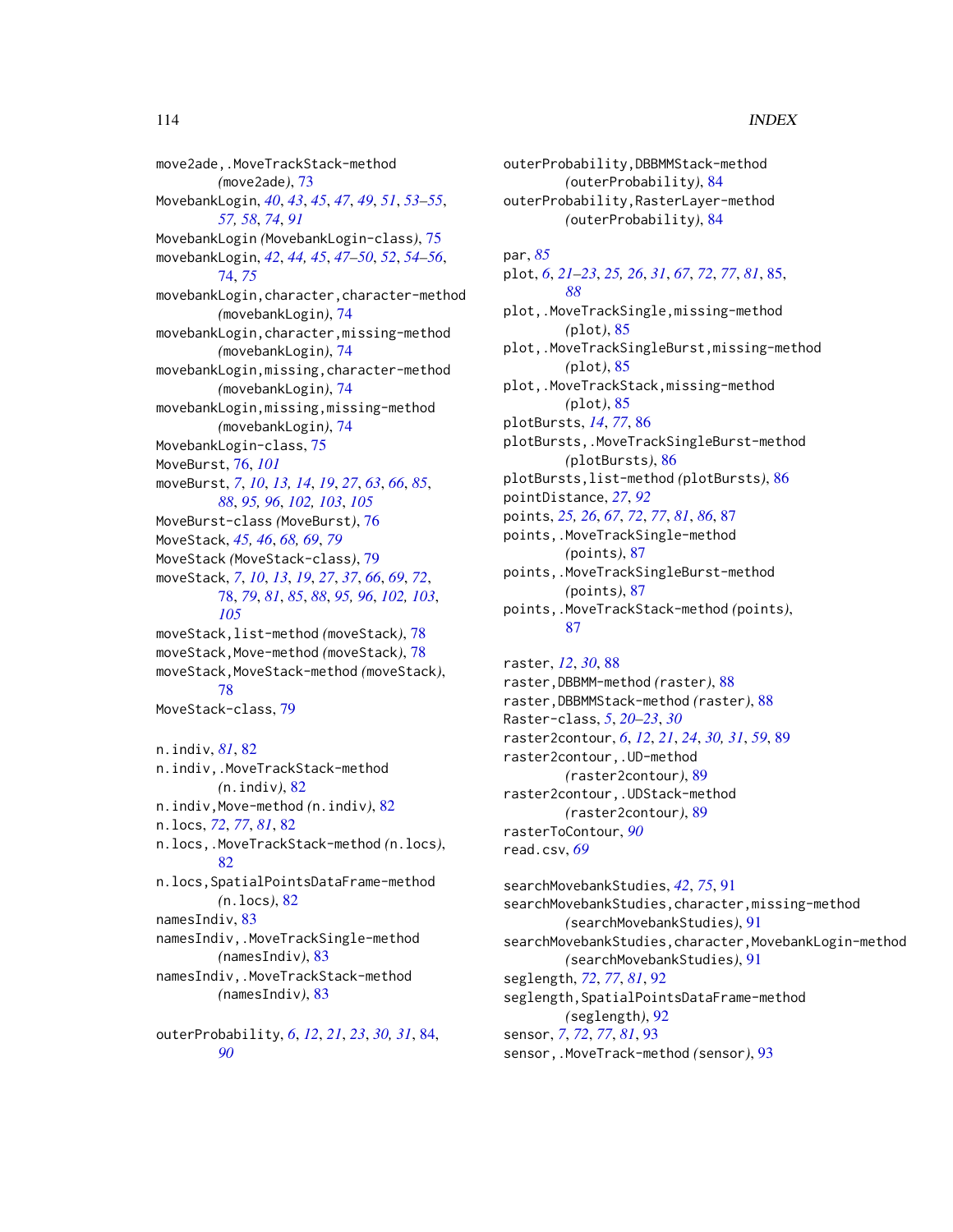#### INDEX 115

sensor,.unUsedRecords-method *(*sensor*)*, [93](#page-92-0) show, *[6](#page-5-0)*, *[21,](#page-20-0) [22](#page-21-0)*, *[24](#page-23-0)[–26](#page-25-0)*, *[31](#page-30-0)*, *[72](#page-71-0)*, *[76,](#page-75-0) [77](#page-76-0)*, *[81](#page-80-0)*, [94](#page-93-0) show,.MoveGeneral-method *(*show*)*, [94](#page-93-0) show,.MoveTrack-method *(*show*)*, [94](#page-93-0) show,.MoveTrackSingle-method *(*show*)*, [94](#page-93-0) show,.MoveTrackSingleBurst-method *(*show*)*, [94](#page-93-0) show,.MoveTrackStack-method *(*show*)*, [94](#page-93-0) show,.unUsedRecords-method *(*show*)*, [94](#page-93-0) show,dBMvariance-method *(*show*)*, [94](#page-93-0) show,dBMvarianceTmp-method *(*show*)*, [94](#page-93-0) show,Move-method *(*show*)*, [94](#page-93-0) show,MoveBurst-method *(*show*)*, [94](#page-93-0) show,MoveStack-method *(*show*)*, [94](#page-93-0) SpatialLinesDataFrame, *[90](#page-89-0)* speed, *[72](#page-71-0)*, *[77](#page-76-0)*, *[81](#page-80-0)*, [95](#page-94-0) speed,.MoveTrackSingle-method *(*speed*)*, [95](#page-94-0) speed,.MoveTrackStack-method *(*speed*)*, [95](#page-94-0) split, *[6](#page-5-0)*, *[14](#page-13-0)*, *[24](#page-23-0)*, *[77](#page-76-0)*, *[79](#page-78-0)*, *[81](#page-80-0)*, [96](#page-95-0) split,.MoveTrackSingleBurst,missing-method *(*split*)*, [96](#page-95-0) split,.MoveTrackStack,missing-method *(*split*)*, [96](#page-95-0) split,.UDStack,missing-method *(*split*)*, [96](#page-95-0) split,DBBMMStack,missing-method *(*split*)*, [96](#page-95-0) split,MoveStack,missing-method *(*split*)*, [96](#page-95-0) spTransform, *[72](#page-71-0)*, *[77](#page-76-0)*, *[81](#page-80-0)*, [97](#page-96-0) spTransform,Move,character-method *(*spTransform*)*, [97](#page-96-0) spTransform,Move,missing-method *(*spTransform*)*, [97](#page-96-0) subset, *[6](#page-5-0)*, *[21,](#page-20-0) [22](#page-21-0)*, *[24](#page-23-0)[–26](#page-25-0)*, *[31](#page-30-0)*, *[72](#page-71-0)*, *[78](#page-77-0)*, *[81](#page-80-0)* subset-method, [98](#page-97-0) summary, *[6](#page-5-0)*, *[21](#page-20-0)*, *[24](#page-23-0)[–26](#page-25-0)*, *[31](#page-30-0)*, *[72](#page-71-0)*, *[77](#page-76-0)*, *[81](#page-80-0)*, [99](#page-98-0) summary,.UD-method *(*summary*)*, [99](#page-98-0) summary,.UDStack-method *(*summary*)*, [99](#page-98-0) telemetry, *[67,](#page-66-0) [68](#page-67-0)* thinDistanceAlongTrack *(*thinTrackTime*)*, [100](#page-99-0) thinDistanceAlongTrack,.MoveTrackSingle-methodhUsedRecords<-,[107](#page-106-0) *(*thinTrackTime*)*, [100](#page-99-0) thinTrackTime, [100](#page-99-0)

thinTrackTime,.MoveTrackSingle-method *(*thinTrackTime*)*, [100](#page-99-0) timeLag, *[72](#page-71-0)*, *[78](#page-77-0)*, *[81](#page-80-0)*, [102](#page-101-0) timeLag,.MoveTrackSingle-method *(*timeLag*)*, [102](#page-101-0) timeLag,.MoveTrackStack-method *(*timeLag*)*, [102](#page-101-0) timestamps, *[7](#page-6-0)*, *[72](#page-71-0)*, *[78](#page-77-0)*, *[81](#page-80-0)*, [103](#page-102-0) timestamps,.MoveTrack-method *(*timestamps*)*, [103](#page-102-0) timestamps,.MoveTrackSingle-method *(*timestamps*)*, [103](#page-102-0) timestamps,.unUsedRecords-method *(*timestamps*)*, [103](#page-102-0) timestamps<- *(*timestamps*)*, [103](#page-102-0) timestamps<-,.MoveTrack-method *(*timestamps*)*, [103](#page-102-0) track, *[67,](#page-66-0) [68](#page-67-0)* track\_xyt, *[67,](#page-66-0) [68](#page-67-0)* trackId, *[7](#page-6-0)*, *[81](#page-80-0)*, [104](#page-103-0) trackId,.MoveTrackStack-method *(*trackId*)*, [104](#page-103-0) trackId,.unUsedRecordsStack-method *(*trackId*)*, [104](#page-103-0) trackId,MoveStack-method *(*trackId*)*, [104](#page-103-0) turnAngleGc, *[8](#page-7-0)*, *[72](#page-71-0)*, *[78](#page-77-0)*, *[81](#page-80-0)*, [105](#page-104-0) turnAngleGc,.MoveTrackSingle-method *(*turnAngleGc*)*, [105](#page-104-0) turnAngleGc,.MoveTrackStack-method *(*turnAngleGc*)*, [105](#page-104-0) UDStack, *[5](#page-4-0)*, *[22](#page-21-0)*, *[59](#page-58-0)*, *[106](#page-105-0)*, [106](#page-105-0) UDStack,.UDBurstStack-method *(*UDStack*)*, [106](#page-105-0)

UDStack,list-method *(*UDStack*)*, [106](#page-105-0) UDStack,RasterBrick-method *(*UDStack*)*, [106](#page-105-0) UDStack,RasterStack-method *(*UDStack*)*, [106](#page-105-0) UDStack-class *(*.UD-class*)*, [5](#page-4-0) unUsedRecords, *[6](#page-5-0)*, *[72](#page-71-0)*, *[78](#page-77-0)*, *[81](#page-80-0)* unUsedRecords *(*unUsedRecords<-*)*, [107](#page-106-0) unUsedRecords,.unUsedRecords-method *(*unUsedRecords<-*)*, [107](#page-106-0) unUsedRecords,.unUsedRecordsStack-method *(*unUsedRecords<-*)*, [107](#page-106-0) unUsedRecords<-,.MoveTrackSingle,logical-method *(*unUsedRecords<-*)*, [107](#page-106-0)